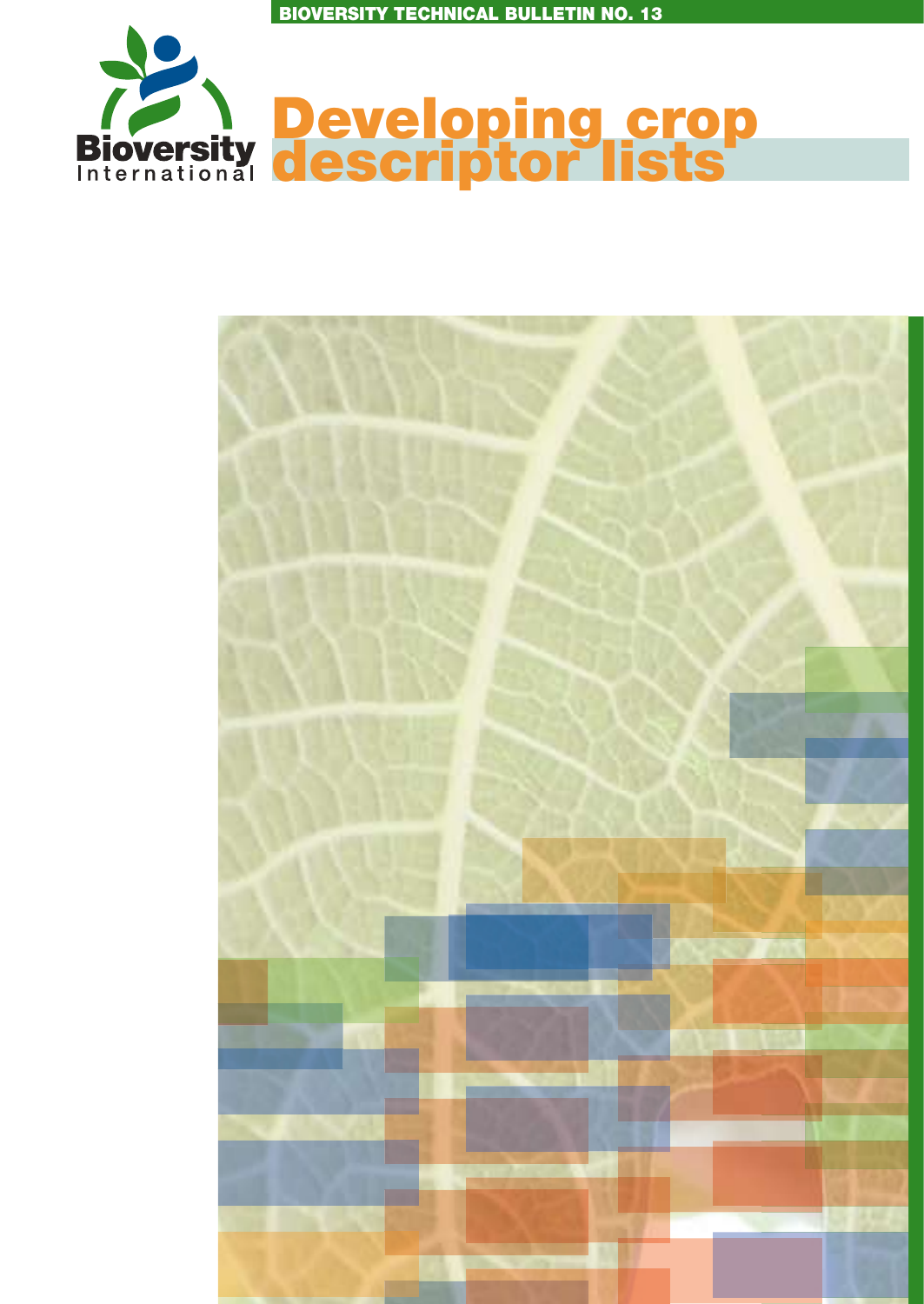**Bioversity Technical Bulletins** are published by Bioversity International with the intention of putting forward definitive recommendations for techniques in genetic resources. They are specifically aimed at National Programmes.

#### Previous titles in this series:

A protocol to determine seed storage behaviour

*T.D. Hong and R.H. Ellis* IPGRI Technical Bulletin No. 1, 1996.

#### Molecular tools in plant genetic resources conservation: a guide to the technologies

*A. Karp, S. Kresovich, K.V. Bhat, W.G. Ayad and T. Hodgkin* IPGRI Technical Bulletin No. 2, 1997.

#### Core collections of plant genetic resources

*Th.J.L. van Hintum, A.H.D. Brown, C. Spillane and T. Hodgkin* IPGRI Technical Bulletin No. 3, 2000.

Design and analysis of evaluation trials of genetic resources collections *Statistical Services Centre and University of Reading*

IPGRI Technical Bulletin No. 4, 2001.

Accession management: combining or splitting accessions as a tool to improve germplasm management efficiency *N.R. Sackville Hamilton, J.M.M. Engels, Th.J.L. van Hintum, B. Koo and M. Smale* IPGRI Technical Bulletin No. 5, 2002.

#### Forest tree seed health

*J.R. Sutherland, M. Diekmann and P. Berjak* IPGRI Technical Bulletin No. 6, 2002.

#### *In vitro* collecting techniques for germplasm conservation

*V.C. Pence, J.A. Sandoval, V.M. Villalobos A. and F. Engelmann* IPGRI Technical Bulletin No. 7, 2002.

#### Análisis Estadístico de datos de caracterización morfológica

*T.L. Franco y R. Hidalgo* IPGRI Technical Bulletin No. 8, 2002.

A methodological model for ecogeographic surveys of crops *L. Guarino, N. Maxted and E.A. Chiwona* IPGRI Technical Bulletin No. 9, 2005.

#### Molecular markers for genebank management

*D. Spooner, R. van Treuren and M.C. de Vicente* IPGRI Technical Bulletin No. 10, 2005.

#### *In situ* conservation of wild plant species

a critical global review of good practices *V.H. Heywood and M.E. Dulloo* Bioversity Technical Bulletin No. 11, 2006

Crop genetic diversity to reduce pests and diseases on-farm. Participatory diagnosis protocols. Version 1. *D.I. Jarvis and D.M. Campilan* Bioversity Technical Bulletin No. 12, 2007

Copies can be obtained in PDF format from Bioversity's Web site (www.bioversityinternational.org) or in printed format by sending a request to bioversity-publications@cgiar.org.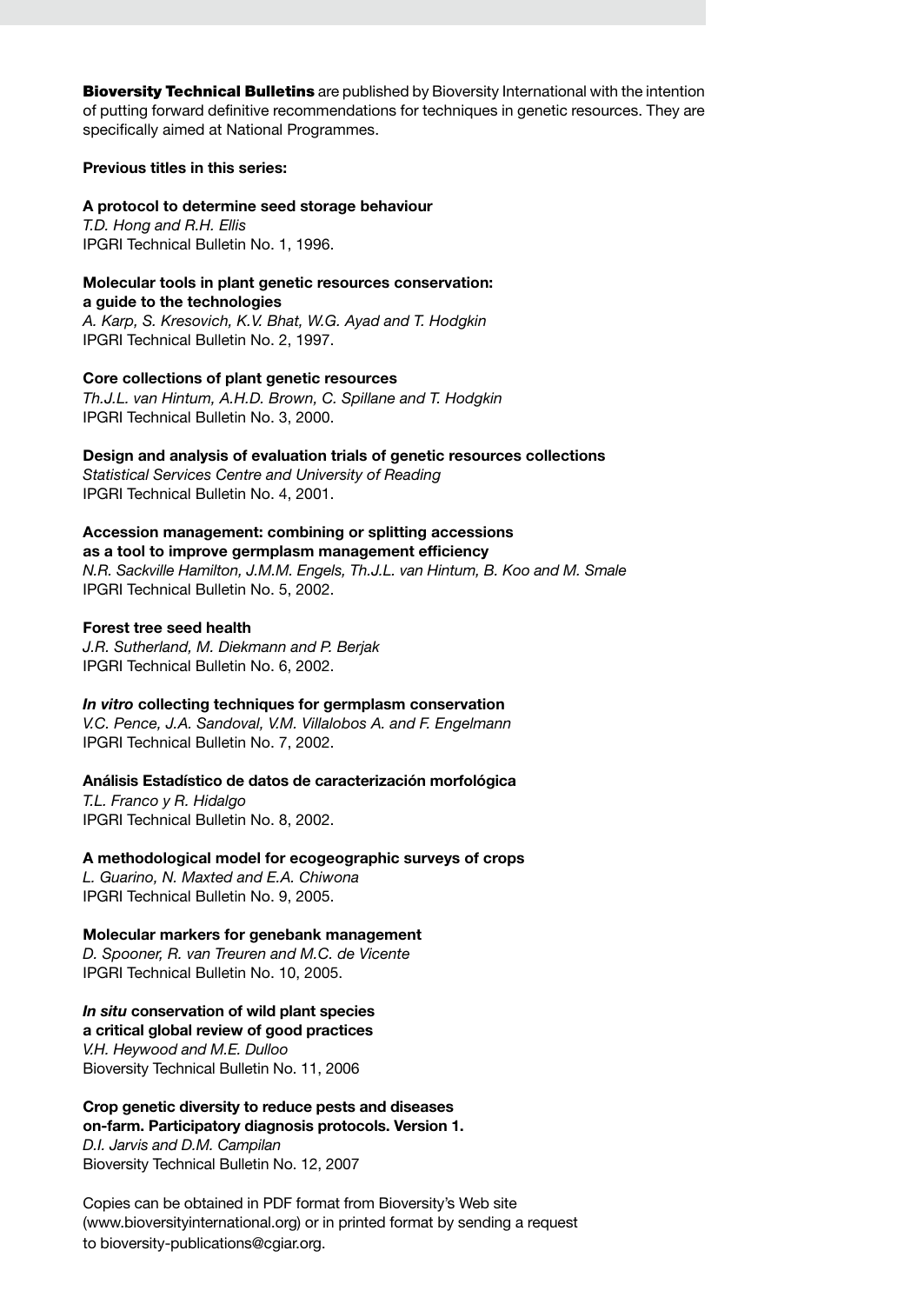# Developing crop descriptor lists

Guidelines for developers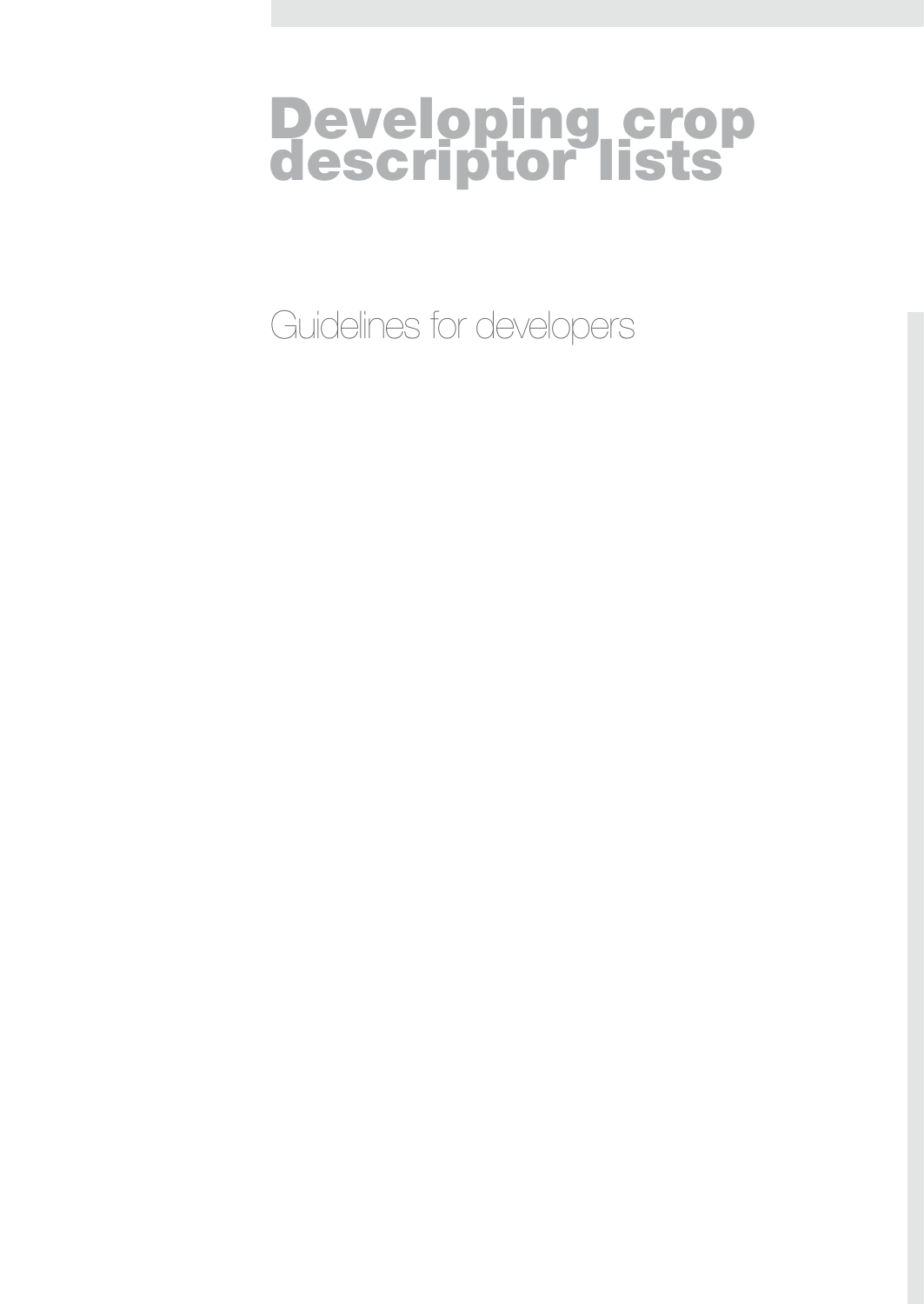**Bioversity International** is an independent international scientific organization that seeks to improve the well-being of present and future generations of people by enhancing conservation and the deployment of agricultural biodiversity on farms and in forests. It is one of 15 centres supported by the Consultative Group on International Agricultural Research (CGIAR), an association of public and private members who support efforts to mobilize cutting-edge science to reduce hunger and poverty, improve human nutrition and health, and protect the environment. Bioversity has its headquarters in Maccarese, near Rome, Italy, with offices in more than 20 other countries worldwide. The Institute operates through four programmes: Diversity for Livelihoods, Understanding and Managing Biodiversity, Global Partnerships, and Commodities for Livelihoods.

The international status of Bioversity is conferred under an Establishment Agreement which, by January 2006, had been signed by the Governments of Algeria, Australia, Belgium, Benin, Bolivia, Brazil, Burkina Faso, Cameroon, Chile, China, Congo, Costa Rica, Côte d'Ivoire, Cyprus, Czech Republic, Denmark, Ecuador, Egypt, Greece, Guinea, Hungary, India, Indonesia, Iran, Israel, Italy, Jordan, Kenya, Malaysia, Mali, Mauritania, Morocco, Norway, Pakistan, Panama, Peru, Poland, Portugal, Romania, Russia, Senegal, Slovakia, Sudan, Switzerland, Syria, Tunisia, Turkey, Uganda and Ukraine.

Financial support for Bioversity's research is provided by more than 150 donors, including governments, private foundations and international organizations. For details of donors and research activities please see Bioversity's Annual Reports, which are available in printed form on request from bioversity-publications@ cgiar.org or from Bioversity's Web site (www.bioversityinternational.org).

The geographical designations employed and the presentation of material in this publication do not imply the expression of any opinion whatsoever on the part of Bioversity or the CGIAR concerning the legal status of any country, territory, city or area or its authorities, or concerning the delimitation of its frontiers or boundaries. Similarly, the views expressed are those of the authors and do not necessarily reflect the views of these organizations.

Mention of a proprietary name does not constitute endorsement of the product and is given only for information.

#### **Citation**

Bioversity International. 2007. Guidelines for the development of crop descriptor lists. Bioversity Technical Bulletin Series. Bioversity International, Rome, Italy. xii+72p.

ISBN: 978-92-9043-792-1

Bioversity encourages the use of material from this publication for educational or other non-commercial purposes without prior permission from the copyright holder. Acknowledgement of Bioversity's material is required. This publication is available to download in portable document format from URL: <http://www. bioversityinternational.org>.

Bioversity International Via dei Tre Denari, 472/a 00057 Maccarese Rome, Italy © Bioversity International, 2007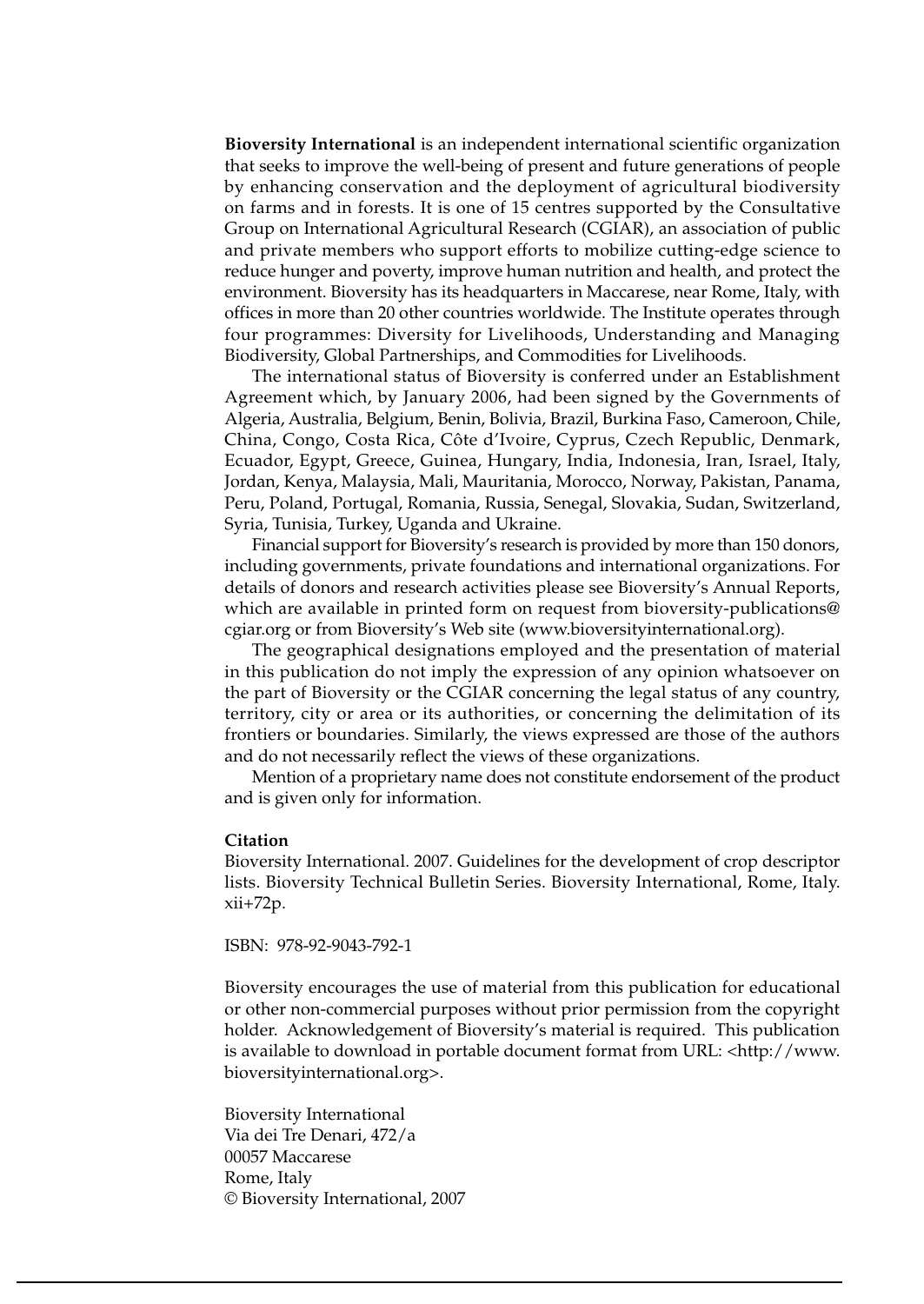# **Contents**

| <b>Acknowledgements</b>                                                                                                                                                                                            | v              |
|--------------------------------------------------------------------------------------------------------------------------------------------------------------------------------------------------------------------|----------------|
| <b>Foreword</b>                                                                                                                                                                                                    | vii            |
| <b>Published Descriptor lists</b>                                                                                                                                                                                  | ix             |
| <b>BACKGROUND</b>                                                                                                                                                                                                  | 1              |
| A brief history of descriptors                                                                                                                                                                                     | 1              |
| <b>Bioversity's role</b>                                                                                                                                                                                           | 3              |
| <b>Impact of descriptors</b>                                                                                                                                                                                       | 3              |
| <b>INTRODUCTION</b>                                                                                                                                                                                                | 5              |
| 1. The Concept of descriptor lists                                                                                                                                                                                 | 5              |
| 1.1 Descriptor definitions                                                                                                                                                                                         | 5              |
| 1.2 Descriptor elements                                                                                                                                                                                            | 6              |
| 1.2.1 Descriptor names                                                                                                                                                                                             | 6              |
| 1.2.2 Descriptor states                                                                                                                                                                                            | $\overline{7}$ |
| 1.2.3 Descriptor methods                                                                                                                                                                                           | 9              |
| 2. Descriptors and derived standards                                                                                                                                                                               | 11             |
| 2.1 Crop-specific descriptors                                                                                                                                                                                      | 12             |
| 2.2 Multi-crop passport descriptors (MCPD)                                                                                                                                                                         | 12             |
| 2.3 Descriptors for genetic marker technologies                                                                                                                                                                    | 12             |
| 3. Crop-specific descriptors                                                                                                                                                                                       | 13             |
| 3.1 Crop descriptor categories                                                                                                                                                                                     | 13             |
| 3.1.1 Passport category                                                                                                                                                                                            | 14             |
| 3.1.2 Management category                                                                                                                                                                                          | 15             |
| 3.1.3 Environment and site category                                                                                                                                                                                | 15             |
| 3.1.4 Characterization category                                                                                                                                                                                    | 16             |
| 3.1.5 Evaluation category                                                                                                                                                                                          | 17             |
| 4. Similarities to and differences from other technical<br>guidelines                                                                                                                                              | 18             |
| 4.1 Union Internationale pour la Protection des Obtentions<br>Végétales<br>4.2 Council for Mutual Economic Aid<br>4.3 United States Department of Agriculture Genetic<br>Resources Information Network (USDA-GRIN) | 19<br>19<br>20 |
| <b>GATHERING AND ANALYSING DATA</b>                                                                                                                                                                                | 21             |
| 5. Types of data                                                                                                                                                                                                   | 21             |
| 5.1 Qualitative data                                                                                                                                                                                               | 21             |
| 5.2 Quantitative data                                                                                                                                                                                              | 25             |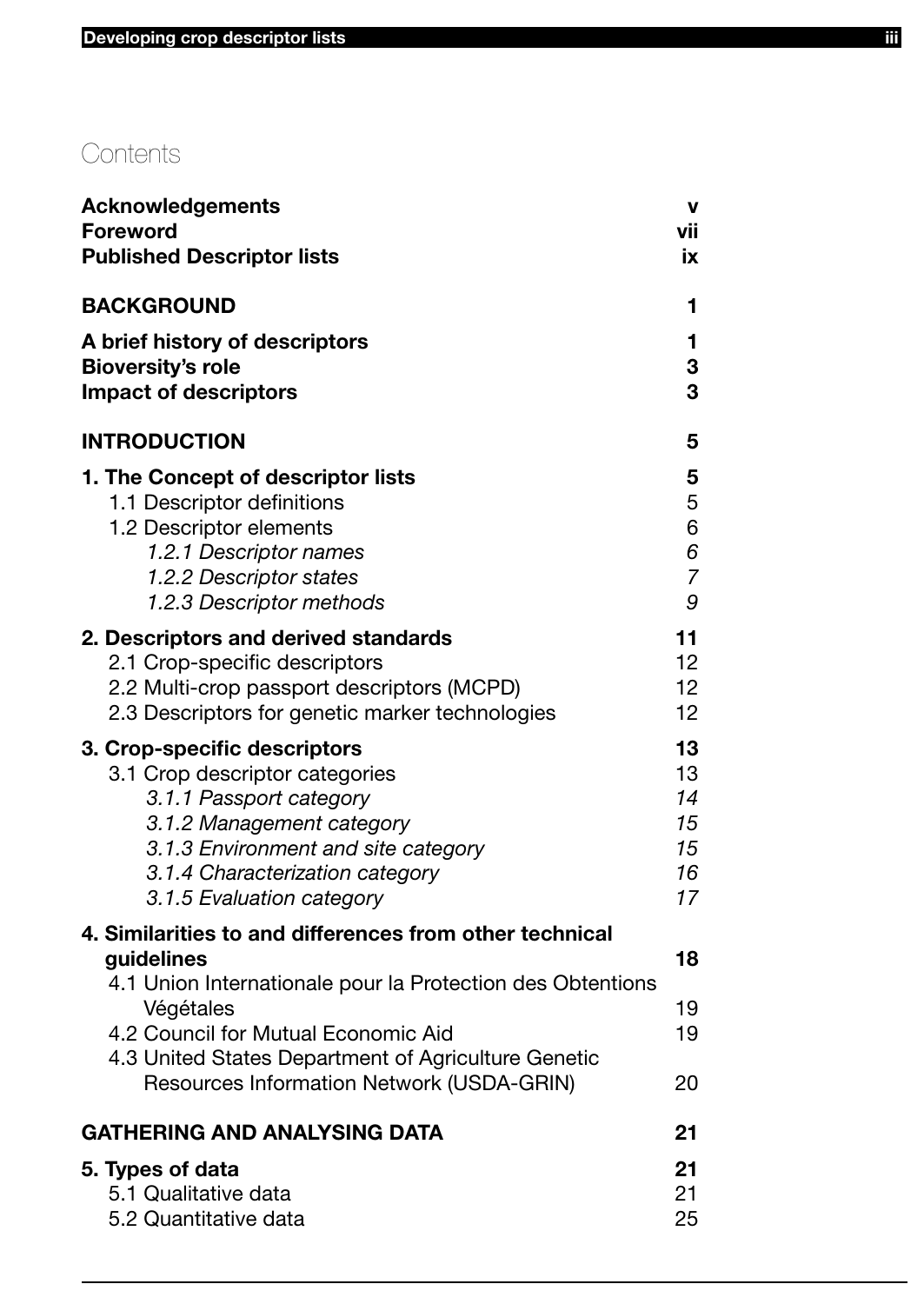| 6. Types of Scales                                              | 26 |
|-----------------------------------------------------------------|----|
| 6.1 Scales for qualitative characteristics                      | 27 |
| 6.1.1 Qualitative descriptors using nominal scale               | 28 |
| 6.1.2 Qualitative descriptors using ordinal scale               | 29 |
| 6.1.3 Qualitative descriptors using a binary scale              | 30 |
| 6.2 Scales for quantitative characteristics                     | 30 |
| 6.2.1 Quantitative descriptors using a continuous scale         | 30 |
| 6.2.2 Quantitative descriptors using a discrete scale           | 31 |
| 7. Resolution, complexity and costs                             | 33 |
| 7.1 Level of precision required                                 | 33 |
| 7.2 Complexity of the measurement or observation                | 34 |
| 7.3 Cost per measurement                                        | 34 |
| 8. Methods for collecting data                                  | 35 |
| 9. Experimental design                                          | 35 |
| 10. Scoring, coding and recording of descriptors                | 36 |
| 10.1 Recording heterogeneous data                               | 38 |
| 11. Numeric versus alphanumeric coding schemes                  | 41 |
| <b>MAKING DESCRIPTORS WORK</b>                                  | 43 |
| 12. The development process                                     | 43 |
| 13. A few basic rules                                           | 43 |
| 14. Step-by-step checklist for defining descriptors             | 44 |
|                                                                 |    |
| <b>LOOKING FORWARD</b>                                          | 47 |
| <b>BIBLIOGRAPHY AND FURTHER REFERENCES</b>                      | 49 |
| <b>Appendix I-Contributors, Coordinators and Reviewers</b>      | 51 |
| <b>Appendix II - Standard reference sources</b>                 | 53 |
| A2.1 References and standards used in developing                |    |
| crop descriptor lists                                           | 53 |
| A2.2 Base units - Système International d'Unités (SI)           | 54 |
| <b>Appendix III - FAO/IPGRI Multi-Crop Passport Descriptors</b> | 55 |
| Appendix IV - List of standard descriptors for site             |    |
| environment                                                     | 59 |
| Appendix V – Example Collecting form                            | 70 |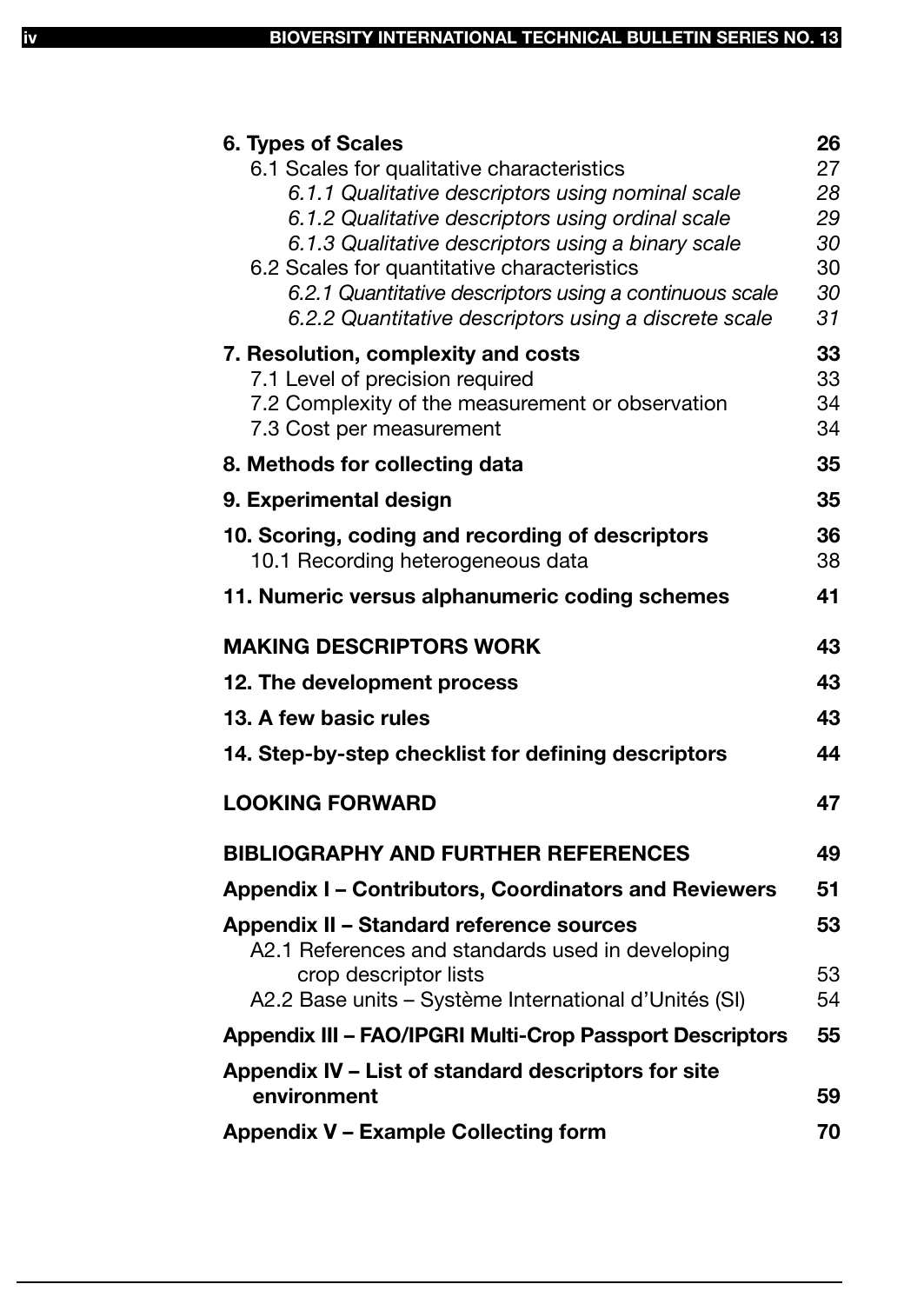# Acknowledgements

Bioversity International wishes to express its sincere thanks to the numerous scientists and researchers around the world who contributed directly or indirectly to the development of the Guidelines for the development of Crop Descriptor Lists.

Ms Adriana Alercia coordinated and managed the production of this document and provided technical and scientific advice. Ms Audrey Chaunac provided assistance during the production process. Ms Patrizia Tazza prepared the cover and layout.

Special thanks are due to Dr Ramanatha Rao and Bioversity scientists for their comprehensive technical and scientific advice given during the development process for this publication.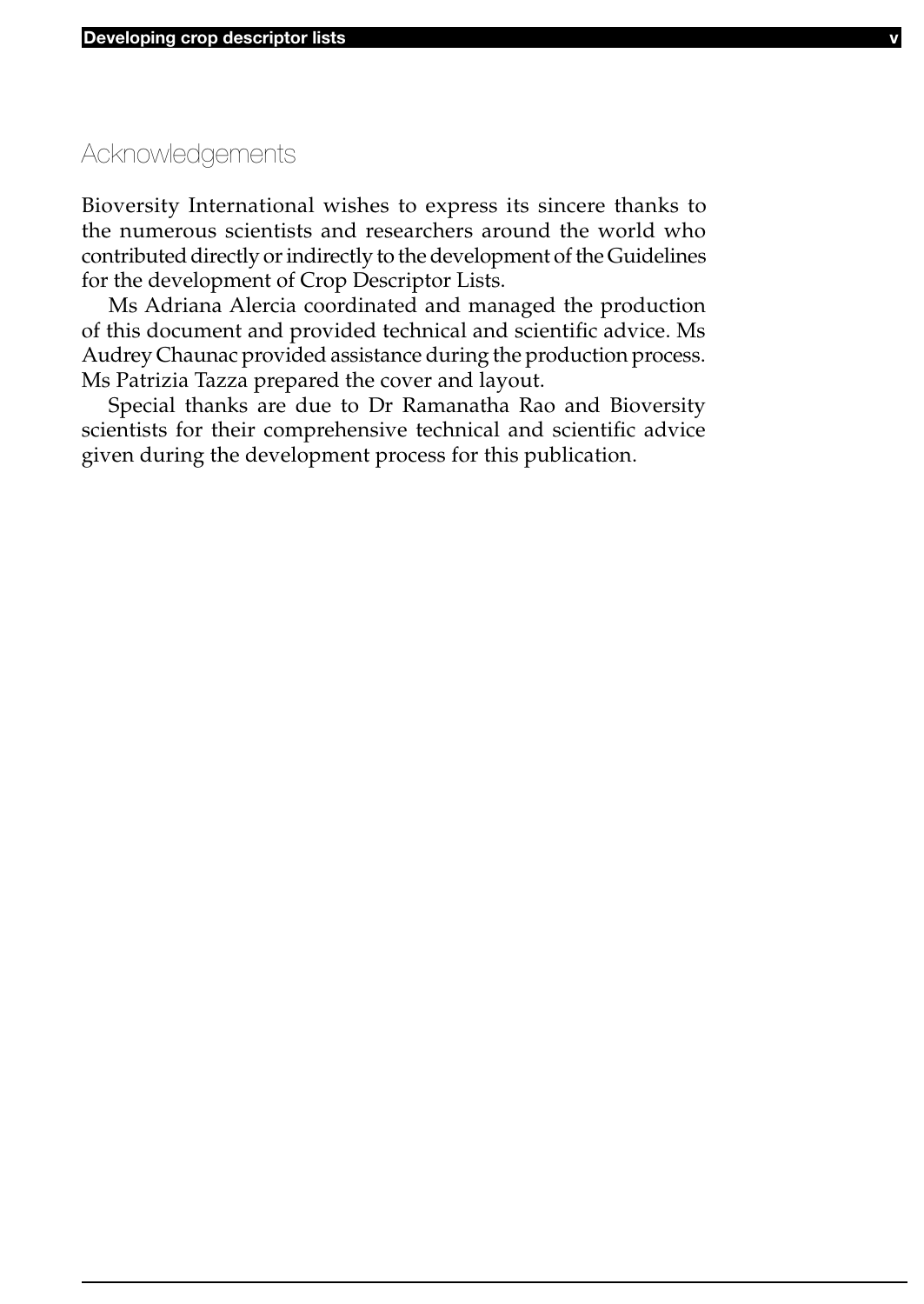# vi Bioversity International Technical Bulletin Series NO. 13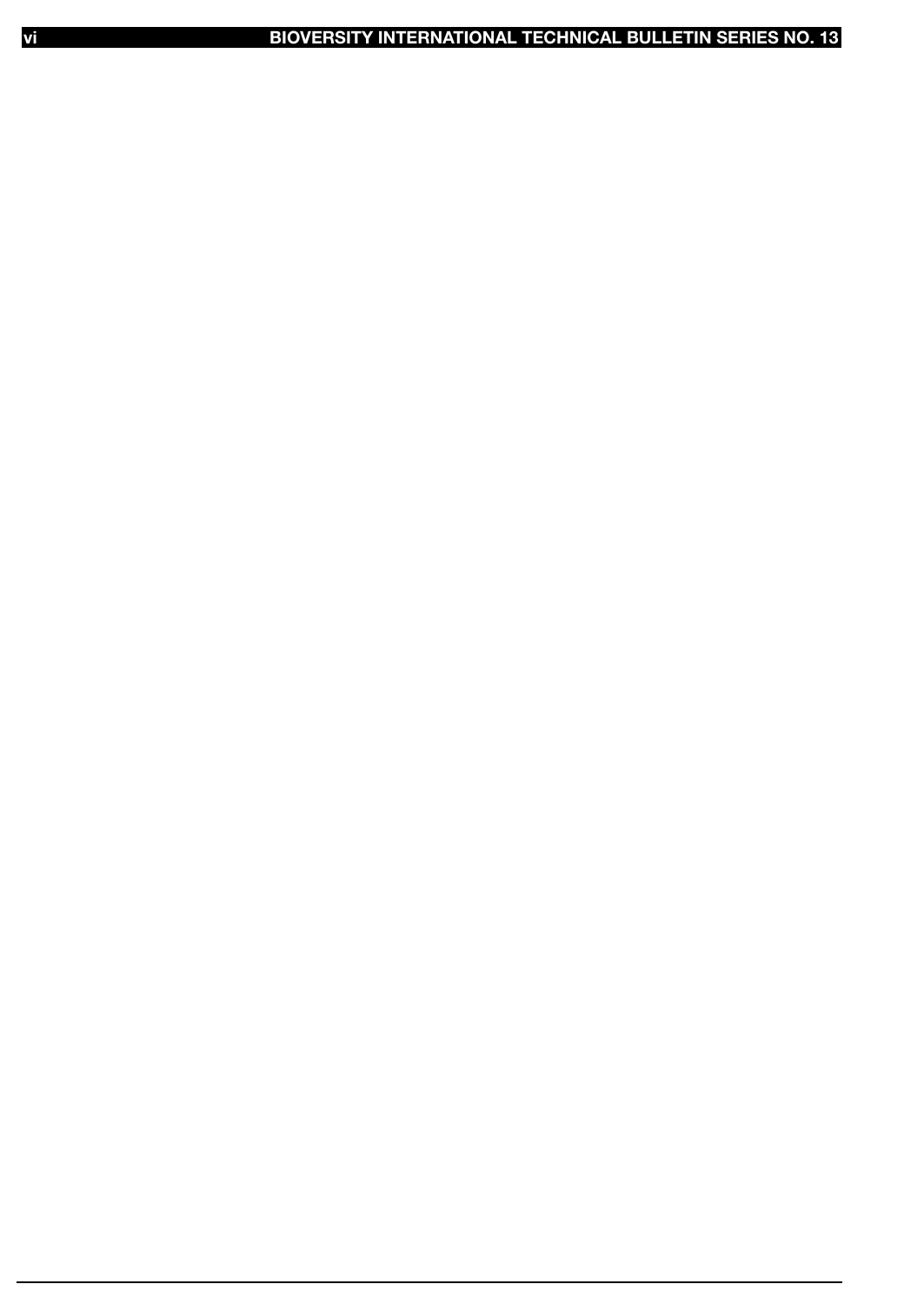# Foreword

The world faces a continual need to increase crop productivity, and to develop new varieties more adapted to changing environmental and biological challenges or to meet the evolving needs of local communities. To meet these needs and challenges, farmers and breeders not only must have access to a wide range of plant genetic resources but also must have access to the essential information about those plant genetic resources that will allow effective use to be made of them. These guidelines have been developed to assist genebank curators, breeders, plant scientists, national programmes, networks and users of genetic resources working with specific crops and gene pools to develop their own descriptor lists in order to characterize their material and make information available to others in a systematic and unambiguous form.

In order to increase international exchange of material, a minimum element of uniformity is critical in data collection, recording, storage and retrieval. Developing standards for documentation and for exchanging information is essential for ensuring that the vast amount of data on crop species and varieties is available to countries to improve their capacity to store, manage and share information about biodiversity. The development of descriptor lists will assist in the systematic and objective recording and exchange of information such as passport, characterization and evaluation data, which in turn will increase utilization of germplasm so that people can make better use of biodiversity.

Descriptors have been developed by Bioversity International and its predecessors, the International Board for Plant Genetic Resources (IBPGR) and the International Plant Genetic Resources Institute (IPGRI), for almost 100 crops in collaboration with scientists and international research organizations. However, there is a high demand for new descriptor lists to be developed for many species and new crops, including neglected crops, crops of regional or local importance, and forest species.

The guidelines presented here have been produced based on experience gained from a wide range of crop studies and collaboration with many scientists, national programmes and crop networks. Various drafts of this Guide were circulated at different times to a number of Bioversity scientists and this publication is the consolidated result of those consultations (see Appendix I — Contributors). The development process was coordinated by Adriana Alercia, with scientific guidance from Dr Ramanatha Rao.

These guidelines provide background information, set objectives and give insights into the structure, elements and methodology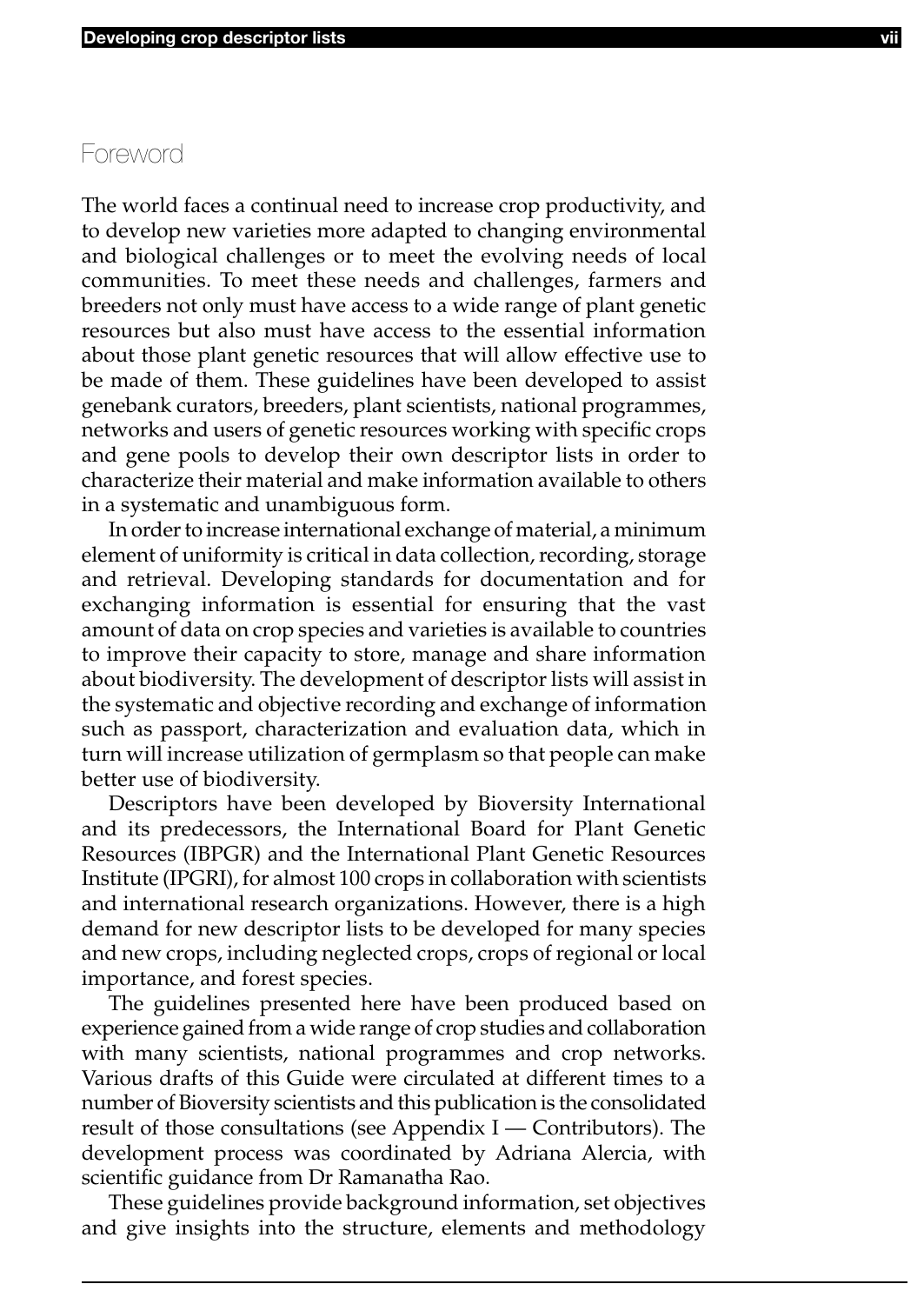used by Bioversity to develop descriptor lists. They also provide a step-by-step checklist for defining characterization and evaluation descriptors, which can serve as a quick reference guide when developing new descriptor lists.

Bioversity is thankful for the scientific advice and suggestions contributed by many scientists during the development of these guidelines.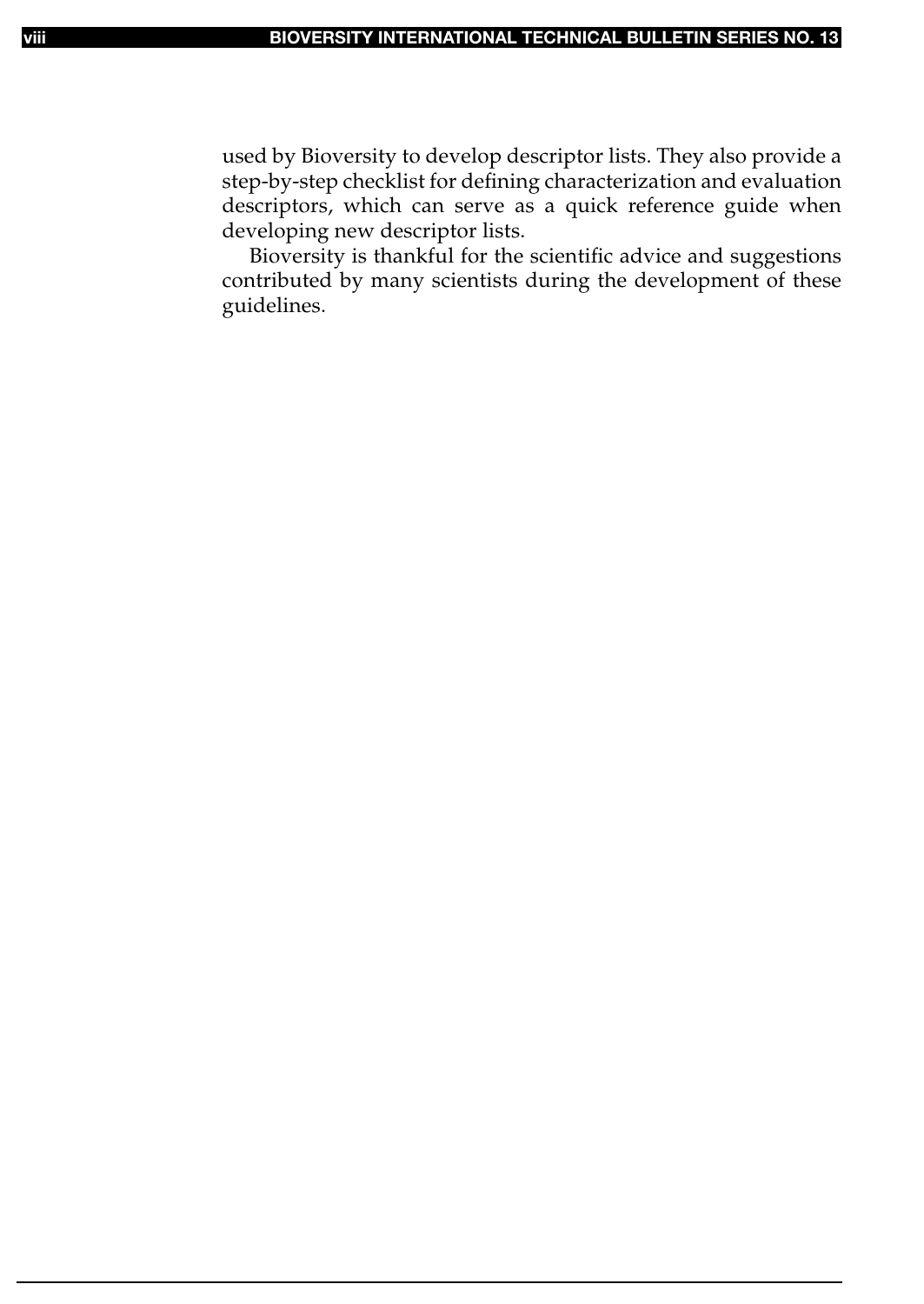# Published Descriptor Lists

| Allium $(E, S)$                         | 2000 | Maize $(E, S, F, P)$              | 1991 |
|-----------------------------------------|------|-----------------------------------|------|
| Almond (revised)* (E)                   | 1985 | Mango (Revised) (E)               | 2006 |
| Apple $*(E)$                            | 1982 | Mangosteen (E)                    | 2003 |
| Apricot <sup>*</sup> $(E)$              | 1984 | Medicago (Annual)* (E, F)         | 1991 |
| Avocado (E, S)                          | 1995 | Melon $(E)$                       | 2003 |
| Bambara groundnut (E, F)                | 2000 | Mung bean <sup>*</sup> (E)        | 1980 |
| Banana (E, S, F)                        | 1996 | $\text{Out}^*(E)$                 | 1985 |
| Barley (E)                              | 1994 | $Oca*(S)$                         | 2001 |
| Beta (E)                                | 1991 | Oil palm (E)                      | 1989 |
| Black pepper $(E, S)$                   | 1995 | Palmier dattier (F)               | 2005 |
| <i>Brassica</i> and <i>Raphanus</i> (E) | 1990 | Panicum miliaceum                 |      |
| Brassica campestris L. (E)              | 1987 | and P. sumatrense (E)             | 1985 |
| Buckwheat (E)                           | 1994 | Papaya (E)                        | 1988 |
| Capsicum <sup>*</sup> (E, S)            | 1995 | Peach <sup>*</sup> $(E)$          | 1985 |
| Cardamom (E)                            | 1994 | Pear $*$ $(E)$                    | 1983 |
| Carrot $(E, S, F)$                      | 1999 | Pearl millet (E, F)               | 1993 |
| Cashew <sup>*</sup> $(E)$               | 1986 | Pepino (E)                        | 2004 |
| Chenopodium pallidicaule (S)            | 2005 | Phaseolus acutifolius (E)         | 1985 |
| Cherry <sup>*</sup> $(E)$               | 1985 | Phaseolus coccineus* $(E)$        | 1983 |
| Chickpea (E)                            | 1993 | Phaseolus lunatus (P)             | 2001 |
| Citrus(E,F,S)                           | 1999 | Phaseolus vulgaris* $(E, P)$      | 1982 |
| Coconut(E)                              | 1992 | Pigeonpea (E)                     | 1993 |
| Coffee $(E, S, F)$                      | 1996 | Pineapple (E)                     | 1991 |
| Cotton (Revised) $*(E)$                 | 1985 | Pistacia (excluding               |      |
| Cowpea $*(E)$                           | 1983 | $P.$ vera $(E)$                   | 1998 |
| Cultivated potato $*$ (E)               | 1977 | Pistachio (E, F, A, R)            | 1997 |
| <i>Echinochloa Millet*</i> (E)          | 1983 | $Plum^*(E)$                       | 1985 |
| Eggplant $(E, F)$                       | 1990 | Potato varieties <sup>*</sup> (E) | 1985 |
| Faba bean <sup>*</sup> (E)              | 1985 | Quinua <sup>*</sup> (S)           | 1981 |
| Fig (E)                                 | 2003 | Rambutan (E)                      | 2003 |
| Finger millet <sup>*</sup> $(E)$        | 1985 | $Rice^*(E)$                       | 2006 |
| Forage grass $*(E)$                     | 1985 | Rocket (E,I)                      | 1999 |
| Forage legumes <sup>*</sup> (E)         | 1984 | Rye and Triticale $*$ (E)         | 1985 |
| Grapevine (E, S, F)                     | 1997 | Safflower <sup>*</sup> (E)        | 1983 |
| Groundnut (E, S, F)                     | 1992 | Sesame $*(E)$                     | 2004 |
| Jackfruit (E)                           | 2000 | Setaria italica                   |      |
| Kodo millet* (E)                        | 1983 | and $S.$ pumila $(E)$             | 1985 |
| Lathyrus spp. (E)                       | 2000 | Shea tree $(E)$                   | 2006 |
| Lentil <sup>*</sup> $(E)$               | 1985 | Sorghum (E, F)                    | 1993 |
| Lima bean $*$ (E)                       | 1982 | Soyabean* (E, C)                  | 1984 |
| Litchi                                  | 2002 | Strawberry (E)                    | 1986 |
| Lupin* (E, S)                           | 1981 | Sunflower* (E)                    | 1985 |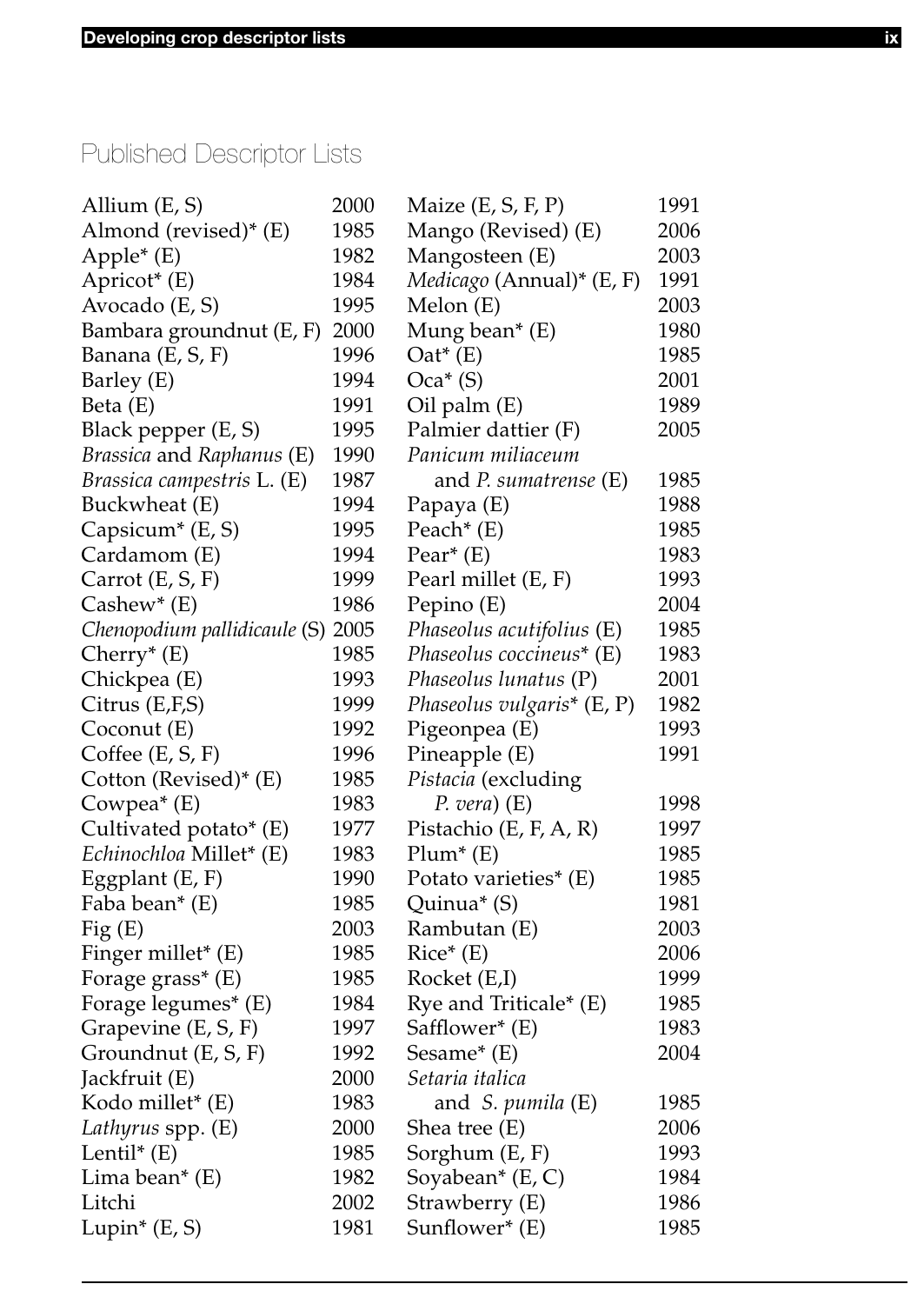| 1994 |
|------|
| 1985 |
| 1978 |
| 1992 |
| 1979 |
| 1989 |
| 1997 |
|      |
|      |
|      |
|      |

Bioversity International's publications are available free of charge to the libraries of genebanks, university departments, research institutions, etc., in the developing world. E, F, S, C, P, I, R and A indicate English, French, Spanish, Chinese, Portuguese, Italian, Russian and Arabic respectively. Titles marked with an asterisk are out of print, but are available as Adobe Acrobat portable document format (PDF) on request (send email to: **bioversity-publications@ cgiar.org**). Organizations in the developed world and individuals requiring personal copies can order copies of Bioversity's publications from EarthPrint.com (**www.earthprint.com**).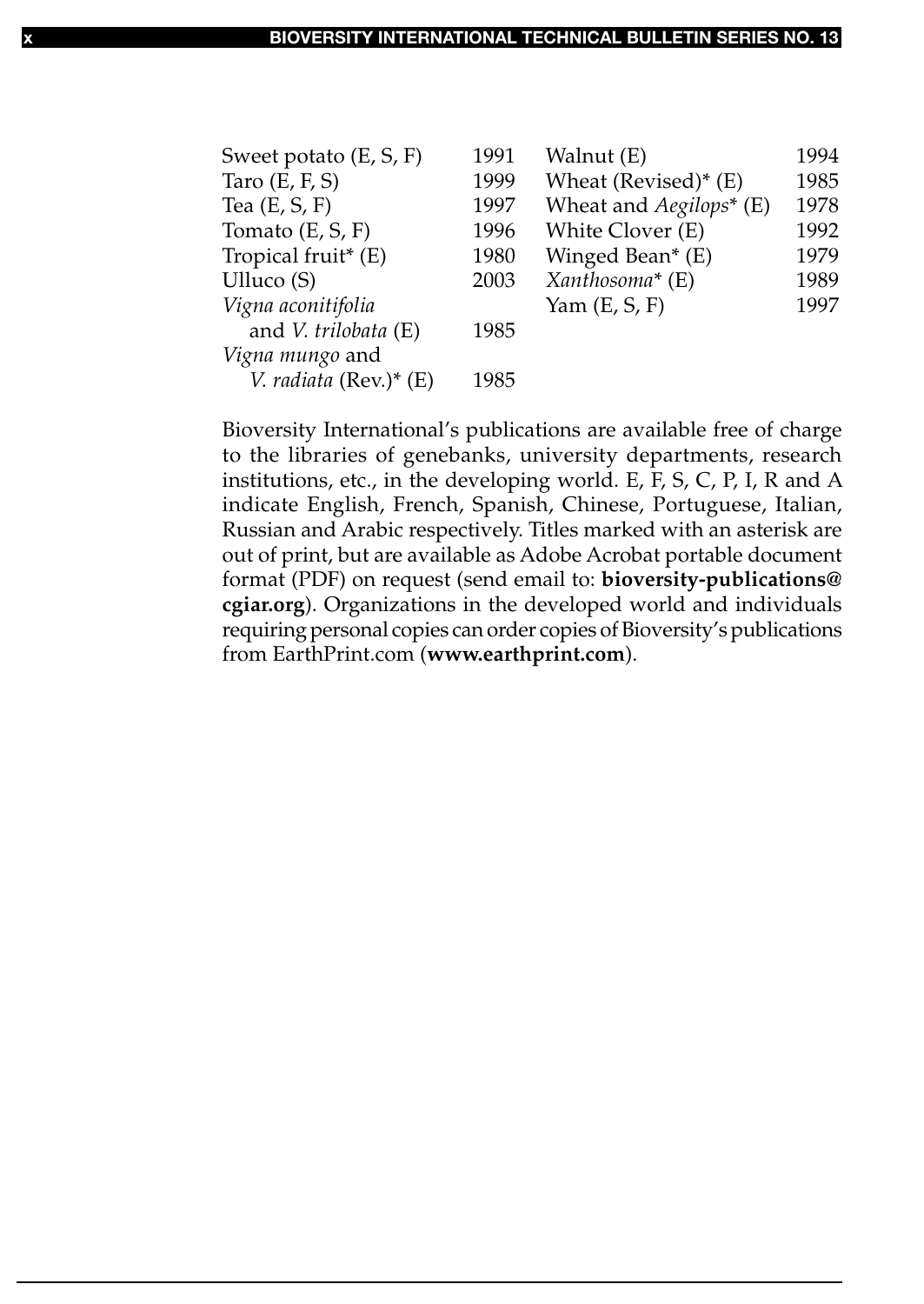# **Background**

One of the main reasons for the under-utilization of germplasm, according to curators, breeders and other users of plant genetic resources, is the lack of adequate passport, characterization and evaluation data: people cannot use genetic resources that lack essential information. In addition, such information is necessary for proper management of the resources in the genebanks by genebank managers. Therefore, the accurate documentation of information about the origin, characterization and performance of germplasm is essential for effective conservation and use. To this end, Bioversity has been promoting the documentation of plant genetic resources and data exchange by providing collection curators with uniform guidelines to document their information through the production of 'descriptor lists' to describe effectively diversity, which allowed better communication between scientists and institutions, resulting in increased use of conserved genetic resources.

Exchange of data and information between national programmes for plant genetic resources can help to increase these programmes' efficiency by minimizing unnecessary duplication of activities and facilitating priority setting for germplasm collecting, regeneration of accessions and other activities.

In order to exchange data, it is necessary to have compatible documentation systems. This can only be achieved through common standards for information exchange. Descriptor lists provide such well-established standards. Even though different programmes or institutions use different documentation systems (i.e. hardware and software) or languages, if they use a common descriptor system the exchange of information is facilitated.

The crop descriptor lists have an internationally accepted format and have been developed by and are shared among scientists worldwide. The utilization of a 'universal language' in well defined and thoroughly-tested descriptor lists for characterizing germplasm simplifies data recording, updating, modification, retrieval, exchange and analysis. Germplasm conservers and users adopting the same descriptors at different locations are able easily to exchange and interpret each other's data.

#### A brief history of descriptors

Descriptor lists have been an important element of Bioversity's germplasm documentation activities almost since the establishment of IBPGR in the 1970s and the production of the first descriptor list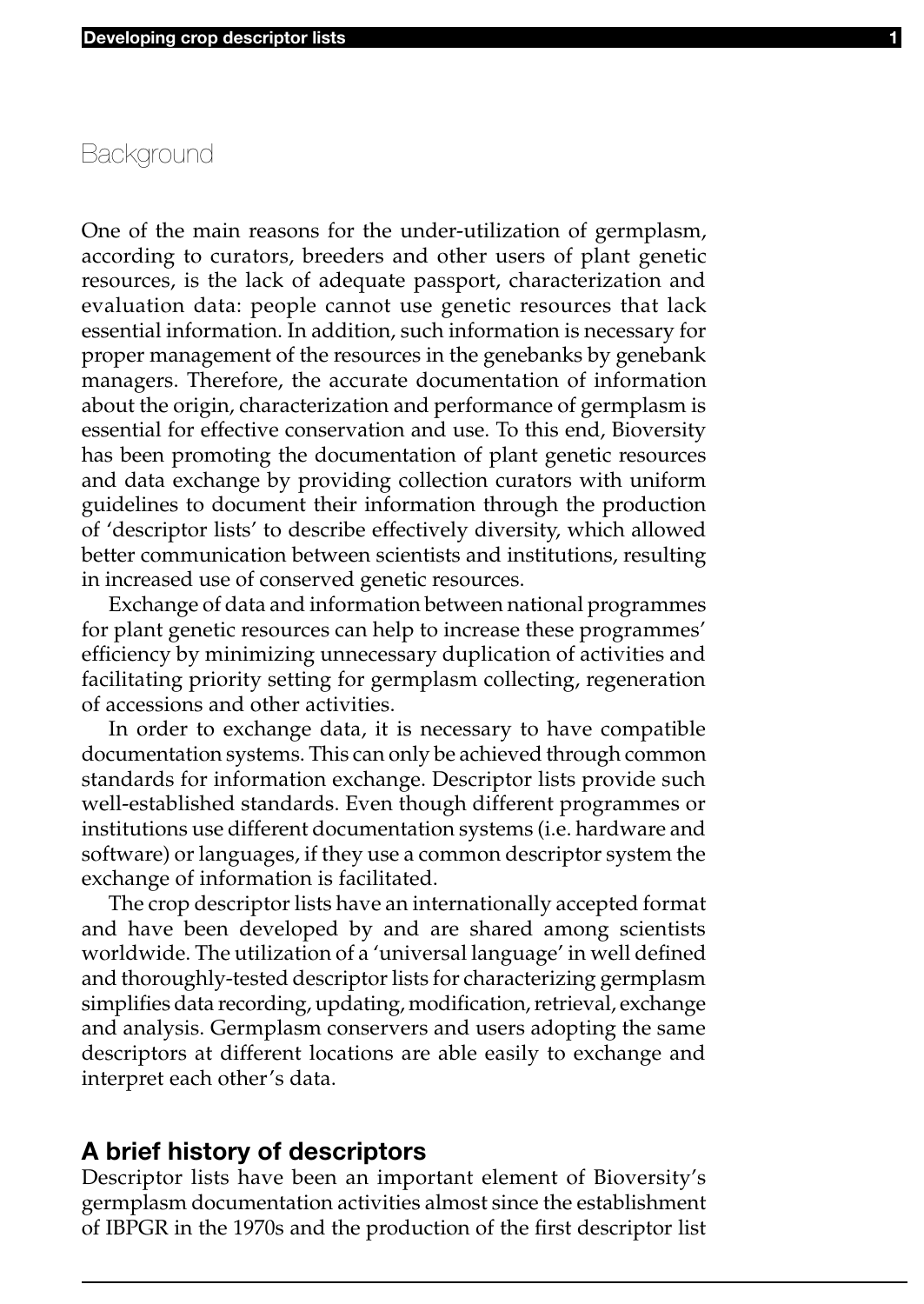in 1977, although the concept, process and format have evolved substantially over the years. • **Minimum descriptors**. The original aim of descriptor lists was

- to provide a *minimum* number of characteristics to describe a particular crop (e.g. Soyabean). One problem with these initial descriptor lists was that several useful additional descriptors lacked the appropriate internationally accepted definitions and descriptor states needed for consistent recording and to be able to communicate with other institutions. This lack of compatibility in documentation systems for describing plant genetic resources seriously hampered data exchange between collections.
- **Comprehensive lists of descriptors.** The idea of minimum lists was revisited in 1990, and a new approach was developed. *Comprehensive* lists of descriptors were produced including all descriptors for characterization and evaluation (e.g. Descriptors for Sweet Potato/ Descripteurs pour la Patate Douce/Descriptores de la Batata, developed in collaboration with AVRDC and CIP in 1991). The comprehensive descriptor lists also included a number of standard detailed sections (e.g. site environment and management) that were common across different crop descriptor lists and that provided users with options to choose from. This improved compatibility between documentation systems and the ease of information exchange.
- **Highly discriminating descriptors for international harmonization**. It was recognized that each curator utilized only those descriptors that were useful for the maintenance and management of their collection. Consequently, the descriptor lists were further revised in 1994 in order to provide users with more comprehensive lists but at the same time containing a minimum set of *highly discriminating descriptors*, which were flagged in the text with asterisks (\*) (e.g. in Descriptors for Barley (*Hordeum vulgare* L.) [1994]).

The asterisked descriptors are those that have potential to discriminate between accessions and are important for the international harmonization of plant genetic resources data documentation. These highly discriminating descriptors also provide basic indicators of diversity within a collection. Curators and others involved in characterization and evaluation of germplasm can complement them with additional descriptors from descriptor lists, depending on the specific objectives of the collection.

Nowadays, descriptor lists tend to be comprehensive, providing an internationally recognized reference for most, if not all, known descriptors for a particular crop or gene pool. This does not mean that every curator need use all the descriptors listed, but can instead select those considered relevant to the collection. For example, a fruit tree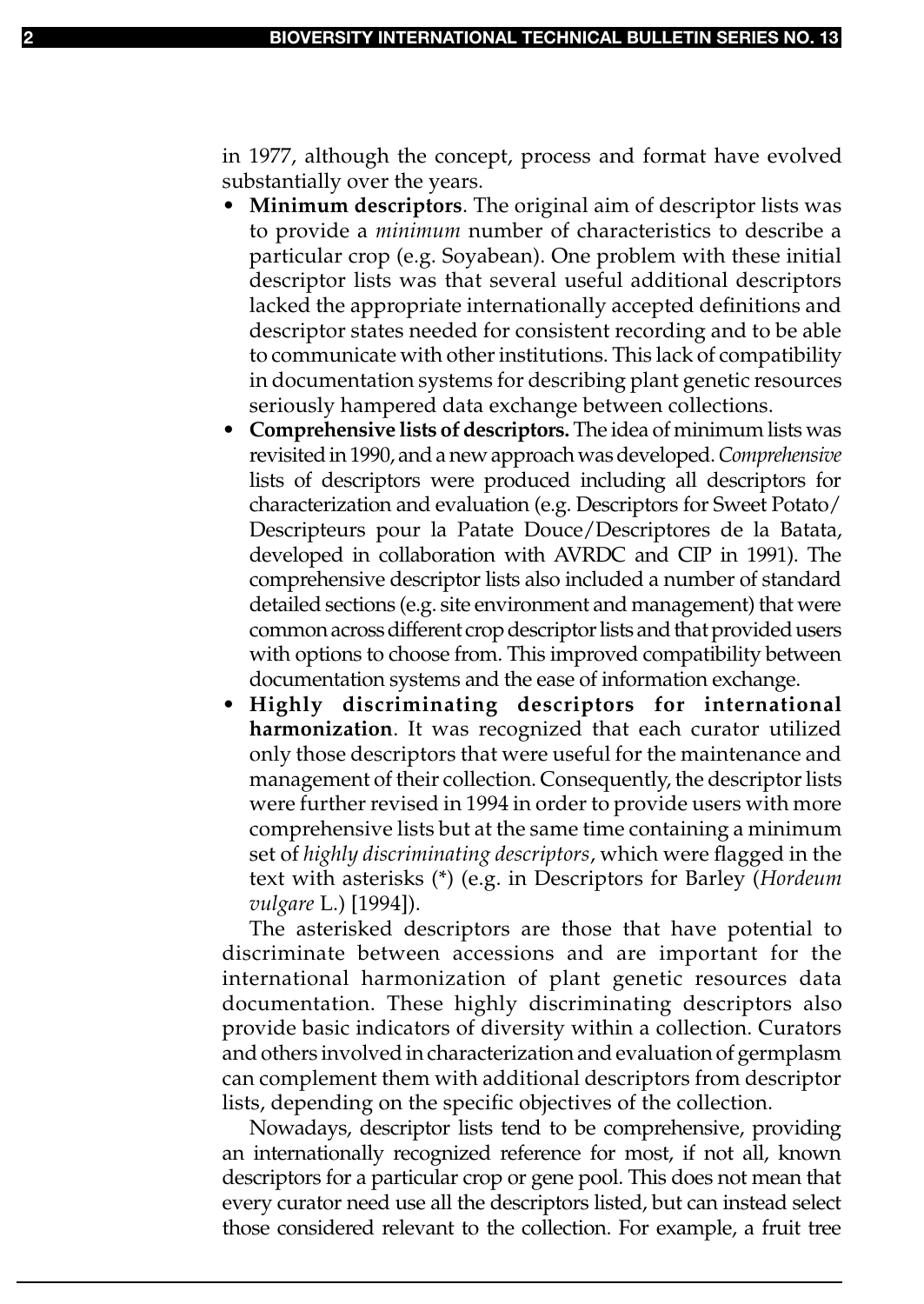collection maintained for the purpose of representing a broad diversity of ornamental forms would probably emphasize a set of descriptors different from those used for a collection representing diversity in general. Likewise, for temperate and tropical species, different descriptors and descriptor states might be used to describe environmental conditions at the site of collection, regeneration or evaluation.

# Bioversity's role

A major reason for the success of the descriptors developed by Bioversity and its partners is that they are well researched and are the result of extensive collaboration among scientists worldwide. Bioversity's role is to act as international facilitator and coordinator, ensuring that the full extent of global knowledge and expertise is reflected in the crop descriptors, that a standard format is maintained in the face of potentially conflicting opinions, and that the final results have the broad support and consensus of the majority of experts.

When dealing with mandate crops of the Consultative Group on International Agricultural Research (CGIAR), Bioversity seeks the scientific advice of the relevant CGIAR centre and collaborates with it in the production of the descriptors. This is crucial for descriptor development since these centres have the expertise needed to elaborate a high quality product as they conserve and work with large and diverse collections of specific crops.

Bioversity has taken the lead in the documentation of plant genetic resources. The international status of the descriptor lists, as well established guidelines for documentation, is illustrated by its collaboration with international and national organizations, such as The International Union for the Protection of New Varieties of Plants (UPOV), Organisation internationale de la vigne et vin (OIV), The World Vegetable Centre (AVRDC), CGIAR Centres, Instituto Nacional de Investigación Agropecuaria (INIA), French Agricultural Research Centre for International Development (CIRAD), Institut national de la recherche agronomique (INRA), and a number of universities and research organizations. Some indications of the impact of descriptors that have been drawn in collaboration with these sources are discussed below.

#### Impact of descriptors

An indication of the impact of descriptors can be seen in the recommendations made during the Second Technical Meeting of Focal Points for Documentation in East European Genebanks (Radzikow, Poland, 1995):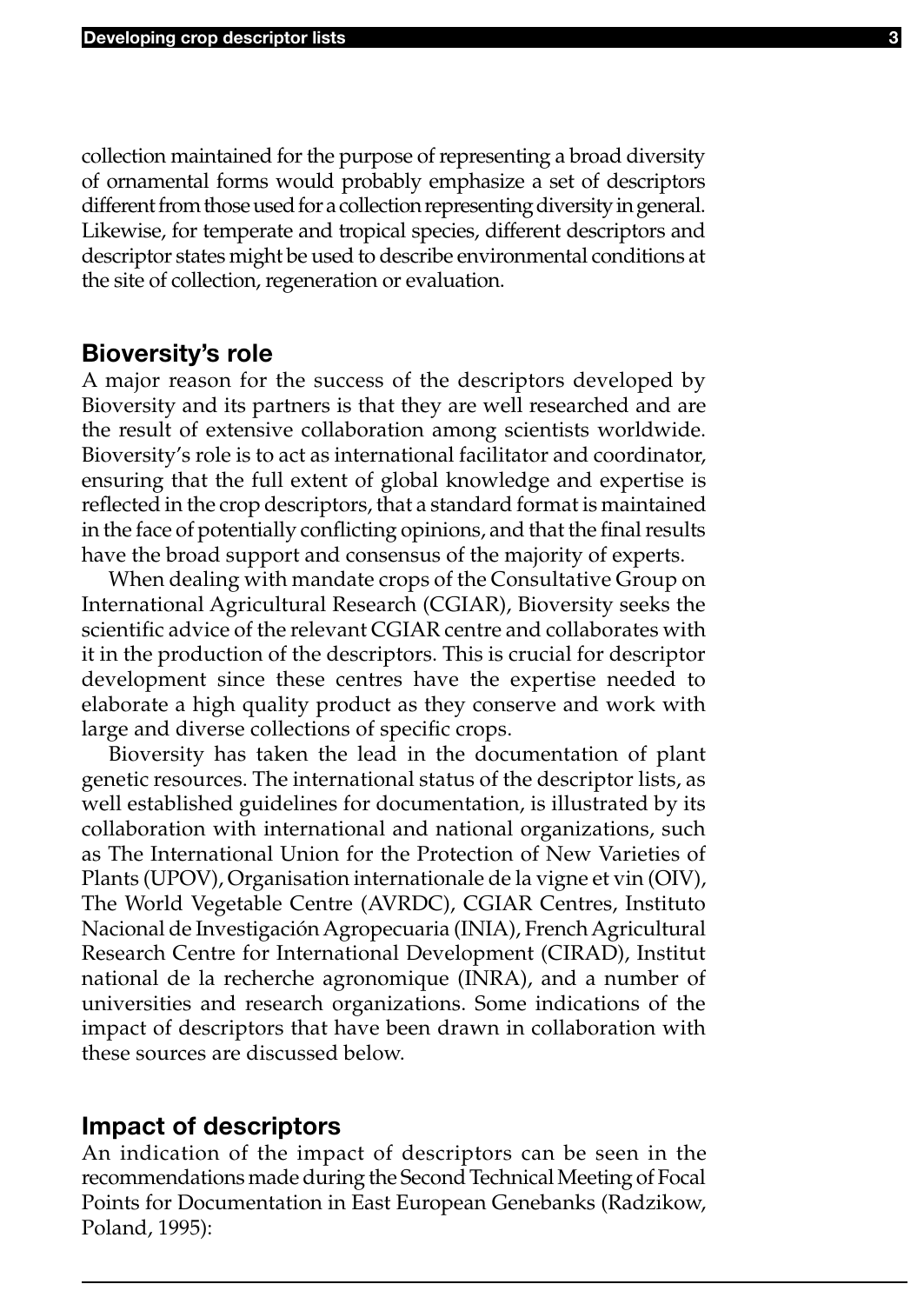*The Meeting concluded that standardization of evaluation and characterization descriptors is not desirable on a multi crop basis. The crop-specific descriptor lists, compiled in consultation with relevant crop experts worldwide, provide the crop-specific standards (van Hintum et al. 1995).*

This was also confirmed during the preparatory process for the International Conference and Programme for Plant Genetic Resources (ICPPGR) organized at Leipzig, Germany in 1996. The country reports provided a further useful indication of the extensive use of these descriptors; their use is also cited by many countries in the State of the World Report on Genetic Resources (FAO 1996):

*To derive an indication of the use of descriptor lists, 152 country reports were analysed in IPGRI HQ for the Leipzig Conference. The results showed that descriptor lists have a high degree of penetration and use at the international level. Of the countries surveyed, 102 are undertaking characterization or evaluation and specified which descriptors they are using. Of these countries, 93 (or 91%) use IPGRI descriptor lists alone or in combination with other lists.*

In 1999, the CG Secretariat published a 'Synthesis of findings concerning CG Case Studies on the Adoption of Technological Innovations' (Laliberté et al*.,* 1999). The impact study was related to the adoption of the crop descriptors developed for three different crops. Some key conclusions could be drawn from the results of this case study:

- IPGRI (now Bioversity International) descriptors are well known international standards for the detailed description of crop specific resources and are used by the majority of germplasm collection managers.
- Users consider the descriptors to **be very useful** for a range of applications, such as characterization, standardization of information, the establishment of databases, documentation of accessions, creation of core collections, and data exchange.

Of the 143 germplasm collection managers responding to the above survey regarding the use of descriptors, 80% used descriptors in general and 69% used Bioversity International (ex-IPGRI) descriptors, while the remaining 11% used their own descriptors or those developed by UPOV and COMECON.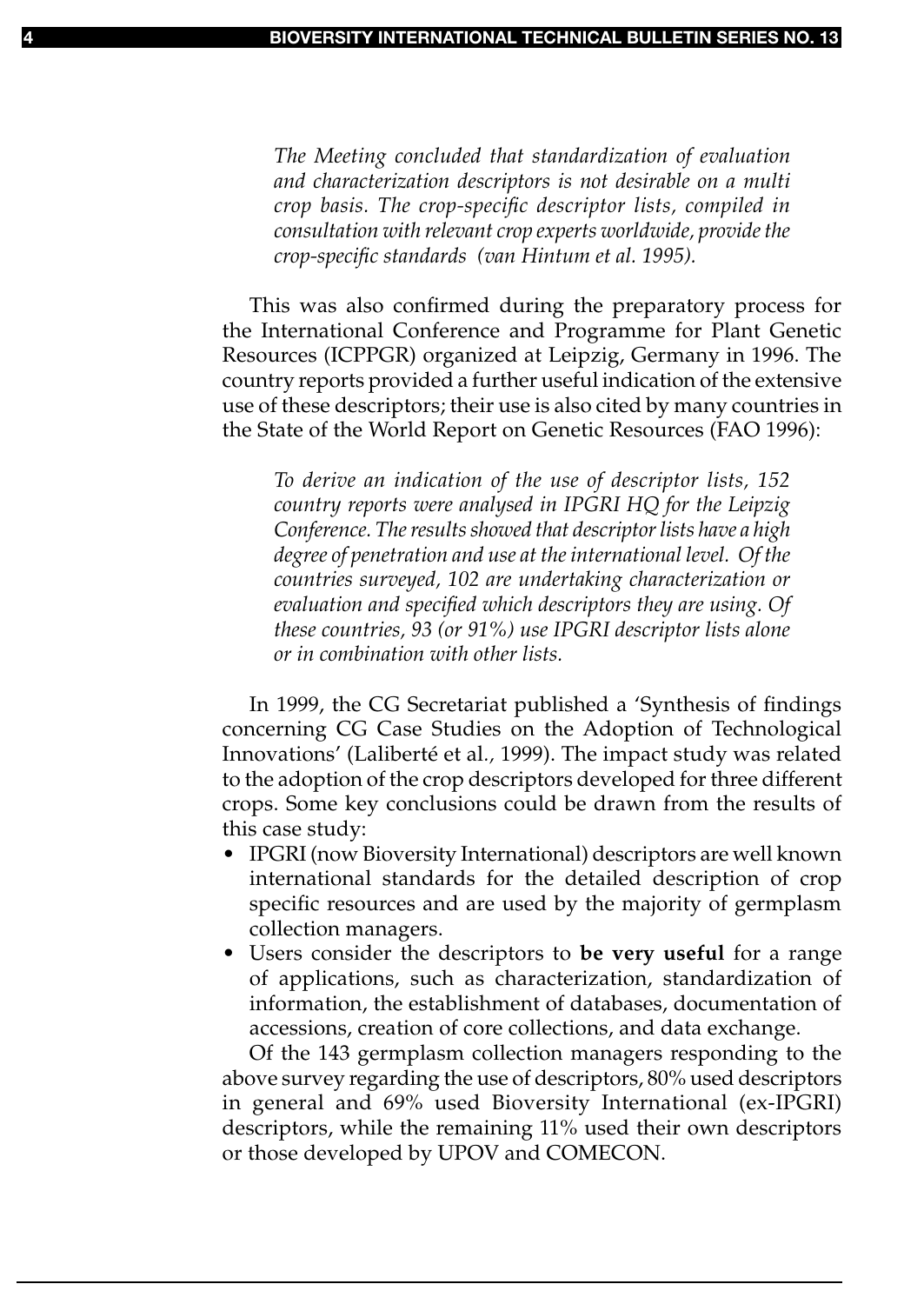#### Introduction

One of the aims of developing international standards such as descriptor lists is to make the most of biodiversity by describing crops and species in a *lingua franca* and increasing access to this diversity by the users of plant genetic resources, who in turn will benefit from their economic and social values.

The crop descriptors more recently published include an 'Introduction to the crop' section, which aims to promote a specific crop to an audience not very familiar with it. Such a section in the descriptors is particularly useful because it highlights different values of crops, from nutrition to income generation, which might not be apparent to user communities. It is also important because it suggests a method of characterization and evaluation that can be used to demonstrate potentials and benefits, as in the case of *Descriptors for Rocket*. Another example is the list of *Descriptors for Date Palm*, which lists the full spectrum of benefit opportunities (e.g. use of dates to make vinegar or jams), which are not necessarily well known among scientists and other users.

#### 1. The concept of descriptor lists

When a species name is identified and listed along with its accession number, when different shapes of a fruit are described, when the length of the leaf is measured or the number of accessions in the collection of a crop species are recorded, observations are being made on the specific attributes of a particular plant, and each characteristic is called a '*descriptor'*.

Descriptor lists include key attributes, characteristics or traits of a crop, and set out the method used to measure and document them, along with the relevant registration data.

Descriptor lists therefore aim to include information and data that are relevant for different types of genebank operations for a specific crop or gene pool, from initial registration, through characterization, evaluation and management, to their eventual use.

#### 1.1 Descriptor definitions

Within the plant genetic resources community, a *descriptor*is defined as an attribute, characteristic or measurable trait that is observed in an accession of a genebank. It is used to facilitate data classification, storage, retrieval, exchange and use.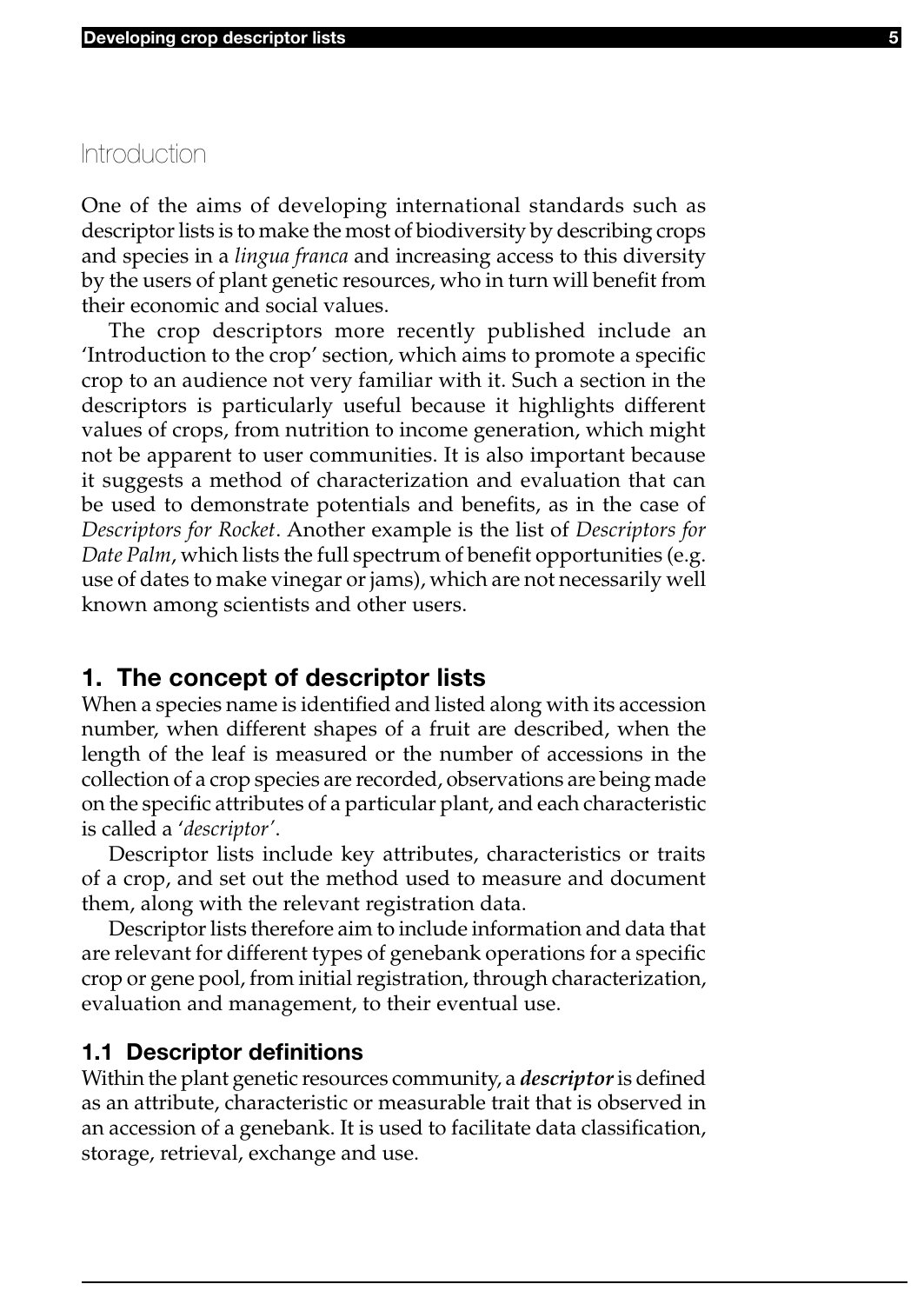| Example #01      |  |  |  |
|------------------|--|--|--|
| Accession number |  |  |  |
| Flower colour    |  |  |  |
| Plant height     |  |  |  |

A *descriptor list* is a set of individual descriptors used for the description of germplasm of a particular crop or species (e.g. list of *Descriptors for Pistachio*).

#### 1.2 Descriptor elements

Each descriptor consists of a *descriptor name*, a *descriptor state,* and a *descriptor method* explaining how the descriptor should be measured and recorded. A descriptor state could be a quality, measurable attribute or code.

| Example #02               |              |                     |  |
|---------------------------|--------------|---------------------|--|
| Stem pubescence           |              | (descriptor name)   |  |
| Observed at the stem base |              | (descriptor method) |  |
| 3                         | Sparse       | (descriptor state)  |  |
| 5                         | Intermediate | (descriptor state)  |  |
|                           | Dense        | (descriptor state)  |  |

In Example 02, 'stem pubescence' is the descriptor name; 'observed at the stem base' is the descriptor method, and 'sparse; intermediate; dense' are the descriptor states, with corresponding numbering codes (3, 5, 7) assigned to descriptor states for ease of documentation.

#### 1.2.1 Descriptor names

The descriptor should have a full *name* that is *descriptive*, *unambiguous* and as *compact* as possible.

Descriptor names are frequently composed of an *object* or item, and a characteristic or *attribute* name.

| Example #03             |  |  |  |
|-------------------------|--|--|--|
| <b>Accession</b> number |  |  |  |
| Species name            |  |  |  |
| Leaf colour             |  |  |  |
| <b>Flowering habit</b>  |  |  |  |
| <b>Soil fertility</b>   |  |  |  |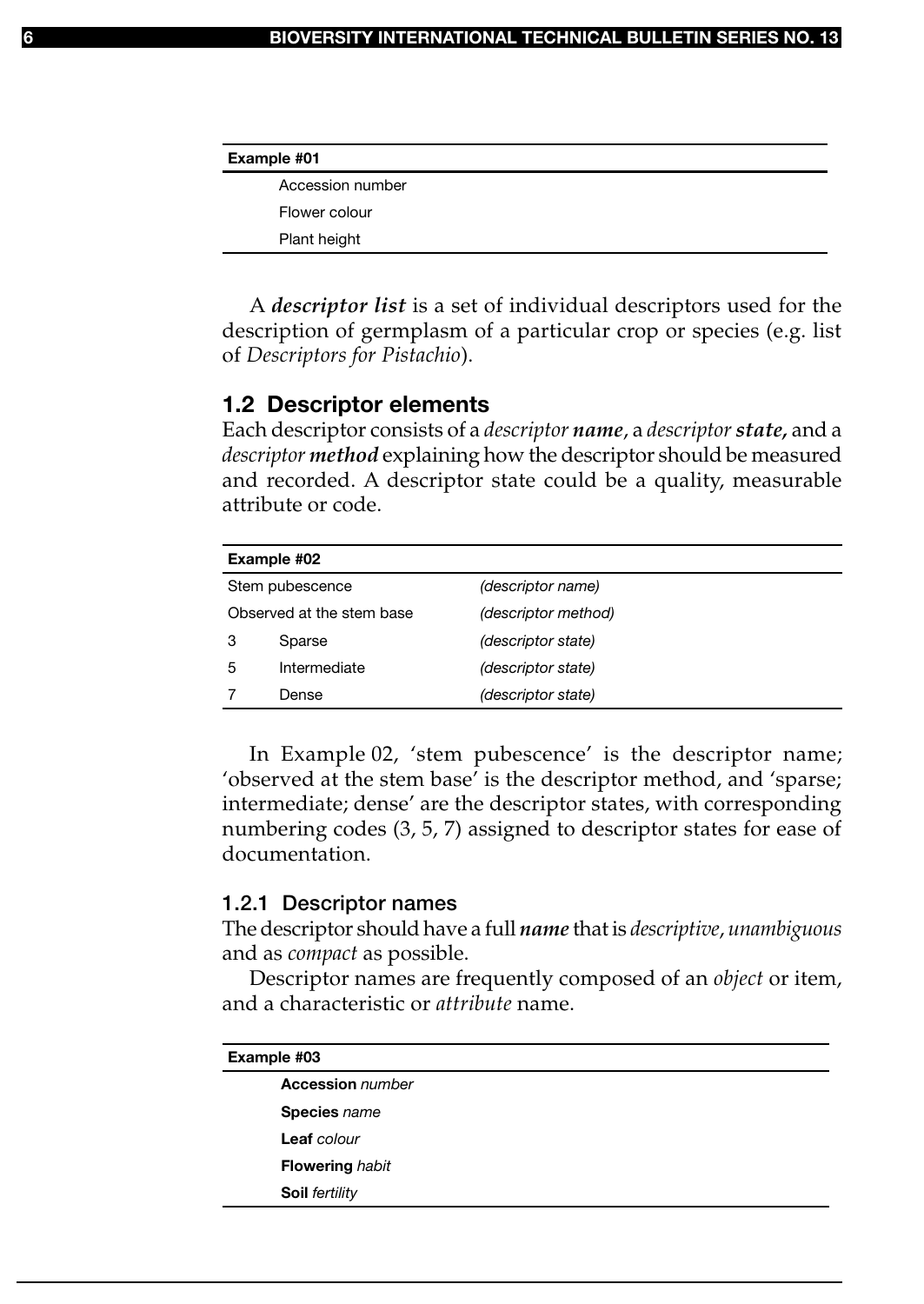When choosing a descriptor name, it is essential to verify that the technical terms are correct and that they are generally accepted and understood by other users. The use of a glossary of botanical terms is recommended (see Bibliography and further reference sources listed in Appendix II).

#### 1.2.2 Descriptor states

For a number of qualitative and quantitative descriptors, a *descriptor state* is a clearly definable state of expression to define a characteristic and harmonize descriptions. It represents the variation in the observations or measurements made on a particular descriptor. Each descriptor is allocated a corresponding numeric code for ease of data recording and exchange.

| Example #04 |         |                    |  |
|-------------|---------|--------------------|--|
| Leaf shape  |         |                    |  |
|             | Cordate | (descriptor state) |  |
| 2           | Oblong  | (descriptor state) |  |
| 3           | Ovate   | (descriptor state) |  |

Reference materials can be used to help define the various states of expression of traits, and recommended resources include drawings, check cultivars, colour charts, phenological scales, illustrations, and lists of possible values or codes (if applicable). Examples of such reference material are given in the following sections.

#### **1.2.2.1 Drawings**

Since collections of the plant genetic resources of a crop could be sited anywhere, and large in number, a collection may not have access to a standard reference (see Section 1.2.2.2), so simple line drawing or pictures of stem branching, for example, are easier to refer to and will help users to selecting states of expression of a trait, avoiding confusion with environmental effects.

Figure captions should be brief, but complete, and should contain the name of the relevant descriptor. If a figure is taken from or based on another source, a full bibliographic reference to the source should be included in an appendix of the descriptor list.

| Example #05 |                |                         |  |  |
|-------------|----------------|-------------------------|--|--|
|             | Stem branching | See Figure 1 (overleaf) |  |  |
|             | Opposite       |                         |  |  |
| 2           | Alternate      |                         |  |  |
| 3           | Ternate        |                         |  |  |
| 4           | Mixed          |                         |  |  |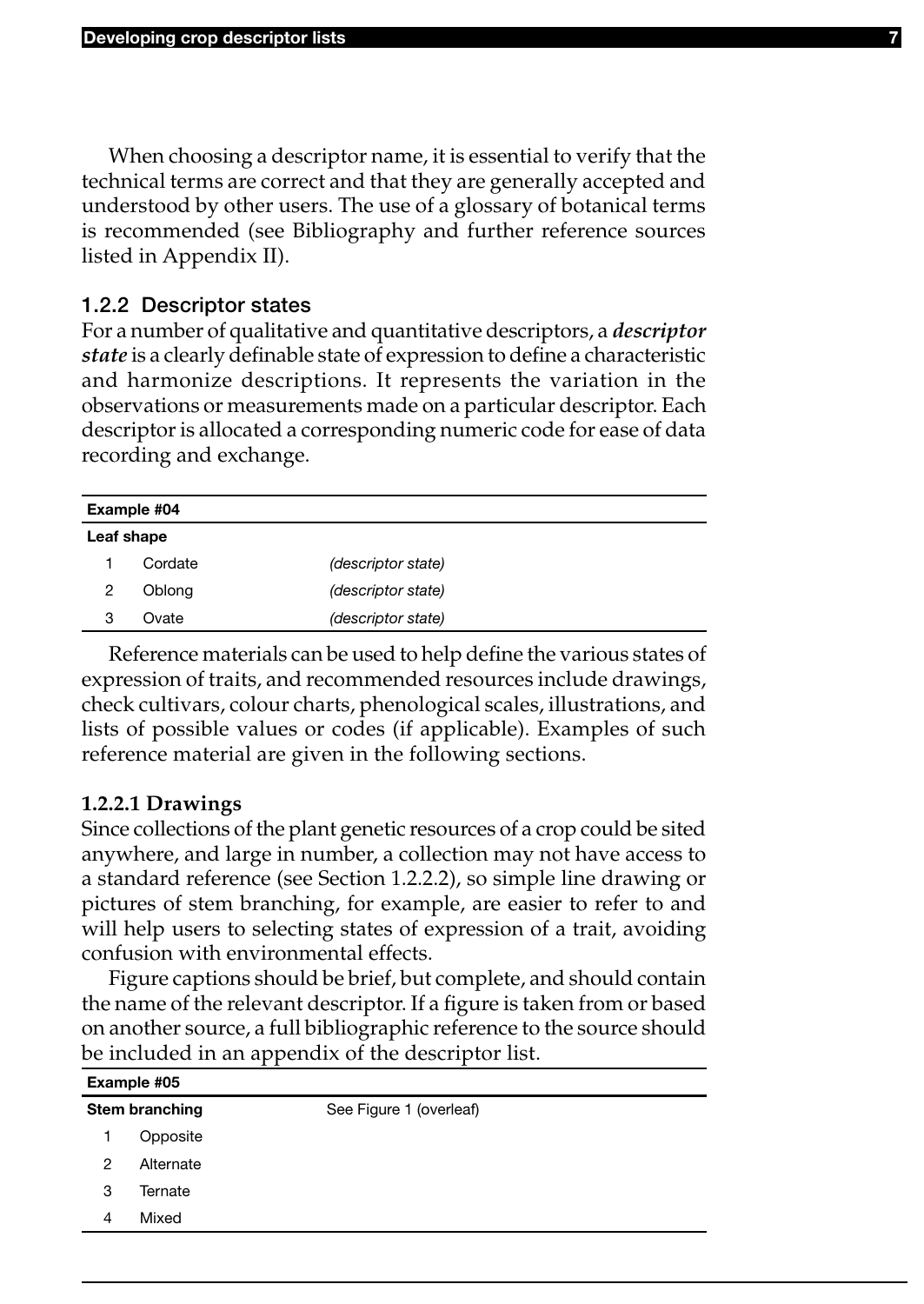

Figure 1. Stem branching

#### **1.2.2.2 Reference standards and parameters**

When a descriptor state is open to interpretation or difficult to explain, reference standards or specific parameters can be used to clarify it.

Reference standards provide an objective baseline against which measurements and comparisons can be made. They provide the means to make observations more consistent and comparable.

Often, a common cultivar is used as a standard and the standard reference is then used as a check. Check cultivars and standard references also provide useful corollary information to gauge the performance of the accessions being tested. Check cultivars should be widely available and known.

| Example #06                |              |                      |  |  |
|----------------------------|--------------|----------------------|--|--|
| Blade shape of mature leaf |              | Standard reference   |  |  |
|                            | Cordate      | Vitis cordifolia     |  |  |
| 2                          | Wedge-shaped | Vitis riparia        |  |  |
| 3                          | Pentagonal   | cy. Chasselas blanc  |  |  |
| 4                          | Circular     | cv. Clairette        |  |  |
| 5                          | Reniform     | cv. Rupestris du Lot |  |  |

#### **1.2.2.3 Colour charts**

A fruit colour descriptor that describes different shades of a colour would benefit greatly from the use of a colour chart or reference standard, if available. Without a reference for comparison, descriptor states such as 'light green', 'green' and 'dark green' can not be scored consistently and objectively.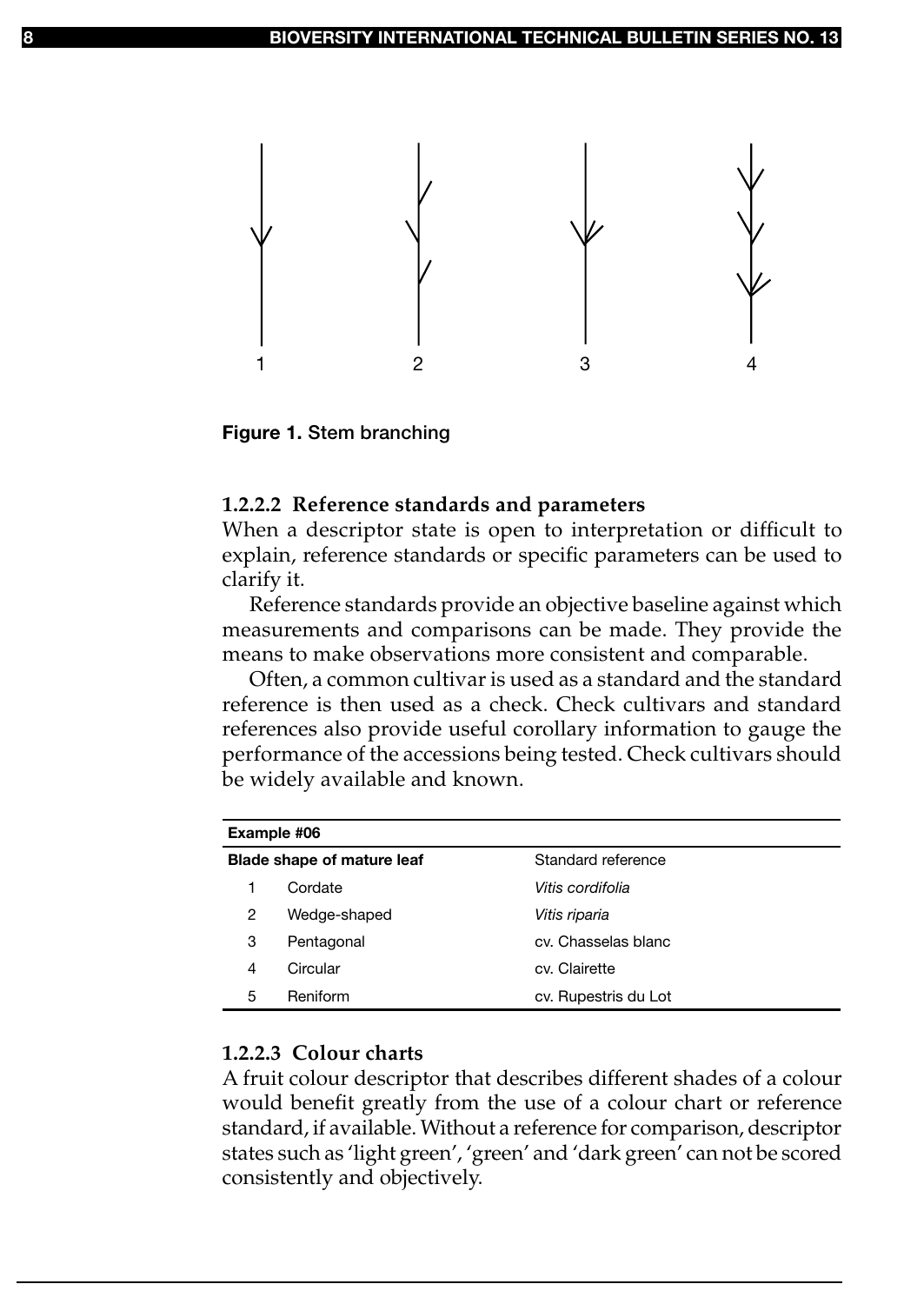| Example #07         |             |                             |  |
|---------------------|-------------|-----------------------------|--|
| <b>Fruit colour</b> |             | RHS colour code (RHS, 1986) |  |
| 1.                  | Light green | 145A                        |  |
| 2                   | Green       | 146A                        |  |
| 3                   | Dark green  | 147A                        |  |

#### **1.2.2.4 Parameters**

It is strongly recommended to use actual measurements (cm, g, mm) for making good use of quantitative data (i.e. continuous variation) for genetic diversity analysis. Actual measured values can also give us statistical data to assess variation within an accession. Character states as listed below should be used only when measuring is very difficult.

For instance, a fruit length descriptor should specify relevant ranges of measurements to avoid misinterpretation by different users. Without these ranges, descriptor states cannot be scored consistently or objectively.

|   | Example #08           |   |                       |                   |  |
|---|-----------------------|---|-----------------------|-------------------|--|
|   | (WRONG)               |   | (RIGHT)               |                   |  |
|   | <b>Fruit length</b>   |   | <b>Fruit length</b>   |                   |  |
| 1 | Very short            | 1 | Very short            | (< 2 cm)          |  |
| 2 | Very short to short   | 2 | Very short to short   | $(>2 - 4$ cm)     |  |
| 3 | Short                 | 3 | Short                 | $( >4 - 6$ cm)    |  |
| 4 | Short to intermediate | 4 | Short to intermediate | $(>6 - 8$ cm)     |  |
| 5 | Intermediate          | 5 | Intermediate          | $(>8 - 10$ cm)    |  |
| 6 | Intermediate to long  | 6 | Intermediate to long  | $(>10 - 12$ cm)   |  |
| 7 | Long                  | 7 | Long                  | $( > 12 - 14$ cm) |  |
| 8 | Long to very long     | 8 | Long to very long     | $( > 14 - 16$ cm) |  |
| 9 | Very long             | 9 | Very long             | $( > 16$ cm)      |  |

#### 1.2.3 Descriptor methods

A *descriptor method* describes in detail how and under what conditions a descriptor is measured or scored. The description method facilitates accurate interpretation of results and provides a protocol to be universally and consistently applied.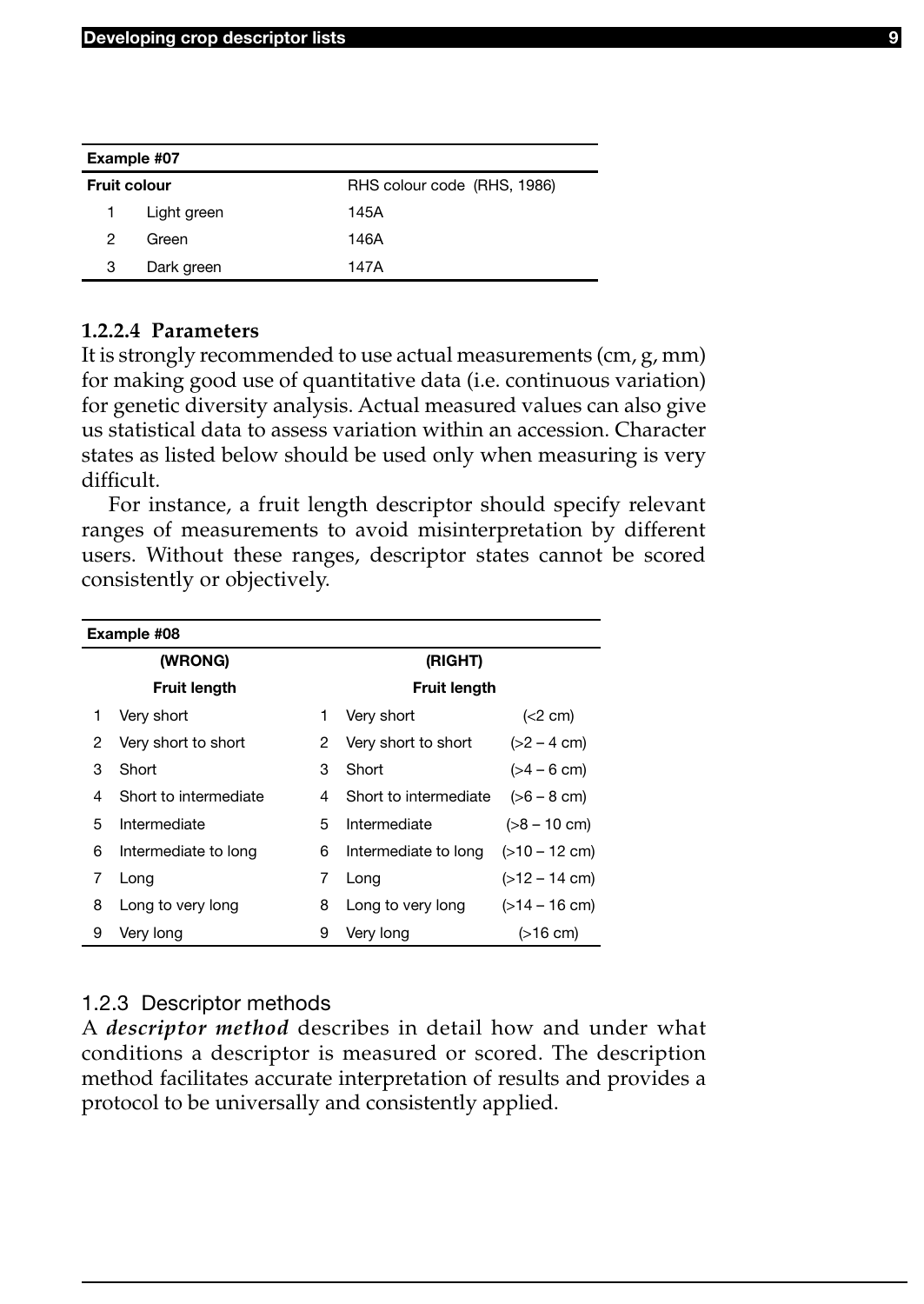#### Example #09

#### Plant height [cm]

It is important to use technically correct terminology in descriptions. If possible, record any bibliographical references consulted and list them in an appendix to the descriptor list. This will allow others to verify the terminology and methodology. References commonly used in the development of descriptors are listed in Appendix II.

Descriptor method elements comprise:

- an *Object*;
- a *Condition*; and
- a *Sampling procedure*. These are considered more fully below.

#### **Object**

This defines the exact part(s) of the plant to be observed or measured. A measurement of plant height that does not specify exactly between which points the measurement should be taken is incorrect, because different people may use different measuring points. In the case of quantitative descriptors, a unit of measurement should be defined. It is recommended to use only the Système International d'Unités (SI) (See Appendix II) and to include the units to be applied in square brackets following the descriptor name.

#### Example #10

#### Leaf lamina length [mm]

Recorded at the widest point. Average of 10 fully developed leaves taken from three different adult trees. Use apical leaflet in the case of compound leaf.

#### **Condition**

This defines the conditions under which the observation is made, such as duration, plant growth stage, phenological condition, temperature, humidity, 'priming' (pre-observation treatments), and specifications of particular equipment if required. In the above example (Example 10), 'fully developed' is the condition.

#### **Sampling**

The number of samples on which the observation is based should be given, thus providing an indication of data accuracy within the

Recorded at maturity, measured from ground level to the top of spike, excluding awns. Average of 5 randomly selected plants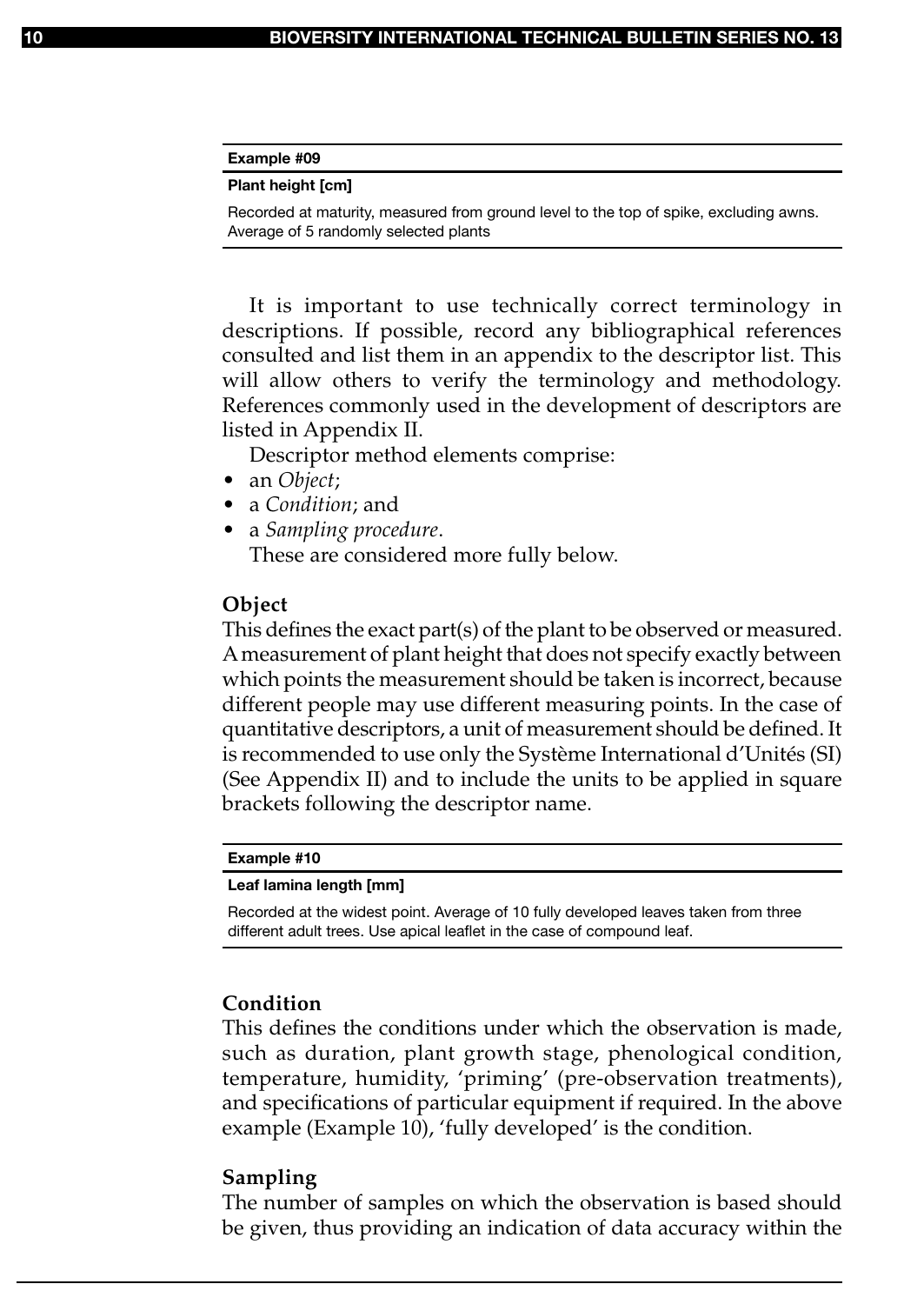method. The type of method used for sample selection (random, stratified, etc.) should also be indicated. When variation of a characteristic within the accession is prevalent, it is essential to describe how the samples are to be selected and how many samples are needed.

# 2. Descriptors and derived standards

Exchange of information requires compatibility of documentation systems. Documentation systems can be fully compatible even if different hardware or software is used, but this implies consensus regarding standards for exchange of information, and consistency in the implementation of those standards.

Bioversity has developed three types of standard (see Figure 2):

- Crop descriptors,
- Multi-crop passport descriptors (MCPD) (FAO/IPGRI), and
- Descriptors for genetic marker technologies.



Figure 2. Descriptors and derived standards.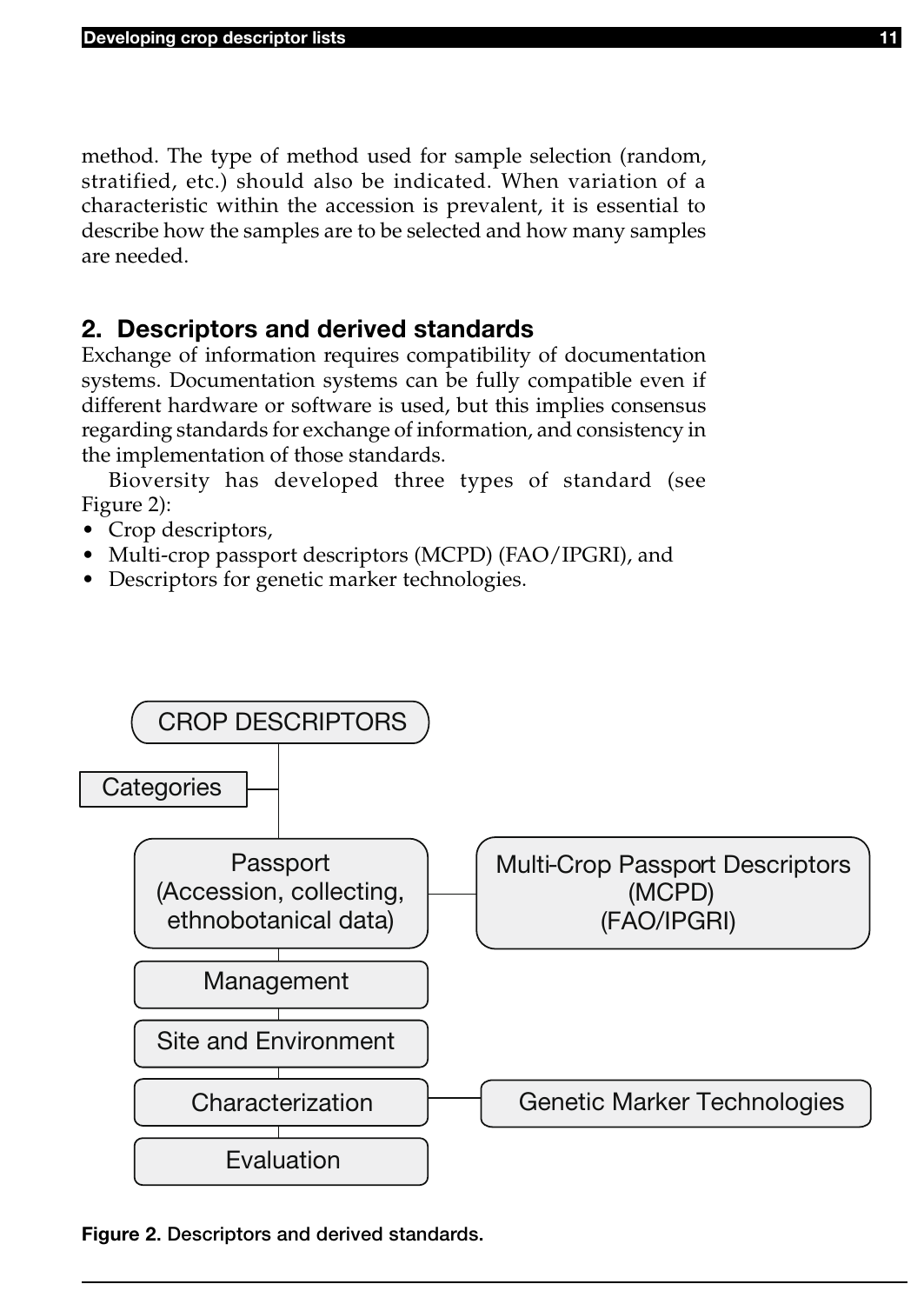#### 2.1 Crop-specific descriptors

The descriptors lists are targeted at curators, breeders, scientists and others managing crop genetic resource collections. It is an important tool in standardizing documentation systems, providing as it does an international format and a universally understood 'language' for plant genetic resources data (see Section 3).

# 2.2 Multi-crop passport descriptors (MCPD)

With the integration of collections at the national level into multicrop collections, it became evident that common descriptors needed to be more consistent across crops. As a result, Bioversity and FAO, with substantial contributions from European countries through the European Cooperative Programme for Crop Genetic Resources Network (ECPGR Network) and CG Centres through the Systemwide Information Network for Genetic Resources (SINGER system), developed a subset of passport descriptors: the FAO/ IPGRI List of Multi-crop Passport Descriptors (MCPD) (Alercia et al. 2001).

The MCPD list is a reference tool that provides international standards to facilitate germplasm passport information exchange across crops. These descriptors are compatible with the Bioversity crop descriptor lists, with the descriptors used for the FAO World Information and Early Warning System (WIEWS) on plant genetic resources, with CG Centres and with European countries through the EURISCO Catalogue. In 2005, the MCPD list was fully adopted in the Passport Module for the development of the GERMINATE database (which integrates genotypic and phenotypic information for plant genetic resources collections) in the Generation Challenge Programme, and many other initiatives. The MCPD list has had a very positive effect on the establishment of central crop databases, especially in Europe.

# 2.3 Descriptors for genetic marker technologies

This list of descriptors defines a minimum set of data needed to describe accessions using biochemical and molecular markers, and defines community standards for documenting information about genetic markers. The document, which was originally based on some of the descriptors listed in the traditional evaluation category of the crop descriptors, is targeted at researchers using genetic marker technologies, to facilitate the generation and exchange of standardized genetic marker data. It also provides descriptions of content and coding schemes that can assist in computerized data exchange.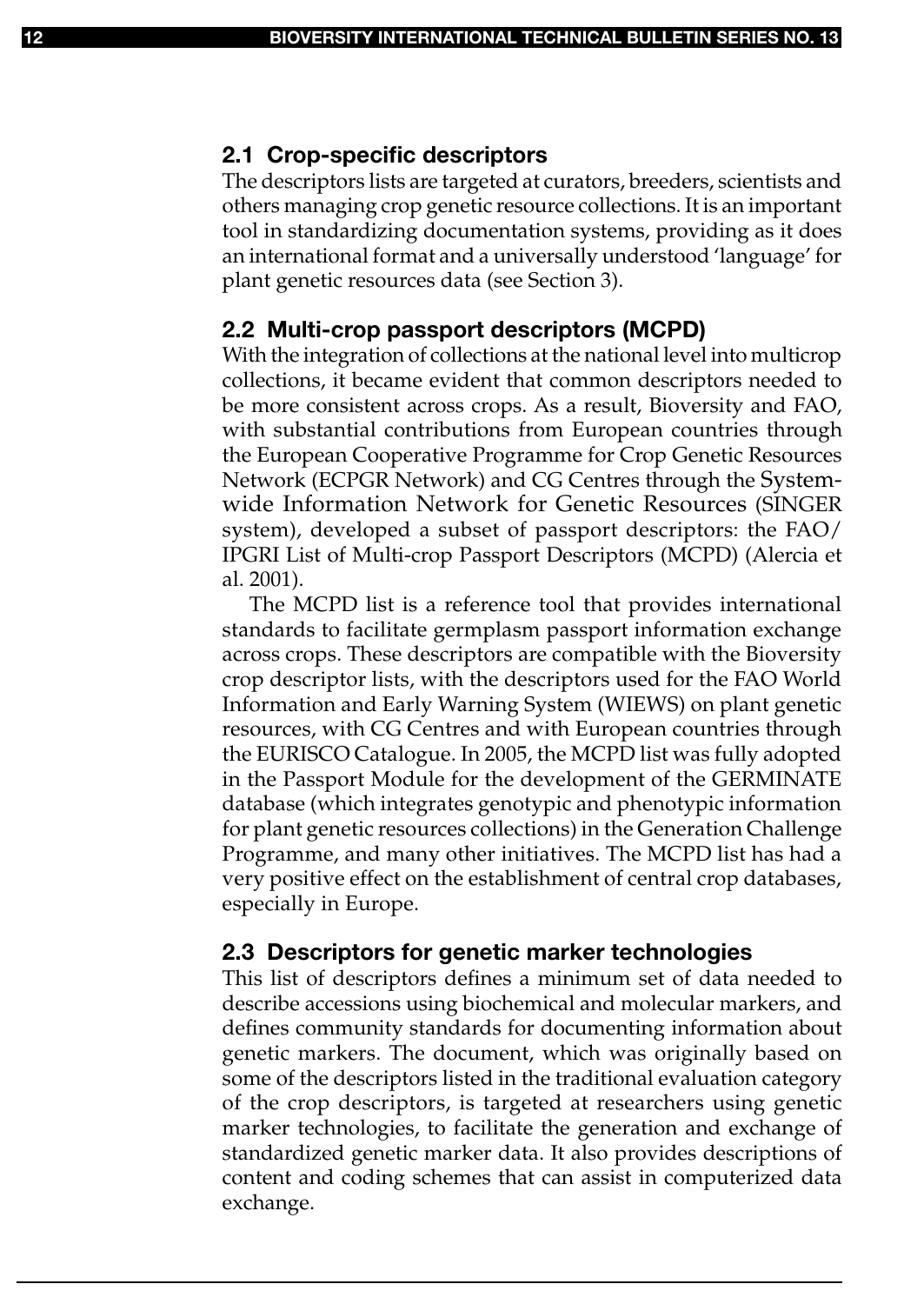# 3. Crop-specific descriptors

The crop descriptor lists provide the plant genetic resources community with internationally recognized guidelines for the standardized description of accessions of different crops. As noted earlier, this series of descriptor lists has had a major impact in the global plant genetic resources community and in the management of plant genetic resources.

The purpose of this standardization is to manage genetic resources, enhance the exchange of information, and increase the efficiency of communication among germplasm scientists and users of plant genetic resources. An additional purpose is to facilitate the use of germplasm resources by the plant genetic resources community.

#### 3.1 Crop descriptor categories

To facilitate the maintenance, retrieval and updating of information on accessions, it is advisable to organize descriptors into practical sets. Bioversity has classified them into five main categories, and encourages the collection of data for all five types of categories.

These categories are:

- Passport
- Management
- Environment and site
- Characterization
- Evaluation

Data from the first four categories should be available for every accession. The number of descriptors selected in each of the categories will depend on the crop or species and its character. Descriptors listed under *Evaluation* allow for a more extensive description of an accession, but generally require replicated trials over time.

It is recommended that information be produced by closely following the descriptor list with regard to ordering and numbering of descriptors, using the descriptors specified, and using the recommended descriptor states.

In general, passport, environment and site categories are similar for all crops. Recent Bioversity descriptor lists and the MCPD list can be used as reference sources. For the definition of Management descriptors, descriptor lists of crops with similar maintenance regimes can be consulted. However, Characterization and Evaluation descriptors are very crop specific, and must be defined specifically for every new crop. A checklist that can be used in the development of such descriptors can be found in 'Making descriptors work' (Sections 12 to 14, pp. 43–44).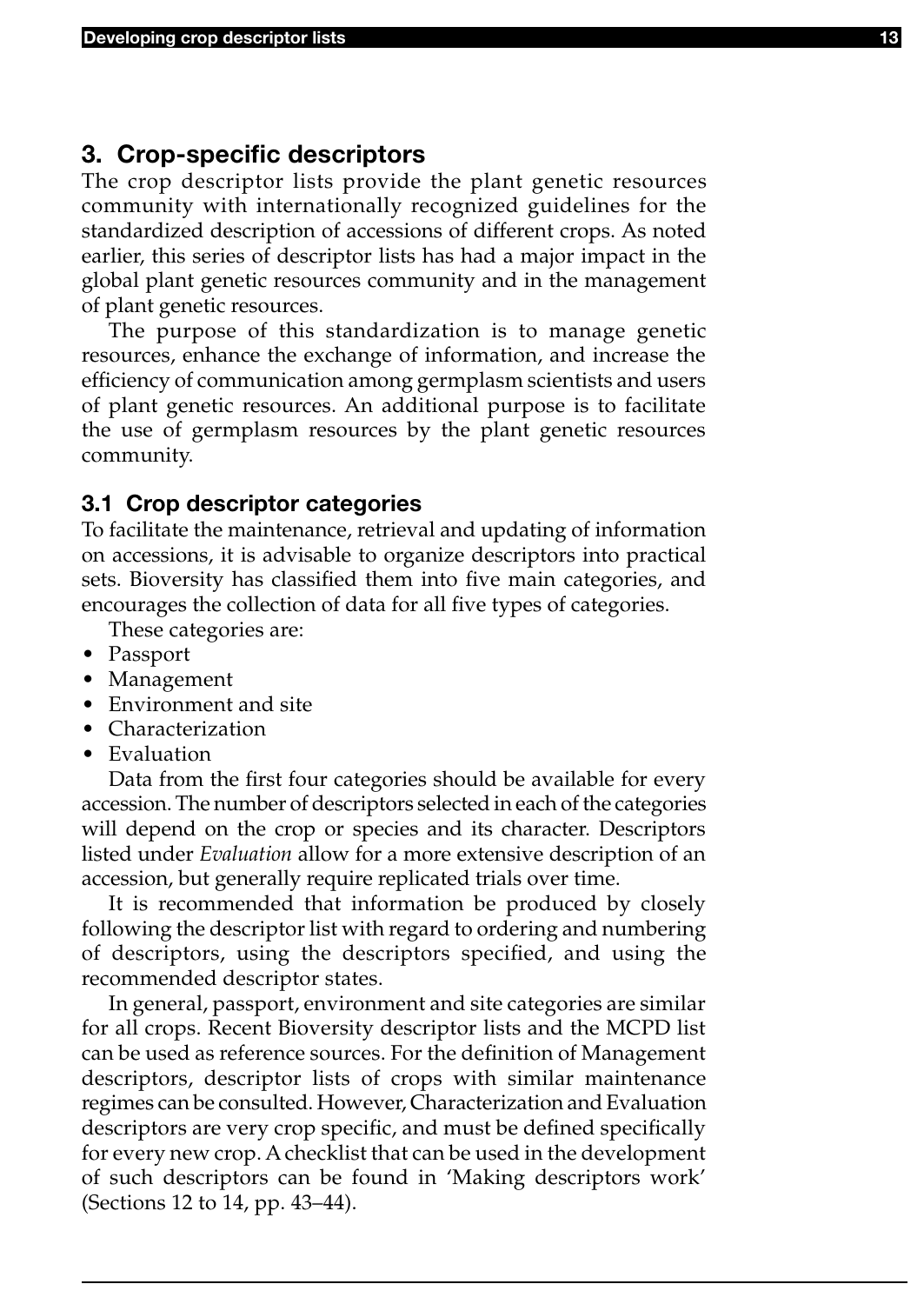#### 3.1.1 Passport category

Passport data provide the basic information used for the general management of an accession (including registration at the genebank and other identification information), and describe parameters to be observed when the accession is originally collected. They constitute a crucial element in the registration process when the sample is registered in the genebank as an accession.

Passport category is usually divided into two sections:

- accession descriptors; and
- collecting descriptors.

Accession descriptors are identification data related to the registration of the sample at the genebank. These descriptors are fundamental to the documentation system since descriptors such as accession number, genus and species can be related to different accession-specific data.

| Example #11      |  |  |
|------------------|--|--|
| Accession number |  |  |
| Genus            |  |  |
| Species          |  |  |
| Donor number     |  |  |

A large part of the passport descriptors category for each sample is recorded during germplasm collecting. These data describe in detail the environment from which the germplasm originates. Ethnobotanical descriptors, such us ethnic group, local vernacular name, plant uses and parts of the plant used, form an increasing proportion of these descriptors.

| Example #12             |  |  |
|-------------------------|--|--|
| Collecting institute    |  |  |
| Country where collected |  |  |
| Collecting date         |  |  |
| Collecting site         |  |  |

In order to help users during data collection in the field, Bioversity has developed a collecting form (see Appendix V for an example of a collecting form for *Allium* spp.), which is usually included as an appendix to the crop descriptor lists.

It is important that passport data are as complete as possible from the beginning, since it is often difficult or even impossible to fill in gaps at a later stage. Passport descriptors are to a large extent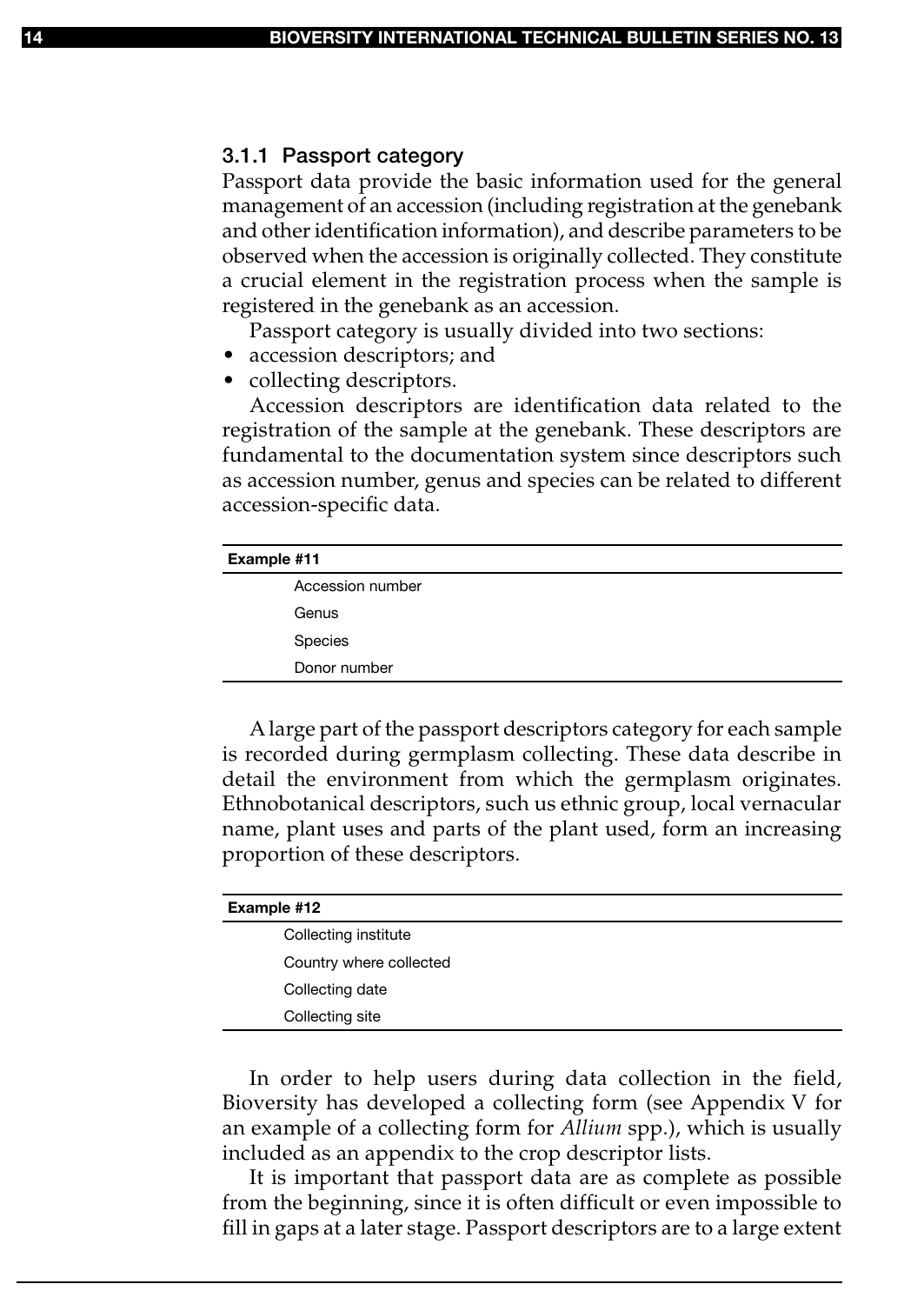applicable to all crops and species. To facilitate international access and exchange of information, it is strongly recommended that the MCPD list be used as a reference (Alercia et al. 2001). The full MCPD list can be found in Appendix III.

#### 3.1.2 Management category

Management descriptors provide the basis for the day to day management of accessions in a genebank and assist with their multiplication and regeneration. The genebank curator must ensure that these descriptors are recorded during multiplication, storage, maintenance or regeneration of each accession. Management descriptors vary according to crops or gene pools. However, collections with similar management regimes that are kept as seed, in the field, *in vitro* or as cryopreserved collections often have many descriptors in common. Recent descriptor lists of similar crops can be used as a reference basis for collections that are managed in field genebanks (e.g. *Descriptors for Rambutan*, and *Descriptors for Jackfruit*).

Typically, the management category is divided into two sections, according to the crop being described:

- plant or seed management descriptors; and
- multiplication or regeneration descriptors.

Management descriptors provide information on the amount of seed available and the viability of the seed, along with the date of the germination test. It also provides information on the number of replicates of an accession in a field genebank. The location of an accession in the genebank and the places to where it has been distributed are usually provided, as well as the location of an accession in a field genebank. When relevant, cryopreservation and *in vitro* descriptors are also included.

| Example #13                 |            |  |  |
|-----------------------------|------------|--|--|
| Sowing date                 | [YYYYMMDD] |  |  |
| Harvest date                | [YYYYMMDD] |  |  |
| Seed germination at storage | [%]        |  |  |

# 3.1.3 Environment and site category

Descriptors in this category describe environmental and site-specific parameters, particularly in association with characterization and evaluation trials. They are important for interpreting the results of those trials due to genotype × environment interaction. However, the level of detail needed for describing the site and environment of the characterization and evaluation will vary according to the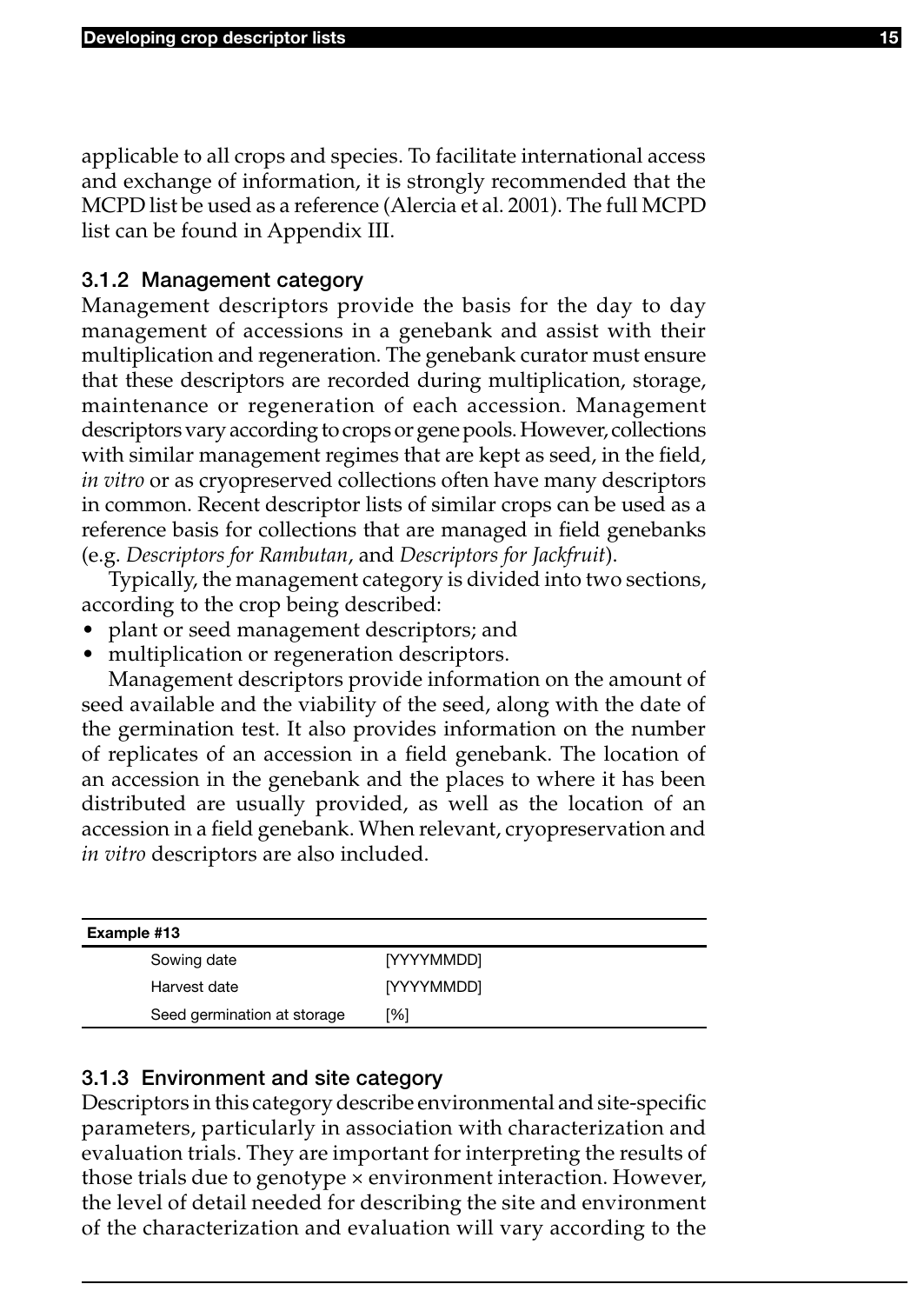crop, and users will select only those relevant to the crop being described.

Environment and site category are usually divided into two sections:

- characterization and/or evaluation site descriptors; and
- site environment descriptors.

Descriptors for the *characterization or evaluation site* are the same for all crops, and any recent descriptor lists can be used for reference (e.g. *Descriptors for Citrus*). They typically include the country of characterization and/or evaluation, the location (latitude and longitude), elevation, and planting and harvest dates of the characterization or evaluation trials.

| Example #14                                   |  |  |
|-----------------------------------------------|--|--|
| Country of characterization and/or evaluation |  |  |
| Site                                          |  |  |
| Latitude                                      |  |  |
| Longitude                                     |  |  |
| Elevation                                     |  |  |
|                                               |  |  |

The descriptors listed under *Site environment* will be useful during collecting activities in order to describe the collection or sampling source environment, and the characterization and evaluation site environments. They include standard descriptors for soil [matrix colour, depth, pH, texture class(es)], topography, slope and climatic information such as rainfall and temperature. Site environment descriptors can be found in Appendix IV.

| Example #15  |                       |
|--------------|-----------------------|
| Topography   |                       |
|              | Higher-level landform |
| Slope        |                       |
| Slope aspect |                       |

#### 3.1.4 Characterization category

Describing plants is one of the most important ways that plant genetic resources users can contribute to germplasm utilization and conservation efforts.

Descriptors in this category are observations about plant characteristics that can be used for diagnostic purpose to describe the plants or trees of an accession and differentiate them from those belonging to another accession. Therefore, data gathered during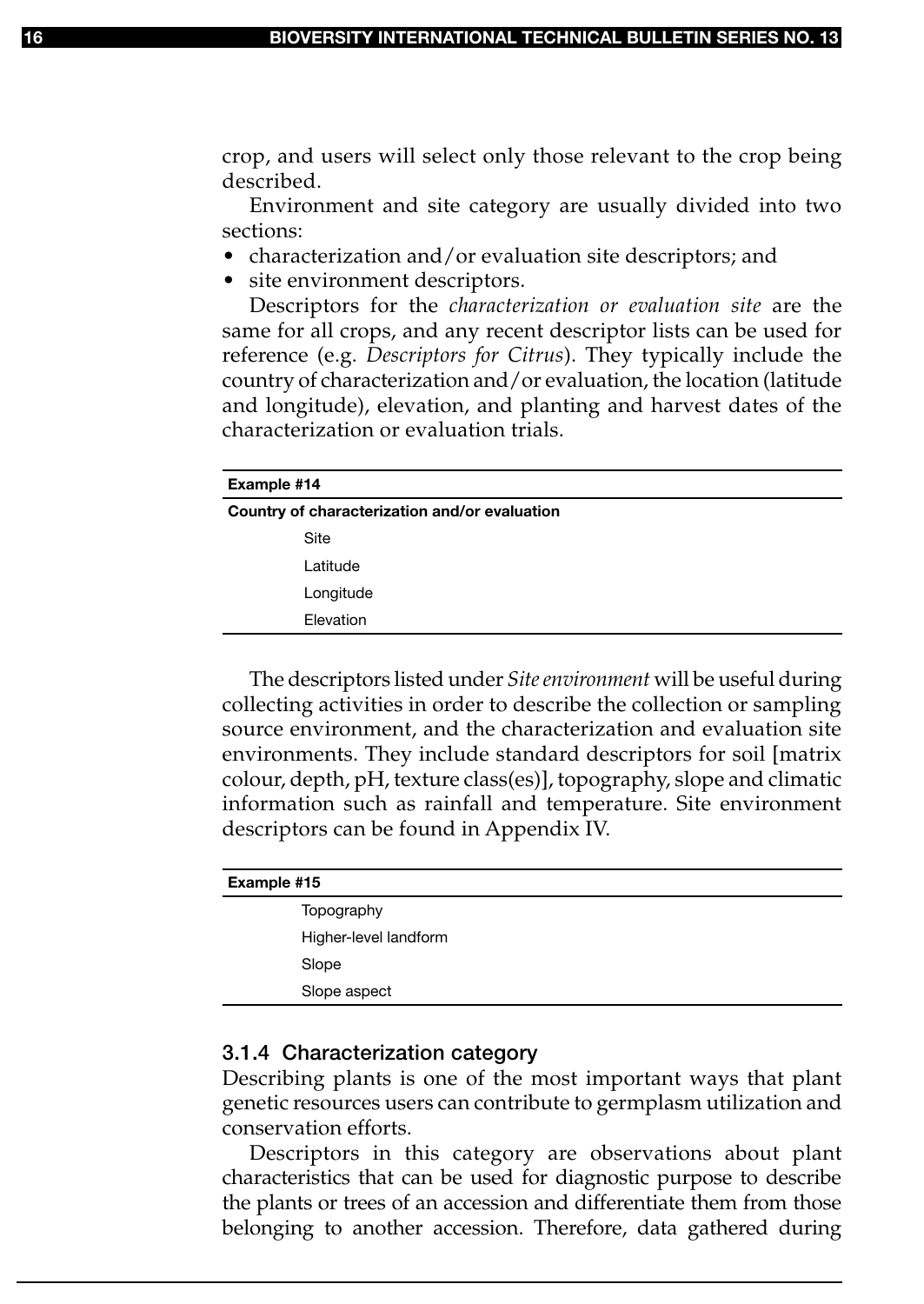characterization are used for distinguishing accessions. They provide information on the type of plants that are in a collection, and information potentially useful in crop development. They may also provide a tool to evaluate claims of novelty (helpful for variety protection or plant patents, as in the case of the UPOV Technical Guidelines).

Descriptors included under characterization can be considered as the basis for taxonomic classification, since they are mostly related to botanical characteristics. Nevertheless, some of them have agroeconomic significance as well, for example colour of mango fruit is an important market trait.

Characterization descriptors pertain to those traits that tend to be highly heritable traits (i.e. traits that do not change with different environments, that means they show none or low genotype  $\times$ environment interactions). The characters scored are visible to the naked eye, allow for quick and easy discrimination between accessions, and are generally controlled by major genes. They often provide additional information that assists in the identification or maintenance of the material (e.g. growth habits, leaf shapes, seed shapes).

Characterization descriptors may also include a limited number of additional traits considered to be desirable by a consensus of users of a particular crop.

#### 3.1.5 Evaluation category

Evaluation descriptors are of great interest to plant breeders and are useful in crop improvement and the domestication of new crops. They include descriptors such as yield, agronomic and other economically important traits, biochemical traits (content of specific chemical compounds, dry matter content, etc.), and reaction to biotic and abiotic stresses. It should be noted that, until 2004, crop descriptors included a biochemical and molecular section describing the basic methods most commonly used. With the release of the list of descriptors for *Genetic Markers Technologies* (see http://www.bioversityinternational. org/Publications/pubfile.asp?id\_pub=913) in February, 2004, those sections are no longer included in the crop-specific descriptors. The user is encouraged to follow the most recent list of descriptors for markers published on the Bioversity Web site.

The expression of many characteristics in the evaluation category is subject to genotype and environment interactions and usually shows high genotype  $\times$  environment interactions reflecting the influence of the environment in which they are grown on the expression of gene(s), and are usually multigenic, involving minor genes, (where the genetic control of a trait results in the phenotypic expression varying from place to place and over seasons and years).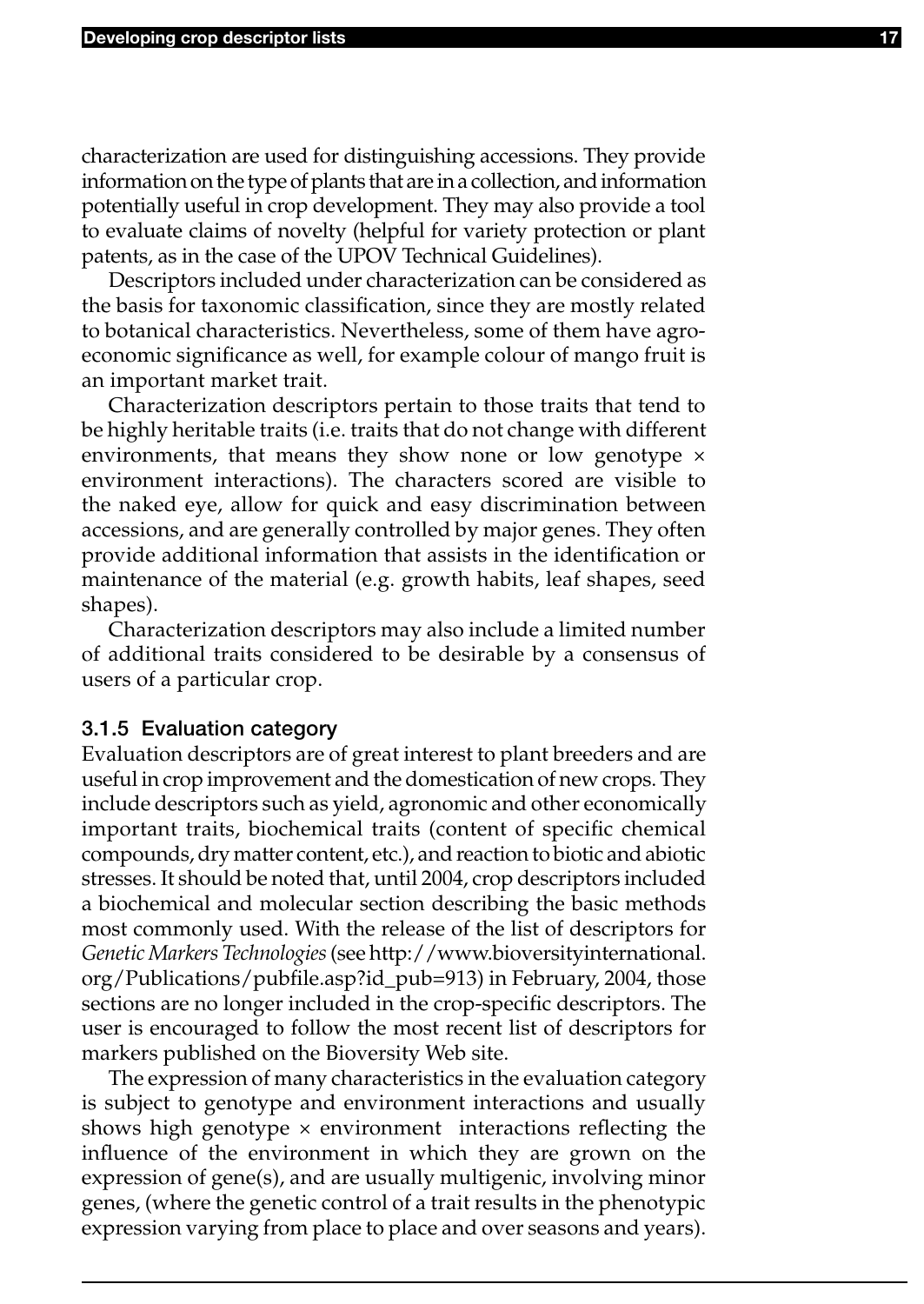Observation of these descriptors may involve the use of simple to complex techniques and equipment.

To score evaluation descriptors, it is often necessary to use appropriate experimental designs and statistical analyses trials that are much more complex and resource intensive than is necessary for characterization. Since evaluation descriptors are influenced by environmental conditions, curators, breeders and researchers conduct replicated trials over years to obtain objective results for these traits. Evaluation is generally carried out as part of a breeding programme and in collaboration with other crop improvement scientists, such as pathologists and entomologists, and also with farmers (various participatory methods of crop improvement), where germplasm undergo evaluation for specific traits. Ideally, these results are then fed back to the originating genebank in order to complement existing data.

Descriptors listed under biotic stress susceptibilities (pests and diseases) should include both specific and common names.

| Example #16 |                     |                      |
|-------------|---------------------|----------------------|
| Fungi       |                     |                      |
|             | Alternaria sesami   | Leaf spot and blight |
|             | Cercospora sesami   | Leaf spot            |
|             | Colletotrichum spp. | Anthracnose          |
|             |                     |                      |

Recently published descriptor lists are comprehensive, with asterisked characterization and evaluation descriptors indicating the minimum set of highly discriminating characteristics that should be recorded for each accession. Asterisked descriptors are particularly useful indicators of diversity in collections and for international harmonization of documentation systems.

# 4. Similarities to and differences from other technical guidelines

Over the years, different guidelines for plant genetic resources documentation have been developed by UPOV, COMECON, USDA-GRIN and others, in addition to those developed by Bioversity and its predecessors. In addition, several national programmes have been developing descriptors for crops of national interest and for which internationally accepted lists were not available. Below is a short summary and description of the more commonly used descriptor lists.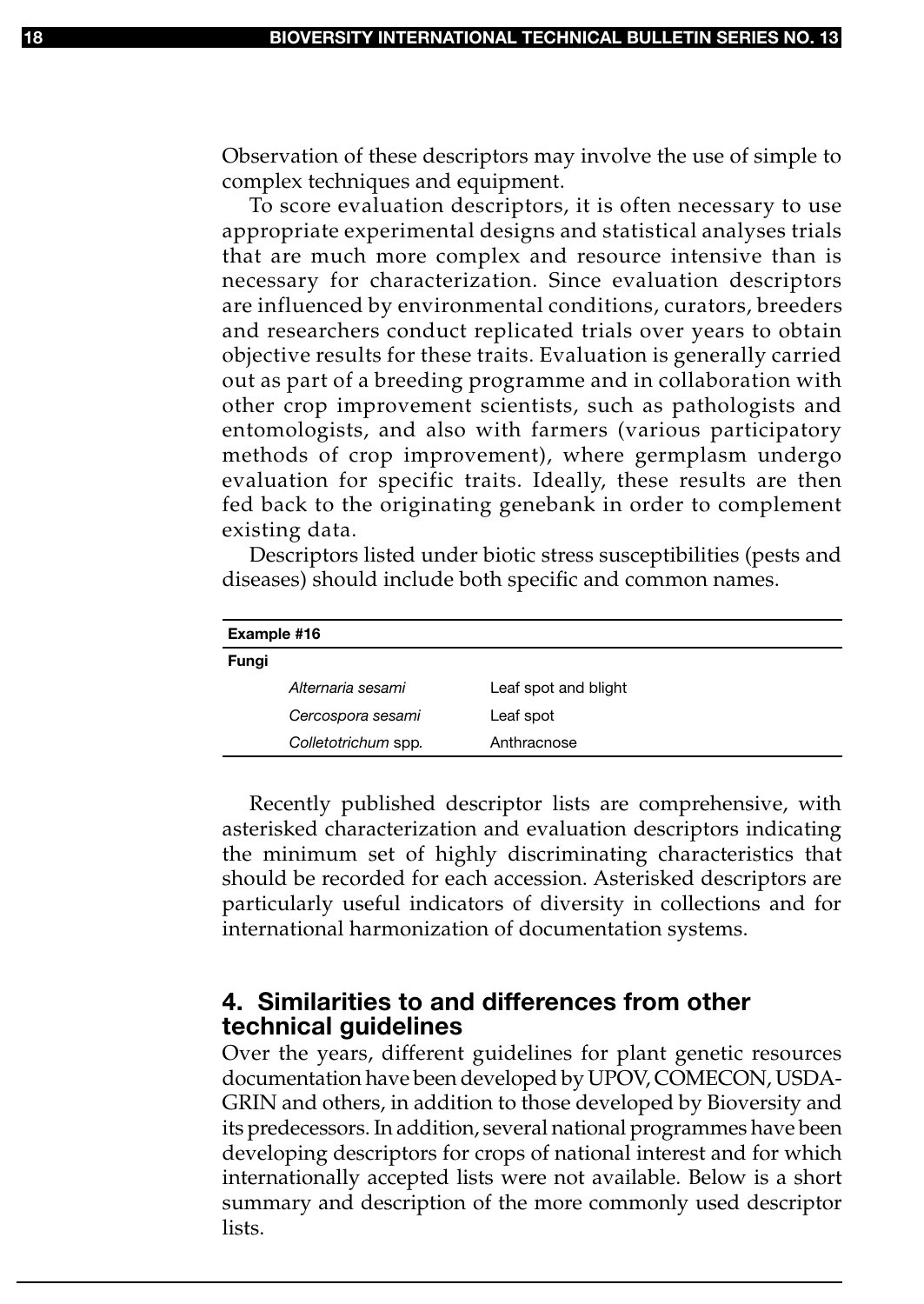#### 4.1 Union Internationale pour la Protection des Obtentions Végétales

The Technical Guidelines developed by the Union Internationale pour la Protection des Obtentions Végétales (UPOV) have been developed specifically for testing the distinctness, uniformity and stability (DUS) of new cultivars of crops (UPOV 1989, 1993). DUS traits are central to the breeder's work since they are necessary to obtain legal protection for a bred variety.

UPOV descriptor lists are constructed with the thoroughness of legal documents. Requirements for the minimum amount of seed, number of vegetation periods, minimum number of plants, and maximum number of aberrant plants are defined. Precise rules for scoring are given, along with example varieties for each trait and level of manifestation. Many countries have adopted the UPOV guidelines for identifying and registering new plant varieties.

UPOV lists contain data that correspond to Bioversity categories of characterization and preliminary evaluation. The objective and interpretable scoring of traits is a clear advantage of this system (van Hintum et al. 1995). Nevertheless, use of the UPOV Technical Guidelines by the plant genetic resources community is limited due to the high number of standard cultivars used and the fact that these standards are based on modern cultivars, making comparison with exotic material or wild species difficult.

#### 4.2 Council for Mutual Economic Aid

In 1977, the member countries of the Council for Mutual Economic Aid (COMECON) joined forces to develop descriptor lists for crops of primary economic importance. By 1990, 48 bilingual (Russian/ English) descriptor lists had been published.

The passport category of these descriptor lists contained 13 fields. In addition to descriptive data, the characterization category (six fields) contained detailed geographical information on the location of collections in eight COMECON countries: Bulgaria, Cuba, Czechoslovakia, Hungary, Mongolia, Poland, Romania and USSR.

The characterization descriptors included data on morphology, biology, disease and pest resistance, chemical composition, economic utilization and other descriptors; botanical keys were also included.

An international databank was planned that would be accessible to all plant germplasm users within the framework of COMECON activities. After the abolition of COMECON, the N.I. Vavilov All-Russian Scientific Research Institute of Plant Industry (VIR) used the experience to develop a databank for the worldwide collections conserved at the institute.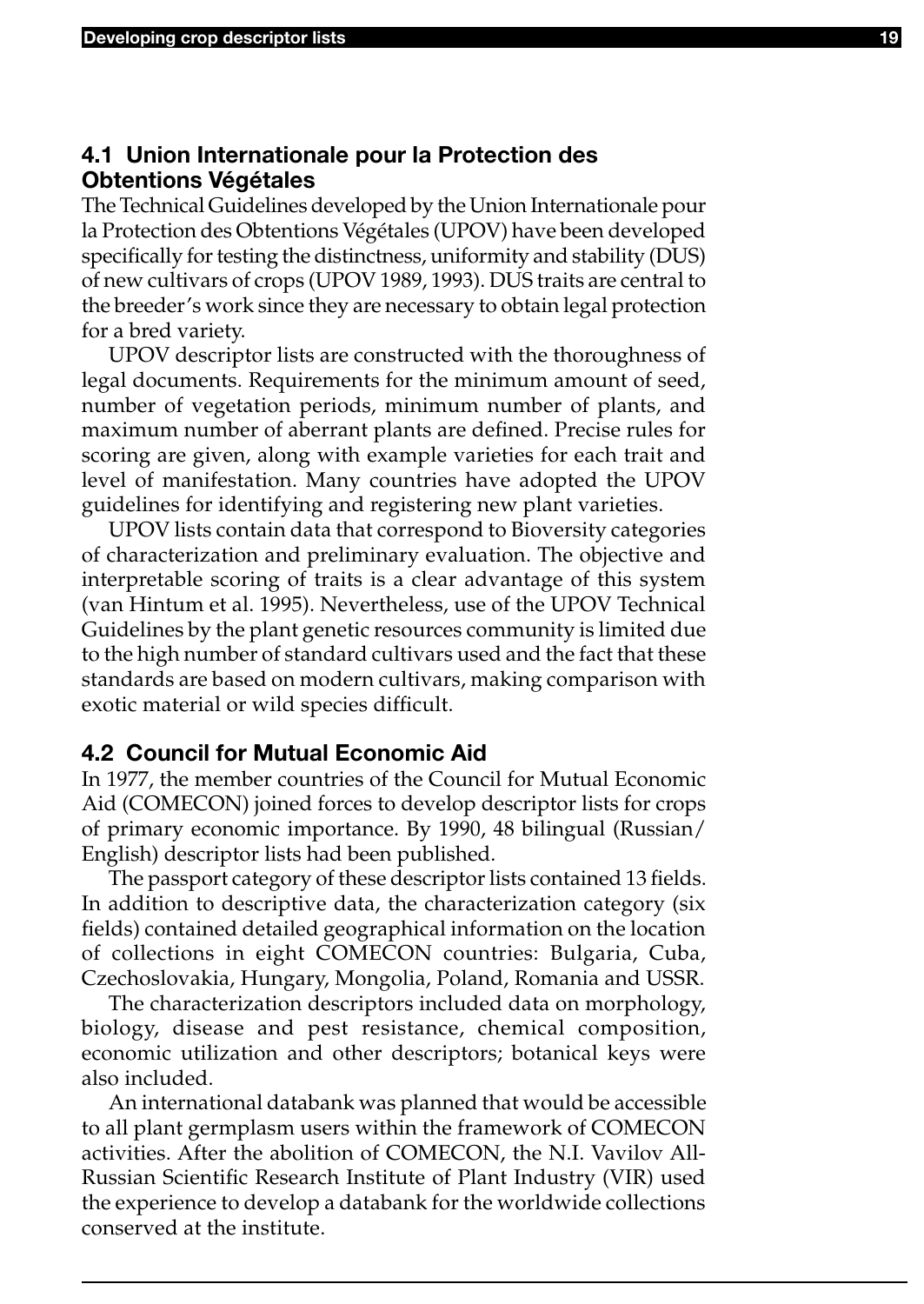# 4.3 United States Department of Agriculture Genetic Resources Information Network (USDA-GRIN)

The US National Plant Germplasm System (NPGS) has developed descriptor lists for many major food plants. Descriptor lists allow NPGS curators to enter plant trait data into the Genetic Resources Information Network (GRIN) database (see USDA-GRIN, no date, in references).

These lists match the Bioversity International format for characterization and evaluation categories and for use of the descriptors. They are linked to accession numbers, but do not contain descriptors for passport data (accession and collecting). They also omit management, site and environment data.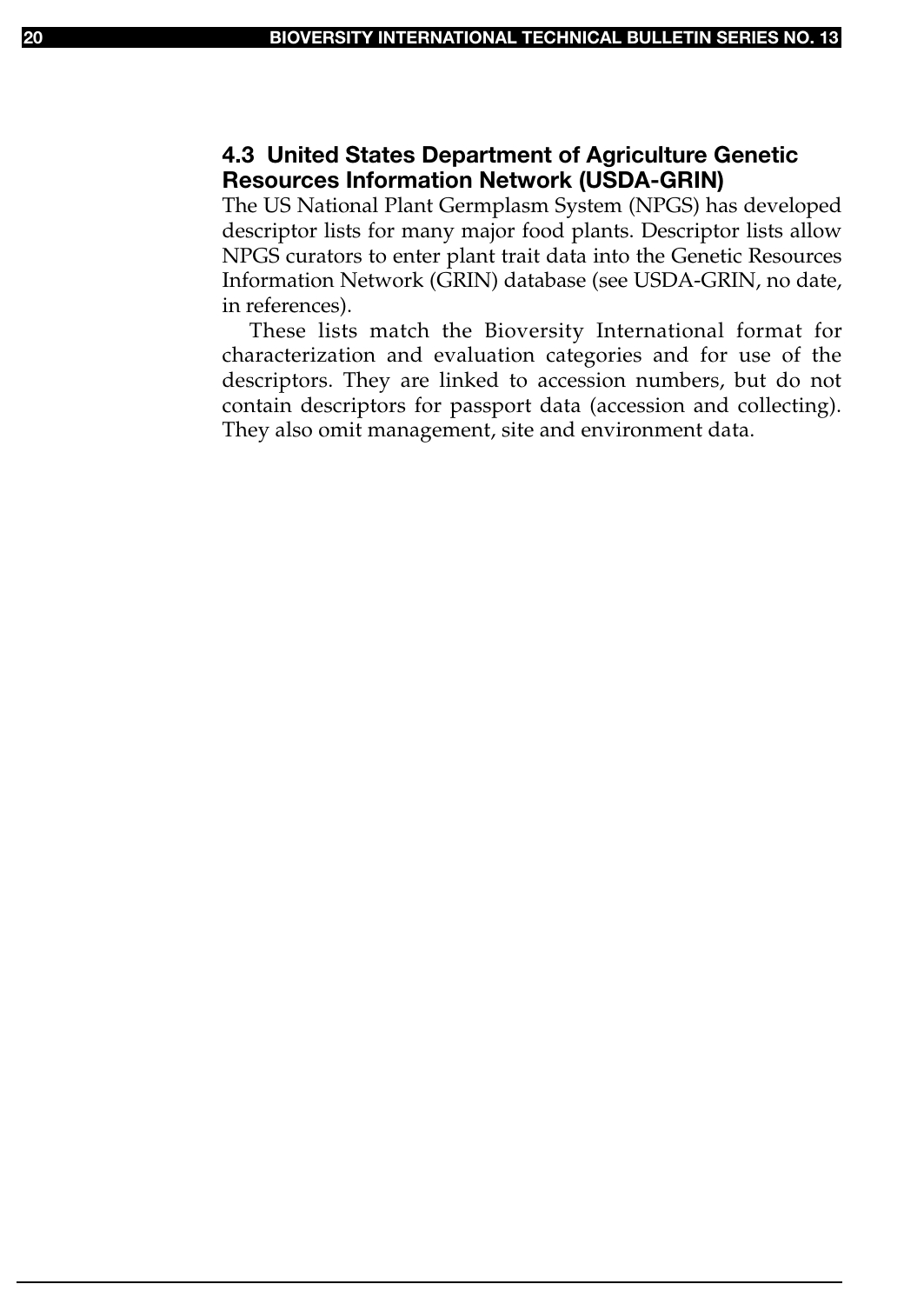# Gathering and analysing data

When defining descriptors, there are a range of criteria that can be applied to select the most appropriate or practical descriptors. Among these, the following should be considered:

- Type of data.
- Type of scales.
- Resolution, complexity and cost.
- Methods for collecting data.
- Experimental design.
- Scoring, coding and recording of descriptors.
- Numerical versus alphanumeric coding schemes.

# 5. Types of data

When determining how a certain characteristic or trait should be scored (that is, the different states of expression a descriptor can take), it is useful to classify them into two broad categories:

- qualitative data; or
- quantitative data.

It is sometimes desirable or necessary to convert or transform the data between the two categories, such as for statistical analysis purposes. However, it should be noted that when quantitative data are converted to qualitative data, commonly used information items such as shape, colour and texture are lost, yet these are the most commonly used descriptors. Studies conducted on scoring show that scoring and conversion methods using qualitative data may be problematic and can create bias (except for experts). As such, readers should be cautious when converting data.

# 5.1 Qualitative data

Qualitative data, such as type of sample received, are not computable by arithmetic calculations and are expressed in discontinuous states. They are self-explanatory and independently meaningful labels or names that determine the class or category in which an individual, object or process falls. All possible states are necessary to describe the full range of a characteristic, and every form of expression can be described by a single descriptor state; the order of states is not important.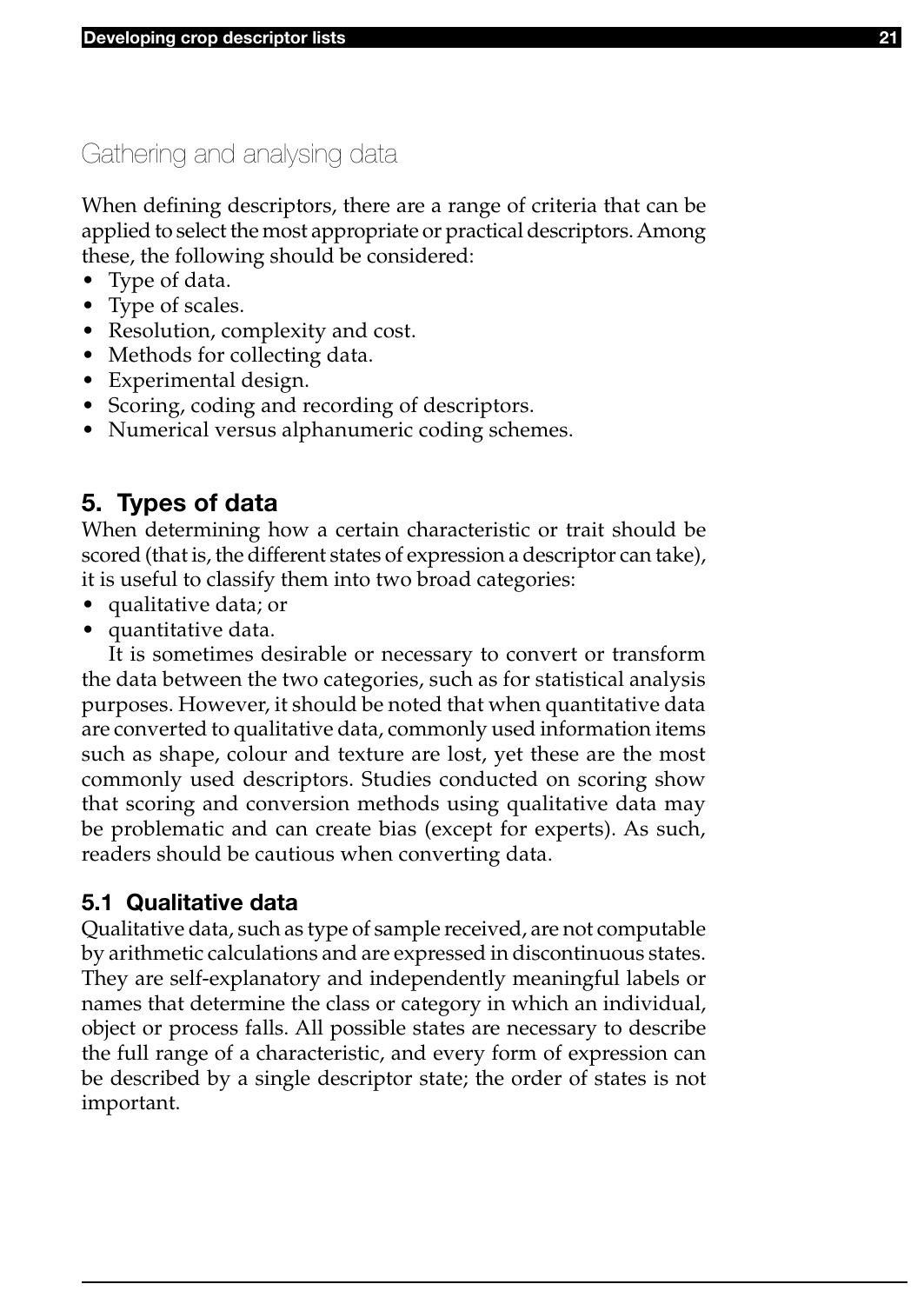#### 22 Bioversity International Technical Bulletin Series NO. 13

|                           | Example #17 |  |  |  |
|---------------------------|-------------|--|--|--|
| Type of material received |             |  |  |  |
| 1                         | Seed        |  |  |  |
| $\overline{2}$            | Seedling    |  |  |  |
| 3                         | Fruit       |  |  |  |
| 4                         | Shoot       |  |  |  |
| 5                         | Pollen      |  |  |  |
|                           |             |  |  |  |

For some *qualitative* descriptors, such as colour descriptors, it is important to know whether:

- a finite number of states exist;
- all states need to be separately recorded; or
- all states can be ranked in a meaningful way that will merge a group of states under one name*.*

In other cases, the range of expression is at least partly continuous, but varies in more than one dimension:

| Example #18 |                          |  |  |
|-------------|--------------------------|--|--|
| Leaf colour |                          |  |  |
| 1           | Green                    |  |  |
| 2           | Yellow                   |  |  |
| 3           | <b>Brown</b>             |  |  |
| 4           | Bluish green             |  |  |
|             |                          |  |  |
| Example #19 |                          |  |  |
|             | Seed coat texture        |  |  |
| 1           | Smooth                   |  |  |
| 2           | Partially rough          |  |  |
| 3           | Radially rough           |  |  |
| 4           | Partially radially rough |  |  |

- 5 Reticulately rough
- 
- 6 Partially reticulately rough
- 99 Other (specify in descriptor Remarks)

In the examples above, where the level of detail can be open to interpretation by different users and can complicate future statistical analysis, it is recommended to carefully select the most representative states or include colour chart codes, reference standards or drawings, as in the examples below.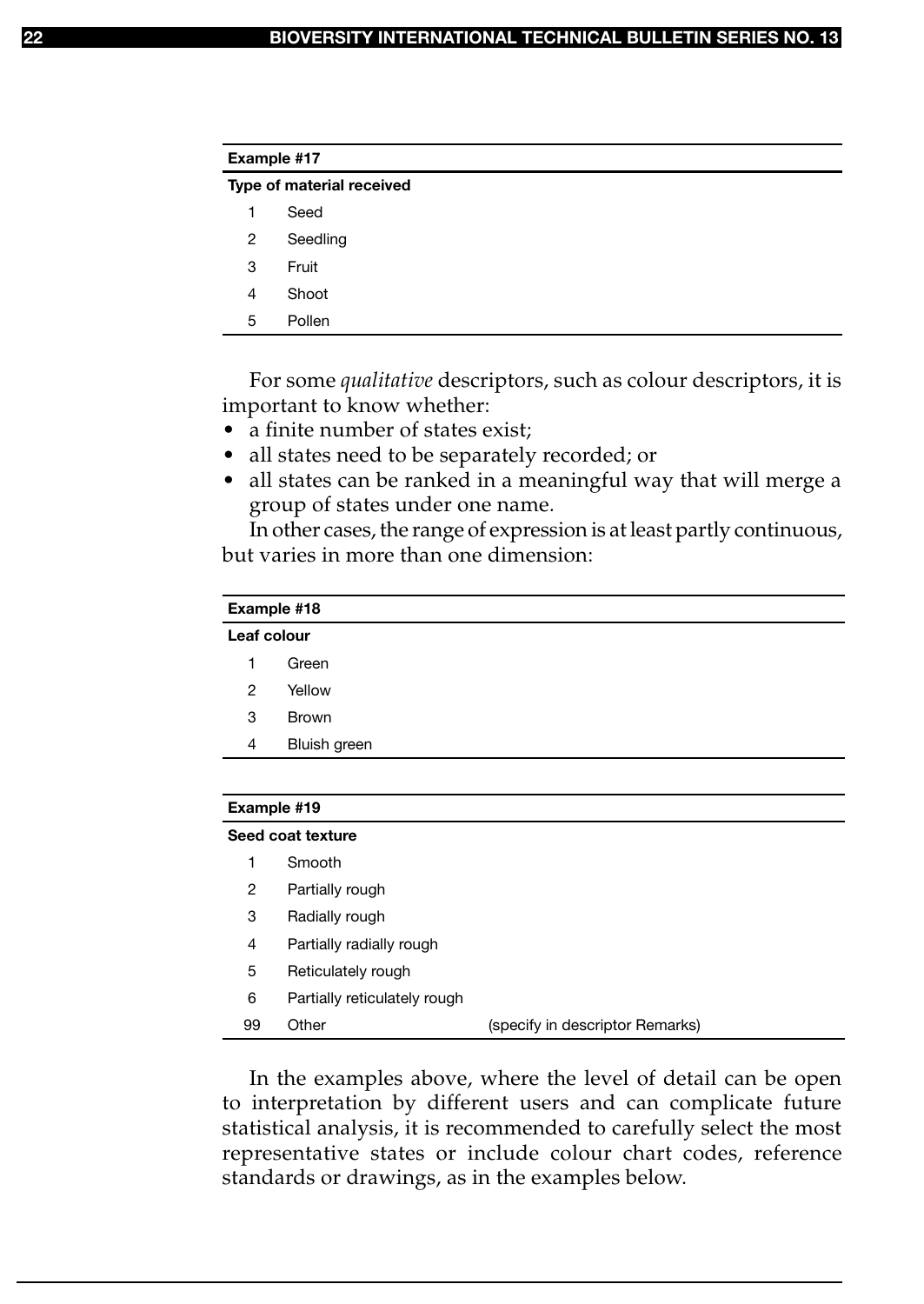*Including the most representative states of expressions and splitting the descriptor*:

In some situations, it may also be possible to split the qualitative characteristic into a *qualitative* and a *pseudo*-*quantitative* characteristic, such as in the following situation:

| Example #20          |               |  |
|----------------------|---------------|--|
| <b>Flower colour</b> |               |  |
| 1                    | Light yellow  |  |
| 2                    | Medium yellow |  |
| 3                    | Dark yellow   |  |
| 4                    | Green         |  |
| 5                    | Light pink    |  |
| 6                    | Medium pink   |  |
| 7                    | Dark pink     |  |
|                      |               |  |

It is advisable to split this descriptor into the following characteristics:

|                            | Example #21   |  |  |
|----------------------------|---------------|--|--|
| <b>Flower colour</b>       |               |  |  |
| 1                          | Yellow        |  |  |
| 2                          | Green         |  |  |
| 3                          | Pink          |  |  |
| Intensity of flower colour |               |  |  |
| 3                          | Weak (Light)  |  |  |
| 5                          | Medium        |  |  |
| 7                          | Strong (Dark) |  |  |

*Including RHS colour chart codes*:

| Example #22 |              |                         |  |
|-------------|--------------|-------------------------|--|
| Leaf colour |              | (RHS colour chart code) |  |
| 1           | Green yellow | $(145-B)$               |  |
| 2           | Yellow green | $(150-A)$               |  |
| 3           | Green        | $(128-A)$               |  |
| 4           | Bluish green | $(120-B)$               |  |
| 5           | Dark green   | $(135-B)$               |  |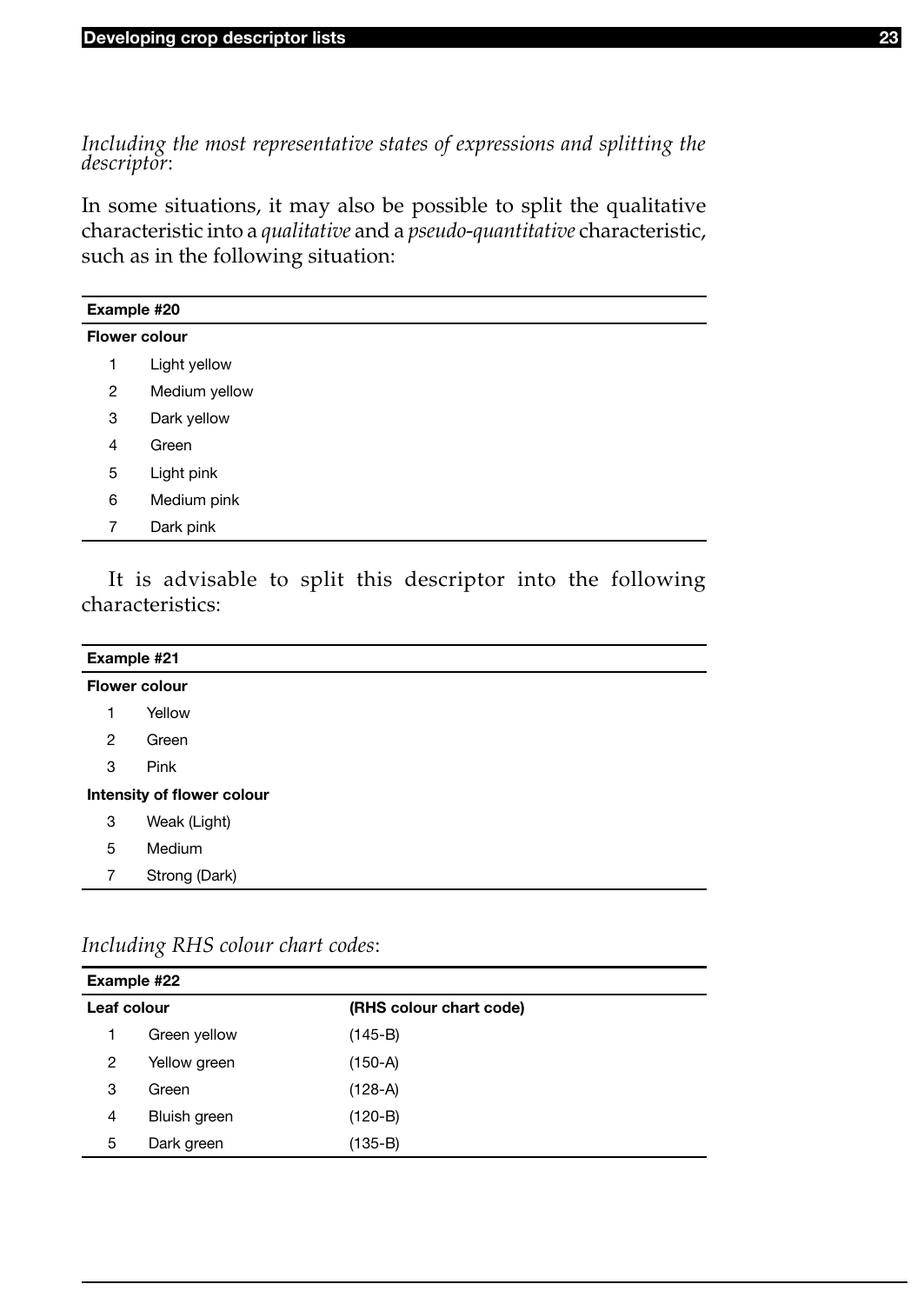#### Bioversity International Technical Bulletin Series NO. 13

| Example #23 |              |                      |  |
|-------------|--------------|----------------------|--|
| Leaf colour |              | (Reference standard) |  |
|             | Green yellow | Deglet nour          |  |
| 2           | Yellow green | Mejhoul              |  |
| 3           | Green        | Besser Helou         |  |
| 4           | Bluish green | Ammari, Menakher     |  |
| 5           | Dark green   | Ghars                |  |

# *Including reference standards*:

# *Including drawings:*

| Example #24       |                              |                |
|-------------------|------------------------------|----------------|
| Seed coat texture |                              | (See Figure 3) |
| 1                 | Smooth                       |                |
| 2                 | Partially rough              |                |
| 3                 | Radially rough               |                |
| $\overline{4}$    | Partially radially rough     |                |
| 5                 | Reticulately rough           |                |
| 6                 | Partially reticulately rough |                |
|                   |                              |                |

Other (specify in descriptor Remarks)









 $2$  3









Figure 3. Seed coat texture.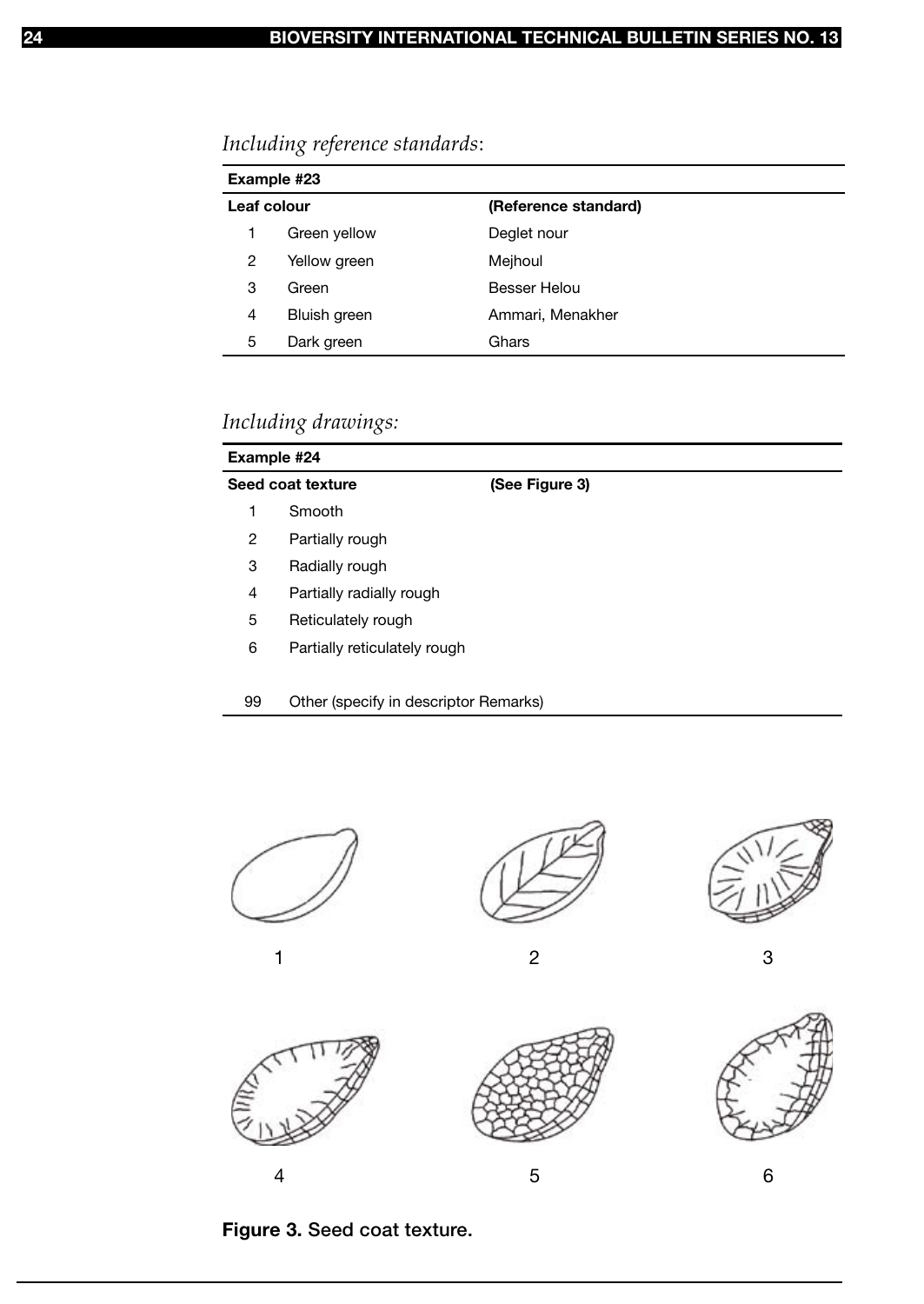Decisions on whether descriptor states need to be recorded separately or can be merged into a group will depend on the importance of the state in describing (within and between accessions), the diversity of the crop or gene pool. In general, the descriptor states of qualitative characteristics are given consecutive numbers starting with '1' and often have no upper limit.

With emerging imaging techniques, it is possible to convert the qualitative data (where the range of expression is continuous) to quantitative data, such as in colour and texture descriptors. In this case, the data can also be analysed quantitatively.

#### 5.2 Quantitative data

Quantitative data consist of measures or counts that use numerical values, allowing statistical analyses, for which descriptions such as means and standard deviations are meaningful.

Quantitative descriptors are those in which the expression covers the full range of variation from one extreme to the other. Different states of expression of quantitative data can be recorded using *discrete* (countable data, such as "number of plants"), or *continuous* (measurable data, such as plant height, weight, length) scales.

Many quantitative characters that are continuously variable are recorded on a 1 to 9 scale, in which '1' stands for 'very short' or 'very low', and '9' corresponds to the highest expression such as 'very high' or 'very long' (see Section 10).

Nevertheless, the use of exact measurements is highly recommended, especially for easily measurable characteristics such as length or width, because there is no room for subjective interpretation. The use of 'classes' can prevent or complicate considerably statistical analysis of data. Such analysis is becoming increasingly important as many genebanks are now focusing on the use of conserved germplasm and on measuring withinaccession (within-population) variation. It is easy to re-classify after measurements have been made, but it is not possible to translate those classes back to the exact data.

Sometimes only a selection of the states is described (e.g. 1, 3, 5, 7 and 9) for such descriptors. Where this occurs, the full range of codes is available for use by extension of the given codes or by interpolation between them.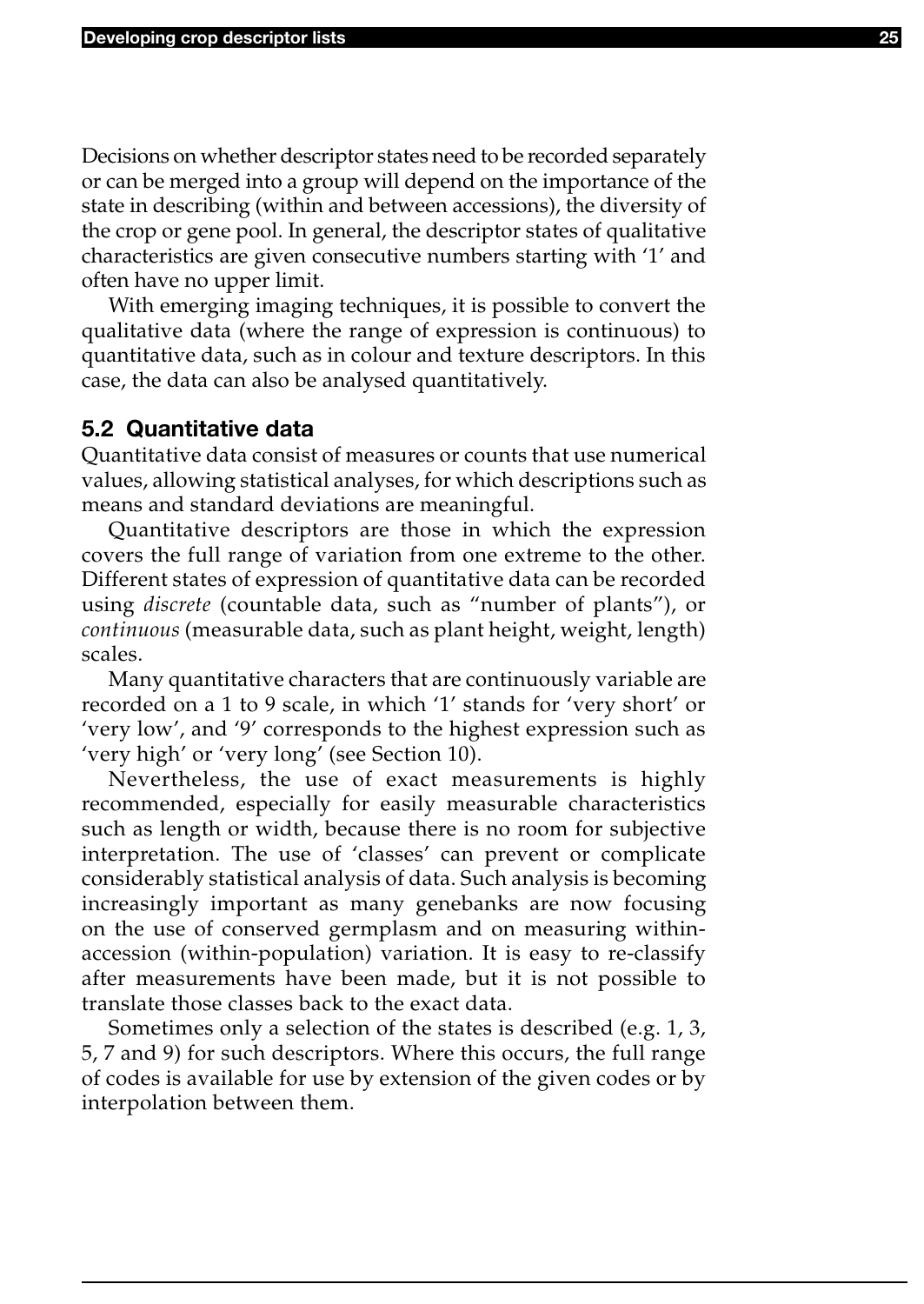| Example #25        |                       |                      |  |  |
|--------------------|-----------------------|----------------------|--|--|
|                    | (A full scale)        |                      |  |  |
| Length of peduncle |                       |                      |  |  |
| 1                  | Very short            | $(3 \text{ cm})$     |  |  |
| $\overline{2}$     | Very short to short   | $(3-5 \text{ cm})$   |  |  |
| 3                  | Short                 | $(6-8$ cm)           |  |  |
| 4                  | Short to intermediate | $(9-10 \text{ cm})$  |  |  |
| 5                  | Intermediate          | $(11-13 \text{ cm})$ |  |  |
| 6                  | Intermediate to long  | $(11-13 \text{ cm})$ |  |  |
| 7                  | Long                  | $(14-16 \text{ cm})$ |  |  |
| 8                  | Long to very long     | $(17-19 \text{ cm})$ |  |  |
| 9                  | Very long             | ( > 19 cm)           |  |  |

|   | Example #26        |                      |  |  |  |
|---|--------------------|----------------------|--|--|--|
|   | (A reduced scale)  |                      |  |  |  |
|   | Length of peduncle |                      |  |  |  |
| 1 | Very short         | $(3 \text{ cm})$     |  |  |  |
| 3 | Short              | $(6-8$ cm)           |  |  |  |
| 5 | Intermediate       | $(11-13 \text{ cm})$ |  |  |  |
| 7 | Long               | $(14-16 \text{ cm})$ |  |  |  |
| 9 | Very long          | ( > 19 cm)           |  |  |  |

### 6. Types of scales

There are several types of scales used for creating scoring methods. The use of a particular scale will depend on the type of data (qualitative or quantitative) to be recorded. The scale level will depend on the different states of expression of the characteristic, and on how they are recorded.

The most commonly used scales in the descriptors series are: nominal, ordinal (discrete), continuous and binary scales (See Figure 4).

The new techniques becoming available for converting qualitative to quantitative data based on computer-image analysis have the potential to exert a significant influence on selecting the type of scale to use in particular contexts.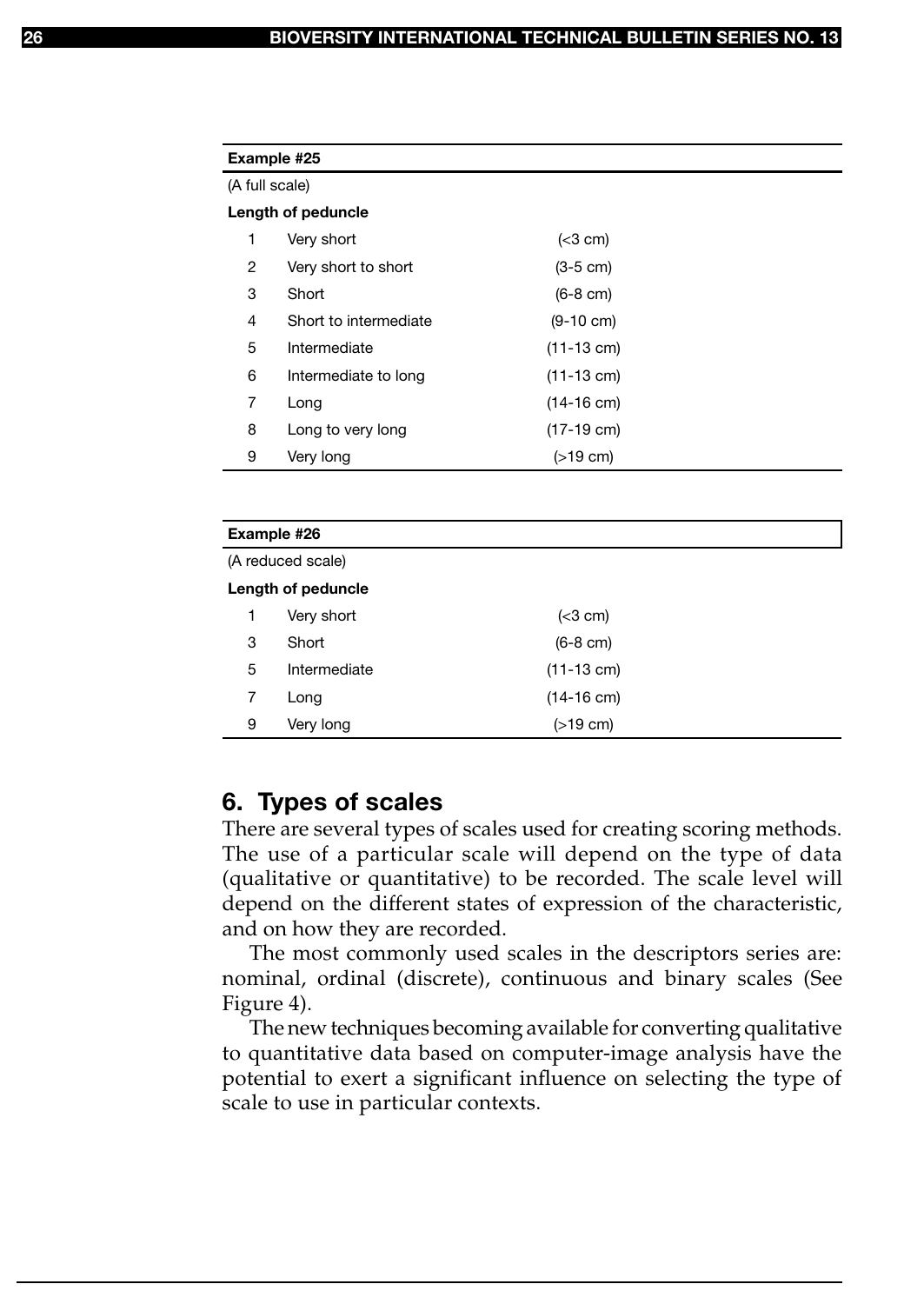

#### Figure 4. Types of data and scales.

### 6.1 Scales for qualitative characteristics

Qualitative characteristics can be measured using *nominal*, *ordinal* or *binary* scales. Within the continuum view, some descriptors, such as shape and texture, can be measured (quantitatively) using continuous scales. Their states of expression are often coded with sequential numbers, whereby special groups, such as 'Others', are given a special ('99') value to set them apart from other descriptor states in order to accommodate new descriptor states if new germplasm is collected that exhibits a new form of a particular characteristic. The descriptor state 'Others' (listed last) is usually listed when it is presumed that other states may exist in other collections; further information may also be added in the 'Remarks' field. In the following example, room has been left under '99' to accommodate further shapes, currently unknown but that might exist in other collections.

| Example #27    |                                           |  |
|----------------|-------------------------------------------|--|
| Fruit shape    |                                           |  |
| 1              | Round                                     |  |
| $\overline{2}$ | Ovate                                     |  |
| 3              | Oblong                                    |  |
| 4              | Elliptic                                  |  |
|                |                                           |  |
| 99             | Other (specify in the descriptor Remarks) |  |

If a new shape is discovered in new germplasm collected (such as 'obovate'), a new sequential code number should be assigned (see the example below, where '99' might be used as the code for potential new shapes until they are confirmed).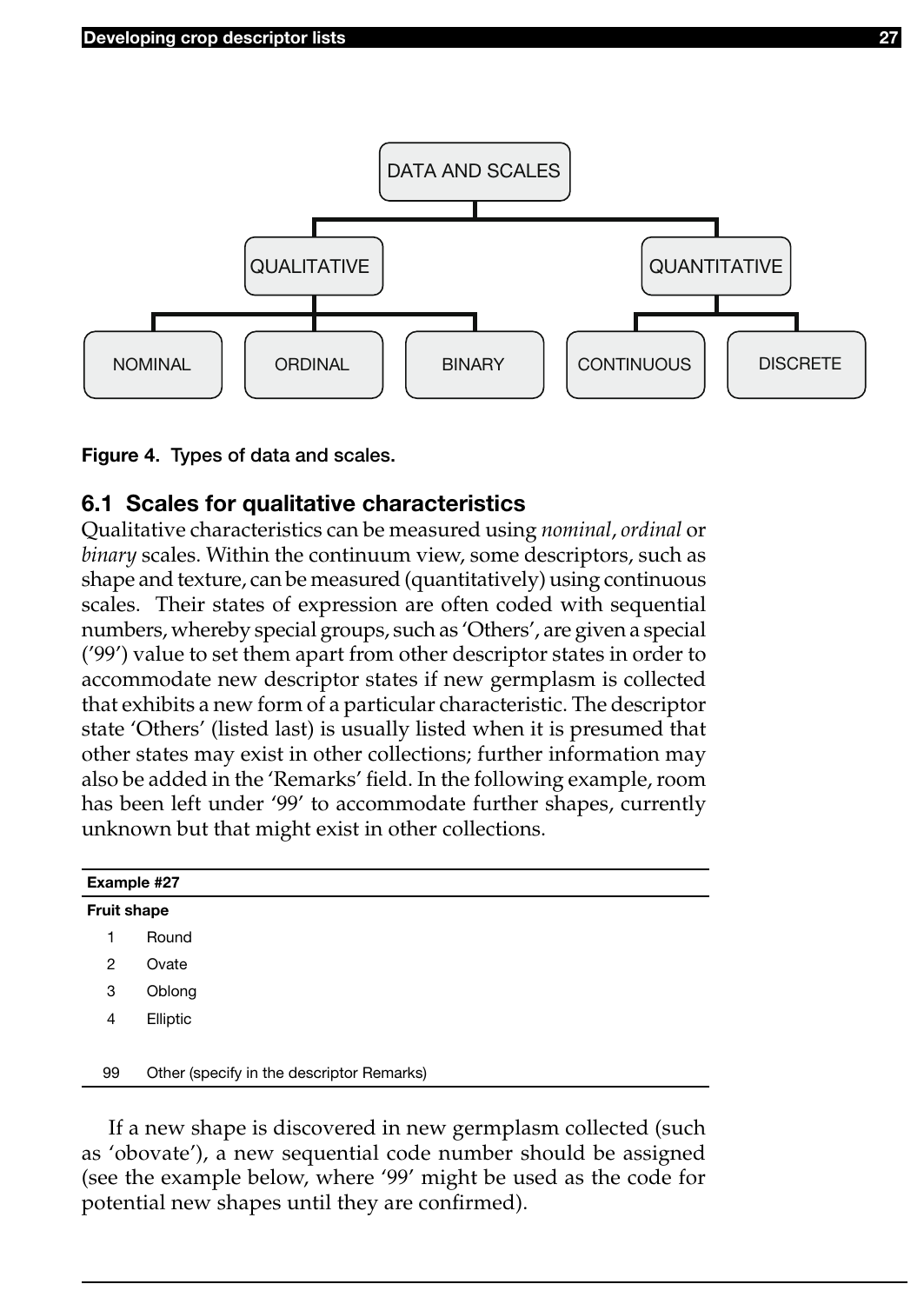| Example #28        |                                           |  |
|--------------------|-------------------------------------------|--|
| <b>Fruit shape</b> |                                           |  |
| 1                  | Round                                     |  |
| 2                  | Ovate                                     |  |
| 3                  | Oblong                                    |  |
| 4                  | Elliptic                                  |  |
| 5                  | Obovate                                   |  |
|                    |                                           |  |
| 99                 | Other (specify in the descriptor Remarks) |  |
|                    |                                           |  |

The states can be better defined by adding standards or check cultivars to the descriptor states to clarify the different states of expression of each trait.

#### 6.1.1 Qualitative descriptors using nominal scale

Nominal scales provide code numbers for traits that are defined by text (names or labels). They do not follow a numerical or logical order or ranking sequence and the codes are arbitrary numbers (e.g. pubescence, colour, shape).

| Example #29         |                                           |  |
|---------------------|-------------------------------------------|--|
| <b>Fruit colour</b> |                                           |  |
| 1                   | Yellow                                    |  |
| 2                   | Orange                                    |  |
| 3                   | Red                                       |  |
| 4                   | <b>Brown</b>                              |  |
| 5                   | Purple                                    |  |
|                     |                                           |  |
| 99                  | Other (specify in the descriptor Remarks) |  |
|                     |                                           |  |
| Example #30         |                                           |  |
| Leaf type           |                                           |  |

- 2 Phyllody
- 3 Simple (lamina not bifurcated into leaflets)
- 4 Bipinnate
- 5 Multipinnate
- 99 Other (specify in the descriptor Remarks) )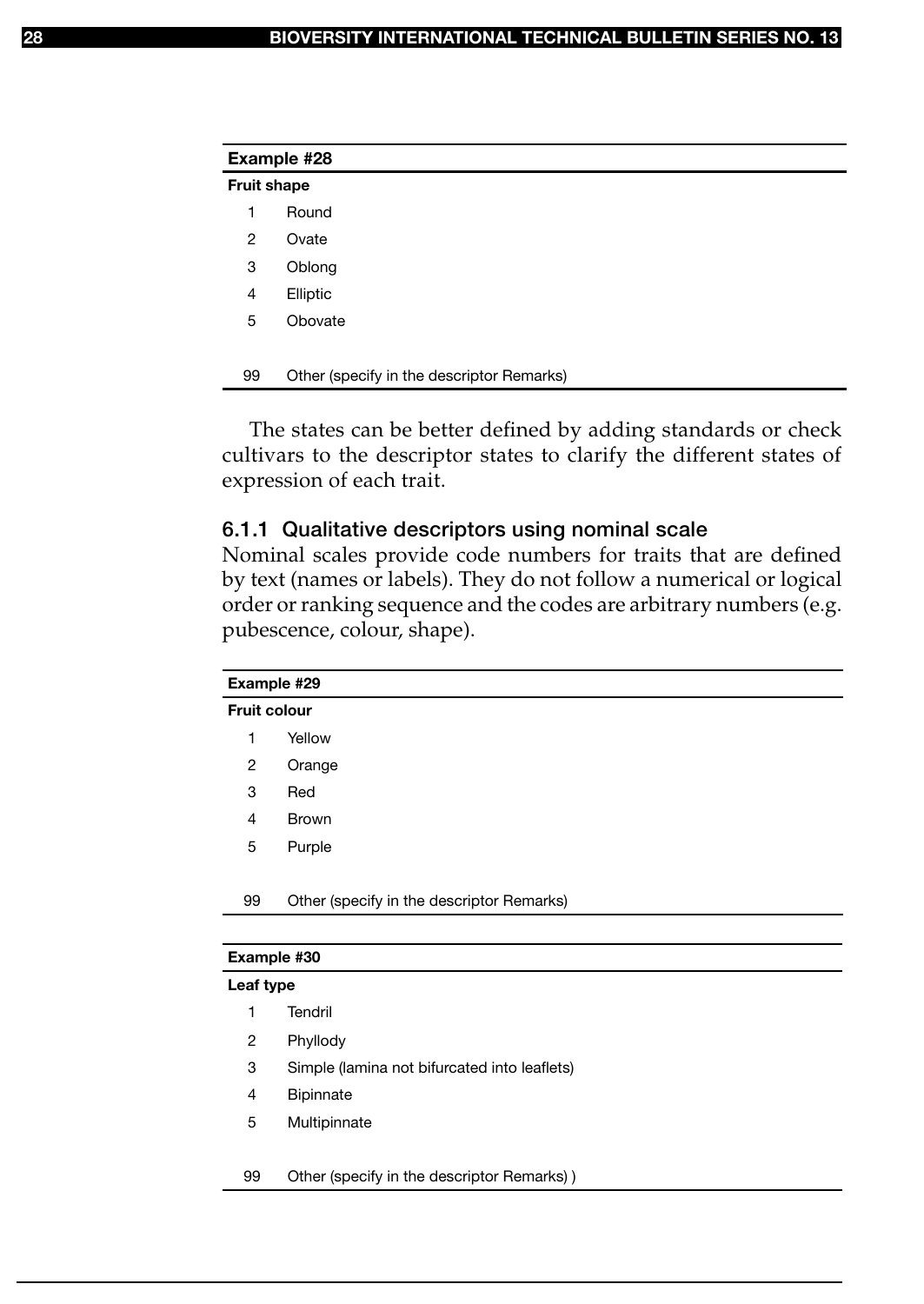#### 6.1.2 Qualitative descriptors using ordinal scale

These scales are similar to nominal scales, but have an order (e.g. data values are ranked in a numerically meaningful way). Ordinal scales rank traits from low to high. They result from visually assessed quantitative traits.

| Example #31                         |  |
|-------------------------------------|--|
| Intensity of anthocyanin coloration |  |

- 1 Low
- 2 Intermediate
- 3 Strong

#### Example #32

#### Plant growth habit

Recorded at the beginning of flowering period. (See Figure 5)

- 1 Erect
- 2 Semi-erect
- 3 Spreading
- 4 Prostrate









Figure 5. Plant growth habit.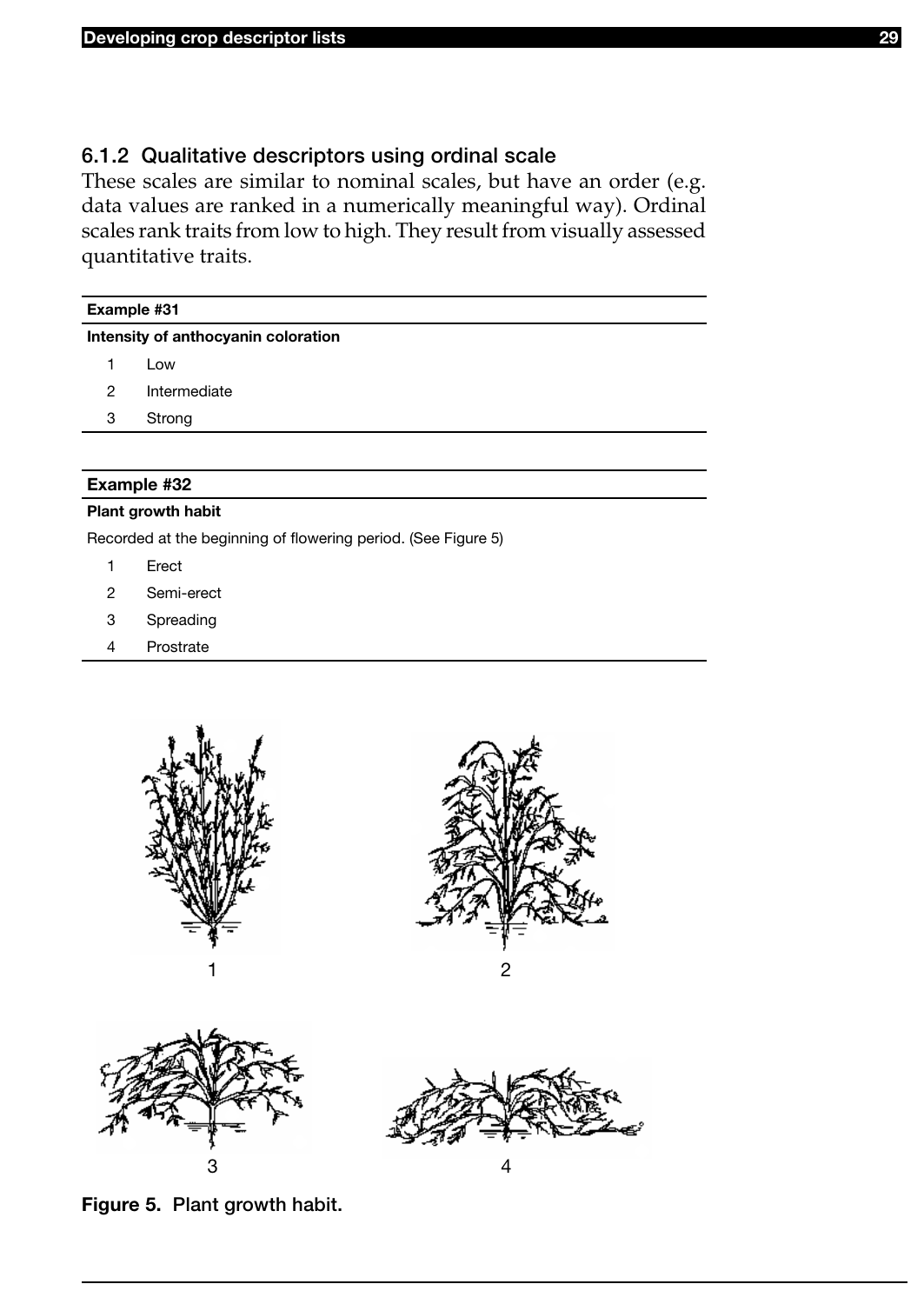#### 6.1.3 Qualitative descriptors using a binary scale

Qualitative characteristics with only two categories (absent vs. present) are described by a special form of nominal scale. They can be scored on a binary scale (yes/no; absent/present) and the following standard coding should be used:

| Example #33 |                         |  |  |
|-------------|-------------------------|--|--|
|             | Leaf colour variegation |  |  |
| 0           | Absent                  |  |  |
| 1           | Present                 |  |  |
|             |                         |  |  |
|             | Example #34             |  |  |
|             | <b>Fruit cracking</b>   |  |  |
| 0           | No                      |  |  |
| 1           | Yes                     |  |  |
|             |                         |  |  |
|             | Example #35             |  |  |
| Leaf glands |                         |  |  |
| 0           | Absent                  |  |  |
| 1           | Present                 |  |  |

Here, '0' is used to indicate the absence of the characteristic or attribute, or that the trait is not observed.

### 6.2 Scales for quantitative characteristics

Quantitative characteristics are recorded by measuring, counting or weighing, and can be recorded using *continuous* or *discrete* scales.

#### 6.2.1 Quantitative descriptors using a continuous scale

Continuous scales refer to the exact measurement of a trait and can assume an infinite number of real values. The best way of recording quantitative descriptors is by scoring the measurement in exact units, using the international unit system (Système International d'Unités – SI) (see Appendix II).

```
Example #36
```
Peduncle length [cm]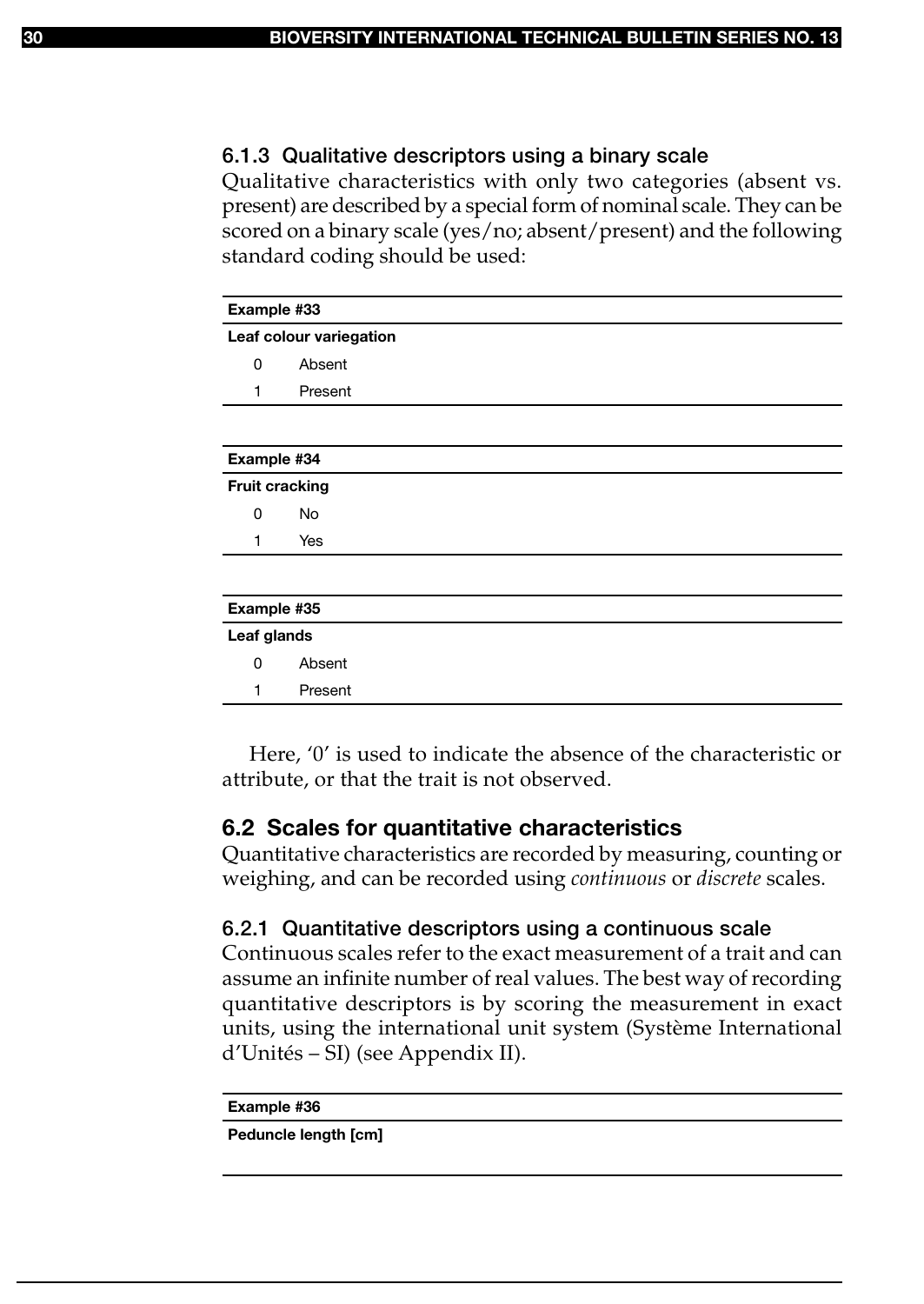Quantitative data for such descriptors are measured on a continuous scale with well-defined units of measurement. As noted earlier, quantitative data recorded on continuous scales have a greater potential for statistical analysis than those recorded on discrete scales. Conversion from a continuous scale to a discrete scale is possible, but it is not possible to convert from a discrete scale to a continuous scale.

| Example #37     |            |              |
|-----------------|------------|--------------|
| Peduncle length | 30 cm      | = very small |
| Peduncle length | very small | $= 2222$     |

#### 6.2.2 Quantitative descriptors using a discrete scale

Quantitative descriptors can be scored on a discrete scale and can take a finite or countable number of values. This is useful when one wants to use bar or pie charts to describe the variation found. This also allows the visualization of variation in a very simple way. This system is only used when precision is not required and the objective is only visualization of variation present. In these cases, a certain range of (continuous) values is grouped into discrete classes. These descriptor states, representing discrete classes, are a good measure for describing diversity within a crop or gene pool.

| Example #38       |  |
|-------------------|--|
| Number of stolons |  |

The discrete quantitative data of this descriptor are assessed by counting rather than measuring using a metric scale. An accession's value is determined by comparing it with a set of values assigned to that trait.

For some descriptors, the fact that they can be ordered from 'very low' to 'intermediate' to 'very high' is sufficient, without exactly defining the distances between the classes. However, these states are only possible after counting and knowing what is, for example, the minimum and maximum number of stolons.

In a common coding scheme for this type of scale, the descriptor state is scored between '1' (weakest expression) and '9' (strongest expression), as shown below. As a general rule, descriptor states are formed in such a way that for comparing expressions, a reasonable word pair is chosen (e.g. Weak/Strong; Short/Long; Small/Large).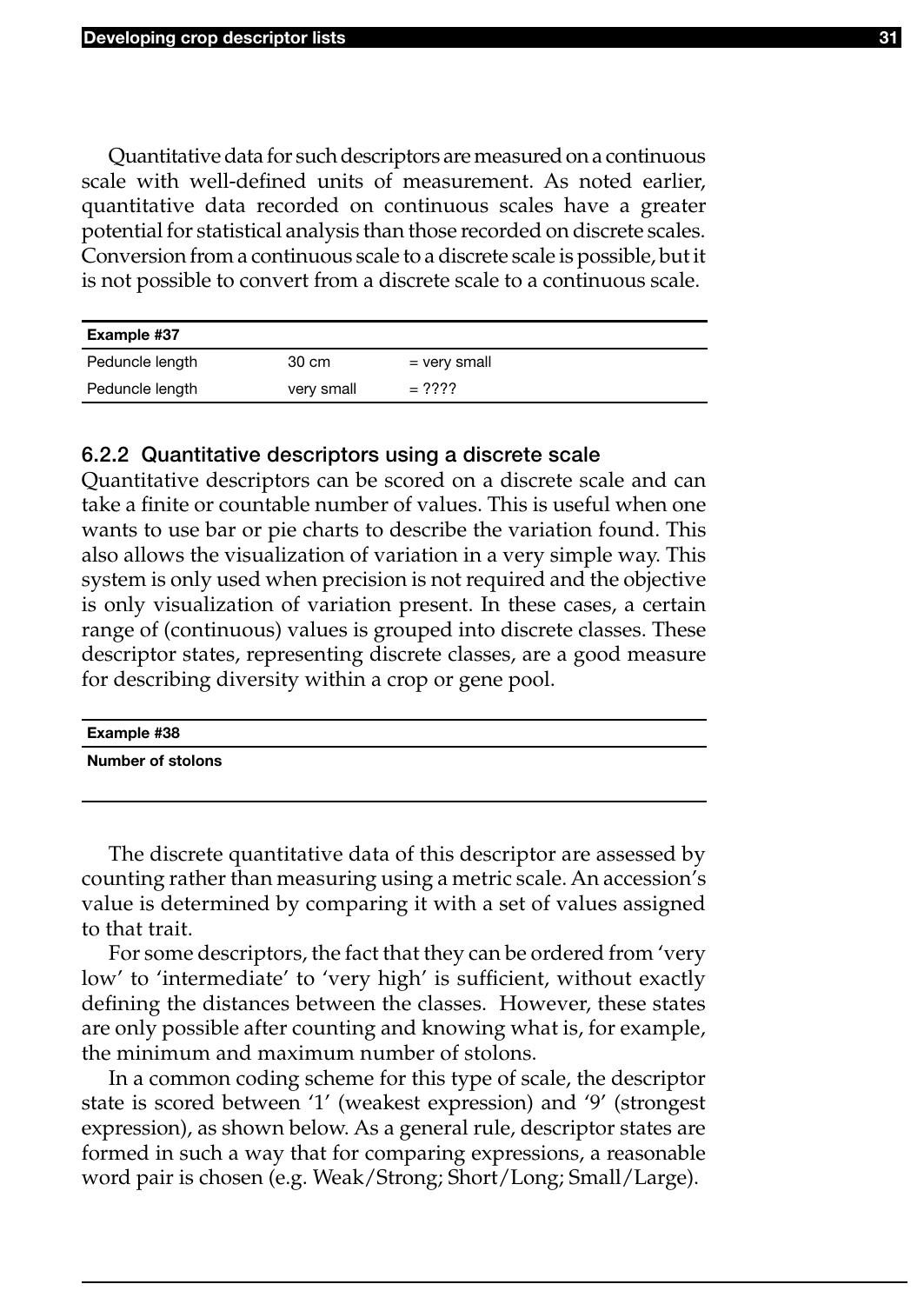| Example #39                                     |                      |  |  |
|-------------------------------------------------|----------------------|--|--|
| Quantitative descriptors using a discrete scale |                      |  |  |
| 1                                               | Very low             |  |  |
| 2                                               | Very low to low      |  |  |
| 3                                               | Low                  |  |  |
| 4                                               | Low to intermediate  |  |  |
| 5                                               | Intermediate         |  |  |
| 6                                               | Intermediate to high |  |  |
| 7                                               | High                 |  |  |
| 8                                               | High to very high    |  |  |
| 9                                               | Very high            |  |  |

Sometimes this list is abbreviated by listing only states 3, 5, and 7. Where this has occurred, the full range of codes is available for use by extension of the codes given or by interpolation between them.

| Example #40                            |              |                          |  |
|----------------------------------------|--------------|--------------------------|--|
| Density of oil glands on fruit surface |              | [no. per sq. cm]         |  |
|                                        | Low          | (< 40/cm <sup>2</sup> )  |  |
| 5                                      | Intermediate | $(50 - 80/cm^2)$         |  |
|                                        | High         | ( > 90 cm <sup>2</sup> ) |  |

The validity of exact measurements should be emphasized again because of their potential for data analysis and because transformation is minimal compared with discrete scale data.

There is also a 'limited' range of states comprising a 1 to 5 scale. It is used where the range of expression of a trait is physically limited at both ends and it is not appropriate to divide the expression into more than three intermediate states.

| Example #41       |            |
|-------------------|------------|
| Stem growth habit |            |
|                   | Erect      |
| 3                 | Semi-erect |
| 5                 | Prostrate  |

When defining descriptors for different intensities of the same colour hue, the descriptor and descriptor states may be presented as pseudo-quantitative data (if they fulfil the requirements for a quantitative characteristic).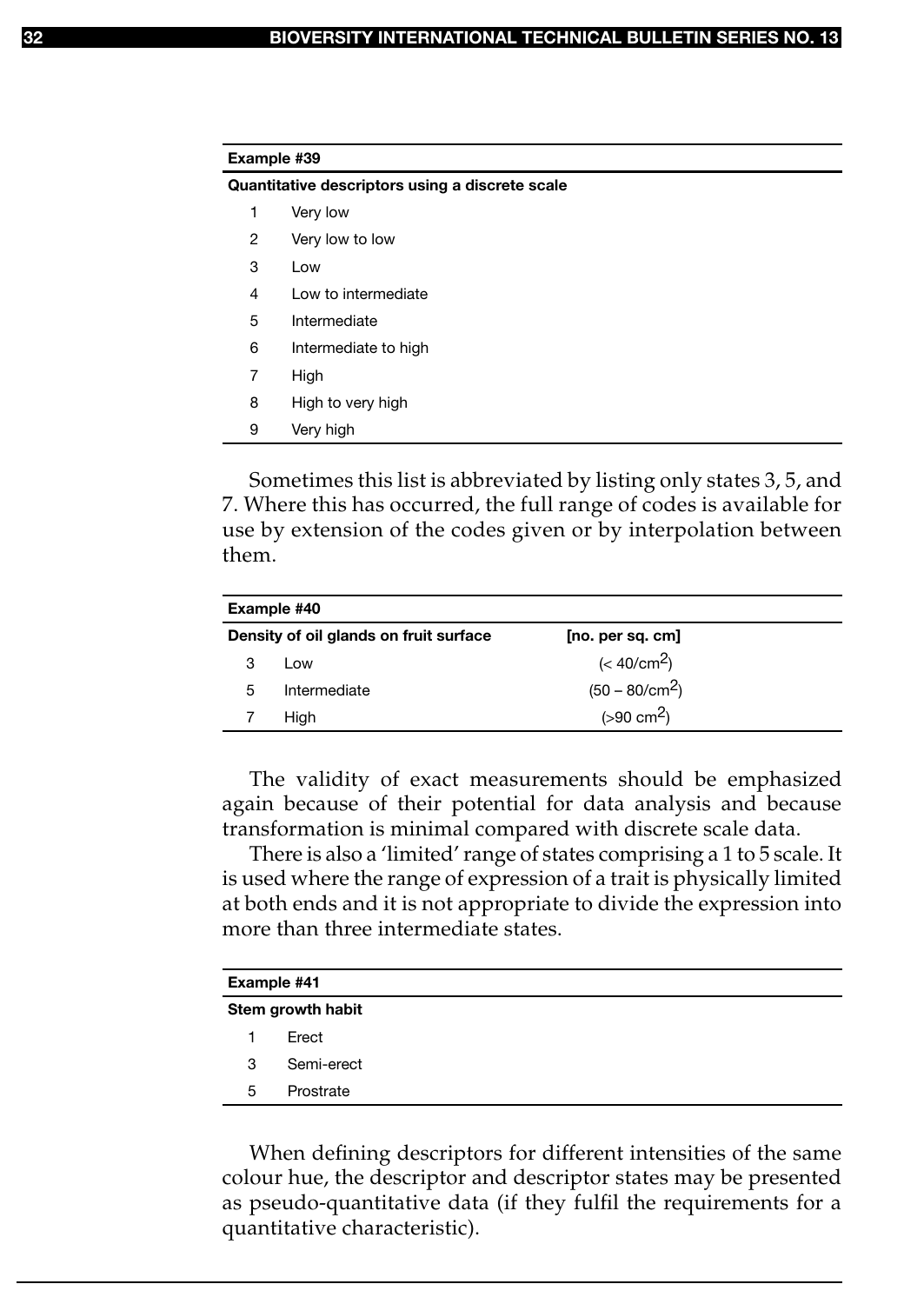|   | Example #42                         |  |  |
|---|-------------------------------------|--|--|
|   | Intensity of green colour           |  |  |
| 3 | Light                               |  |  |
| 5 | Intermediate                        |  |  |
| 7 | Dark                                |  |  |
|   |                                     |  |  |
|   |                                     |  |  |
|   | Example #43                         |  |  |
|   | Intensity of anthocyanin coloration |  |  |
| 3 | Weak                                |  |  |
| 5 | Intermediate                        |  |  |
| 7 | Strong                              |  |  |

Although this type of scheme allows a ranking of scores, it is not as precise and objective as measurement on a continuous scale. This is especially true when dealing with observations made by different observers, as individual bias leads to differences in scoring of traits.

More definition may be added by providing examples or standards to define each category in more detail, such as standard *references*.

|   | Number of lobes in mature leaf | <b>Standard reference</b> |
|---|--------------------------------|---------------------------|
|   |                                |                           |
| 3 | Few                            | Chardonnay                |
| 5 | Intermediate                   | Chasselas blanc           |
|   | Many                           | Hebron                    |

### 7. Resolution, Complexity and Costs

#### 7.1 Level of precision required

The preferred way of describing, for example, plant height, is by actual values measured in metres, cm or mm. It is essential to specify the unit of measurement in all cases.

Plant height can also be described in terms of discrete classes:

| Example #45 |                      |                        |  |  |
|-------------|----------------------|------------------------|--|--|
|             | Plant height (range) |                        |  |  |
| 3           | Short                | (< 20 cm)              |  |  |
| 5           | Intermediate         | $(30 - 50 \text{ cm})$ |  |  |
|             | Long                 | $( > 60 \text{ cm})$   |  |  |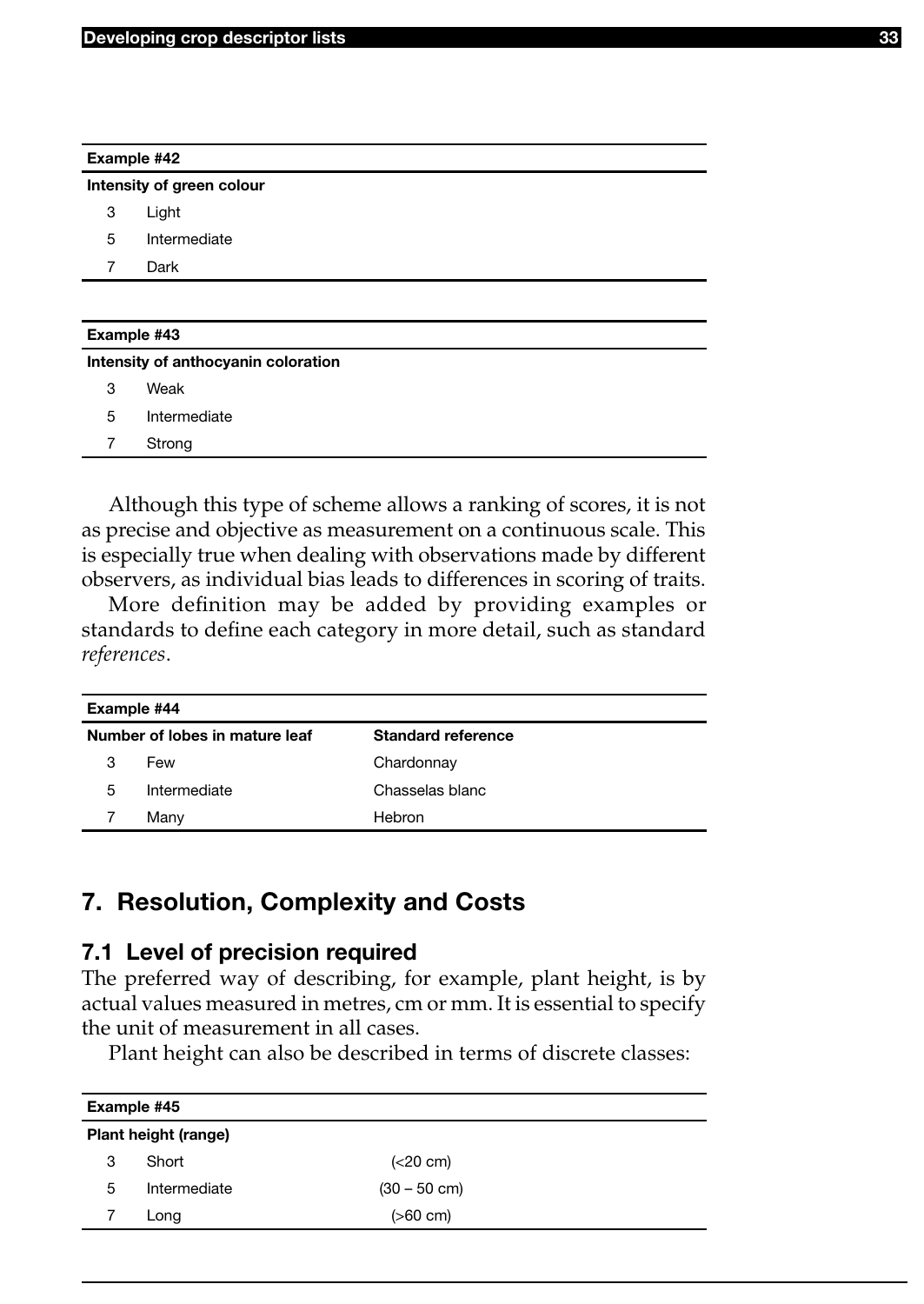Quantitative data on a continuous scale has a greater potential for allowing statistical analysis than quantitative data measured on a discrete scale, and the use of exact measurements avoids differences in interpretation by different users. This does not mean that characteristics described using only discrete scale are less valuable; they are important in being diagnostic in nature, but could complicate future statistical analysis. The unit of measurement is also an indication of the level of resolution that is required.

If diversity of a specific trait (e.g. plant type) can be described by two very distinct states (dwarf type, tall type), a visual scoring of the two descriptor states could be sufficient and may be preferable to measuring every accession and recording the plant height in cm; this will save time and work.

It is good practice to keep observations and measurements as simple as possible. The objective of measurements is to determine how the trait of a specific accession compares with the diversity of the collection. When developing descriptors, one should remember that specialist knowledge and specialist equipment could be readily available at a particular institution, but this might not be the case for other institutions. In addition, methodologies that might be executed at one institution without problems, might present extraordinary logistical problems for institutions dealing with different combinations of crops or climatic environments (e.g. an institution working with one crop in comparison with a multicrop institution).

Where a term is open to interpretation, it is best to try to make a direct comparison with a well known standard or to use an absolute measurement. It is also essential to evaluate the trait in a number of randomly selected plants or a representative sample to ensure that the full range of variation present is described.

#### 7.2 Complexity of the measurement or observation

The complexity of measurement or observation is dependent on extent of priming, special equipment or specific expertise required to execute a method of measurement. The more complex a procedure, the greater the chance of making mistakes during its execution, requiring greater care and attention to detail.

#### 7.3 Cost per measurement

It is recommended that the costs for each measurement be carefully analysed, in terms of both staff time and materials. To have comprehensive minimum characterization data, the costeffectiveness of observing descriptors is an important consideration. However, it must be noted that the value of data recorded is in the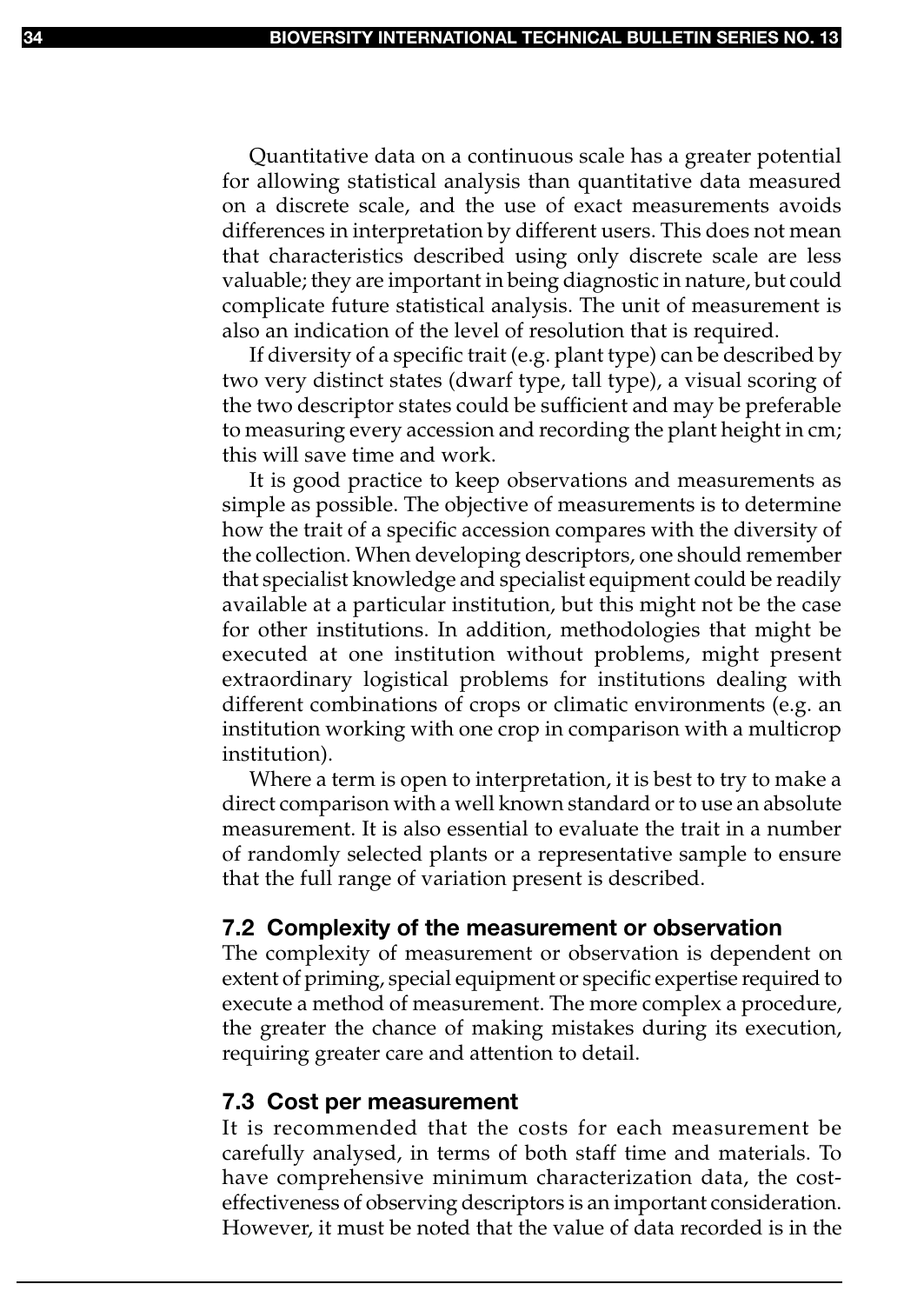accuracy of its recording. Hence, it may be best to focus on a few priority measurements when funds are a major limitation.

# 8. Methods for collecting data

As a general rule, when developing descriptors, it is important to determine which order or method should be followed. As a rule of thumb, the order of descriptors should follow a botanical or a chronological order.

#### **Botanical order**

- Seedling (e.g. hypocotyl colour, pubescence)
- Plant (e.g. growth habit, crown shape)
- Root (e.g. shape, surface, flesh colour, system)
- Stem (length, pubescence)
- Leaf (blade, petiole, stipule)
- Inflorescence
- Flower (calyx, sepal, corolla, petal, stamen, pistil)
- Fruit
- Seed/grain

### **Chronological order (order of development)**

- Seedling stage
- Vegetative phase
- Reproductive phase
- Pre-harvest
- Post-harvest

Within these alternative ordering methods, it is suggested to follow the most immediately visible characteristic, such as:

- Attitude
- Colour
- Shape
- Individual parts of the organ, such as base shape, apex shape and margin
- Height
- Length
- Width
- Other characteristics

# 9. Experimental design

For a widely applicable, uniform and more meaningful information system, the data need to be standardized, not just with regard to terminology but also in terms of measurement. This encompasses measurement techniques, data recording, units of measurement and encoding methods – all of which are relevant to the experimental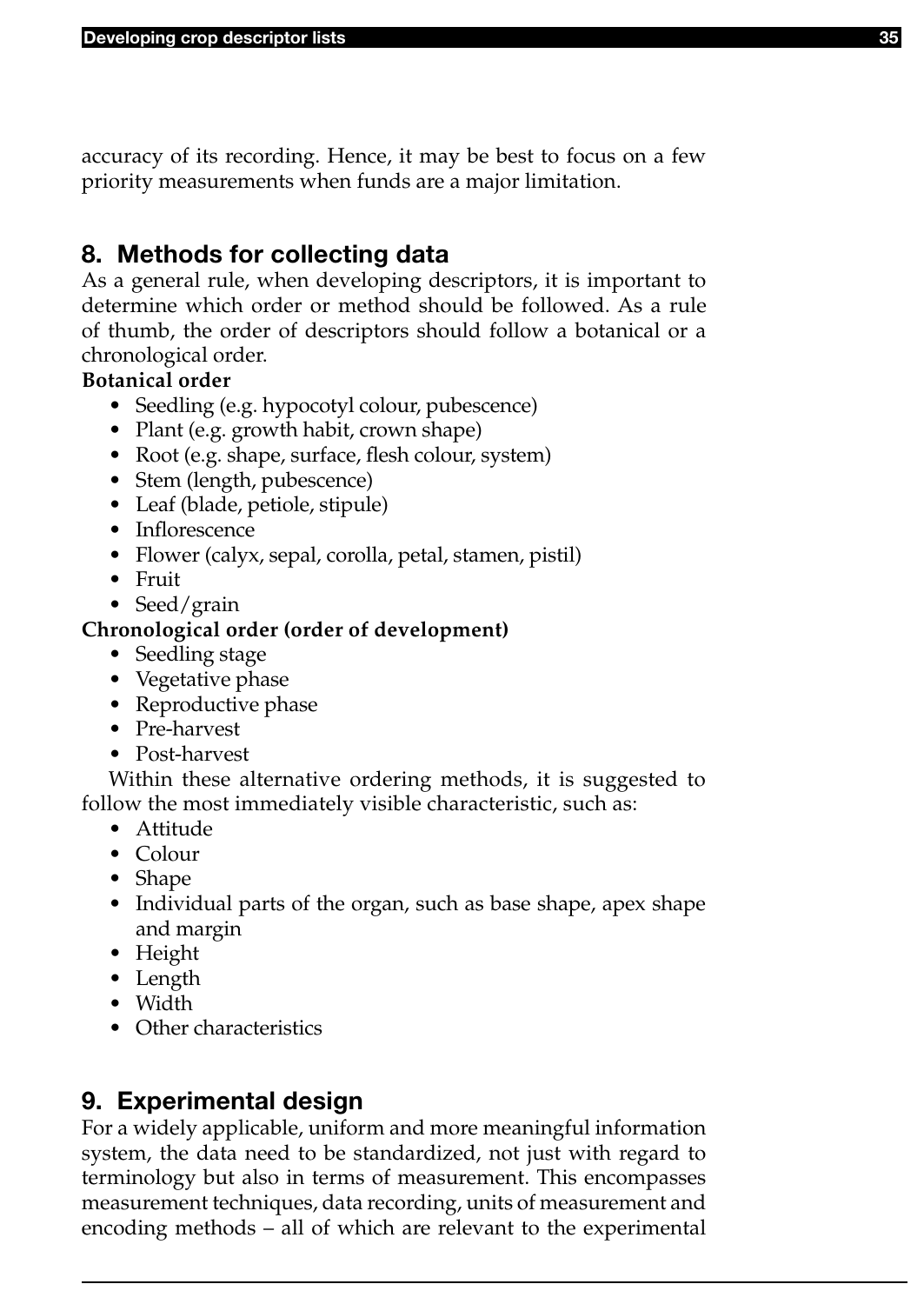design – when assessing the descriptors and their diversity, and will vary according to characterization or evaluation trials.

A useful guide for genebank managers who undertake evaluation trials on their genetic resources collections is found in Technical Bulletin No. 4 (IPGRI, 2001). The manual covers the stages involved in an experimental programme, from the determination of objectives for each trial, to the methods used for analysis, and provides general guidelines for managers to adapt to specific crops. It specifically focuses on evaluation of large collections.

The main issues to consider in the design of an experiment are:

- Set precise objectives (including background and justification for the proposed research).
- Experimental design.
- Decide on analysis strategy.
- Select treatments (number of accessions per trial, control treatments).
- Specify sites (plots and layout).
- Indicate levels of measurement (individual plant, plot or trial level).
- Collect data and analyse.

### 10. Scoring, coding and recording of descriptors

In defining individual descriptors, many aspects need to be considered. The following internationally accepted norms for the scoring, coding and recording of descriptor states are promoted worldwide by Bioversity International.

- The Système International d'Unités (SI) units should be used; the units to be applied for each descriptor are given in square brackets following the descriptor name.
- The Royal Horticultural Society (RHS) Colour Charts for colour descriptors is strongly recommended for all ungraded colour characters (the precise chart should be specified in the section where it is used). The observation of colour by eye may compromise accuracy in determining exact colours, depending on each individual user; a colour chart is a useful tool for assigning relevant colour codes to different colour states.
- For all quantitative descriptors, it is recommended to use actual measurements. Where resources are insufficient to take actual measurements, quantitative characters that are continuously variable can be recorded on a 1–9 scale, as follows: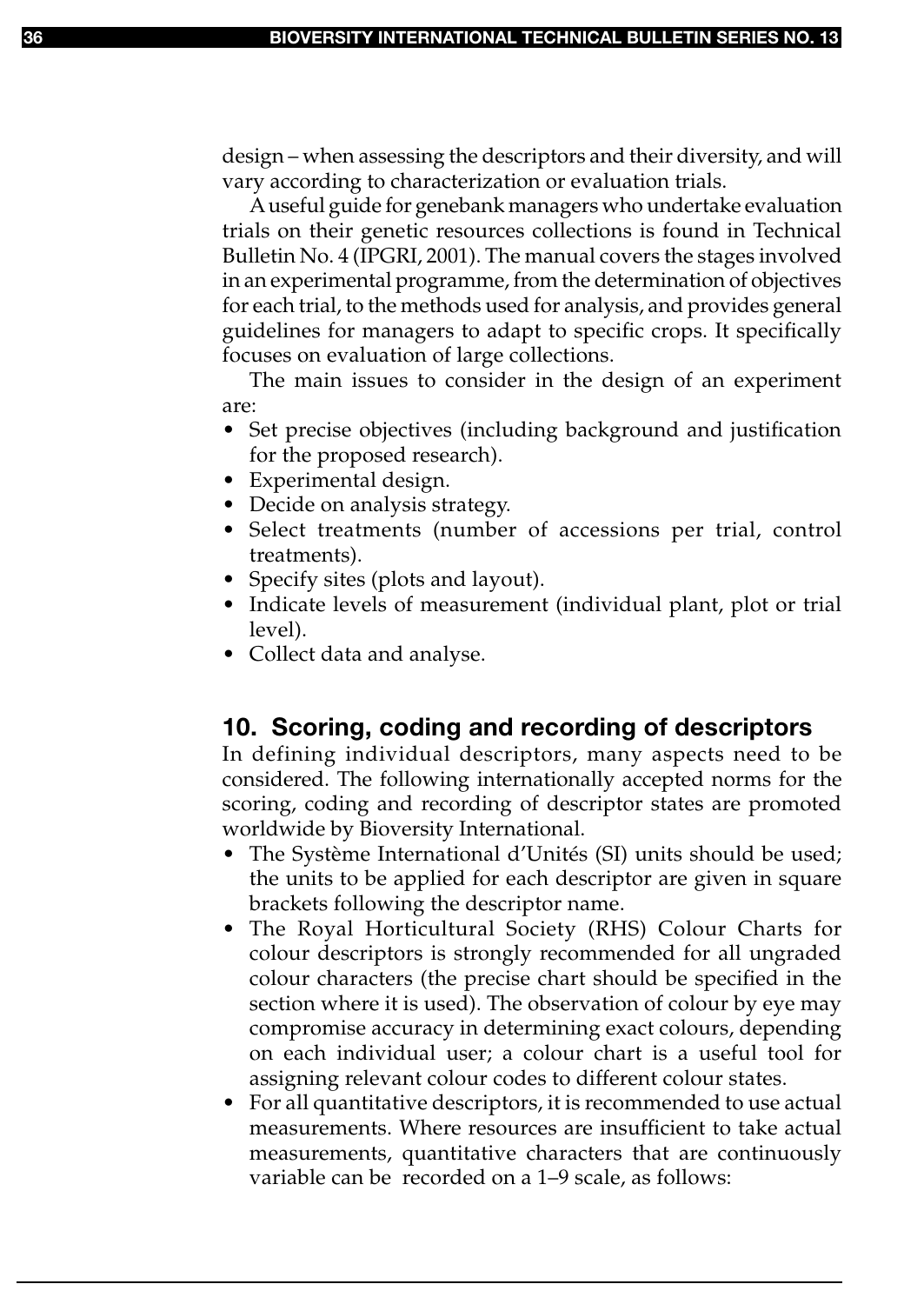| Example #46                     |                      |  |
|---------------------------------|----------------------|--|
| Continuously variable attribute |                      |  |
| 0                               | Absent               |  |
| 1                               | Very low             |  |
| $\overline{2}$                  | Very low to low      |  |
| 3                               | Low                  |  |
| 4                               | Low to intermediate  |  |
| 5                               | Intermediate         |  |
| 6                               | Intermediate to high |  |
| 7                               | High                 |  |
| 8                               | High to very high    |  |
| 9                               | Very high            |  |
|                                 |                      |  |

These descriptor states (or states of expression) and corresponding descriptor codes are provided to define each characteristic and to harmonize descriptions. Each state is allocated a corresponding numerical code for ease of data recording and for consistency in the production and exchange of the descriptions.

When a descriptor is scored using a 1–9 scale, such as in Example 46, '0' would be scored when the character is not expressed or a descriptor is not applicable. In the following example, '0' will be recorded if an accession does not have panicles:

| Example #47 |                          |             |  |
|-------------|--------------------------|-------------|--|
|             | Panicle number per plant |             |  |
| З           | Low                      | $(5 - 10)$  |  |
| 5           | Intermediate             | $(15 - 20)$ |  |
|             | High                     | $(25 - 30)$ |  |

Absence or presence of characters is scored as a simple binary 0 or 1:

|                         | Example #48 |
|-------------------------|-------------|
| <b>Terminal leaflet</b> |             |
| 0                       | Absent      |
|                         | Present     |

- Blanks are used for information not yet available.
- Dates should be expressed numerically in the format YYYYMMDD, where:
	- YYYY = 4 digits to represent the year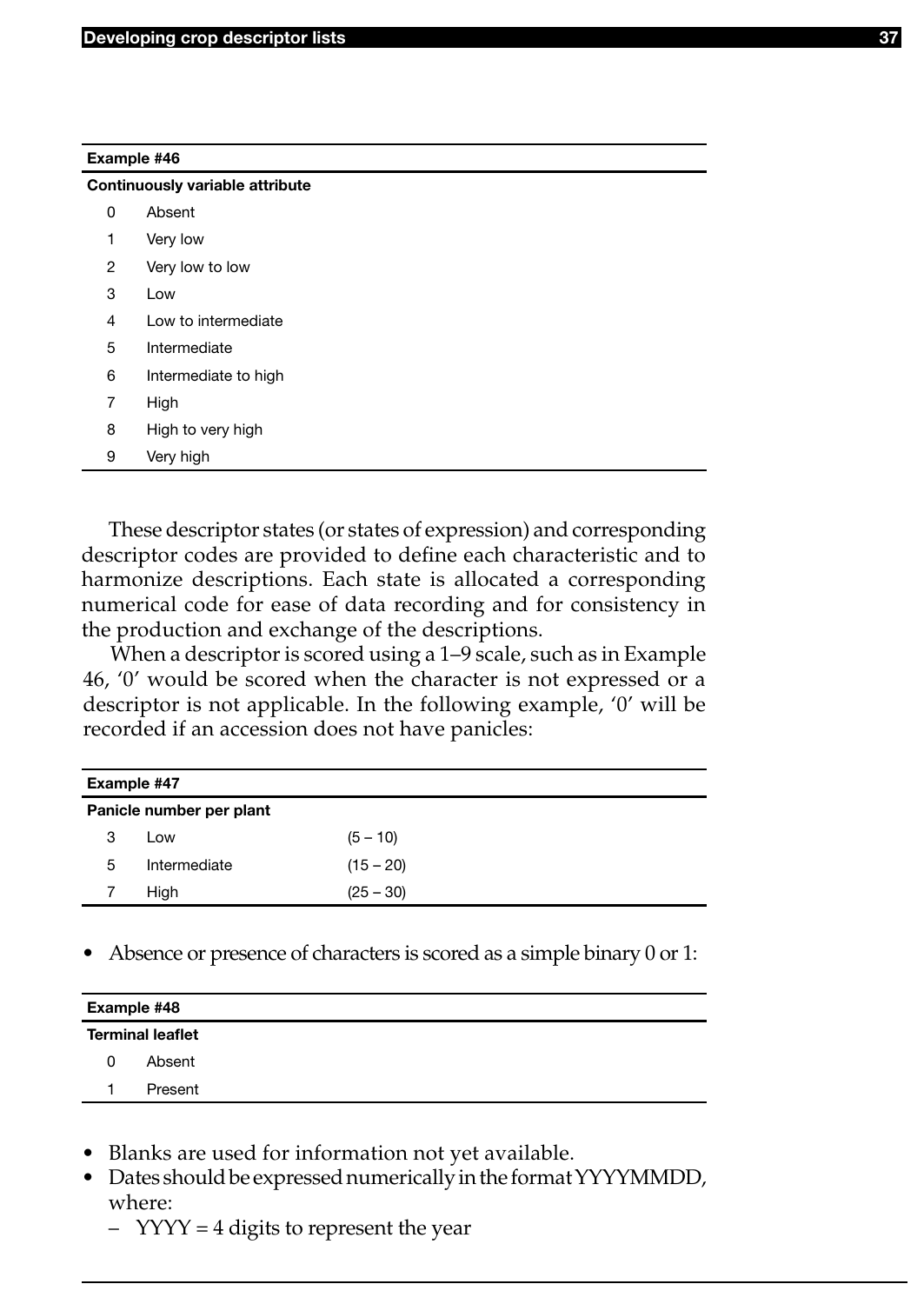- MM = 2 digits to represent the month
- $-$  DD = 2 digits to represent the day

If the month and/or day are missing, this should be indicated with hyphens. Leading zeros are required (i.e. 197506--, or 1975----).The date format listed above follows the ISO international format for the representation of dates and times (see Bibliography and Further Reference Sources).

### 10.1 Recording heterogeneous data

Landraces and wild populations are not as uniform as commercial varieties. Many genebanks will therefore mainly handle accessions that are heterogeneous for many traits (each accession is not genetically uniform and contains a certain amount of variation). Recording the average or most frequently occurring state does not express the extent of variation nor its range within each accession. To a certain extent, this can complicate documentation, since special provision must be made to record the diversity. If statistical studies are foreseen, the best approach is to record actual measurements.

Nevertheless, several other approaches have been proposed to address this issue. In crop descriptor lists, references are made to different methodologies, as discussed below.

- For accessions that are not generally uniform for a descriptor (e.g. a mixed collection, or genetic segregation), the mean and standard deviation can be reported where the descriptor is continuous. Where the descriptor is discontinuous, several codes in order of frequency could be recorded.
- Another approach is the method developed by van Hintum (1993), which has the following rules:
	- record the scores in decreasing order of size; and
	- add an equals sign (=) after the score if there is only one fraction.

In this system, homogeneous populations are followed by the '=' sign. For heterogeneous populations, the ratio between two adjacent fractions is taken. If between 1.5 and 5.0, one 'x' sign is placed between the two fractions; if the ratio is higher than 5.0, two 'x' signs are placed.

- The method developed by Sapra and Singh (Rana et al. 1991), proposes the use of numbering codes from 0 to 9 based on frequency encountered (1=very low, 9=very high, with the same scale used for quantitative characters):
	- Three codes are placed in decreasing order of frequency
	- The frequency codes are placed after each descriptor code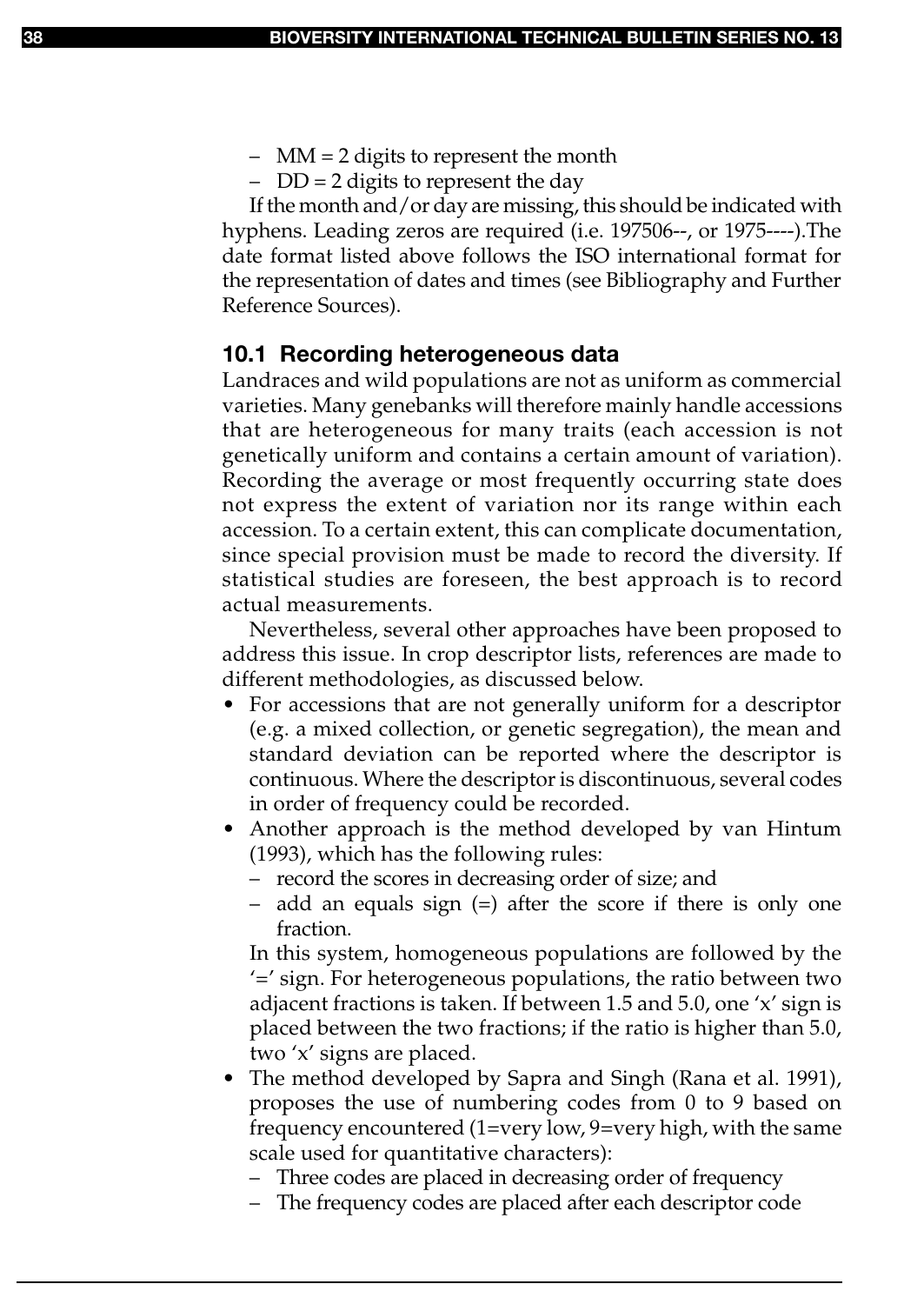– For homogeneous populations, '9' is placed after the first descriptor code and '0' (indicating absence) after the other two codes.

| Example #49    |                      |
|----------------|----------------------|
|                | <b>Flower colour</b> |
|                | White                |
| $\overline{2}$ | Purple               |
| 3              | Red                  |

For a population with only white flowers, the scores would be 192030. For a population with few (very low) white flowers and many (very high) red flowers, the scores would be 381120.

For descriptors with single digit states (e.g. 1–9 scale), the systems for recording heterogeneity differ and are not completely compatible. At this time, it is unclear to what extent these systems are applied by genebanks.

• Another method, proposing how heterogeneity could be documented for specific traits of the crop, has recently been under development by A. Alercia and co-workers, and is outlined below.

If an accession shows high variation between plots and within plants, such as the flower colour of *Lathyrus*, the method suggested is to use different columns for each colour, estimate for each plot the percentage of colours present, and record the average. Assign numbering codes for each colour in order of frequency (increasing order).

| Example #50 |                        |        |       |             |     |
|-------------|------------------------|--------|-------|-------------|-----|
|             | Table 1. Flower colour |        |       |             |     |
| Plot No.    | <b>Accession No.</b>   | Yellow | White | <b>Pink</b> | Red |
| 1           | 10123                  | 50     | 10    | 15          | 25  |
| 2           | 10123                  | 20     | 40    | 30          | 30  |
| 3           | 10123                  | 30     | 20    | 25          | 25  |
| 4           | 10123                  | 40     | 30    | 10          | 30  |
| 5           | 10123                  | 70     | 10    | 10          | 10  |
| Total       |                        | 240    | 110   | 90          | 150 |
| %           |                        | 48%    | 22%   | 18%         | 30% |

Assign numbering codes in increasing order using a 1–9 scale (low to high scale), as follows: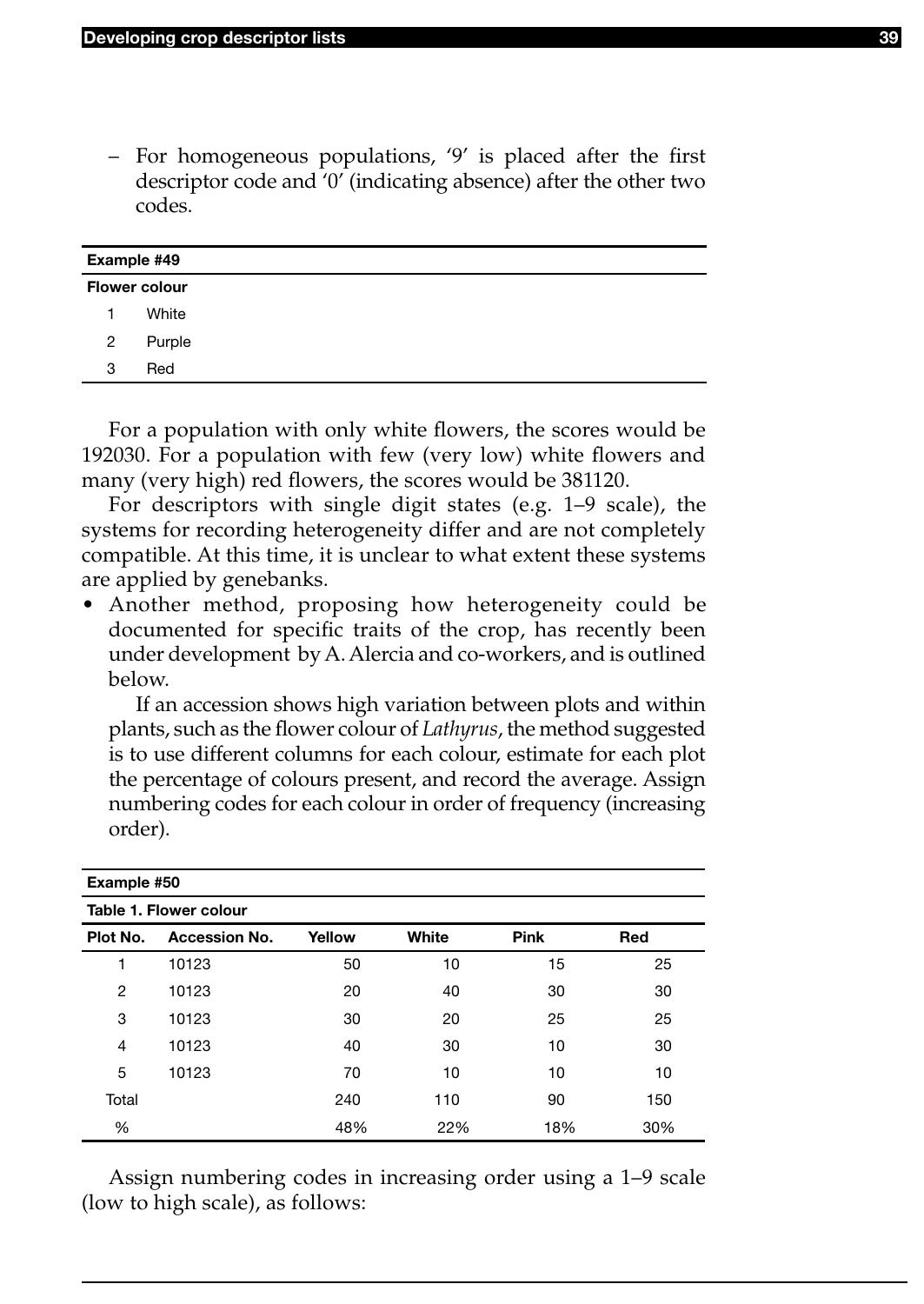| Example #51 |       |
|-------------|-------|
|             | (18%) |
| 2           | (22%) |
| 3           | (30%) |
| 4           | (48%) |

• The descriptor will now will appear as:

| Example #52          |        |       |  |
|----------------------|--------|-------|--|
| <b>Flower colour</b> |        |       |  |
|                      | Pink   | (18%) |  |
| 2                    | White  | (22%) |  |
| 3                    | Red    | (30%) |  |
| $\overline{4}$       | Yellow | (48%) |  |

• If, in addition, flower characteristics also show variation between them, it is recommended that they be recorded separately. For example, in Lathyrus species there is a huge variation between accessions, replications and even flowers in the same plot. When this occurs, it is recommended that flower element data be recorded separately:

| Example #53 |                               |  |
|-------------|-------------------------------|--|
| (i)         | Standard colour on upper side |  |
| (ii)        | Standard colour on lower side |  |
| (iii)       | Keel colour                   |  |
| (iv)        | Wing colour                   |  |
| (v)         | Vein colour                   |  |

• Sometimes, variation may be found in the distribution of colour on standards. In this case, it is suggested to record the variation as follows:

| Example #54                             |                              |  |  |
|-----------------------------------------|------------------------------|--|--|
| Distribution of colour in the standards |                              |  |  |
| $\mathbf{1}$                            | Colour present on margins    |  |  |
| 2                                       | Colour present in the centre |  |  |

3 Colour present along the veins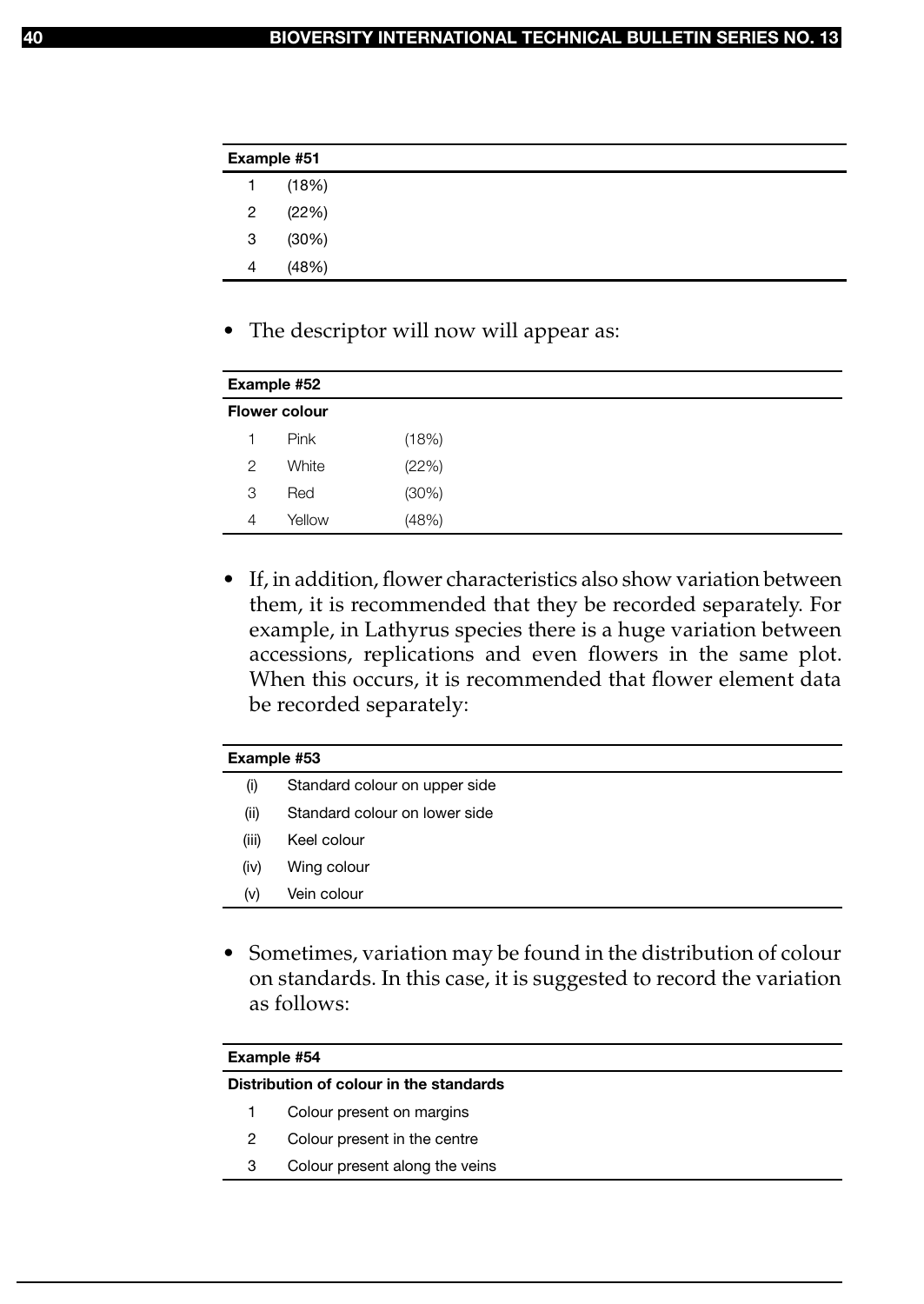It is recommended that the Royal Horticultural Society Colour Chart be used for colour descriptors. However, in case RHS charts are not available or unaffordable (for example, small collections), using any other standard colour charts or generating one using computer tools is acceptable. When standards different from RHS charts are used, the standards used should be clearly mentioned along with information on colour and in some instances when the charts are uncommon, the chart itself may have to be provided along with the information.

### 11. Numeric versus alphanumeric coding schemes

In its descriptor lists, Bioversity promotes the use of numeric coding systems for descriptors rather than alphanumeric systems. The main reason for this choice is that crop descriptors are aimed at an international audience, and numerical codes do not need translation. Additionally, the use of numerical codes substantially facilitates the simple and accurate scoring of descriptors; updating and modification are easier and quicker as well.

The use of alphanumeric coding or short-hand codes may lead to confusion, making data retrieval and exchange extremely difficult (different users have different approaches for the coding and interpretation of data).

| Example #55                                                     |             |                      |              |
|-----------------------------------------------------------------|-------------|----------------------|--------------|
| Table 2. Numeric codes linked to multilingual descriptor states |             |                      |              |
| <b>Numeric Code</b>                                             | Fruit: apex | <b>Fruit: sommet</b> | Fruto: ápice |
|                                                                 | Indented    | Déprimé              | Hundido      |
| 2                                                               | Rounded     | Arrondi              | Redondeado   |
| 3                                                               | Pointed     | Pointu               | Puntiagudo   |
| 99                                                              | Other       | Autre                | Otro         |

With numeric scoring, different language versions score traits in a compatible and consistent way. This makes the use of numeric codes a convenient way to exchange data internationally.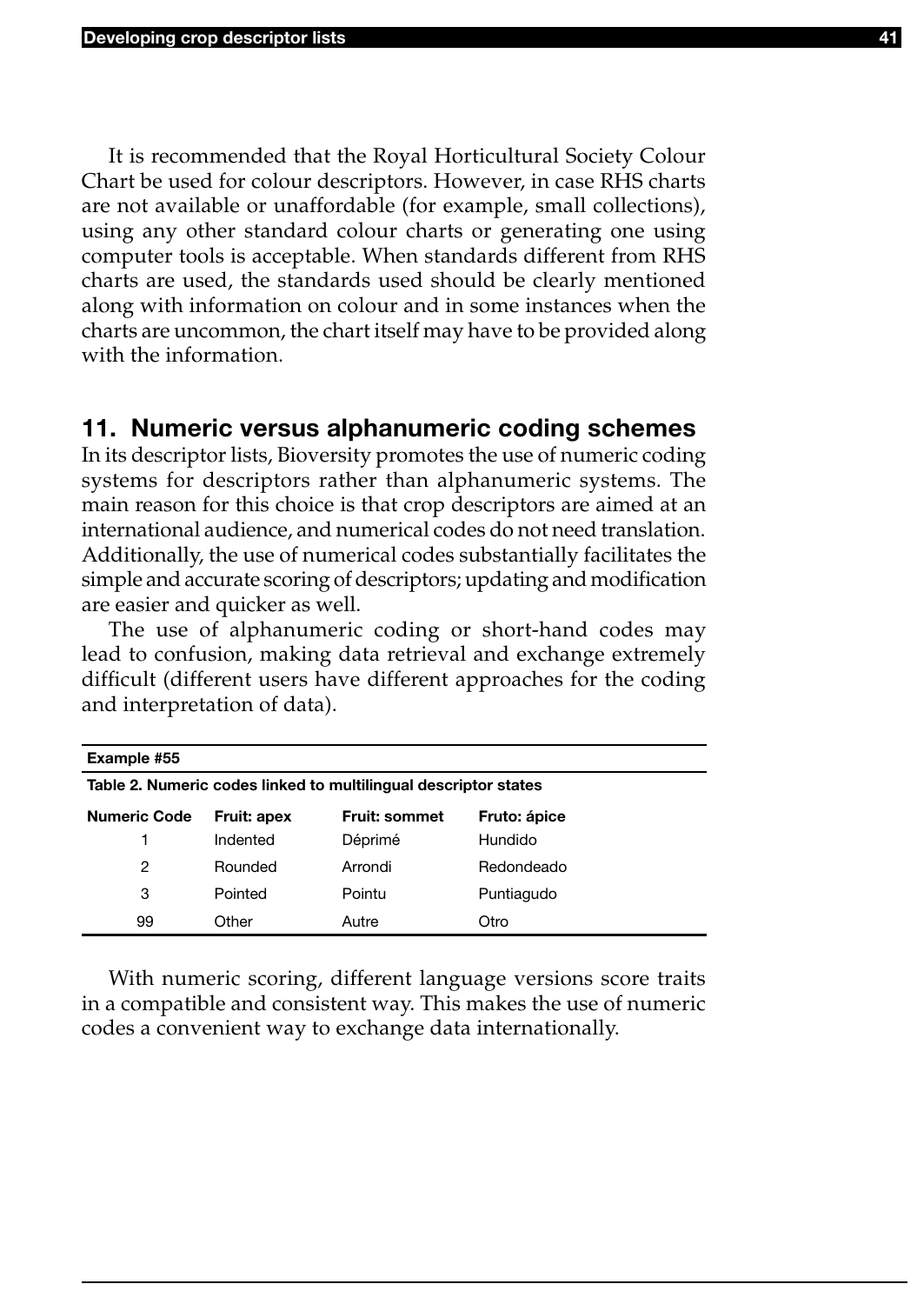### Bioversity International Technical Bulletin Series NO. 13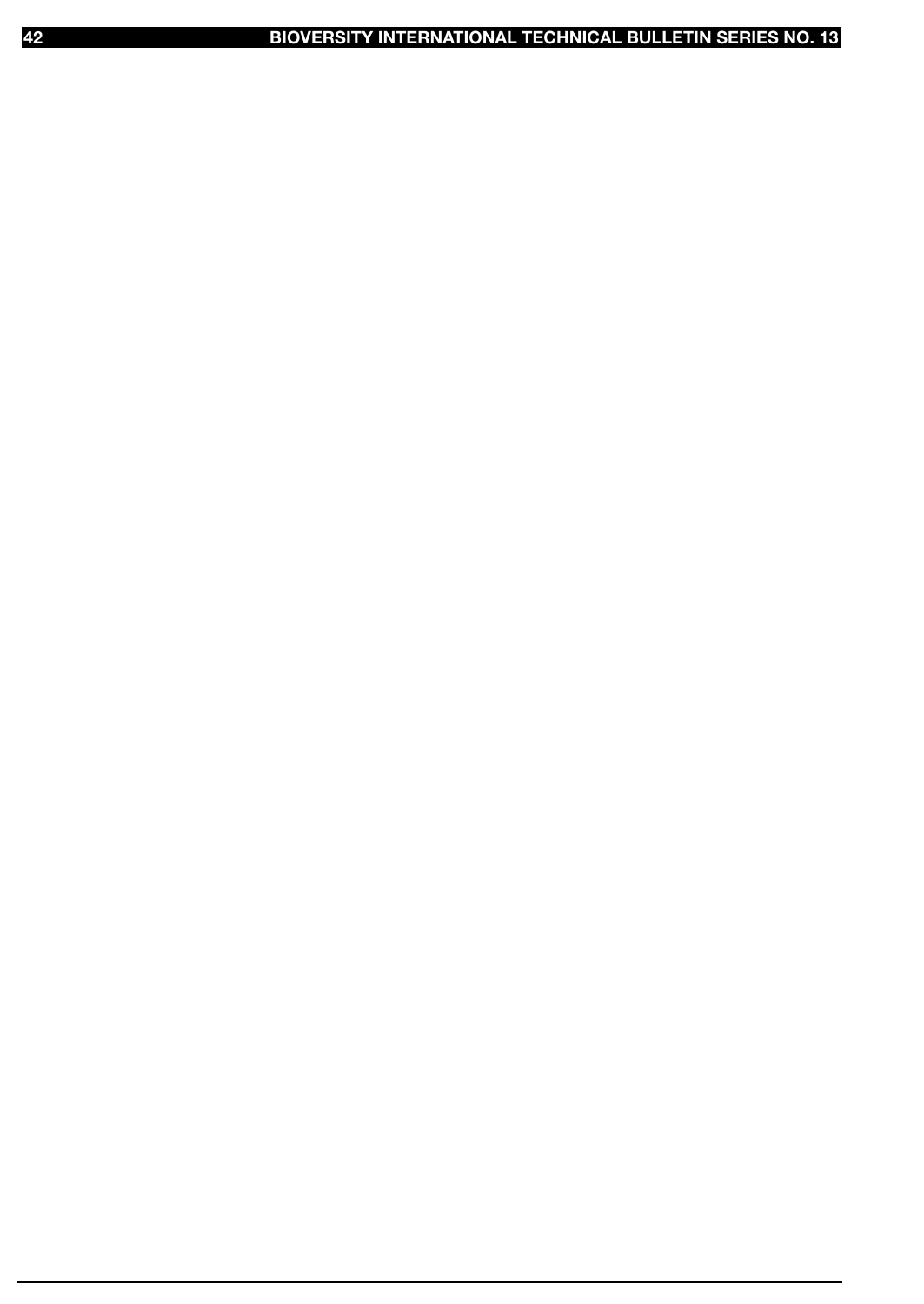Making descriptors work

#### 12. The development process

Bioversity works closely with crop experts in the development of descriptor lists to ensure that the final product provides optimal support to all who work on particular crops.

Bioversity coordinates and manages the production of its descriptor lists through a number of activities, and the discussion below summarizes the process of developing a crop-specific descriptor list.

The drafting of crop descriptors is led by an expert, who is the main author of the characterization and evaluation descriptors. Bioversity then prepares a draft version applying its internationally accepted format for descriptor lists. A larger group of scientists from different countries is then invited to provide scientific advice and comments to ensure that the full extent of knowledge and expertise is reflected in the draft. At this stage, Bioversity scientists are also consulted for their technical comments and scientific advice. Relevant and substantiated comments provide input in developing the draft list to achieve a consensus document, after which the main author receives the text for final approval. Finally, the list is formatted for publication, and any necessary figures are drawn and positioned.

One of the main reasons for the success of the descriptor programme is that the process involves broad consultation, enabling Bioversity International to take into consideration comments from various regions and experts. Producing these lists to the required standard is time consuming, but cannot be compromised.

There are many aspects of crop descriptors for which the individual drafter's experience and knowledge are essential in preparing the first draft. This includes the selection of appropriate terminology, experimental design, the identification of characteristics and the selection of check cultivars, if required. In such situations, general guidance and experience are provided by Bioversity through a series of guidelines and steps, which are presented below.

#### 13. A few basic rules

There are a number of options when someone is making a decision on which descriptors to include and how to define them. Below are a few basic guidelines:

• Keep the descriptors as simple as possible so that they are understood and can easily be used by a wide range of users.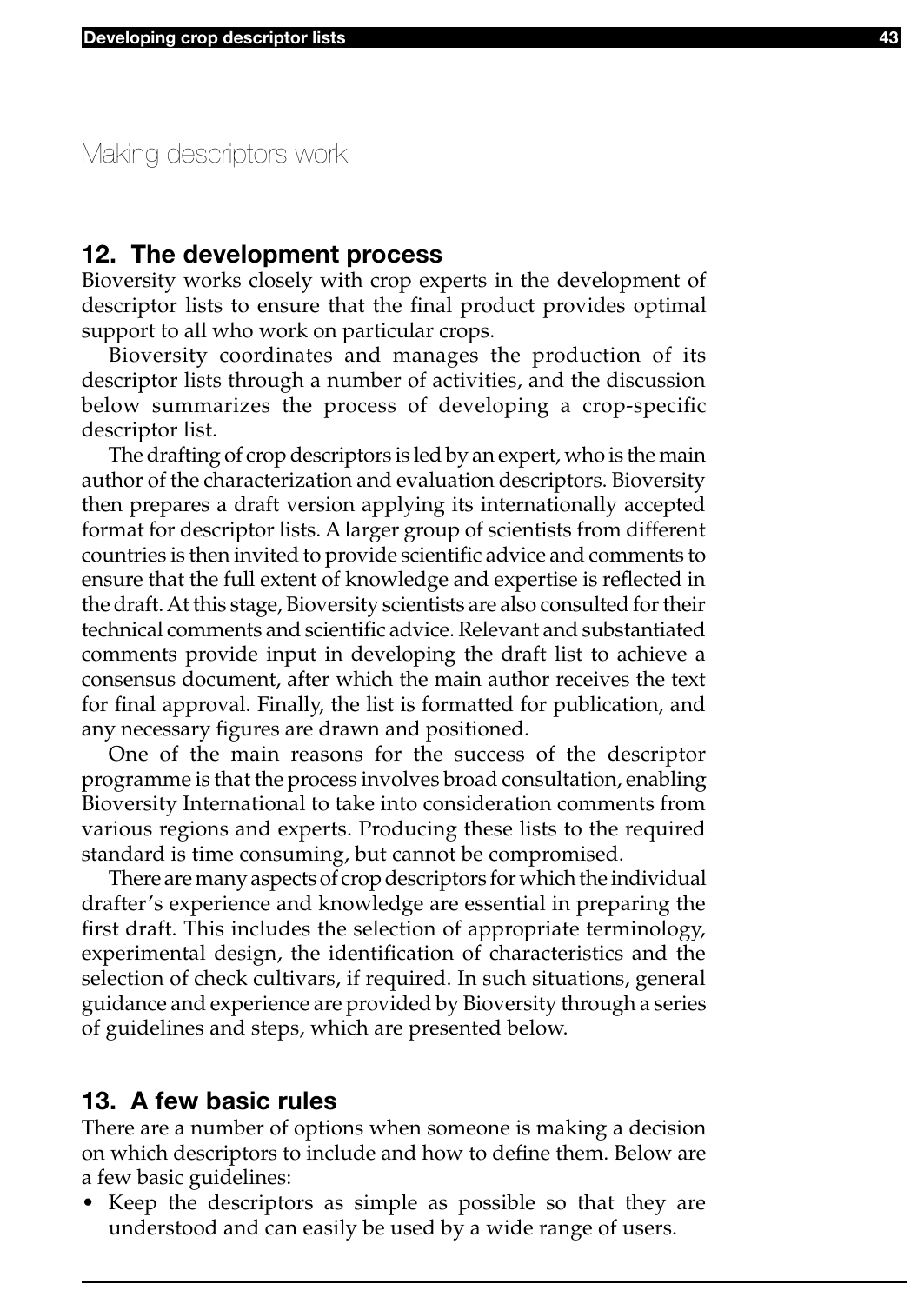- Use images and drawings to support textual descriptions and to clarify complex descriptors.
- Provide clear definitions of descriptors to enable others to apply them.
- Analyse carefully the unit costs per measurement (or set of measurements), in terms of both staff time and materials.
- Specify, when relevant, the unit of measurement.
- Avoid ambiguities. If a descriptor appears to be ambiguous, include references on methodology or standards. Colour is an attribute that benefits from an absolute comparator value, such as a standard colour chart value.
- Have the experimental design ready prior to assessing descriptors and their diversity.
- Consult widely among crop and genebank specialists in order to achieve a comprehensive and understandable list of descriptors that can be widely accepted.

Once the above simple rules have been followed, crop descriptor lists can function as tools to assist genebanks and other collection curators in documenting germplasm in a consistent manner and ensuring the continued use of the germplasm by the plant genetic resources community.

# 14. Step-by-step checklist for defining descriptors

### Step 1*:* Investigate the range of diversity for the trait

- What kind and level of diversity is known for this trait?
- Is it relevant to discriminating accessions? **Next Step:**
	- If no diversity is known, no descriptor is necessary!
	- Otherwise, go to Step 2.

### Step 2: Provide a name for the descriptor

- A descriptor name should be:
	- Descriptive
	- Unambiguous, and
	- Compact.
- Descriptor names are frequently composed of:
	- An object or item, plus a trait name.

#### Example #56

Accession number

Leaf colour

Soil fertility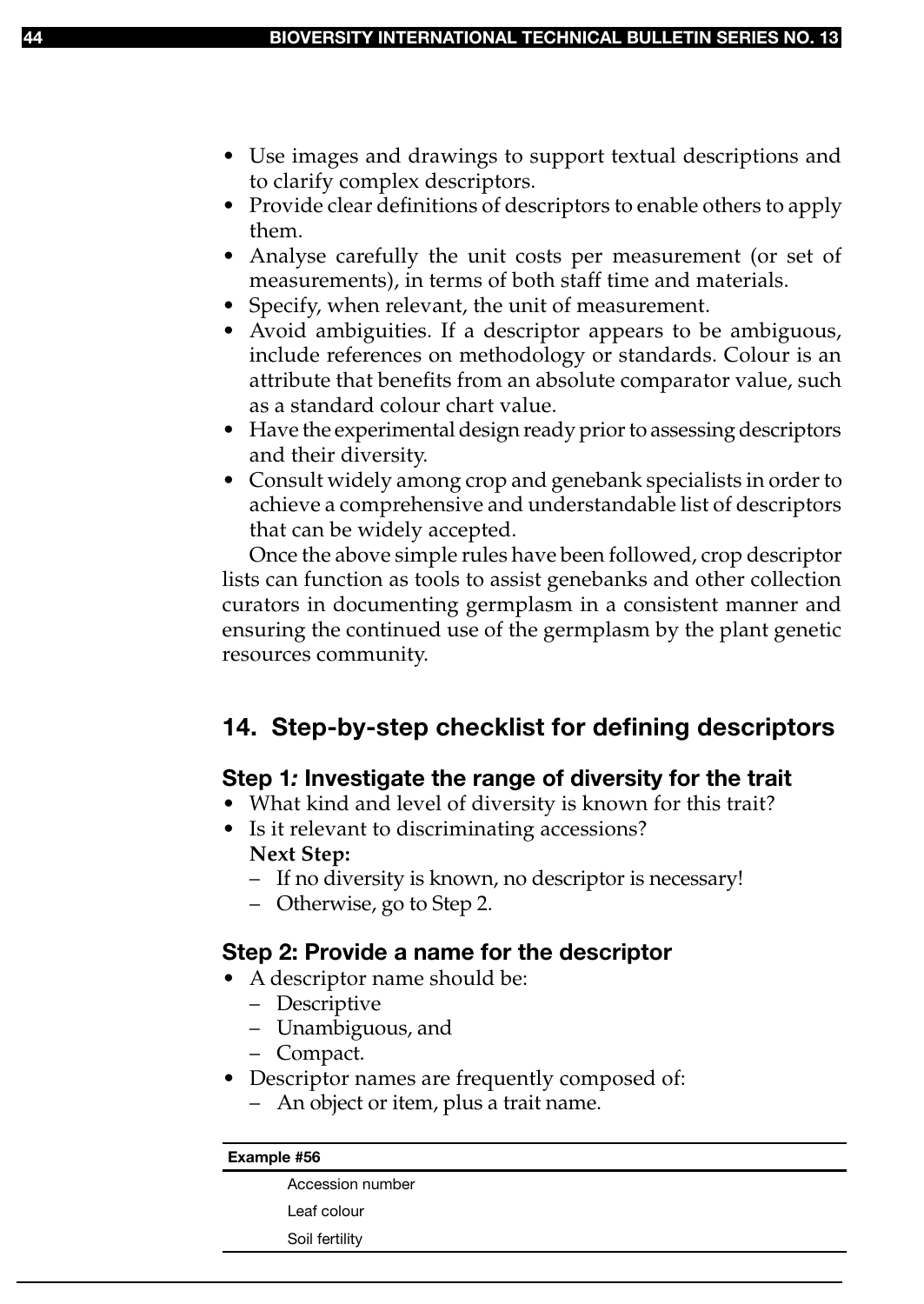**Next Step:** 

– Go to Step 3

### Step 3: Is the descriptor dealing with one or more traits?

• Avoid developing descriptors that describe more than one characteristic at the same time.

| Example #57 |                   |  |
|-------------|-------------------|--|
|             | Leaf-blade colour |  |
|             | White and striped |  |
| 2           | Pink and mottled  |  |

In this example, it would be better to split this descriptor up into 'leaf-blade colour' and 'leaf-blade variegation'.

### **Next Step:**

- If more than one characteristic is involved, split the descriptor into separate descriptors, and go back to Step 2.
- If only a single characteristic is described, go to Step 4.

### Step 4: Decide how to record the descriptor

- Define how the trait should be recorded (visual assessment, measured), what tools are needed and under what conditions it should be recorded.
- Add images if necessary to support the description. **Next Step:**
	- If the characteristic is qualitative, go to Step 5.
	- If the characteristic is quantitative, go to Step 6.

# Step 5: Define qualitative descriptors

- List the distinct descriptor states you want to use. Determine whether states can be merged or grouped.
- If possible, add references or standards that illustrate the different descriptor states.
- Number the states starting with '1'. If there is a need for space to list potential further states, add '99 Other'.
- Use image analysis to eventually convert qualitative data to quantitative data.

**Next Step**:

– Go to Step 9.

# Step 6: Define quantitative descriptors

• For quantitative traits, determine whether the values should be scored on a continuous or a discrete scale.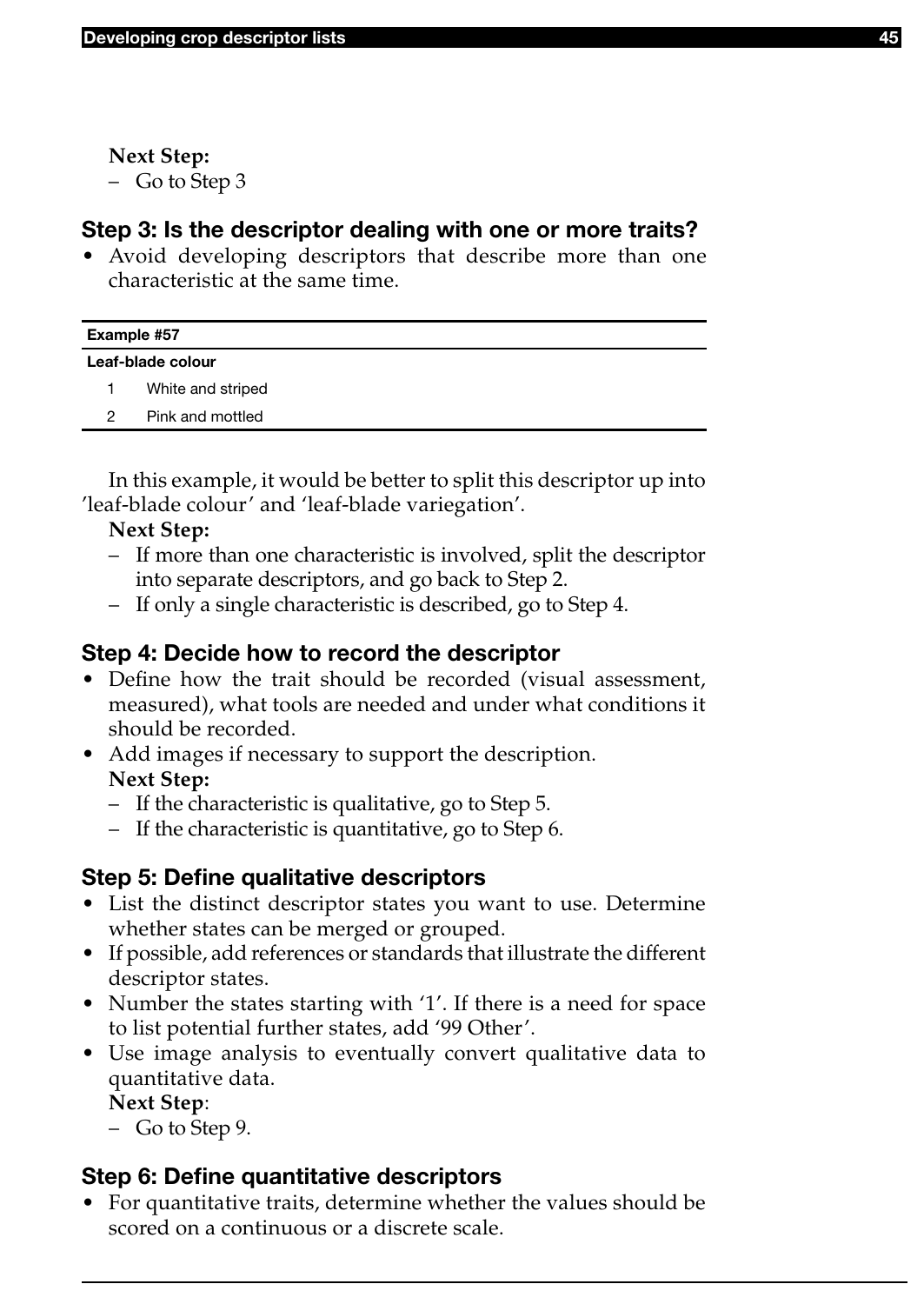### **Next Step:**

- For continuous scales, go to Step 7.
- For discrete scales, go to Step 8.

### Step 7: Use continuous scales

• Determine the level of resolution needed: whenever possible include the actual value of measurements and specify the units to be used (SI units).

**Next Step:**

– Go to Step 9.

### Step 8: Define states on discrete scales

- Define the descriptor states you need and number these sequentially starting from '1'.
- States on a 1 to 9 scale (from weak to strong expression of the trait). Include if necessary more defined references or standards. **Next Step**:
	- Go to Step 9.

### Step 9: References and standards used

- If reference is made to a specific method or a reference system, provide the relevant bibliographical references and give a full citation in an appendix.
- If check cultivars or reference varieties are included, they should be available and widely known.

**Next Step**:

– Go to Step 10.

### Step 10: Is the descriptor highly discriminatory?

If the descriptor is discriminatory, mark it with an asterisk (\*). This will indicate that this descriptor is particularly useful as an indicator of diversity in the collection, but also for international harmonization of documentation systems, if any.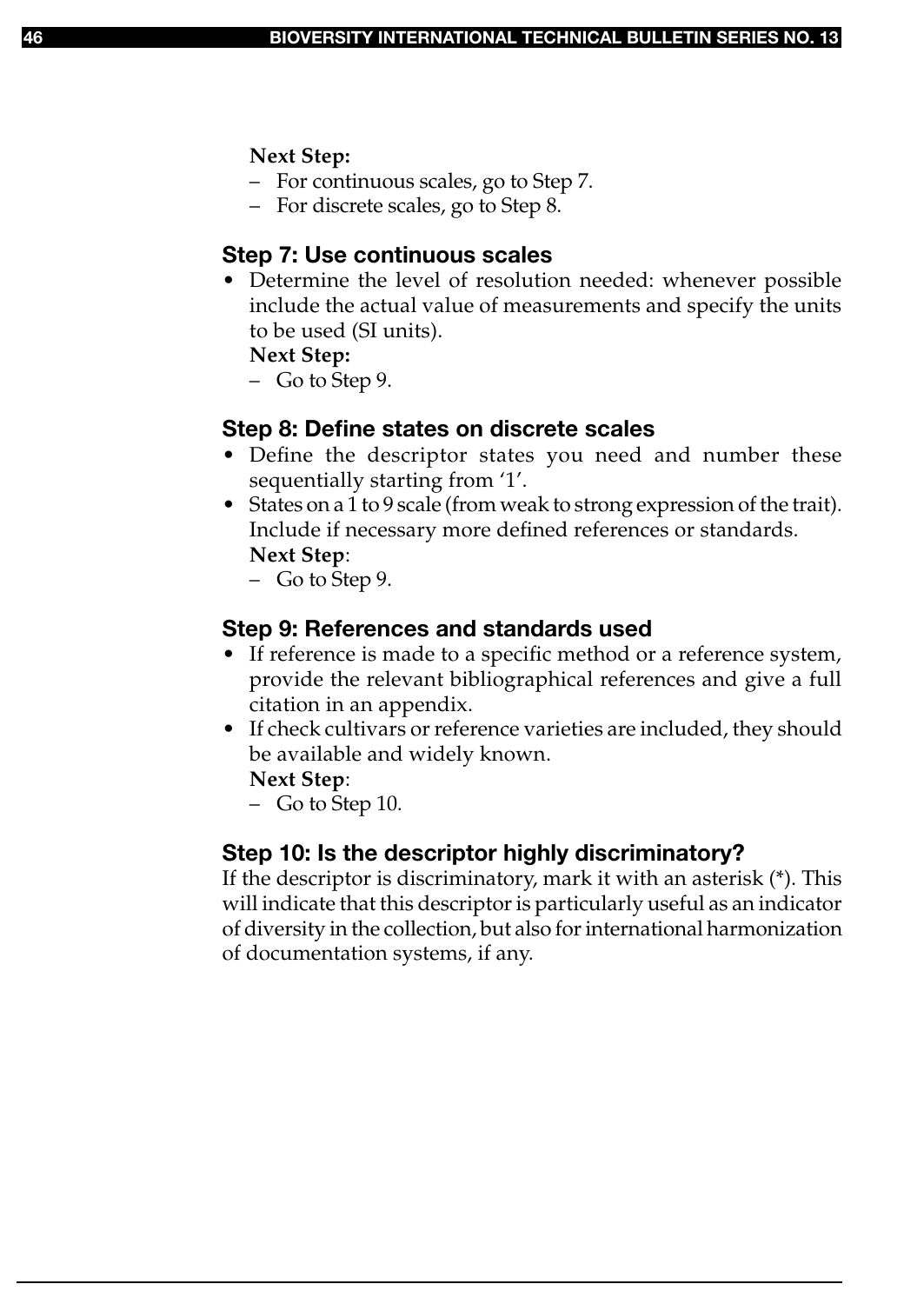### Looking forward

The increasing attention given to molecular and biochemical characterization is reflected in the latest descriptor lists. Bioversity International recognizes the complementarity of innovative approaches with classical agro-botanical analysis. The List of Descriptors for Genetic Marker Technologies developed by IPGRI, now Bioversity International, in consultation with international experts, CGIAR Centres and research organizations was published in February 2004. Standardizing this information will facilitate the development of data exchange encoding formats, such as Extensible Markup Language (XML) and Document Type Definitions (DTD), for dissemination of information on markers and the creation of a global registry containing a full and accurate inventory of species-specific reference markers already published.

Because of the high demand from Bioversity's partners for descriptor standards, some ideas to expand the work on descriptor development are listed below:

- Develop standards for new areas (*in situ* collections, including farmer descriptors related to indigenous and traditional knowledge; forest species).
- Emphasize conservation for use ('conservation *and* use' of plants) instead of simply conservation.
- Develop descriptors that benefit people (such as the use of crops to combat desertification or soil erosion).
- Develop descriptors that benefit environment (such as the use of crops for bioenergy production).
- Apply the emerging imaging techniques for the description of complex traits, such as those of shape and texture.
- Future descriptor lists may also incorporate refinements based on the methodologies used by the biological ontology research community (Plant Ontology Consortium, see http://www. plantontology.org/), such as the assignment of a term accession identifier to each descriptor definition and placement of the terms into a structured ontology.
- Web-enabling the available descriptors.
- Electronic descriptor system. The next stage is to develop databases based on descriptors and on-line consultation in the development of new and revised descriptors. This is discussed below.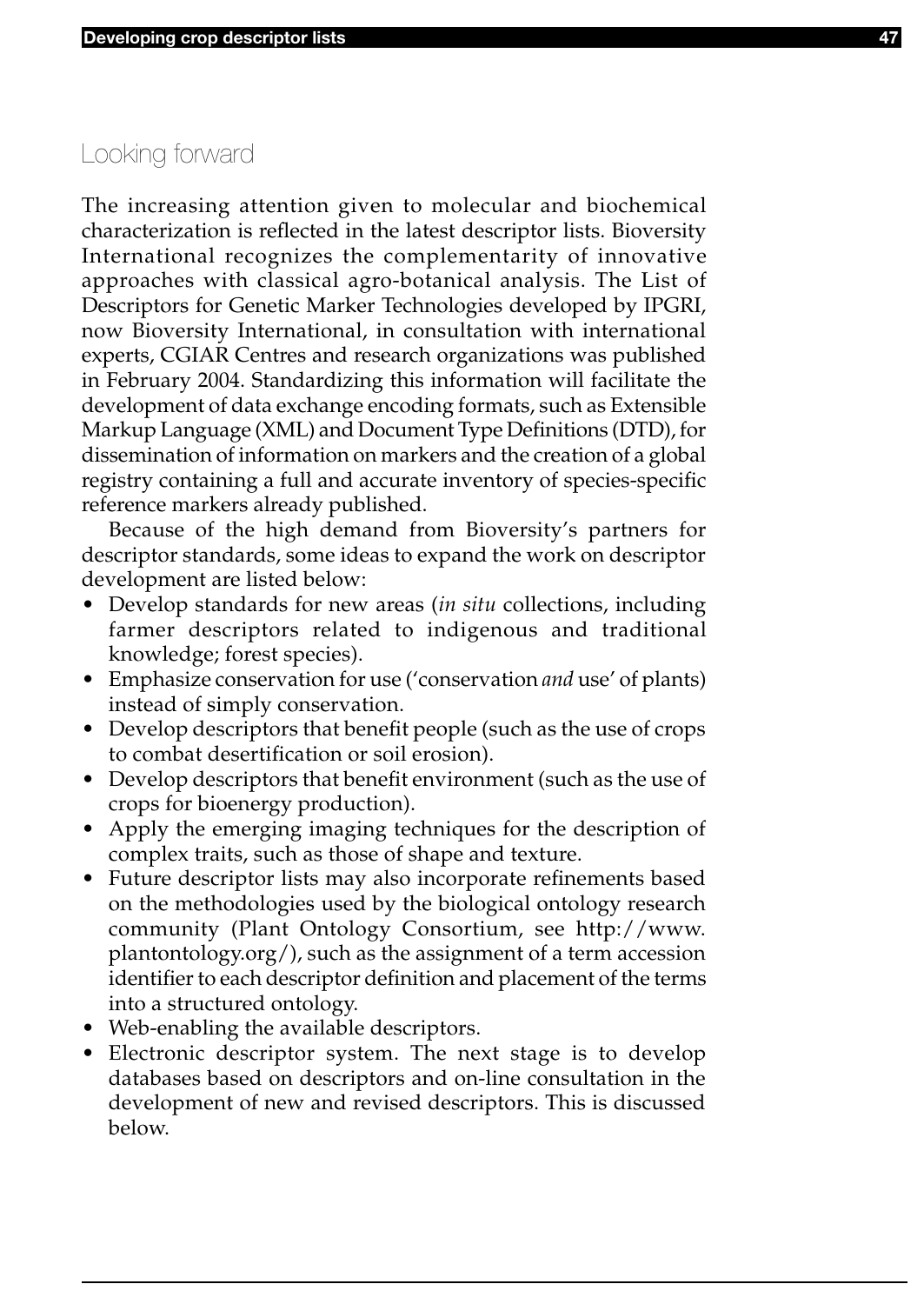### Electronic-descriptor system: a new development process

In addition to the electronic versions of descriptors (PDF and HTML files) listed on Bioversity's Web site, there is a new production process for descriptor development. Testing is underway, and a number of issues still need to be analysed.

In the future, this system will allow for a moderated real-time electronic consultation in descriptor development by an expert community, with instant feedback.

Some of this system's features include:

- on-line descriptor development;
- electronic delivery and reuse;
- representation of descriptors in XML;
- format extended to include database field definition and XML element name; and
- generation of electronic forms and database definitions. The system will have an impact on:
- standardization of descriptor structures;
- harmonization of descriptors across crops;
- harmonization of descriptor states;
- support to communities of experts; and
- number of descriptors produced.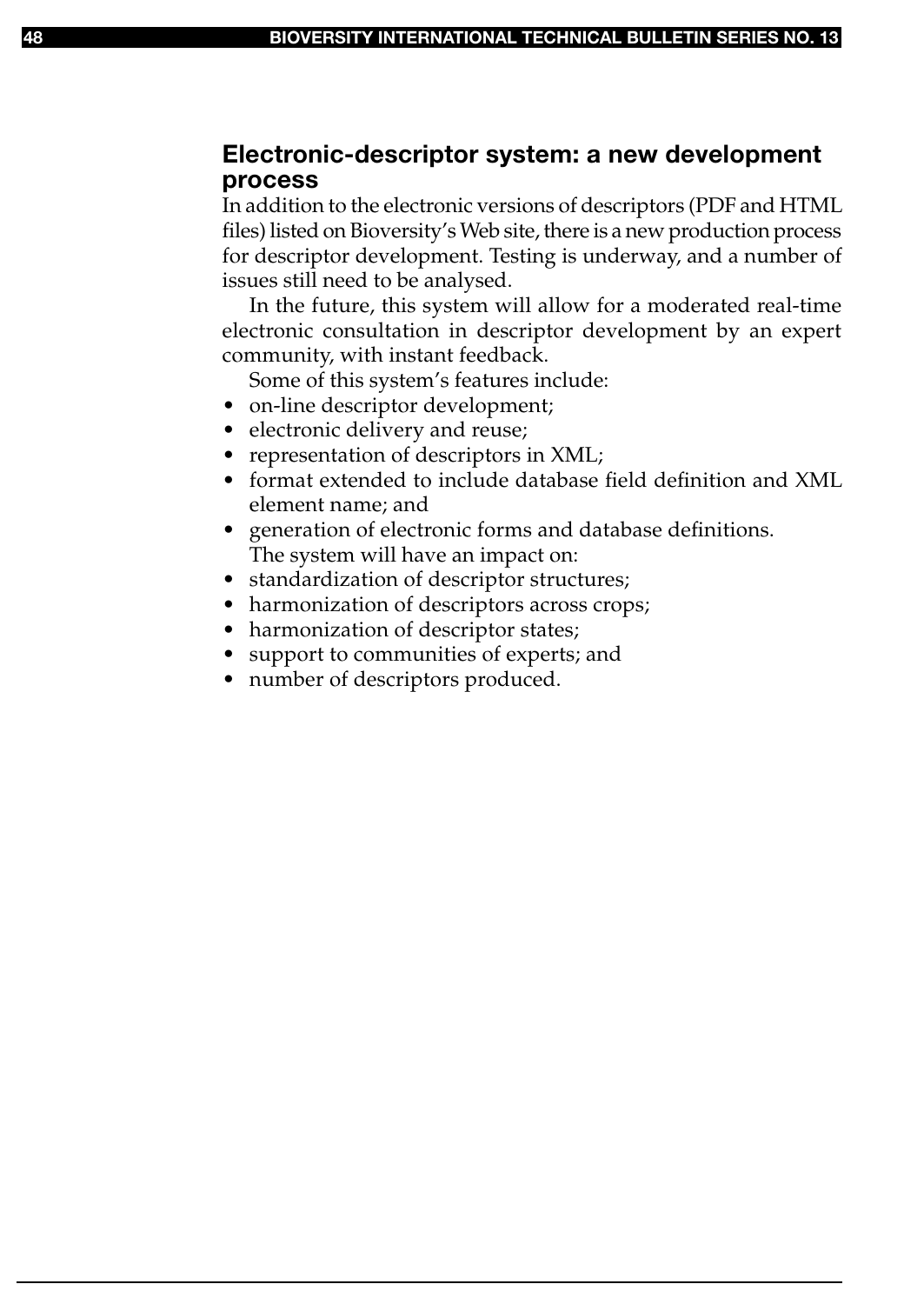### Bibliography and further references

- Alercia A, Diulgheroff S, Metz T. 2001. List of Multi-crop Passport Descriptors. FAO/IPGRI, Rome. Available from: http://www.bioversityinternational. org/Publications/pubfile.asp?ID\_PUB=124
- Bartz AE. 1988. Some thoughts on measurement. In: Basic statistical concepts (3rd ed.). MacMillan, New York, NY, USA. pp. 1–21.
- CAB International. 1999. Crop Protection Compendium. CD-ROM. CAB International, UK.
- De Vicente C, Metz T, Alercia A. 2004. Descriptors for Genetic Markers Technologies. IPGRI, Rome, Italy. Available at: http://www.bioversityinternational.org/ Publications/pubfile.asp?id\_pub=913
- FAO [Food and Agriculture Organization of the United Nations]. 1990. Guidelines for Soil Profile Description (3rd edition rev.). International Soil Reference Information Centre (ISRIC), Land and Water Development Division, FAO, Rome, Italy.
- FAO. 2006. Guidelines for soil description. (4th edition, rev.). World Soil Resources Report. 110 p. FAO Doc. no. A0541/E. Available from: ftp://ftp.fao.org/docrep/ fao/009/a0541e/a0541e00.pdf
- FAO. 1996. Report on the State of the World's Plant Genetic Resources for Food and Agriculture, prepared for the International Technical Conference on Plant Genetic Resources, Leipzig, Germany, 17-23 June 1996. Food and Agriculture Organization of the United Nations, Rome, Italy.
- FAO. No date. List of Institute Codes. These codes are available from http://apps3. fao.org/wiews/ for registered WIEWS users. From the Main Menu select: "PGR" and "Download". If new Institute Codes are required, they can be generated online by national WIEWS administrators, or by the FAO WIEWS administrator [Stefano.Diulgheroff@fao.org].
- Plant Ontology Consortium. Available at: www.plantontology.org/
- USDA-GRIN. No date. US Department of Agriculture Genetic Resources Information Network database. Available at: www.ars-grin.gov.
- Harris JG, Harris MW. 1994. Plant Identification Terminology: An Illustrated Glossary. Spring Lake Publishing, Spring Lake, Utah, USA.
- Henderson IF. 1989. Henderson's Dictionary of Biological Terms (10th ed.). Edited by E. Lawrence. Longman Scientific & Technical, Harlow, Essex, England, UK.
- Greuter W, Mcneill J, Barrie FR, Burdet HM, Demoulin V, Filgueiras TS, Nicolson DH, Silva PC, Skog JE, Trehane P, Turland NJ, Hawksworth DL. (Editors & Compilers). 2000. International Code of Botanical Nomenclature (Saint Louis Code) adopted by the Sixteenth International Botanical Congress, St. Louis, Missouri, July– August 1999. Koeltz Scientific Books, Königstein. (Regnum Vegetabile, 138). See: http://www.bgbm.org/iapt/nomenclature/code/default.htm
- IPGRI [International Plant Genetic Resources Institute]. 2001. The design and analysis of evaluation trials of genetic resources collections. A guide for genebank managers. IPGRI Technical Bulletin, No. 4.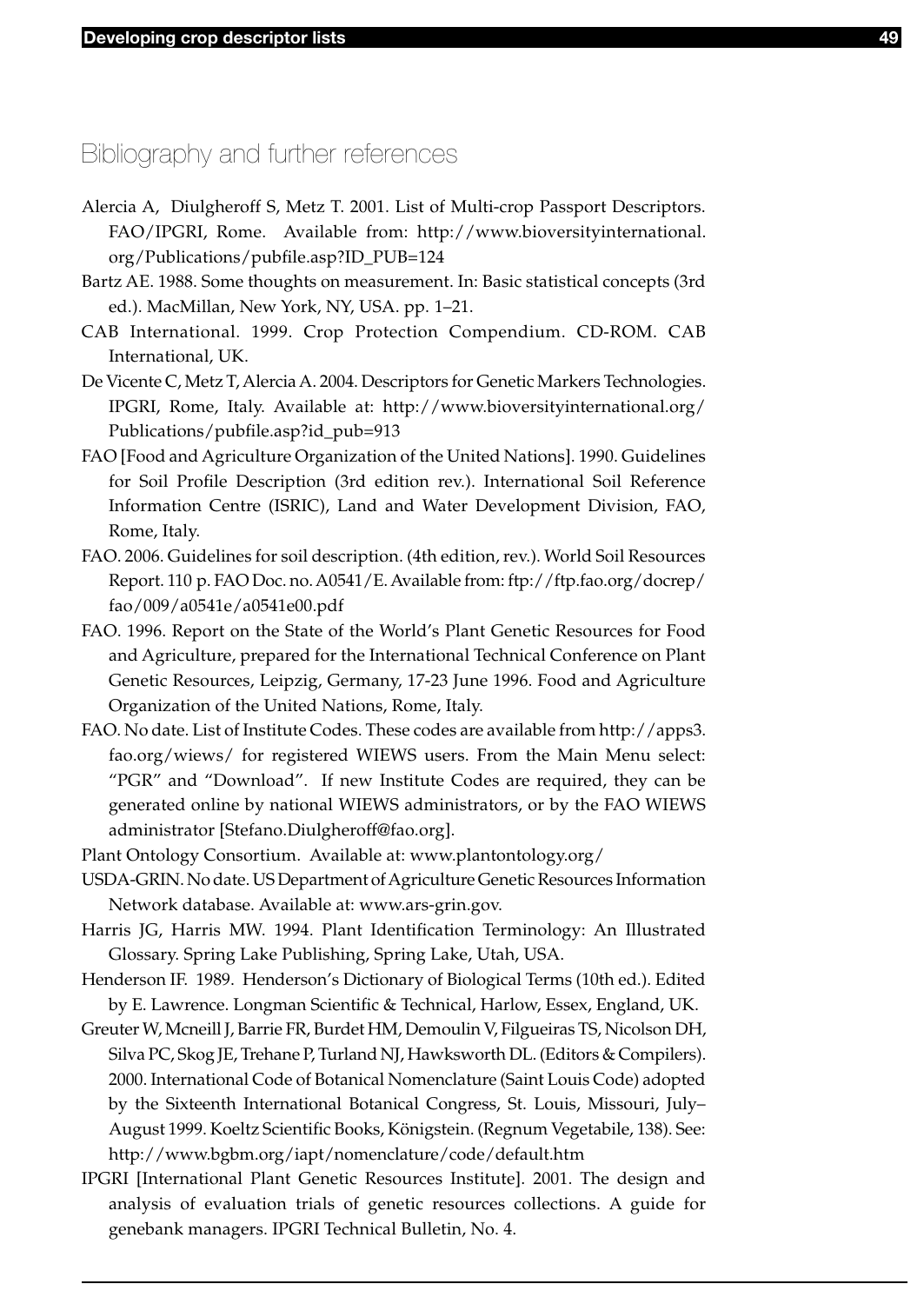- ISO 8601:2000. Data elements and interchange formats Information interchange – Representation of dates and times.
- ISO 6709:1983 Standard representation of latitude, longitude and altitude for geographic point locations.
- ISO 3166 Codes for the representation of names of countries. The ISO 3166-1: Code List can be found at: http://www.un.org/Depts/unsd/methods/m49alpha.htm
- ISO 3166-3:1999. Codes for the representation of names of countries and their subdivisions – Part 3: Code for formerly used names of countries. This List is not available on line, but can be obtained from IPGRI [ipgri-mcpd@cgiar.org].
- Kornerup A, Wanscher JH. 1984. Methuen Handbook of Colour. 3rd edition. Methuen, London, UK.
- Laliberté B, Withers L, Alercia A, Hazekamp T. 1999. Adoption of Crop Descriptors – IPGRI. In: A Synthesis of Findings concerning CGIAR Case Studies on the Adoption of Technological Innovation. IAEG Secretariat, May 1999.

Munsell Color. 1975. Munsell Soil Color Chart. Munsell Color, Baltimore, MD, USA.

- Munsell Color. 1977. Munsell Color Charts for Plant Tissues, 2nd edition, revised. Munsell Color, Macbeth Division of Kollmorgen Corporation, Baltimore MD, USA.
- Painting KA, Perry MC, Denning RA, Ayad WA. 1995. Guidebook for Genetic Resources Documentation. IPGRI, Rome, Italy.
- Purdy LH, Loegering WQ, Konzak CF, Peterson CJ, Allen RE. 1968. A proposed standard method for illustrating pedigrees of small grain varieties. Crop Science 8:405–406.
- Rana R.S, Sapra RL, Agrawal RC, Rajeev Gambhir. 1991. Plant Genetic Resources. Documentation and Information Management. National Bureau of Plant Genetic Resources (Indian Council of Agricultural Research), New Delhi, India.
- RHS [The Royal Horticultural Society]. 1966, 1986, 1995. R.H.S. Colour Chart (edn. 1, 2, 3). The Royal Horticultural Society, London.
- SI Base Units (Système International d'unités). No date, See: http://www.bipm. fr/enus/3\_SI/base\_units.html
- Stearn WT. 1995. Botanical Latin. Fourth Edition. David & Charles Publishers, Newton Abbot, UK.
- UPOV [Union Internationale pour la Protection des Obtentions Végétales]. 1989. Guidelines for the Conduct of Tests for Distincness, Homogeneity and Stability. Triticale (×Triticosecale Witt.). Geneva, Switzerland.
- UPOV. 1993. Draft Guidelines for the Conduct of Tests for Distinctness, Homogeneity and Stability. Wheat (Triticum aestivum L. emend. Fiori et Paol.). Geneva, Switzerland.
- van Hintum ThJL. 1993. A computer compatible system for scoring heterogeneous populations. Genetic Resources and Crop Evolution 40:133–136.
- van Hintum ThJL, Jongen MWM, Hazekamp Th. (editors). 1995. Standardization in Plant Genetic Resources Documentation. Report of the Second Technical Meeting of Focal Points for Documentation in East European Genebanks. Centre for Genetic Resources, The Netherlands (CGN), Wageningen, The Netherlands.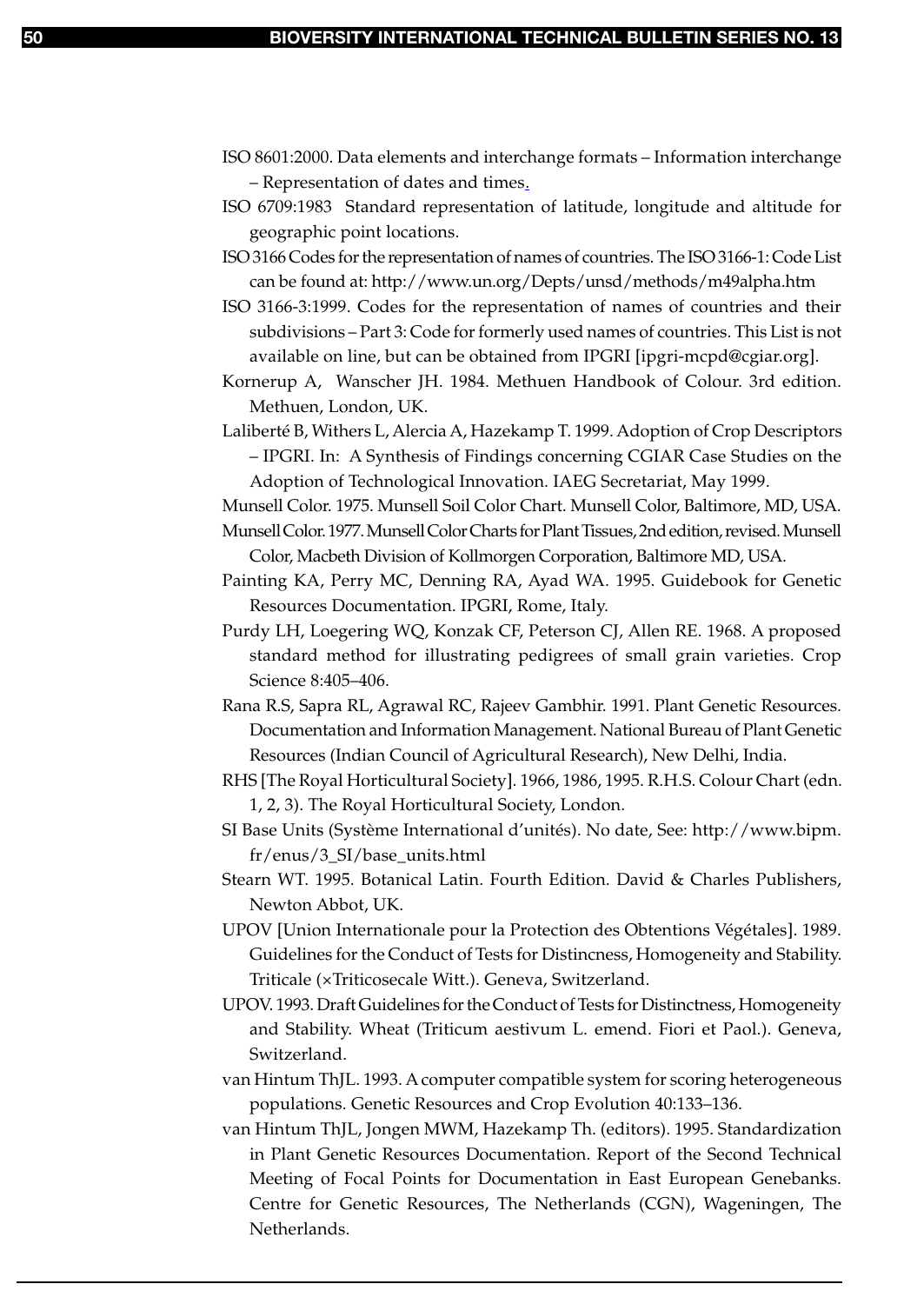# Appendix I – Contributors

### **Coordinators**

Ms Adriana Alercia Germplasm Information Specialist Bioversity International HQ Via dei Tre Denari 472/a 00057 Maccarese (Rome) Italy E-mail: a.alercia@cgiar.org

Dr Ramanatha Rao Project Coordinator, Facilitating Use of Genetic Resources Bioversity International P.O.Box 236, UPM Post Office, Serdang 43400 Selangor Darul Ehsan Malaysia E-mail: r.rao@cgiar.org

#### **Reviewers**

Dr Abdallah Bari Scientist, PGR Information/Data Management and Analysis Methodologies CWANA Bioversity International c/o ICARDA, PO Box 5466, Aleppo Syria E-mail: a.bari@cgiar.org

Dr Jan Engels Genetic Resources Management Advisor Bioversity International HQ Via dei Tre Denari 472/a 00057 Maccarese (Rome) Italy E-mail: j.engels@cgiar.org

Mr Samy Gaiji Project Coordinator, UMBP Bioversity International HQ Via dei Tre Denari 472/a 00057 Maccarese (Rome) Italy E-mail: s.gaiji@cgiar.org

Mr Luigi Guarino Honorary Research Fellow Secretariat of the Pacific Community, Suva Fiji E-mail: luigiG@spc.int

Ir Tom Hazekamp Consultant Bioversity International HQ Via dei Tre Denari 472/a 00057 Maccarese (Rome) Italy E-mail: t.hazekamp@cgiar.org

Dr Annie Lane Global Project Coordinator Crop Wild Relative Project Bioversity International HQ Via dei Tre Denari 472/a 00057 Maccarese (Rome) Italy E-mail: a.lane@cgiar.org

Dr Stefano Papulosi Senior Scientist, Integrated Conservation Methodologies and Uses Bioversity International HQ Via dei Tre Denari 472/a 00057 Maccarese (Rome) Italy E-mail: s.padulosi@cgiar.org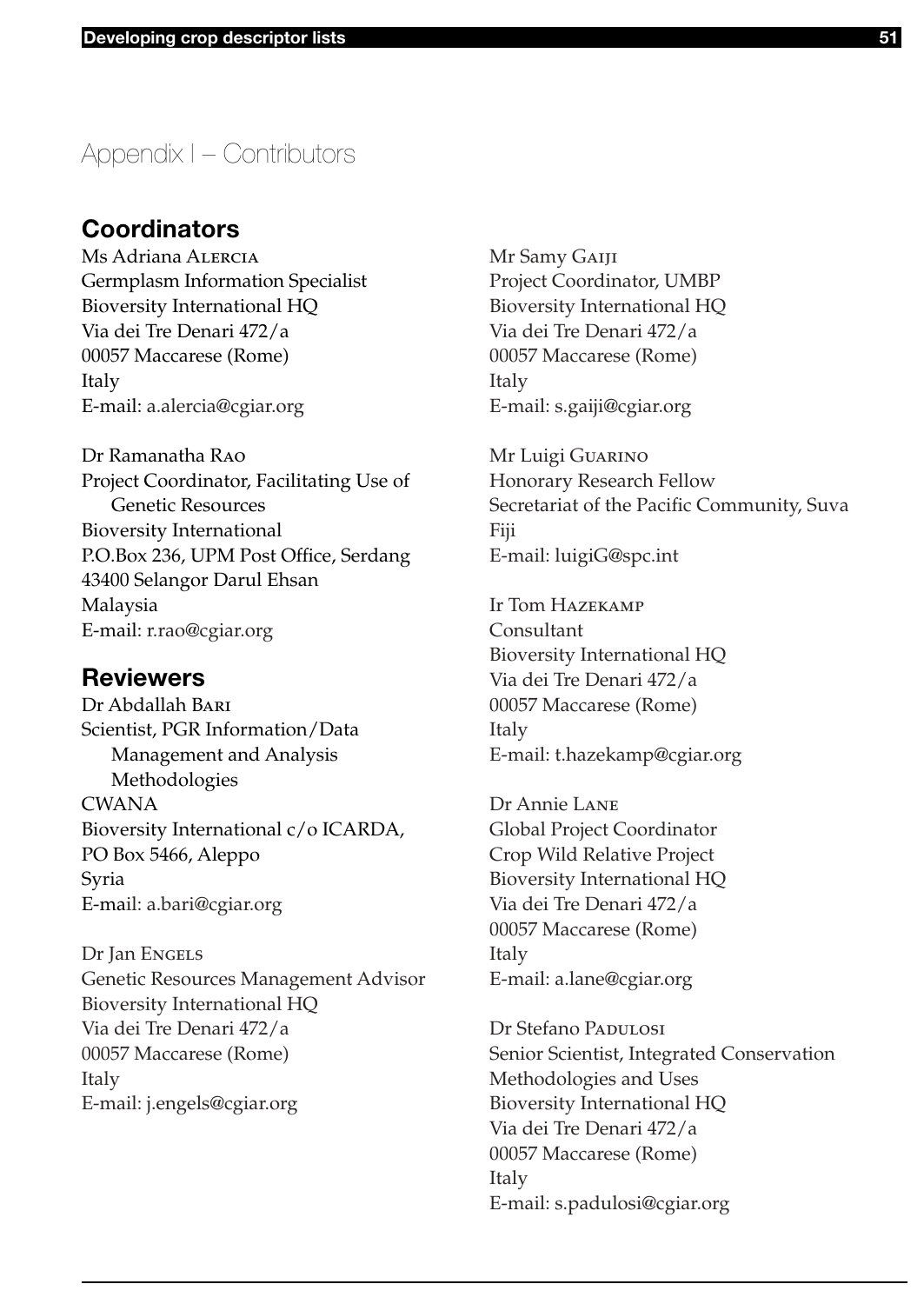Dr Paul Quek Scientist, Documentation/Information Bioversity International c/o Stesen Kuarantin Lepas Masuk Jabatan Pertanian,Bangunan JKR (P) 1746 P.O.Box 236, UPM Post Office, Serdang 43400 Selangor Darul Ehsan Malaysia E-mail: p.quek@cgiar.org

Dr Xavier Schelderman Scientist, Conservation and Use of Neotropical PGR Bioversity International c/o CIAT Apartado Aereo 6713, Cali Colombia E-mail: x.schelderman@cgiar.org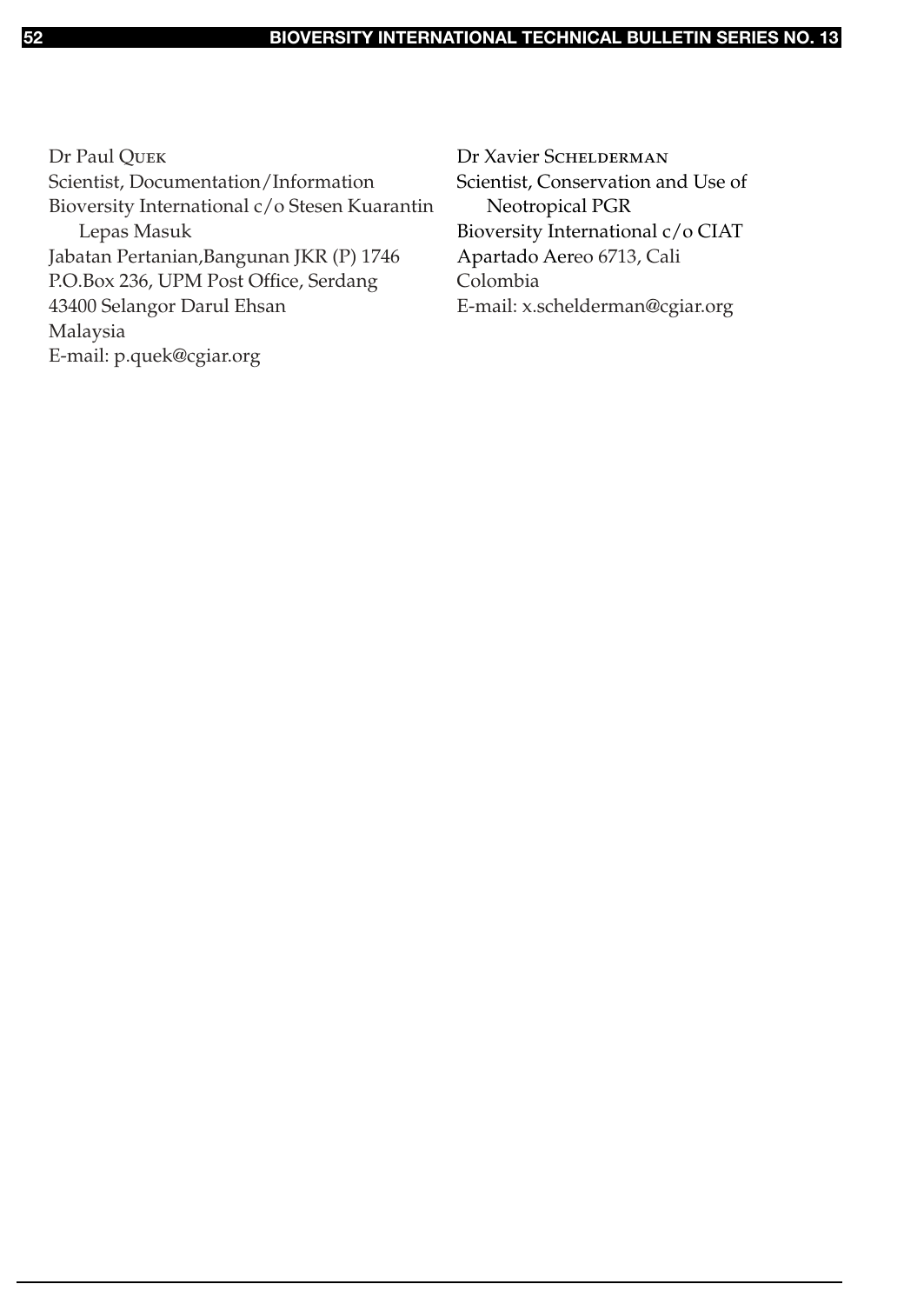# Appendix II – Standard reference sources

### A2.1 References and standards used in developing crop descriptor lists

| Category of<br>descriptors         | <b>References</b>                                                                                                                                                                                                                                                                                                                                                                                                                                                                                                                                                                                                                                                                           |
|------------------------------------|---------------------------------------------------------------------------------------------------------------------------------------------------------------------------------------------------------------------------------------------------------------------------------------------------------------------------------------------------------------------------------------------------------------------------------------------------------------------------------------------------------------------------------------------------------------------------------------------------------------------------------------------------------------------------------------------|
| Passport                           | FAO/IPGRI List of Multi-crop Passport Descriptors (2001)<br>Country names:<br>- ISO 3166 Codes for the representation of names of countries,<br>particularly the ISO 3166-1:1999 Code List<br>- ISO 3166-3 Codes for the representation of names of<br>countries and their subdivisions - Part 3: Code for formerly used<br>names of countries.<br>Institute codes:<br>FAO codes should be used. These codes are available from<br>http://apps3.fao.org/wiews/ for registered WIEWS users. If<br>new Institute Codes are required, they can be generated online<br>by national WIEWS administrators, or by the FAO WIEWS<br>administrator.<br>Date format – use ISO date format (ISO 8601). |
| Site and<br>Environment            | FAO. 1990. Guidelines for Soil Profile Description.<br>FAO. 2006. Guidelines for Soil Description.<br>Munsell Color, 1975. Munsell Soil Color Chart.<br>UNESCO System for Classifying Vegetation See: http://www-<br>eosdis.ornl.gov/source_documents/unesco.html                                                                                                                                                                                                                                                                                                                                                                                                                           |
| Characterization<br>and Evaluation | Methuen Handbook of Colour (Kornerup A, and Wanscher JH.<br>1984)<br>Munsell Color Charts for Plant Tissues (Munsell Color, 1977).<br>Documentation and Information Management. Plant Genetic<br>Resources. NBPGR (ICAR)<br>Royal Horticultural Society Colour Chart (RHS, 1986)<br>SI Units (Système Internationale d'Unités) (see http://www.bipm.<br>fr/enus/3_SI/base_units.html)<br>A computer compatible system for scoring heterogeneous<br>populations (Van Hintum 1993).<br>A proposed standard method for illustrating pedigrees of small<br>grain varieties (Purdy et al. 1968).                                                                                                 |
| Glossary of terms                  | Plant Identification Terminology; An Illustrated Glossary. (Harris<br>and Harris 1994)<br>Henderson's dictionary of biological terms- 10th edition.<br>(Henderson 1998)<br>Botanical Latin. (4th edition) (Stearn 1995)                                                                                                                                                                                                                                                                                                                                                                                                                                                                     |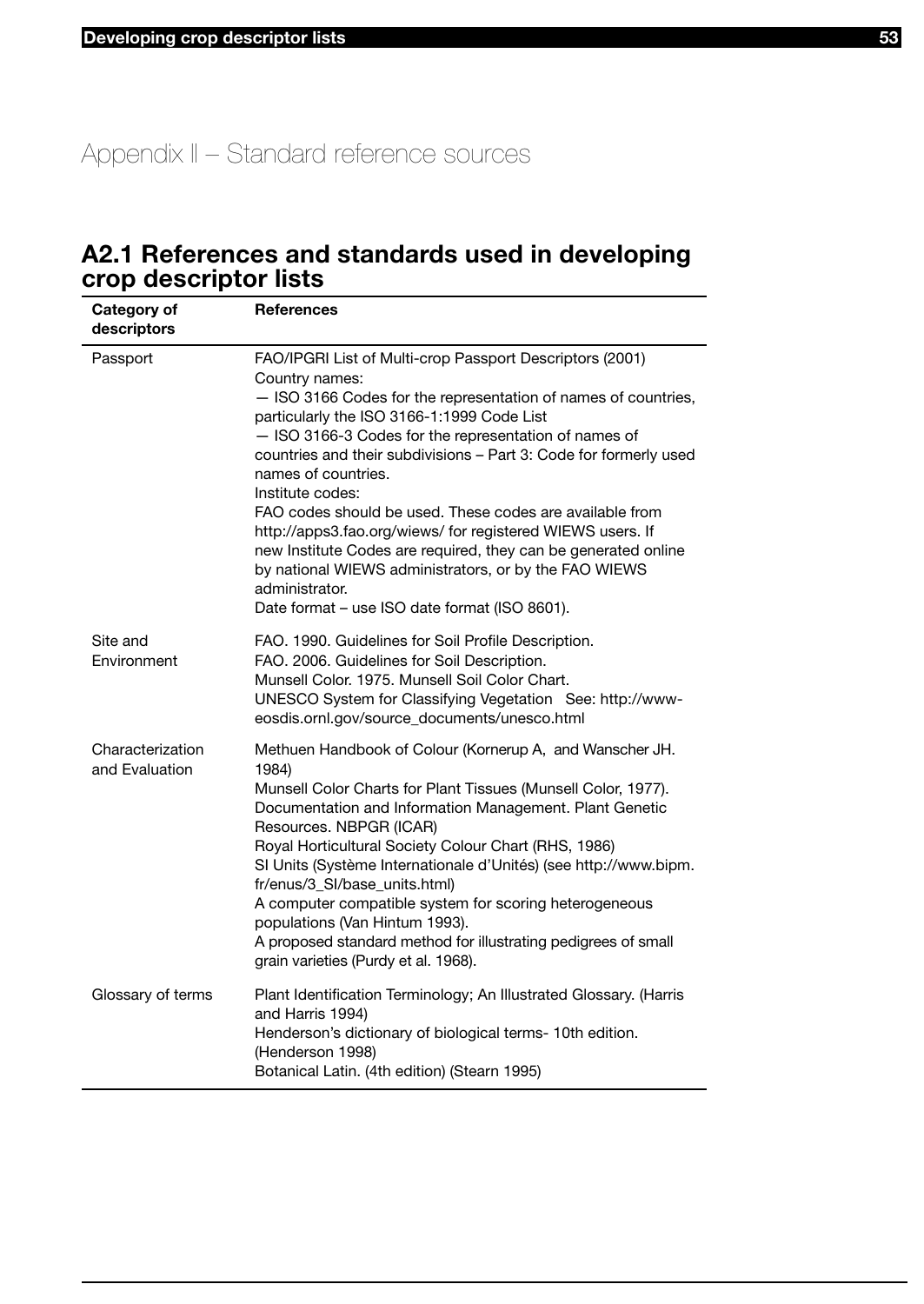| <b>Physical quantity</b> | Base unit [symbol]                 |  |
|--------------------------|------------------------------------|--|
| Length                   | metre [m]                          |  |
| Mass                     | gram [g]                           |  |
| Time                     | second [s]                         |  |
| Substance                | mole [mol]                         |  |
| Temperature              | kelvin [K] or degree Celsius [°C]* |  |
| Electrical current       | ampere [A]                         |  |
| Luminous intensity       | candela [Cd]                       |  |

# A2.2 Base units – Système International d'Unités (SI)

Note: (1) \*degree Celsius is common referred to as Centigrade (= K -273)

(2) These base units can be prefixed by factors such as kilo (k), centi (c) or milli (m) to scale the units.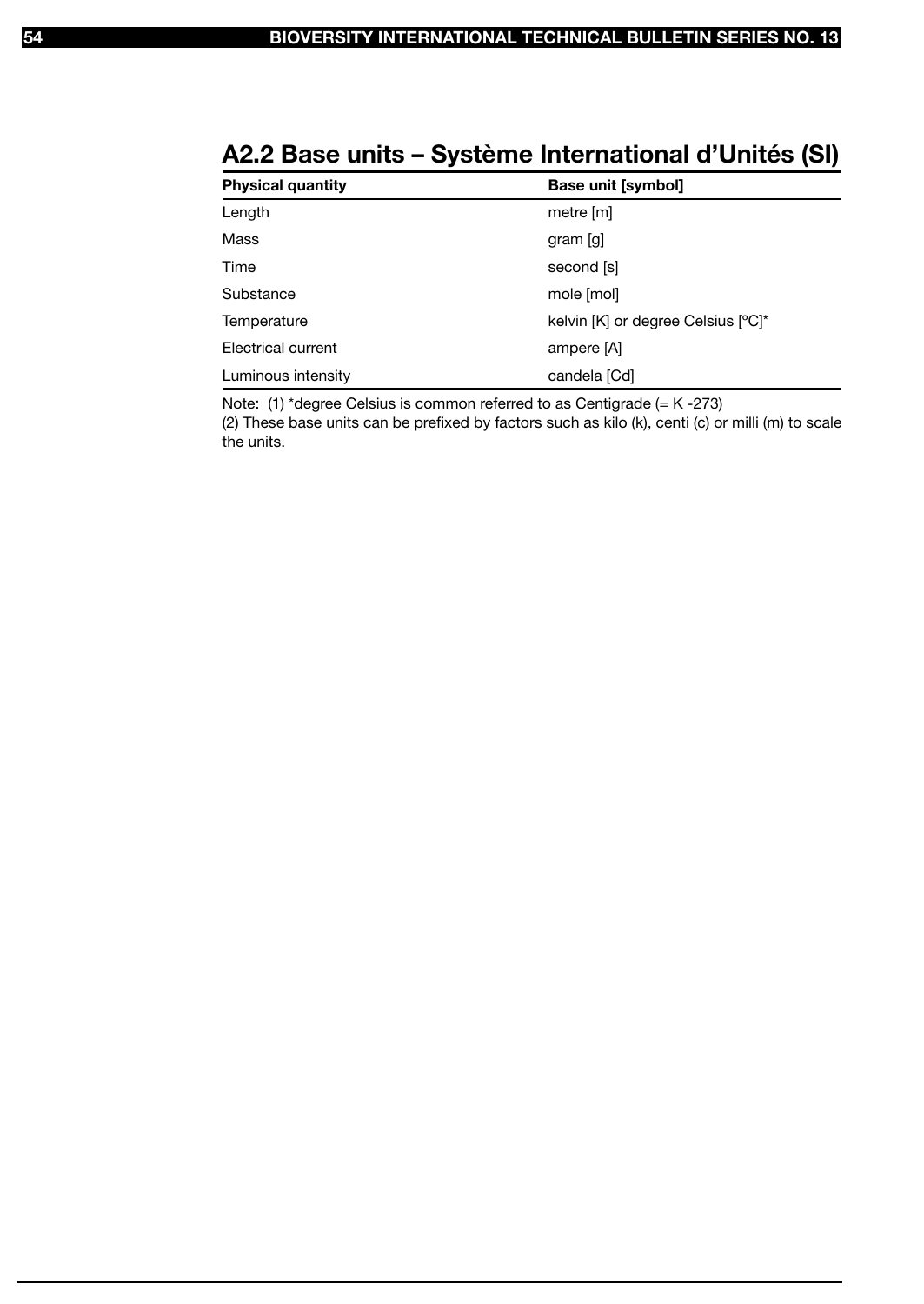# Appendix III – FAO/IPGRI Multi-Crop Passport Descriptors

The list of multi-crop passport descriptors (MCPD) was developed jointly by IPGRI and FAO to provide international standards to facilitate germplasm passport information exchange. These descriptors aim to be compatible with IPGRI [Bioversity International] crop descriptor lists and with the descriptors used for the FAO World Information and Early Warning System (WIEWS) on plant genetic resources (PGR).

For each multicrop passport descriptor, a brief explanation of content, coding scheme and *suggested* field name (in parentheses) is provided to assist in the computerized exchange of this type of data. It is recognized that networks or groups of users may want to further expand this MCPD List to meet their specific needs. As long as these additions allow for an easy conversion to the format proposed in the multi-crop passport descriptors, basic passport data can be exchanged worldwide in a consistent manner.

### General comments

- If a field allows multiple values, these values should be separated by a semicolon (;) without space(s), (e.g. Accession name: Rheinische Vorgebirgstrauben;Emma;Avlon).
- A field for which no value is available should be left empty e.g. Elevation). If data are exchanged in ASCII format for a field with a missing numeric value, it should be left empty. If data are exchanged in a database format, missing numeric values should be represented by generic NULL values.
- Dates are recorded as YYYYMMDD. If the month and/or day are missing, this should be indicated with hyphens. Leading zeros are required (i.e. 197506--, or 1975----).
- Latitude and longitude are recorded in an alphanumeric format. If the minutes or seconds are missing, this should be indicated with hyphens. Leading zeros are required.
- Country names: Three letter ISO codes are used for countries. The ISO 3166-1: Code List and the Country or area numerical codes added or changed are not available on-line, but can be obtained from IPGRI [ipgri-mcpd@cgiar.org]
- For institutes, the codes from FAO should be used. These codes are available from http://apps3.fao.org/wiews/ for registered WIEWS users. From the Main Menu select: 'PGR' and 'Download'. If new Institute Codes are required, they can be generated online by national WIEWS administrators, or by the FAO WIEWS administrator [at the time of writing: <Stefano.Diulgheroff@fao.org>].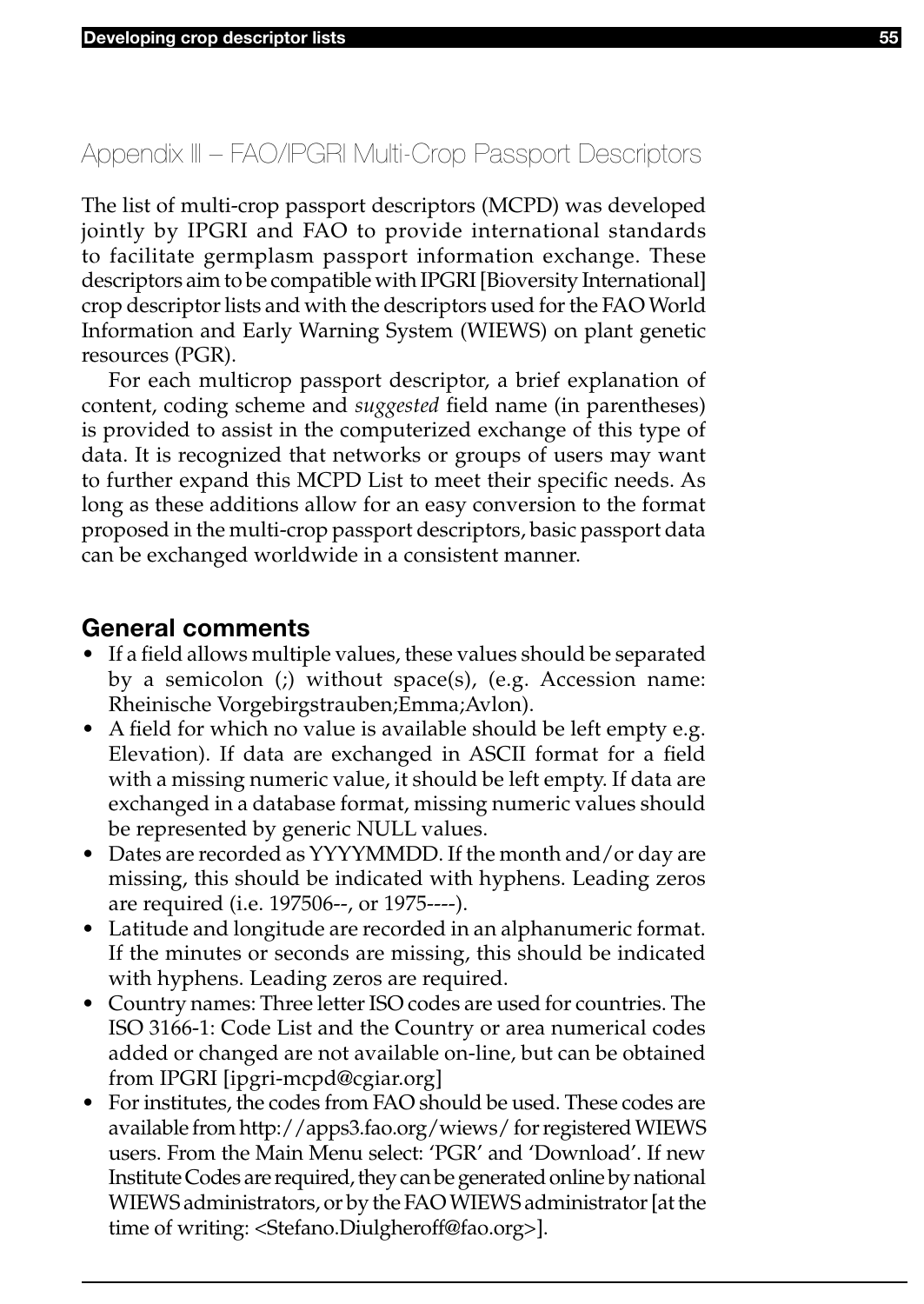• The preferred language for free-text fields is English (i.e. 'Location of collecting site' and 'Remarks').

| <b>MULTI-CROP PASSPORT DESCRIPTORS</b>                                                                                                                                                                                                                                                                                          |
|---------------------------------------------------------------------------------------------------------------------------------------------------------------------------------------------------------------------------------------------------------------------------------------------------------------------------------|
| 1. Institute code<br>(INSTCODE)<br>Code of the institute where the accession is maintained. The codes consist of the 3-<br>letter ISO 3166 country code of the country where the institute is located plus a number.<br>The current set of Institute Codes is available from the FAO website (http://apps3.fao.<br>org/wiews/). |
| 2. Accession number<br>(ACCENUMB)<br>This number serves as a unique identifier for accessions within a genebank collection,<br>and is assigned when a sample is entered into the genebank collection.                                                                                                                           |
| 3. Collecting number<br>(COLLNUMB)<br>Original number assigned by the collector(s) of the sample, normally composed of the<br>name or initials of the collector(s) followed by a number. This number is essential for<br>identifying duplicates held in different collections.                                                  |
| (COLLCODE)<br>4. Collecting institute code<br>Code of the institute collecting the sample. If the holding institute has collected the<br>material, the collecting institute code (COLLCODE) should be the same as the holding<br>institute code (INSTCODE). Follows INSTCODE standard.                                          |
| 5. Genus<br>(GENUS)<br>Genus name for taxon. Initial uppercase letter required.                                                                                                                                                                                                                                                 |
| 6. Species<br>(SPECIES)<br>Specific epithet portion of the scientific name in lowercase letters. The following<br>abbreviation is allowed: 'sp.'                                                                                                                                                                                |
| (SPAUTHOR)<br>7. Species authority<br>Provide the authority for the species name.                                                                                                                                                                                                                                               |
| 8. Subtaxa<br>(SUBTAXA)<br>Subtaxa can be used to store any additional taxonomic identifier. The following<br>abbreviations are allowed: 'subsp.' (for subspecies); 'convar.' (for convariety); 'var.' (for<br>variety); 'f.' (for form).                                                                                       |
| (SUBTAUTHOR)<br>9. Subtaxa authority<br>Provide the subtaxa authority at the most detailed taxonomic level.                                                                                                                                                                                                                     |
| (CROPNAME)<br>10. Common crop name<br>Name of the crop in colloquial language, preferably English (i.e. 'malting barley',<br>'cauliflower', or 'white cabbage')                                                                                                                                                                 |
| 11. Accession name<br>(ACCENAME)<br>Either a registered or other formal designation given to the accession. First letter<br>uppercase. Multiple names separated with semicolon without space. For example:<br>Rheinische Vorgebirgstrauben; Emma; Avlon                                                                         |
| 12. Acquisition date [YYYYMMDD]<br>(ACQDATE)<br>Date on which the accession entered the collection where YYYY is the year, MM is the<br>month and DD is the day. Missing data (MM or DD) should be indicated with hyphens.<br>Leading zeros are required.                                                                       |
| 13. Country of origin<br>(ORIGCTY)<br>Code of the country in which the sample was originally collected. Use the 3-letter ISO                                                                                                                                                                                                    |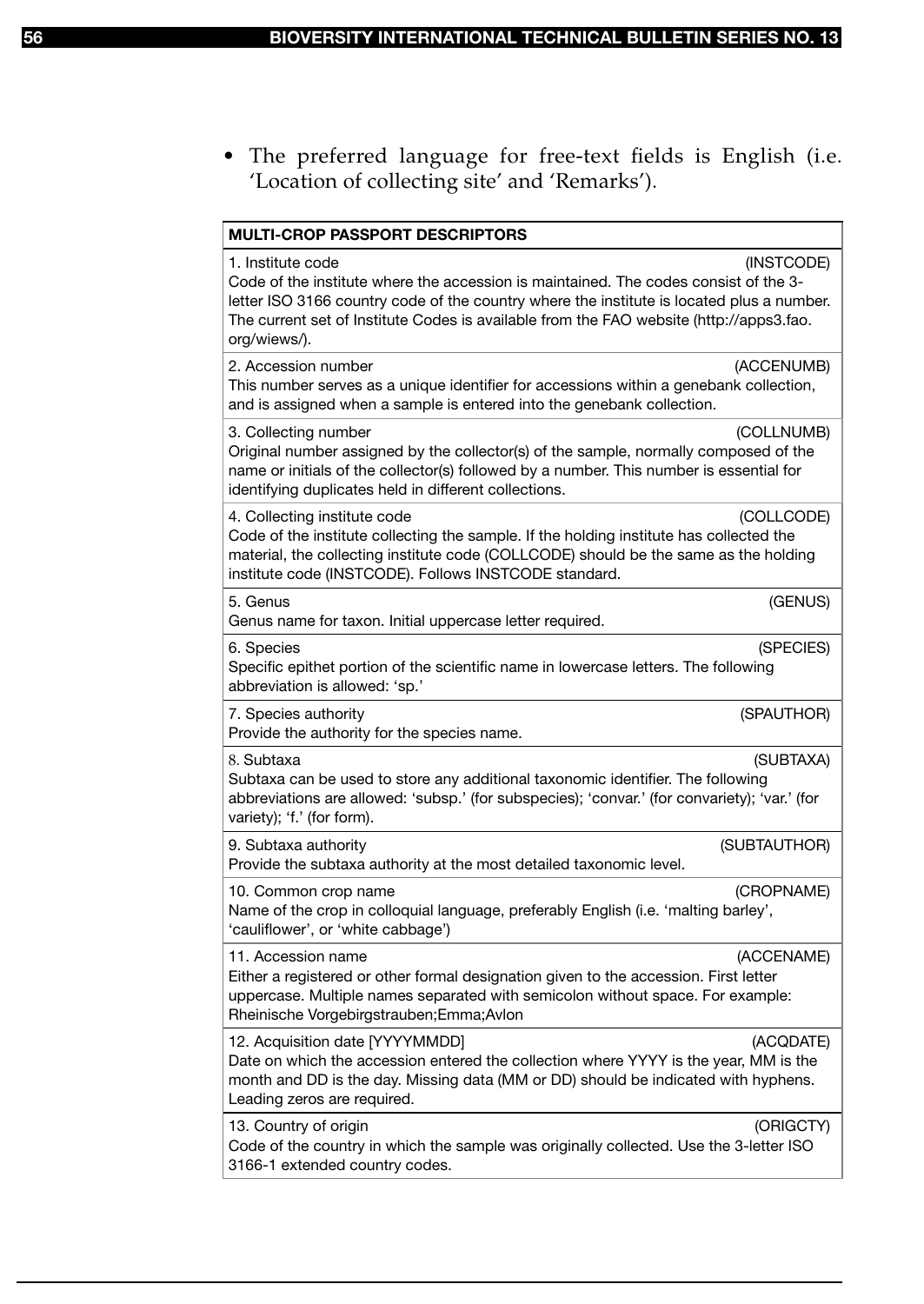| <b>MULTI-CROP PASSPORT DESCRIPTORS</b>                                                                                                                                                                                                                                                                                                                                                                                                                    |
|-----------------------------------------------------------------------------------------------------------------------------------------------------------------------------------------------------------------------------------------------------------------------------------------------------------------------------------------------------------------------------------------------------------------------------------------------------------|
| 14. Location of collecting site<br>(COLLSITE)<br>Location information below the country level that describes where the accession was<br>collected. This might include the distance in kilometres and direction from the nearest<br>town, village or map grid reference point, (e.g. 7 km south of Curitiba in the state of<br>Parana).                                                                                                                    |
| (LATITUDE)<br>15. Latitude of collecting site (see note 1)<br>Degrees (2 digits), minutes (2 digits) and seconds (2 digits) followed by N (north) or S<br>(south) (e.g. 103020S). Every missing digit (minutes or seconds) should be indicated with<br>a hyphen. Leading zeros are required (e.g. 10- - - - S; 011530N; 4531--S).                                                                                                                         |
| 16. Longitude of collecting site (see note 1)<br>(LONGITUDE)<br>Degrees (3 digits), minutes (2 digits) and seconds (2 digits) followed by E (east) or W<br>(west) (e.g. 0762510W). Every missing digit (minutes or seconds) should be indicated<br>with a hyphen. Leading zeros are required (e.g. 076- - - - W).                                                                                                                                         |
| 17. Elevation of collecting site [masl]<br>(ELEVATION)<br>Elevation of collecting site expressed in metres above sea level. Negative values are<br>allowed.                                                                                                                                                                                                                                                                                               |
| 18. Collecting date of sample [YYYYMMDD]<br>(COLLDATE)<br>Collecting date of the sample where YYYY is the year, MM is the month and DD is the<br>day. Missing data (MM or DD) should be indicated with hyphens. Leading zeros are<br>required.                                                                                                                                                                                                            |
| 19. Breeding institute code<br>(BREDCODE)<br>Institute code of the institute that has bred the material. If the holding institute has bred<br>the material, the breeding institute code (BREDCODE) should be the same as the holding<br>institute code (INSTCODE). Follows INSTCODE standard.                                                                                                                                                             |
| 20. Biological status of accession<br>(SAMPSTAT)<br>The coding scheme proposed can be used at 3 different levels of detail: either by using<br>the general codes (in boldface) such as 100, 200, 300, 400, or by using the more specific<br>codes such as 110, 120, etc.                                                                                                                                                                                  |
| 100) Wild<br>110)<br>Natural<br>Semi-natural/wild<br>120)<br>200) Weedy<br>300) Traditional cultivar/landrace<br>400) Breeding/research material<br>410) Breeder's line<br>411) Synthetic population<br>412) Hybrid<br>413) Founder stock/base population<br>Inbred line (parent of hybrid cultivar)<br>414)<br>Segregating population<br>415)<br>420) Mutant/genetic stock<br>500) Advanced/improved cultivar<br>999) Other (Elaborate in REMARKS field) |
| 21. Ancestral data<br>(ANCEST)<br>Information about either pedigree or other description of ancestral information (parent<br>variety in case of mutant or selection). For example, a pedigree 'Hanna/7*Atlas//<br>Turk/8*Atlas' or a description 'mutation found in Hanna', 'selection from Irene' or 'cross<br>involving amongst others Hanna and Irene'.                                                                                                |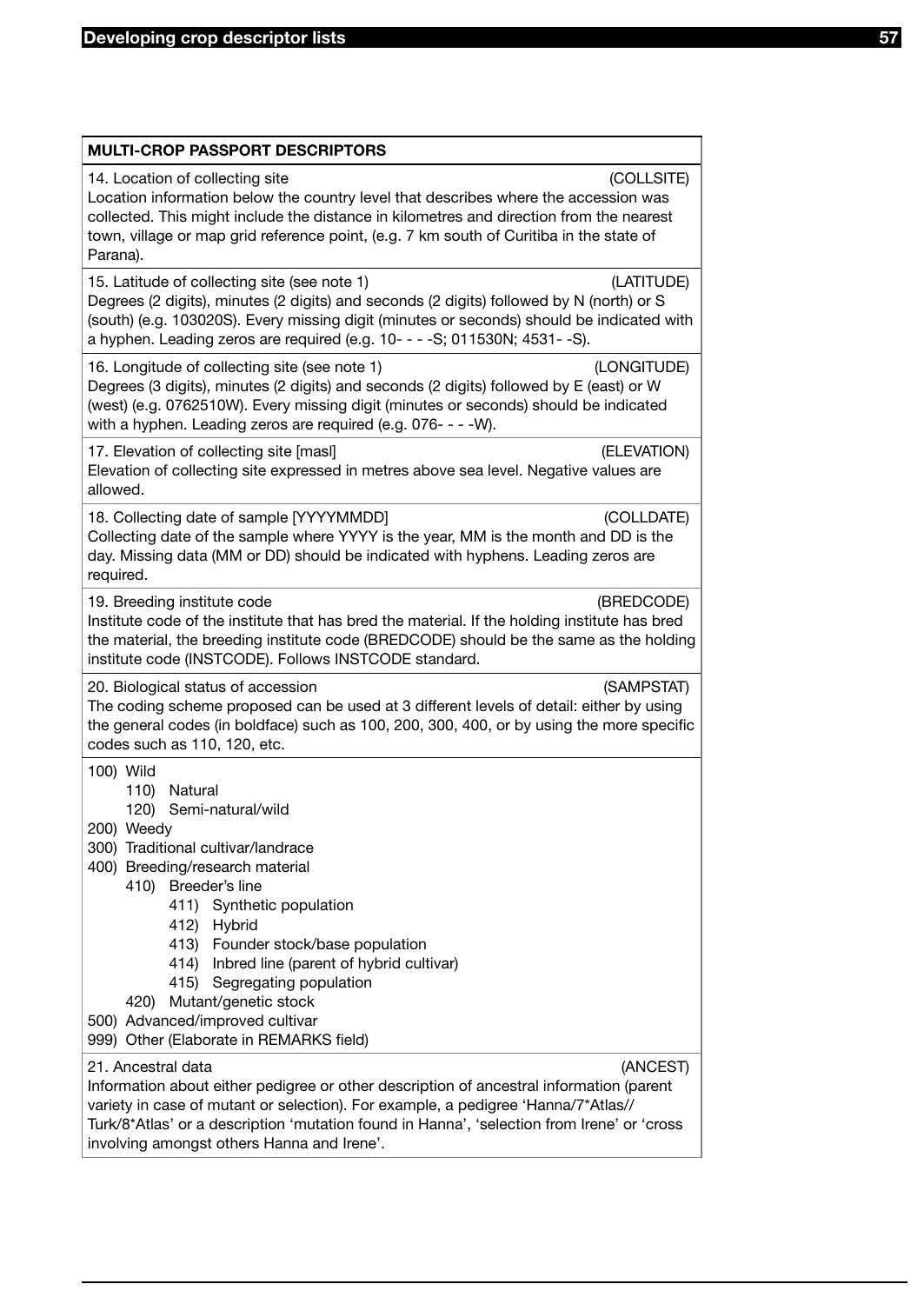| <b>MULTI-CROP PASSPORT DESCRIPTORS</b>                                                                                                                                                                                                                                                                                                                                                                                                                                                                                |                                                                                                                                                                                                                                                 |  |  |
|-----------------------------------------------------------------------------------------------------------------------------------------------------------------------------------------------------------------------------------------------------------------------------------------------------------------------------------------------------------------------------------------------------------------------------------------------------------------------------------------------------------------------|-------------------------------------------------------------------------------------------------------------------------------------------------------------------------------------------------------------------------------------------------|--|--|
| 22. Collecting/acquisition source<br>(COLLSRC)<br>The coding scheme proposed can be used at 2 different levels of detail: either by using<br>the general codes (in boldface) such as 10, 20, 30, 40, or by using the more specific<br>codes such as 11, 12, etc.                                                                                                                                                                                                                                                      |                                                                                                                                                                                                                                                 |  |  |
| 10) Wild habitat<br>11) Forest/woodland<br>12) Shrubland<br>13) Grassland<br>14) Desert/tundra<br>15) Aquatic habitat<br>20) Farm or cultivated habitat<br>21) Field<br>22) Orchard<br>23) Backyard, kitchen or home garden<br>(urban, peri-urban or rural)<br>24) Fallow land<br>25) Pasture<br>26) Farm store<br>27) Threshing floor<br>28) Park                                                                                                                                                                    | Market or shop<br>30) -<br>40) Institute, Experimental station,<br>Research organization, Genebank<br>50) Seed company<br>60) Weedy, disturbed or ruderal habitat<br>61) Roadside<br>62) Field margin<br>99) Other (Elaborate in REMARKS field) |  |  |
| 23. Donor institute code<br>Code for the donor institute. Follows INSTCODE standard.                                                                                                                                                                                                                                                                                                                                                                                                                                  | (DONORCODE)                                                                                                                                                                                                                                     |  |  |
| 24. Donor accession number<br>Number assigned to an accession by the donor. Follows ACCENUMB standard.                                                                                                                                                                                                                                                                                                                                                                                                                | (DONORNUMB)                                                                                                                                                                                                                                     |  |  |
| 25. Other identification (numbers) associated with the accession<br>(OTHERNUMB)<br>Any other identification (numbers) known to exist in other collections for this accession.<br>Use the following system: INSTCODE:ACCENUMB;INSTCODE:ACCENUMB;<br>INSTCODE and ACCENUMB follow the standard described above and are separated<br>by a colon. Pairs of INSTCODE and ACCENUMB are separated by a semicolon without<br>space. When the institute is not known, the number should be preceded by a colon.                |                                                                                                                                                                                                                                                 |  |  |
| 26. Location of safety duplicates<br>(DUPLSITE)<br>Code of the institute where a safety duplicate of the accession is maintained. Follows<br><b>INSTCODE</b> standard.                                                                                                                                                                                                                                                                                                                                                |                                                                                                                                                                                                                                                 |  |  |
| 27. Type of germplasm storage<br>(STORAGE)<br>If germplasm is maintained under different types of storage, multiple choices are<br>allowed, separated by a semicolon (e.g. 20;30). (Refer to FAO/IPGRI Genebank<br>Standards (1994) for details on storage type.)<br>10) Seed collection<br>11) Short-term<br>12) Medium-term<br>13) Long-term<br>20) Field collection<br>30) In vitro collection (Slow growth)<br>40) Cryopreserved collection<br>99) Other (elaborate in REMARKS field)<br>28. Remarks<br>(REMARKS) |                                                                                                                                                                                                                                                 |  |  |
| The remarks field is used to add notes or to elaborate on descriptors with value 99 or 999<br>(=Other). Prefix remarks with the field name they refer to and a colon (e.g. COLLSRC:roadside).<br>Separate remarks referring to different fields are separated by semicolons without space.                                                                                                                                                                                                                            |                                                                                                                                                                                                                                                 |  |  |
| Note 1: To convert from longitude and latitude in degrees (°), minutes ('), seconds ('') and a hemisphere<br>(North or South; East or West) to decimal degrees, the following formula should be used:<br>$d^{\circ}$ m' s"=h *(d+m/60+s/3600) where h= +1 for the Northern and Eastern hemispheres, and h= -1 for the                                                                                                                                                                                                 |                                                                                                                                                                                                                                                 |  |  |

Southern and Western hemispheres, i.e. 30°30'0" S= -30.5 and 30°15'55" N=30.265.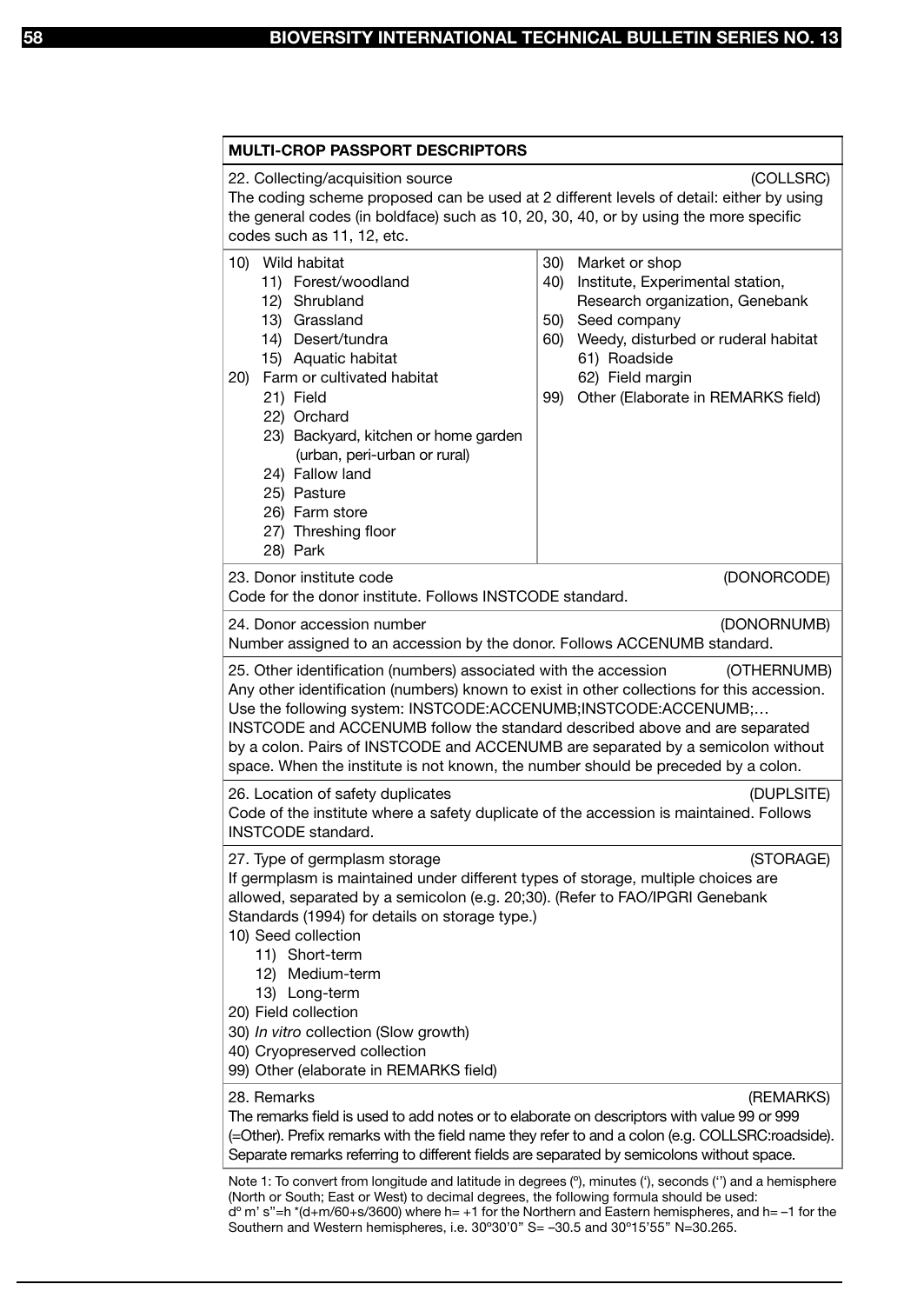Appendix  $\mathbb{V}$  – List of standard descriptors for site environment

### A4.1 Site environment

#### A4.1.1 Topography

This refers to the profile in elevation of the land surface on a broad scale. The reference is FAO (1990).

| code           | <b>Numeric</b> Descriptor state |               |                                            |
|----------------|---------------------------------|---------------|--------------------------------------------|
| 1              | Flat                            | $0 - 0.5%$    |                                            |
| $\overline{2}$ | Almost flat                     | $0.6 - 2.9\%$ |                                            |
| 3              | Gently undulating               | $3 - 5.9\%$   |                                            |
| 4              | Undulating                      | $6 - 10.9\%$  |                                            |
| 5              | Rolling                         | 11 – 15.9%    |                                            |
| 6              | Hilly                           | 16 – 30%      |                                            |
| 7              | Steeply dissected               | $>30\%$       | moderate elevation range                   |
| 8              | Mountainous                     | $>30\%$       | great elevation range (>300 m)             |
|                |                                 |               |                                            |
| 99             | Other                           |               | specify in the appropriate section's Notes |

### A4.1.2 Higher-level landform (general physiographic features)

The landform refers to the shape of the land surface in the area in which the collecting site is located (adapted from FAO, 1990).

| code           | Numeric Descriptor state |
|----------------|--------------------------|
| 1              | Plain                    |
| $\overline{2}$ | Basin                    |
| 3              | Valley                   |
| $\overline{4}$ | Plateau                  |
| 5              | Upland                   |
| 6              | Hill                     |
| 7              | Mountain                 |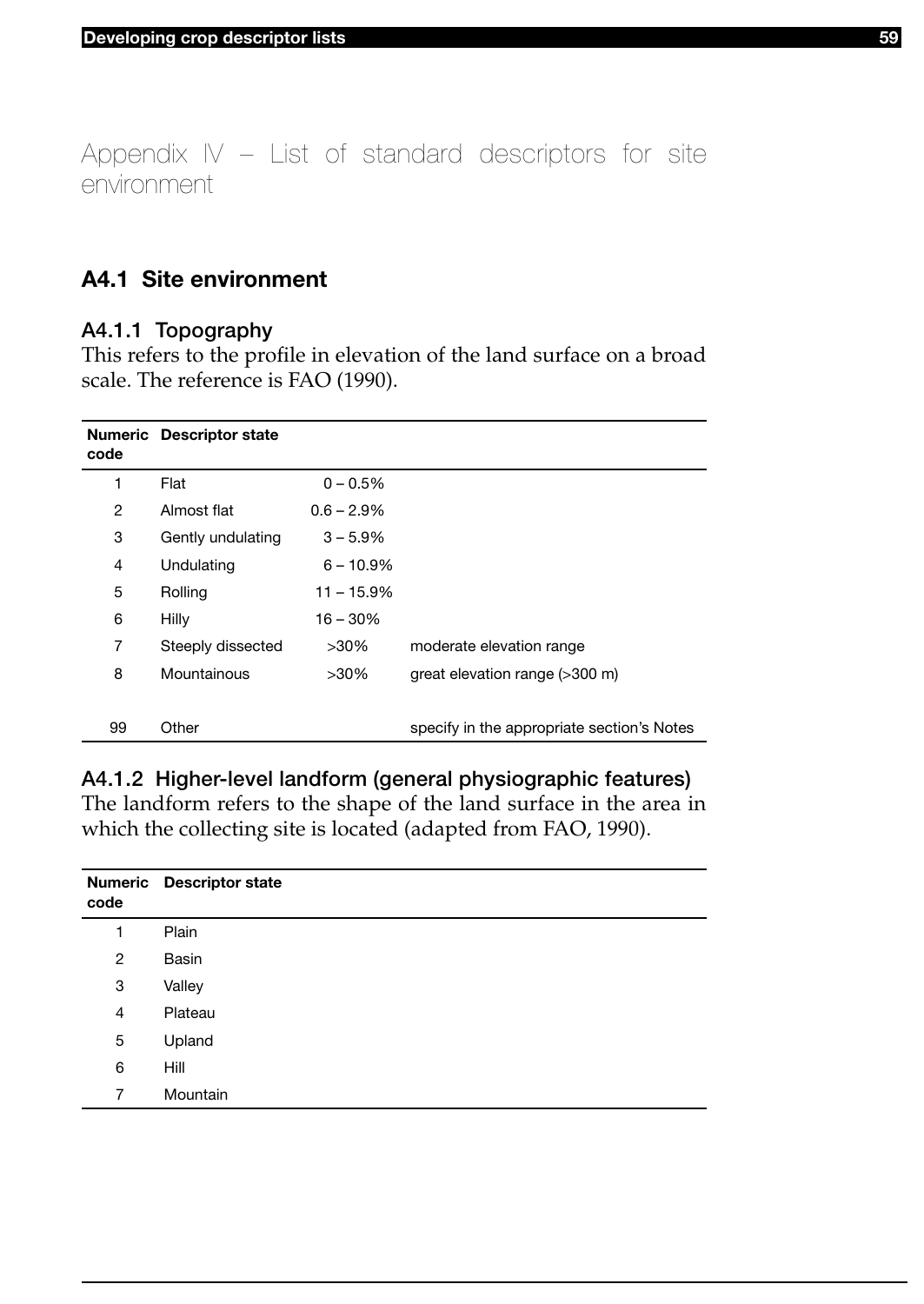### A4.1.3 Land element and position

Description of the geomorphology of the immediate surroundings of the collecting site (adapted from FAO, 1990). (See Figure A4.1)

| code | <b>Numeric</b> Descriptor state | <b>Numeric</b><br>code | <b>Descriptor state</b>                           |
|------|---------------------------------|------------------------|---------------------------------------------------|
| 1    | Plain level                     | 17                     | Interdunal depression                             |
| 2    | Escarpment                      | 18                     | Mangrove                                          |
| 3    | Interfluve                      | 19                     | Upper slope                                       |
| 4    | Valley                          | 20                     | Midslope                                          |
| 5    | Valley floor                    | 21                     | Lower slope                                       |
| 6    | Channel                         | 22                     | Ridge                                             |
| 7    | Levee                           | 23                     | Beach                                             |
| 8    | Terrace                         | 24                     | Beachridge                                        |
| 9    | Floodplain                      | 25                     | Rounded sumit                                     |
| 10   | Lagoon                          | 26                     | Summit                                            |
| 11   | Pan                             | 27                     | Coral atoll                                       |
| 12   | Caldera                         | 28                     | Drainage line (bottom position                    |
| 13   | Open depression                 |                        | in flat or almost-flat terrain)                   |
| 14   | Closed depression               | 29                     | Coral reef                                        |
| 15   | Dune                            |                        |                                                   |
| 16   | Longitudinal dune               | 99                     | Other (specify in appropriate<br>section's Notes) |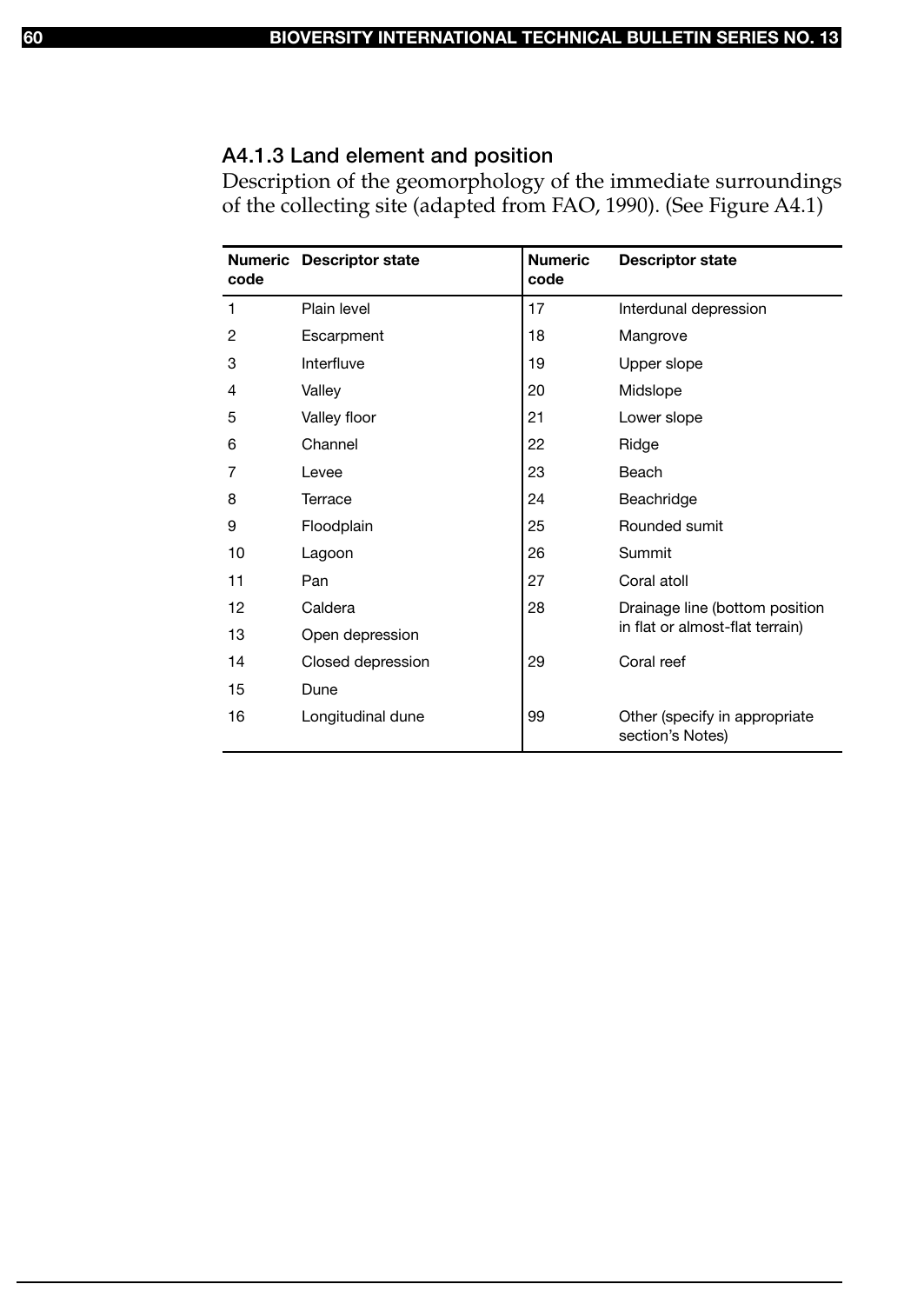

# Figure A4.1. Land element and position

# A4.1.4 Slope [°]

Estimated slope in degrees of the collecting site.

# A4.1.5 Slope form

It refers to the general shape of the slope in both vertical and horizontal directions (FAO 1990).

| Numeric code | <b>Descriptor state</b> |
|--------------|-------------------------|
|              | Straight                |
| 2            | Concave                 |
| 3            | Convex                  |
| 4            | Terraced                |
| 5            | Complex (irregular)     |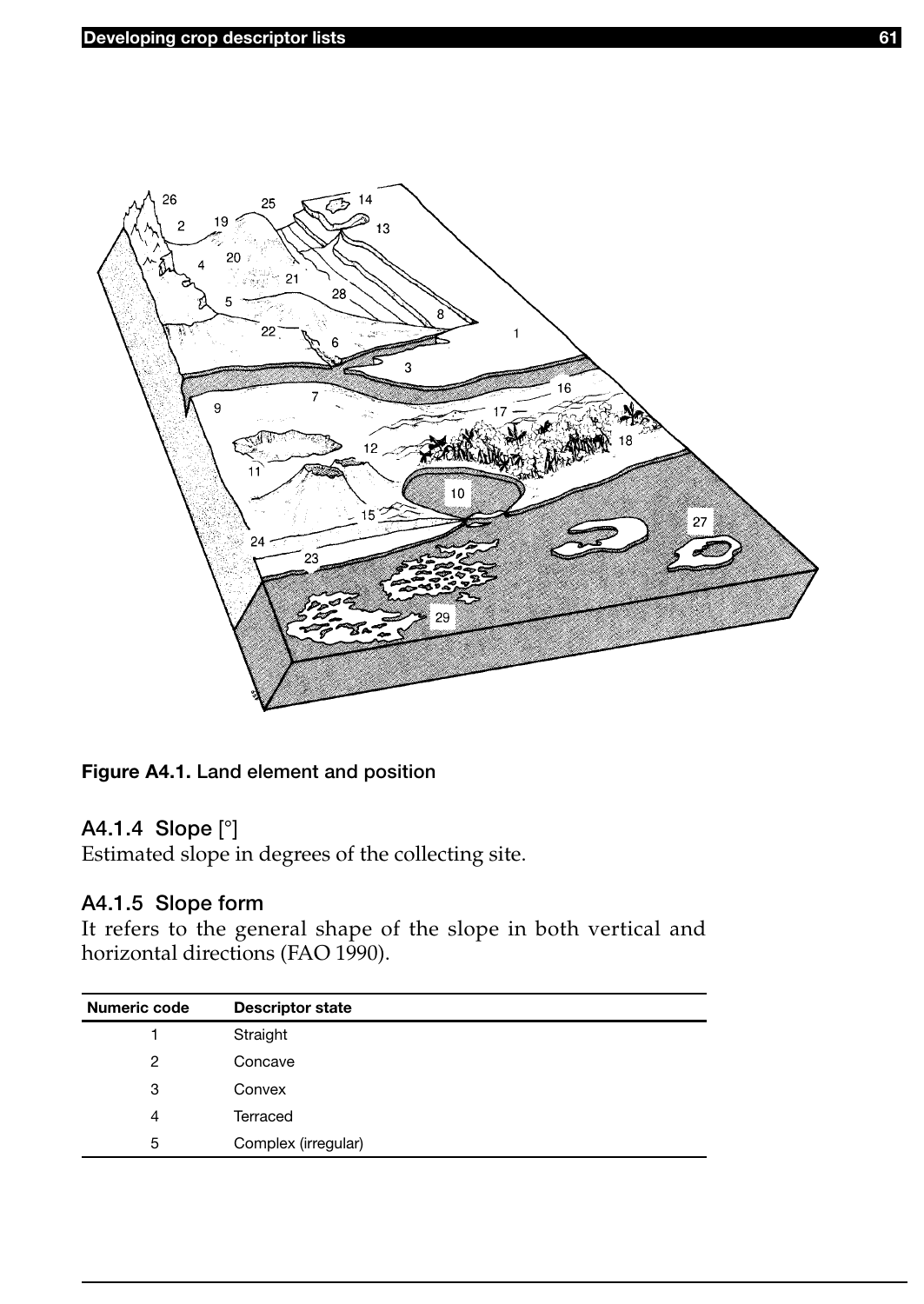#### A4.1.6 Slope aspect

The direction that the slope on which the accession was collected faces. Describe the direction with symbols N, S, E, W (e.g. a slope that faces a south-western direction has an aspect of SW).

#### A4.1.7 Crop agriculture (Adapted from FAO 1990)

| <b>Numeric</b><br>code | <b>Descriptor state</b>  |
|------------------------|--------------------------|
|                        | Annual Field cropping    |
| 2                      | Perennial field cropping |
| 3                      | Tree and shrub cropping  |

# A4.1.8 Overall vegetation at and surrounding the collecting site (Adapted from FAO 1990)

| <b>Numeric</b><br>code | <b>Descriptor state</b>   |                                                                                                         |
|------------------------|---------------------------|---------------------------------------------------------------------------------------------------------|
| 1                      | Herbaceous                |                                                                                                         |
|                        | Grassland<br>1.1          |                                                                                                         |
|                        | Forbland<br>$1.2^{\circ}$ |                                                                                                         |
| 2                      | Closed forest             | Continuous tree layer, crowns overlapping, large<br>number of tree and shrub species in distinct layers |
| 3                      | Woodland                  | Continuous tree layer, crowns usually not touching,<br>understorey may be present                       |
| 4                      | Shrub                     |                                                                                                         |
| 5                      | Dwarf shrub               |                                                                                                         |
|                        |                           |                                                                                                         |
| 99                     | Other                     | Specify in appropriate section's Notes                                                                  |

## A4.1.9 Soil parent material

Two lists of examples of parent material and rock are given below. The reliability of the geological information and the knowledge of the local lithology will determine whether a general or a specific definition of the parent material can be given. Saprolite is used if the *in situ* weathered material is thoroughly decomposed, clay-rich but still showing rock structure. Alluvial deposits and colluvium derived from a single rock type may be further specified by that rock type.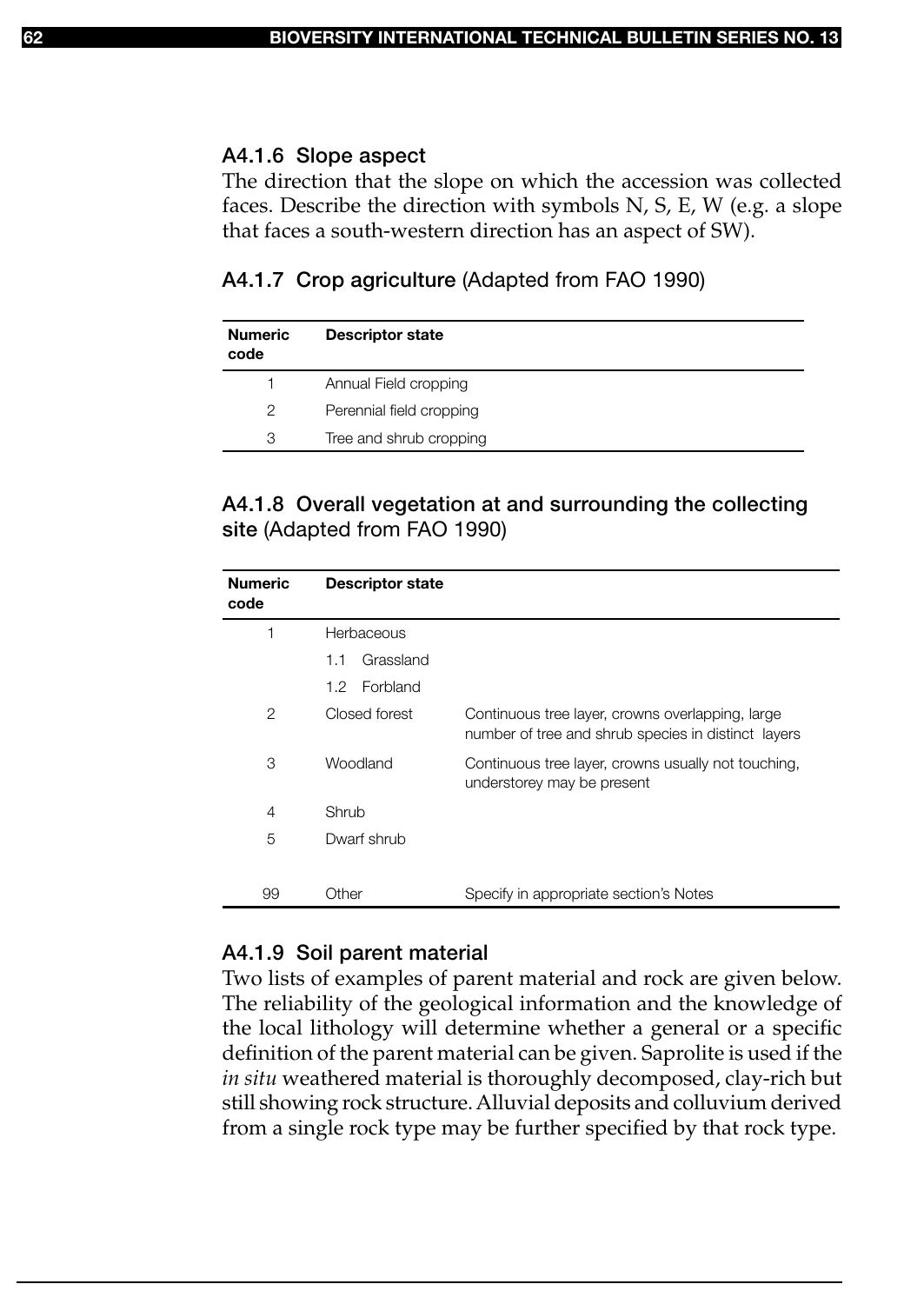| <b>Numeric</b><br>code | <b>Descriptor state</b>           | <b>Numeric</b><br>code | <b>Descriptor state</b>                              |
|------------------------|-----------------------------------|------------------------|------------------------------------------------------|
| 1                      | Aeolian deposits<br>(unspecified) | 10                     | Volcanic ash                                         |
| 2                      | Aeolian sand                      | 11                     | Loess                                                |
| 3                      | Littoral deposits                 | 12                     | Pyroclastic deposits                                 |
| 4                      | Lagoonal deposits                 | 13                     | Glacial deposits                                     |
| 5                      | Marine deposits                   | 14                     | Organic deposits                                     |
| 6                      | Lacustrine deposits               | 15                     | Colluvial deposits                                   |
| 7                      | <b>Fluvial deposits</b>           | 16                     | In situ weathered                                    |
| 8                      | Alluvial deposits                 | 17                     | Saprolite                                            |
| 9                      | Unconsolidated<br>(unspecified)   | 99                     | Other (specify in<br>appropriate section's<br>Notes) |

A4.1.9.1 Unconsolidated material (Adapted from FAO 1990)

| <b>Numeric</b><br>code | <b>Descriptor state</b>            | <b>Numeric</b><br>code | <b>Descriptor state</b>                              |
|------------------------|------------------------------------|------------------------|------------------------------------------------------|
| 1                      | Acid igneous/<br>metamorphic rock  | 17                     | Dolomite                                             |
| $\overline{2}$         | Granite                            | 18                     | Sandstone                                            |
| 3                      | Gneiss                             | 19                     | Quartzitic sandstone                                 |
| 4                      | Granite/gneiss                     | 20                     | Shale                                                |
| 5                      | Quartzite                          | 21                     | Marl                                                 |
| 6                      | Schist                             | 22                     | Travertine                                           |
| 7                      | Andesite                           | 23                     | Conglomerate                                         |
| 8                      | Diorite                            | 24                     | Siltstone                                            |
| 9                      | Basic igneous/<br>metamorphic rock | 25                     | Tuff                                                 |
| 10                     | Ultra-basic rock                   | 26                     | Pyroclastic rock                                     |
| 11                     | Gabbro                             | 27                     | Evaporite                                            |
| 12                     | <b>Basalt</b>                      | 28                     | Gypsum rock                                          |
| 13                     | <b>Dolerite</b>                    |                        |                                                      |
| 14                     | Volcanic rock                      | 99                     | Other (specify in<br>appropriate section's<br>Notes) |
| 15                     | Sedimentary rock                   |                        |                                                      |
| 16                     | Limestone                          | 0                      | Not known                                            |

# A4.1.9.2 Rock type (Adapted from FAO 1990)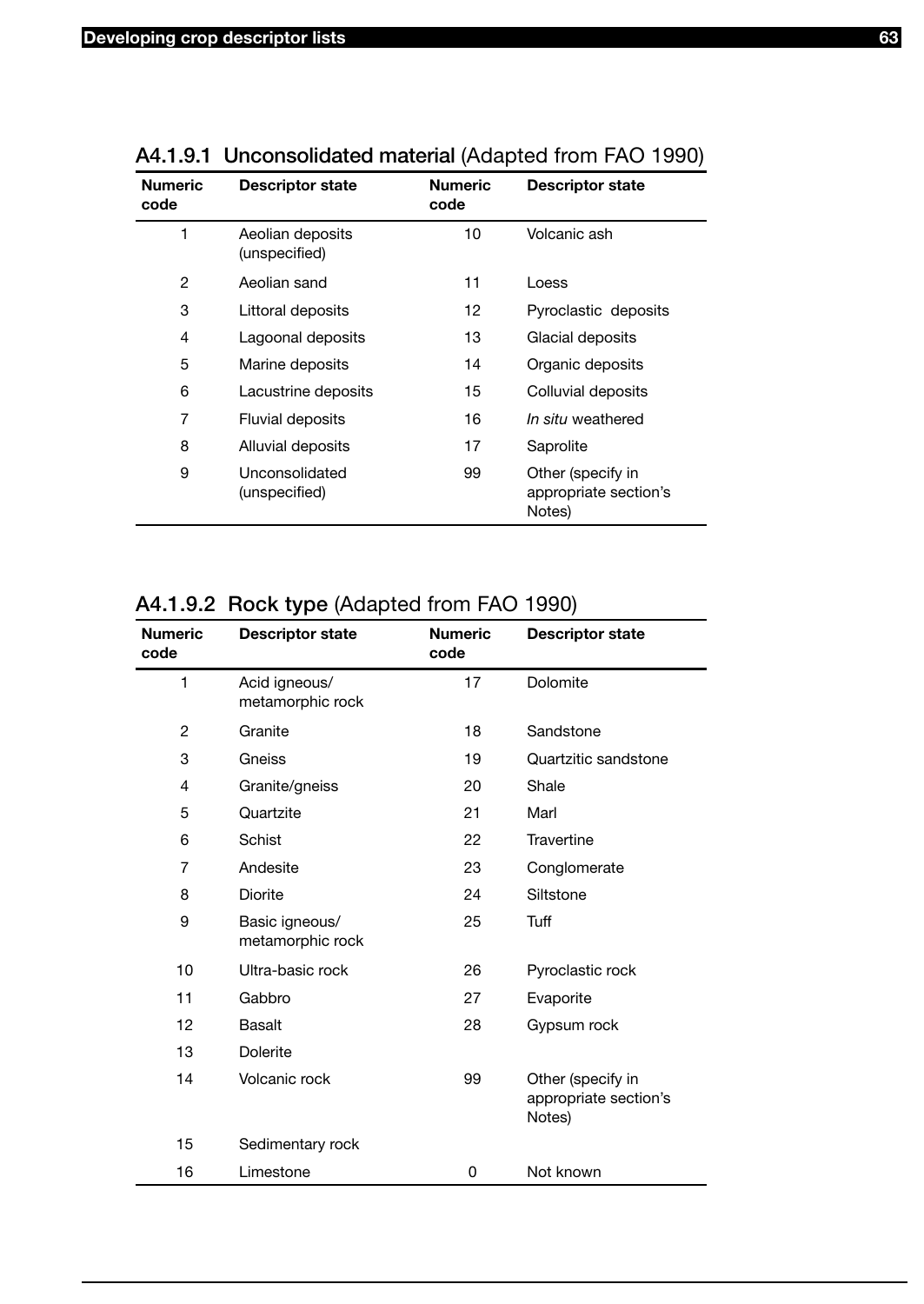| Numeric code | <b>Descriptor state</b>  |
|--------------|--------------------------|
|              | Tillage unaffected       |
| 2            | Tillage affected         |
| 3            | Tillage difficult        |
| 4            | Tillage impossible       |
| 5            | <b>Essentially paved</b> |

## A4.1.10 Stoniness/rockiness/hardpan/cementation

## A4.1.11 Soil drainage (Adapted from FAO 1990)

| Numeric code | <b>Descriptor state</b> |
|--------------|-------------------------|
| 3            | Poorly drained          |
| 5            | Moderately drained      |
|              | Well drained            |

## A4.1.12 Soil salinity (dissolved salts)

| Numeric code | <b>Descriptor state</b> |
|--------------|-------------------------|
|              | $<$ 160 ppm             |
| 2            | $161 - 240$ ppm         |
| 3            | $241 - 480$ ppm         |
| 4            | $481 - 800$ ppm         |
| 5            | $>800$ ppm              |

## A4.1.13 Groundwater quality

| Numeric code | <b>Descriptor state</b> |
|--------------|-------------------------|
|              | Saline                  |
| 2            | <b>Brackish</b>         |
| 3            | Fresh                   |
| 4            | Polluted                |
| 5            | Oxygenated              |
| 6            | Stagnating              |

A4.1.14 Soil depth to groundwater table (Adapted from FAO 1990) The depth to the groundwater table, if present, as well as an estimate of the approximate annual fluctuation, should be given. The maximum rise of the groundwater table can be inferred approximately from changes in profile colour in many, but not all, soils.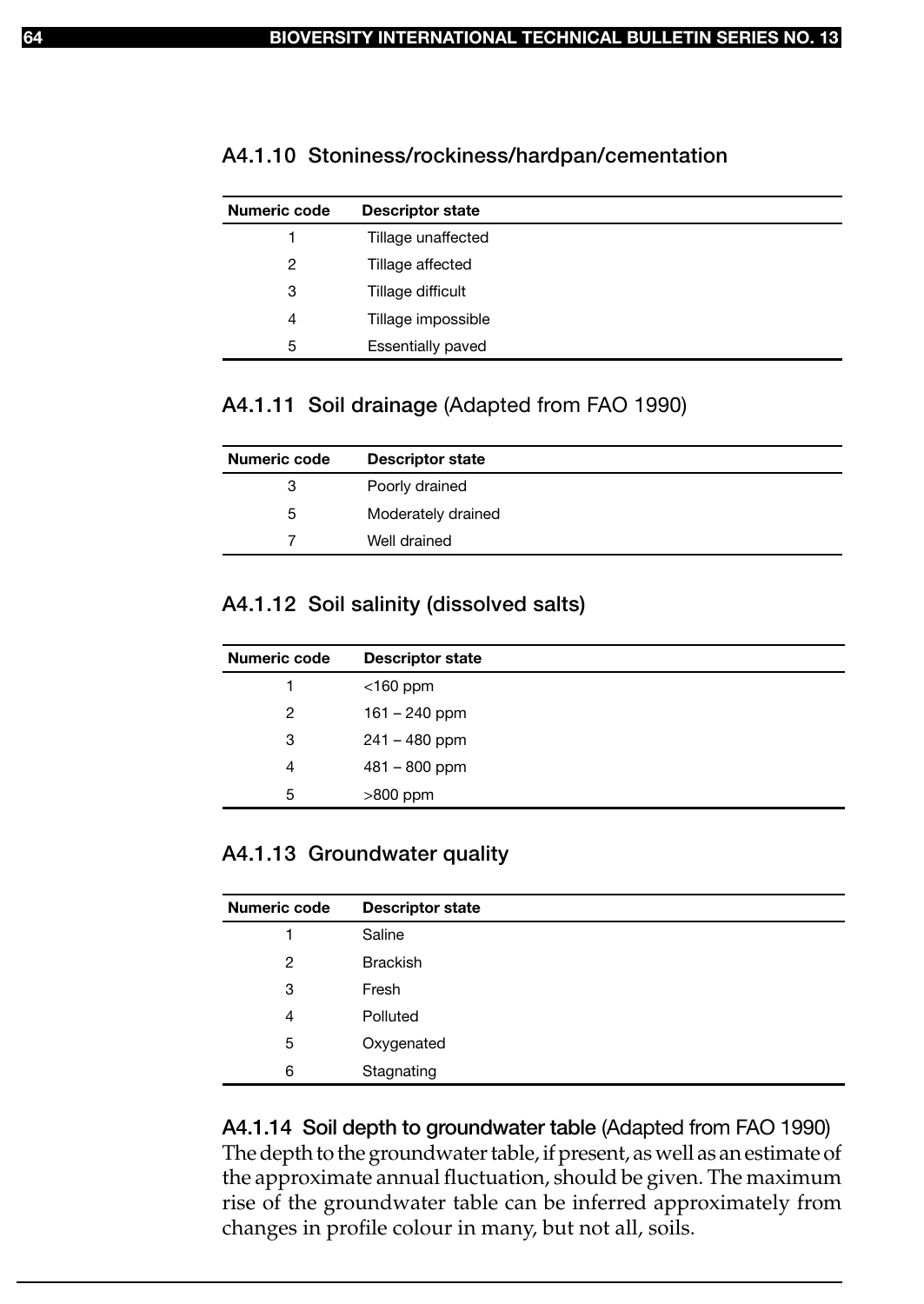| Numeric code | <b>Descriptor state</b> |
|--------------|-------------------------|
|              | $0 - 25$ cm             |
| 2            | $25.1 - 50$ cm          |
| 3            | $50.1 - 100$ cm         |
| 4            | $100.1 - 150$ cm        |
| 5            | $>150$ cm               |

#### A4.1.15 Soil moisture

Moisture conditions prevailing in the soil at the time of collecting should be given together with the depth. Attention should be paid to unusual moisture conditions caused by unseasonal weather, prolonged exposure of the profile, flooding, etc. (from FAO 1990).

| Numeric code | <b>Descriptor state</b> |
|--------------|-------------------------|
|              | Dry                     |
| 5            | Slightly moist          |
|              | Moist                   |
| 9            | Wet                     |

## A4.1.16 Soil matrix colour (Adapted from FAO 1990)

The colour of the soil matrix material in the root zone around the accession is recorded in the moist condition (or both dry and moist condition, if possible) using the notations for hue, value and chroma as given in the Munsell Soil Color Charts (Munsell Color 1975). If there is no dominant soil matrix colour, the horizon is described as mottled and two or more colours are given and should be registered under uniform conditions. Early morning and late evening readings are not accurate. Provide depth of measurement [cm]. If a colour chart is not available, the following states may be used:

| Numeric code | <b>Descriptor state</b> | Numeric code | <b>Descriptor state</b> |
|--------------|-------------------------|--------------|-------------------------|
| 1            | White                   | 9            | Yellow                  |
| 2            | Red                     | 10           | Reddish yellow          |
| 3            | Reddish                 | 11           | Greenish, green         |
| 4            | Yellowish red           | 12           | Grey                    |
| 5            | <b>Brown</b>            | 13           | Greyish                 |
| 6            | <b>Brownish</b>         | 14           | Blue                    |
| 7            | Reddish brown           | 15           | <b>Bluish black</b>     |
| 8            | Yellowish brown         | 16           | <b>Black</b>            |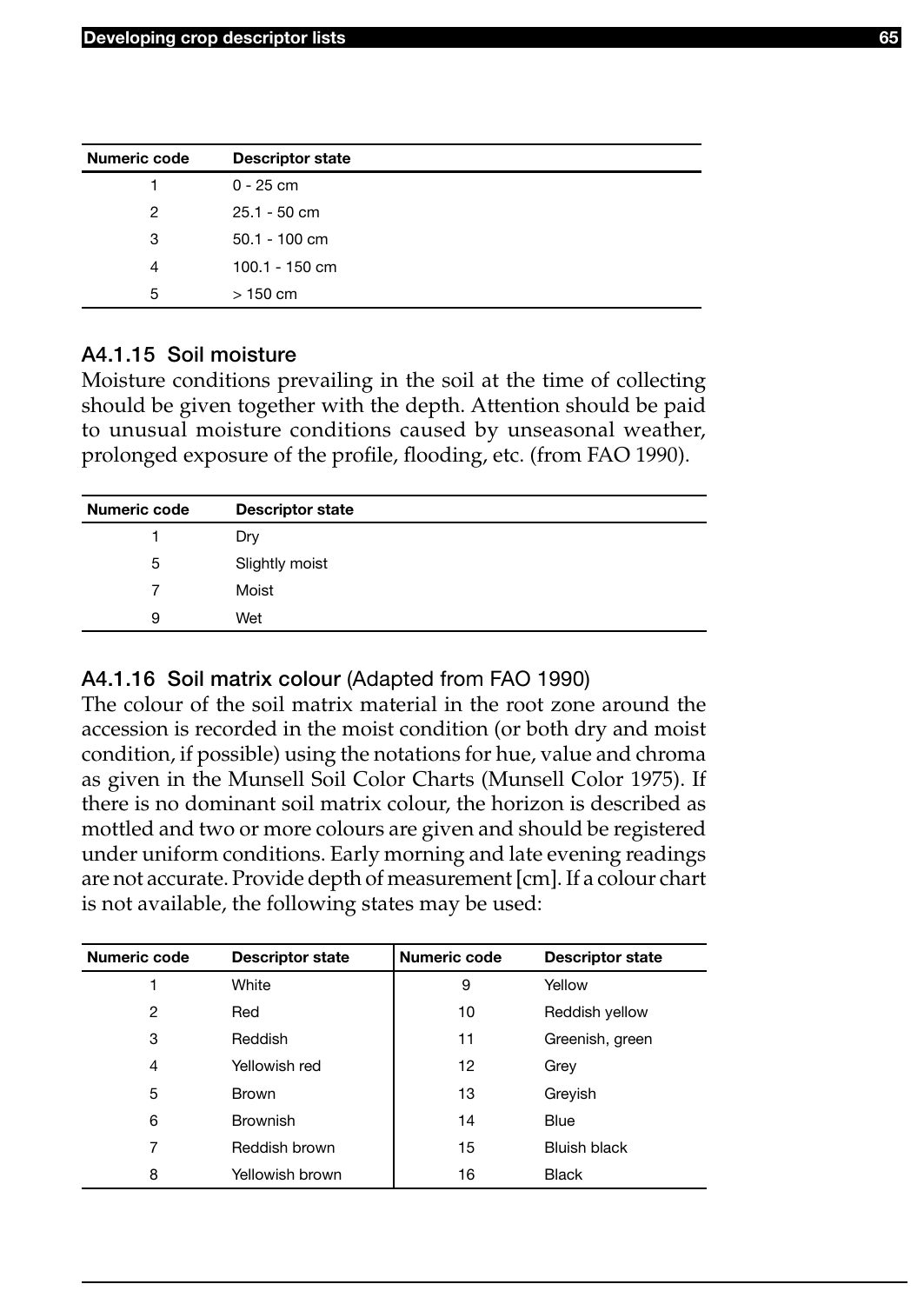| Numeric code | <b>Descriptor state</b>                                       |
|--------------|---------------------------------------------------------------|
|              | Nil (as in arid zones)                                        |
| 3            | Low (as in long-term cultivation in a tropical setting)       |
| 5            | Medium (as in recently cultivated but not yet much depleted)  |
|              | High (as in never cultivated, and in recently cleared forest) |
| 9            | Peaty                                                         |

|  |  |  |  | A4.1.17 Soil organic matter content |
|--|--|--|--|-------------------------------------|
|--|--|--|--|-------------------------------------|

#### A4.1.18 Soil pH

Actual pH value of the soil around the accession

## A4.1.18.1 Root depth [cm]

Indicate the root depth at which the soil pH is being measured

#### A4.1.19 Soil erosion

| Numeric code | <b>Descriptor state</b> |
|--------------|-------------------------|
| З            | Low                     |
| 5            | Intermediate            |
|              | High                    |

#### A4.1.20 Rock fragments (Adapted from FAO 1990)

Large rock and mineral fragments (>2 mm) are described according to their abundance by soil volume.

| Numeric code | <b>Descriptor state</b> |  |
|--------------|-------------------------|--|
| 1            | $0 - 2%$                |  |
| 2            | $2.1 - 5%$              |  |
| 3            | $5.1 - 15%$             |  |
| 4            | $15.1 - 40%$            |  |
| 5            | $40.1 - 80\%$           |  |
| 6            | >80%                    |  |

## A4.1.21 Soil texture classes (Adapted from FAO 1990)

For convenience in determining the texture classes of the following list, particle size classes are given for each of the fine earth fraction listed below (Figure A4.2):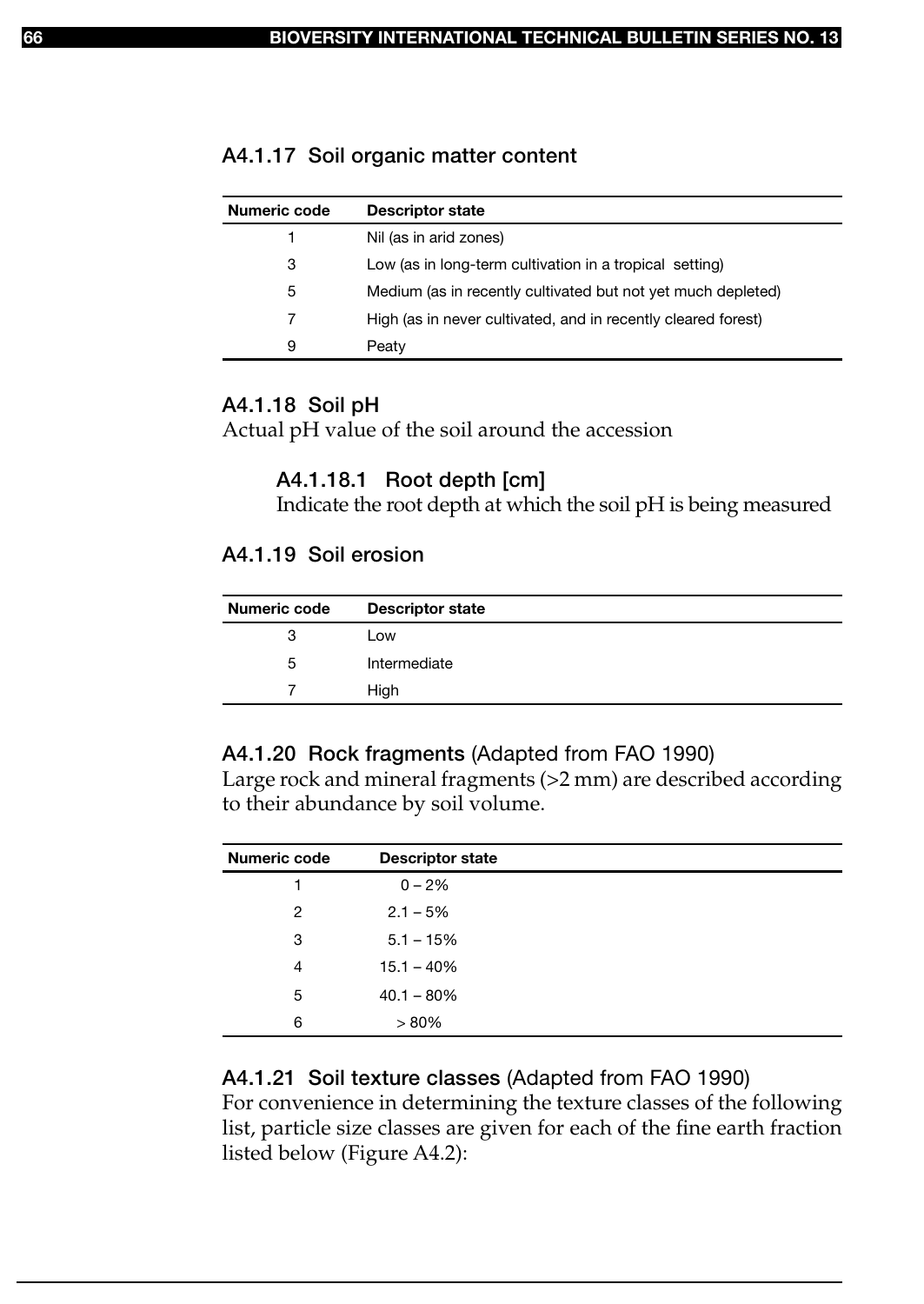| Numeric code | <b>Descriptor state</b> | Numeric code | <b>Descriptor state</b> |
|--------------|-------------------------|--------------|-------------------------|
| 1            | Clay                    | 12           | Coarse sandy loam       |
| 2            | Loam                    | 13           | Loamy sand              |
| 3            | Clay Ioam               | 14           | Loamy very fine sand    |
| 4            | Silt                    | 15           | Loamy fine sand         |
| 5            | Silty clay              | 16           | Loamy coarse sand       |
| 6            | Silty clay loam         | 17           | Very fine sand          |
| 7            | Silt Ioam               | 18           | Fine sand               |
| 8            | Sandy clay              | 19           | Medium sand             |
| 9            | Sandy clay loam         | 20           | Coarse sand             |
| 10           | Sandy loam              | 21           | Sand, unsorted          |
| 11           | Fine sandy loam         | 22           | Sand, unspecified       |



Figure A4.2. Soil texture classes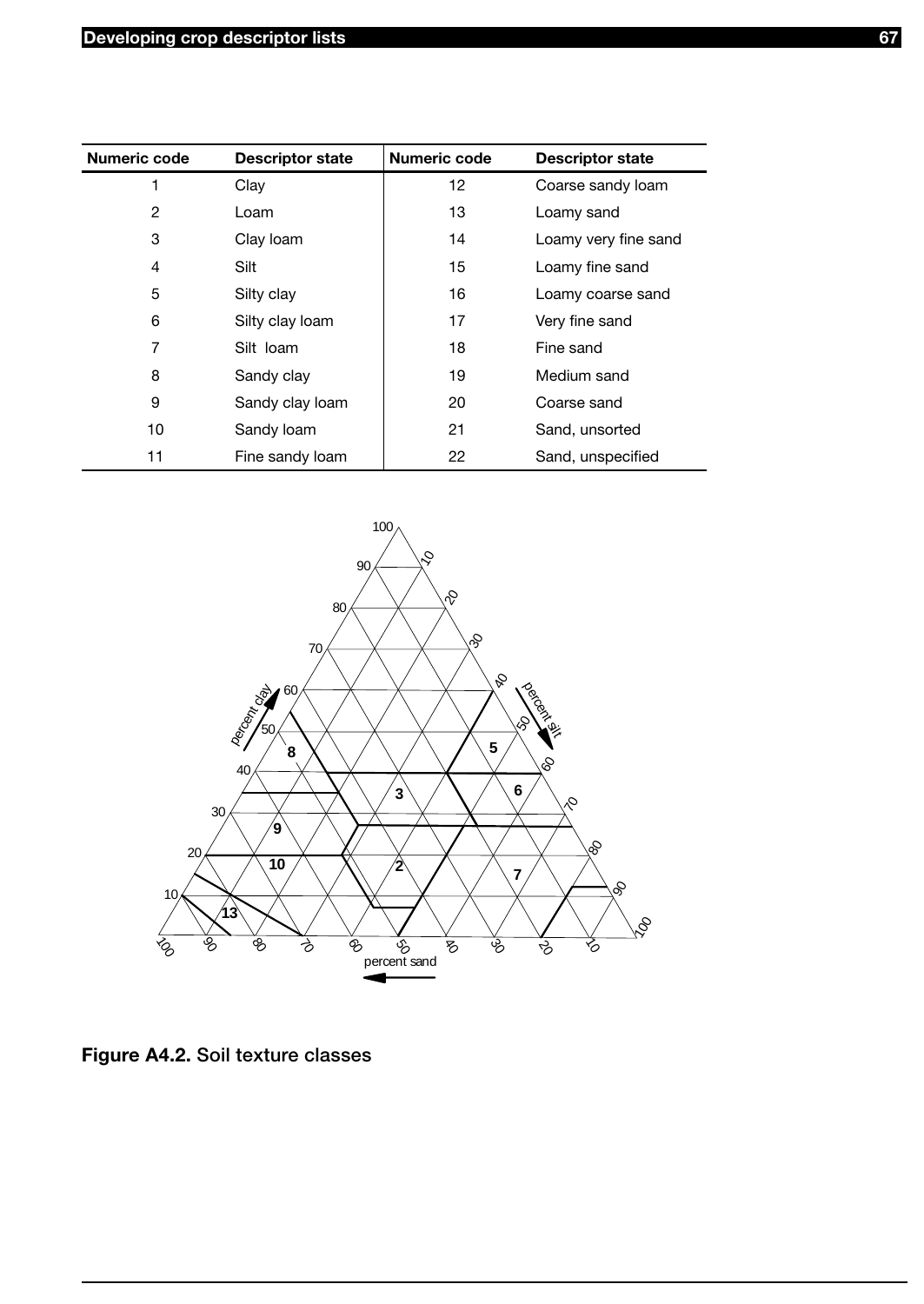| Numeric code | <b>Descriptor state</b> |                               |
|--------------|-------------------------|-------------------------------|
|              | Clay                    | $<$ 2 µm                      |
| 2            | Fine silt               | $3 - 20 \mu m$                |
| 3            | Coarse silt             | $21 - 63 \mu m$               |
| 4            | Very fine sand          | $64 - 125 \,\mathrm{\upmu m}$ |
| 5            | Fine sand               | $126 - 200 \,\mu m$           |
| 6            | Medium sand             | $201 - 630 \,\mu m$           |
| 7            | Coarse sand             | $631 - 1250$ µm               |
| 8            | Very coarse sand        | 1251 – 2000 µm                |

|  |  |  |  |  | A4.1.22 Soil particle size classes (Adapted from FAO 1990) |  |  |  |  |
|--|--|--|--|--|------------------------------------------------------------|--|--|--|--|
|--|--|--|--|--|------------------------------------------------------------|--|--|--|--|

#### A4.1.23 Soil taxonomic classification

As detailed a classification as possible should be given. This may be taken from a soil survey map. State class (Alfisols, Spodosols, Vertisols, etc.).

## A4.1.24 Water availability

| Numeric code | <b>Descriptor state</b>                        |
|--------------|------------------------------------------------|
|              | Rain-fed                                       |
| 2            | Irrigated                                      |
| 3            | Flooded                                        |
| 4            | River bank                                     |
| 5            | Sea coast                                      |
| 99           | Other (specify in appropriate section's Notes) |

## A4.1.25 Soil fertility

General assessment of the soil fertility, based on existing vegetation.

| Numeric code | <b>Descriptor state</b> |
|--------------|-------------------------|
|              | Low                     |
| 5            | Moderate                |
|              | High                    |
|              |                         |

## A4.1.26 Climate of the site

Should be assessed as close to the site as possible (state number of recorded years)

• Temperature [°C]

Provide either the monthly or the annual mean.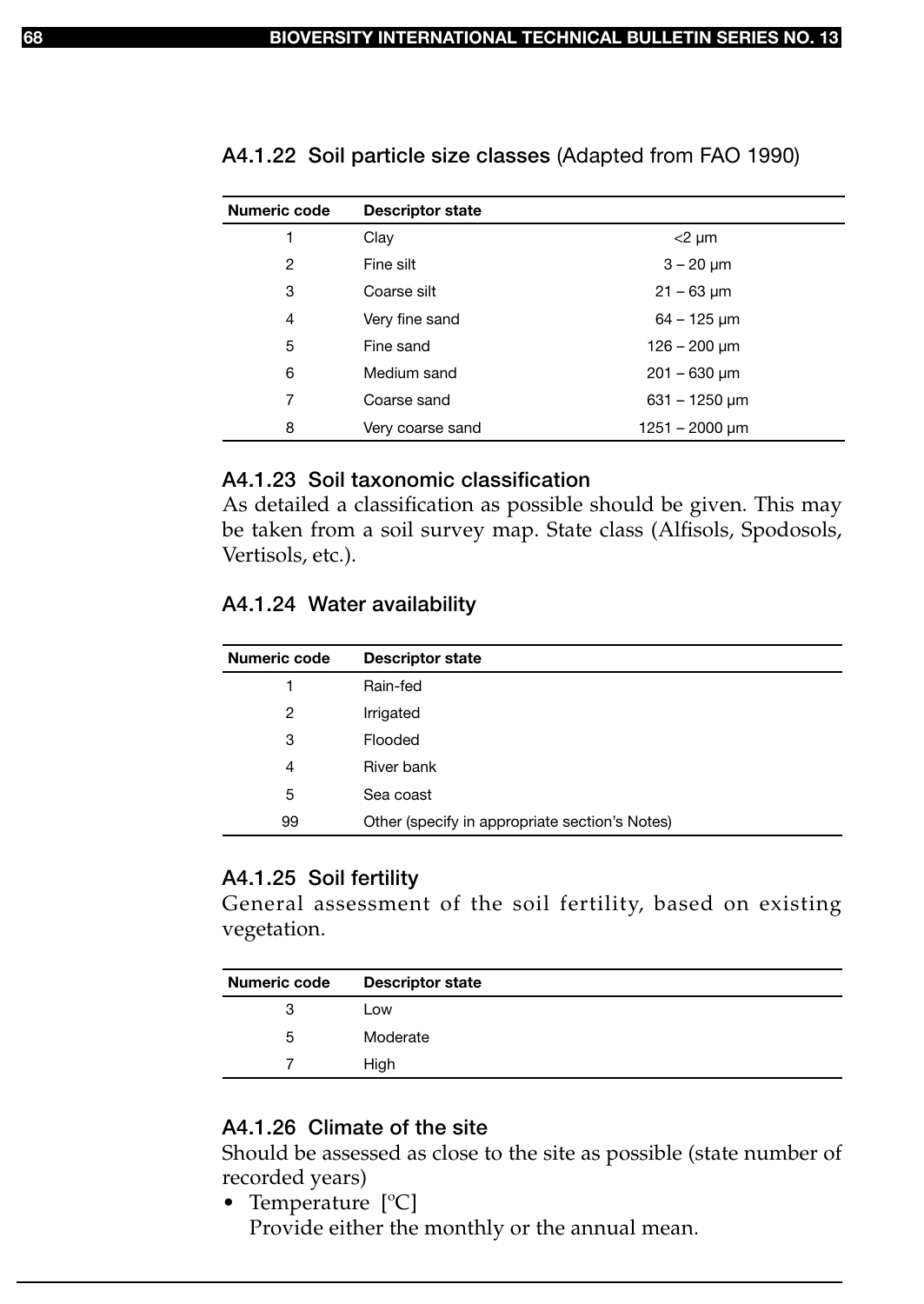• Rainfall [mm]

Provide either the monthly or the annual mean (state number of recorded years).

• Wind

Annual average (state number of years recorded)

– Frequency of typhoons or hurricane force winds

| Numeric code | <b>Descriptor state</b> |
|--------------|-------------------------|
| 3            | Low                     |
| 5            | Intermediate            |
|              | High                    |

- Date of most recent typhoon or hurricane force wind [YYYYMMDD]
- Annual maximum wind velocity [m/s]
- Frost
	- Date of most recent frost [YYYYMMDD]
	- Minimum temperature [ºC] Specify seasonal average and minimum survival temperature
	- Duration of temperature below 0ºC [days]
- Relative humidity
	- Relative humidity diurnal range [%]
	- Relative humidity seasonal range [%]
- Light

| Numeric code | <b>Descriptor state</b> |
|--------------|-------------------------|
|              | Shady                   |
|              | Sunny                   |

• Day length [hours]

Provide either the monthly (mean, maximum, minimum) or the seasonal (mean, maximum, minimum).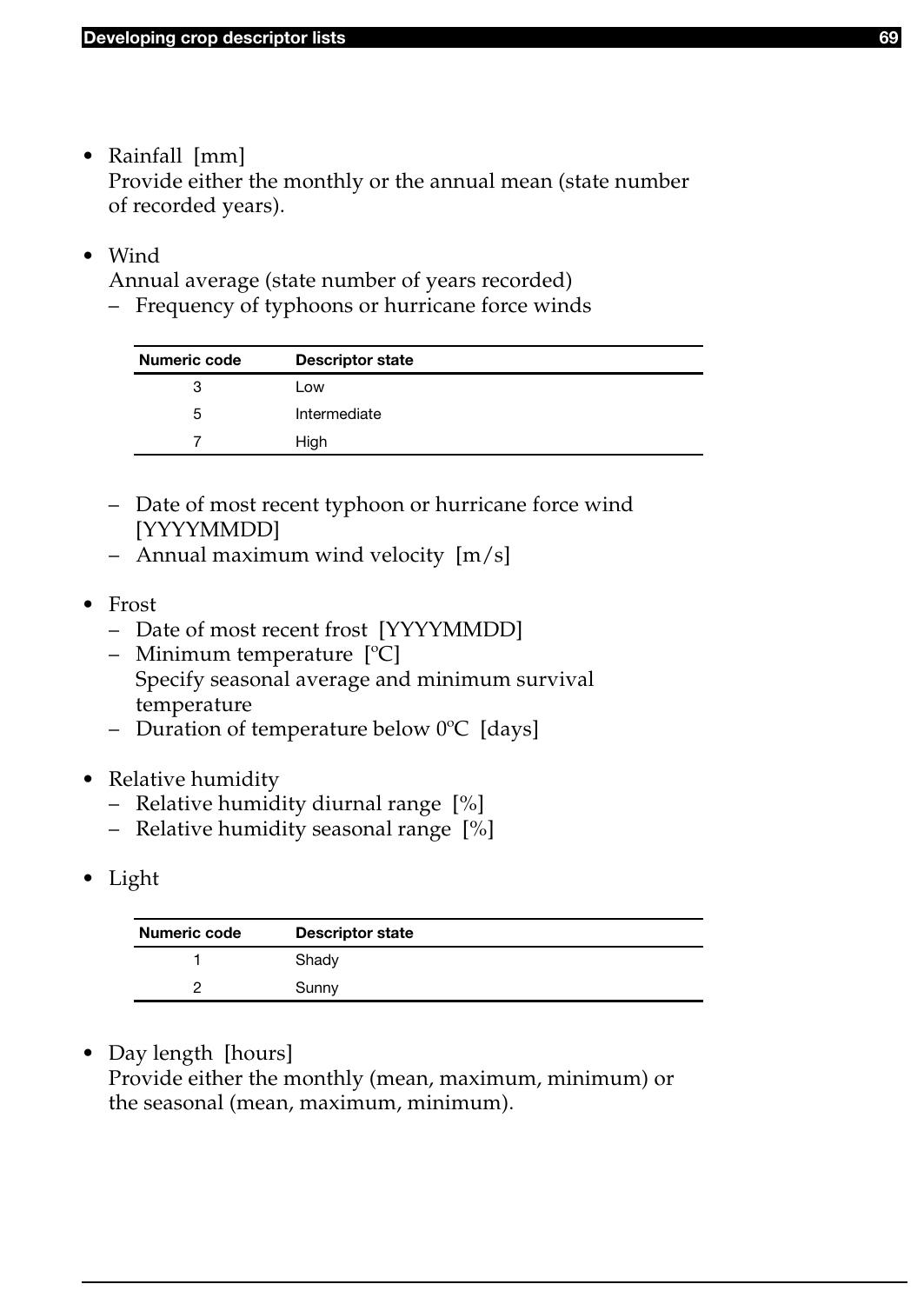# Appendix V - Example Collecting form

| <b>COLLECTING FORM for Allium spp.</b>                                                                                                                        |                  |                                                               |                                                  |                                                      |          |                                            |
|---------------------------------------------------------------------------------------------------------------------------------------------------------------|------------------|---------------------------------------------------------------|--------------------------------------------------|------------------------------------------------------|----------|--------------------------------------------|
| <b>SAMPLE IDENTIFICATION</b>                                                                                                                                  |                  |                                                               |                                                  |                                                      |          |                                            |
| COLLECTING INSTITUTE(S) (2.1):<br>___________________________________                                                                                         |                  |                                                               |                                                  |                                                      |          |                                            |
| COLLECTING No. (2.2):                                                                                                                                         |                  |                                                               |                                                  | PHOTOGRAPH No. (2.16):                               |          |                                            |
| COLLECTING DATE OF SAMPLE [YYYYMMDD] (2.3):                                                                                                                   |                  |                                                               |                                                  |                                                      |          |                                            |
| SPECIES (1.7):                                                                                                                                                |                  |                                                               |                                                  | SUBTAXA(1.8):                                        |          |                                            |
| COMMON NAME (1.11):<br>1. Dry bulb onion<br>6. Kurrat<br>10. Chinese chive/Oriental garlic/Nira<br>======================================                     | 2. Shallot       | 7. Great-headed garlic/elephant garlic<br>99. Other (specify) | 3. Japanese bunching onion/Welsh onion 4. Garlic |                                                      | 8. Chive | 5. Leek<br>9. Rakkyo                       |
| <b>COLLECTING SITE LOCATION</b>                                                                                                                               |                  |                                                               |                                                  |                                                      |          |                                            |
| COUNTRY OF ORIGIN (2.4):<br>-------------------------------                                                                                                   |                  |                                                               | _________________                                |                                                      |          |                                            |
| LOGATION (2.5):                                                                                                                                               | km:              | direction:                                                    | from:                                            |                                                      |          |                                            |
| LATITUDE (2.6):                                                                                                                                               | LONGITUDE (2.7): |                                                               |                                                  | ELEVATION (2.8): m asl                               |          |                                            |
| <b>COLLECTING SITE ENVIRONMENT</b>                                                                                                                            |                  |                                                               |                                                  |                                                      |          |                                            |
| COLLECTING / ACQUISITION SOURCE (2.9):<br>10. Wild habitat<br>40. Institute, Exp. Station, Research Org., Genebank<br>99. Other (specify):                    |                  |                                                               | 50. Seed company                                 | 20. Farm or cultivated habitat<br>or ruderal habitat |          | 30. Market or shop<br>60. Weedy, disturbed |
| HIGHER LEVEL LANDFORM (6.1.2):<br>--------------------------------------                                                                                      |                  |                                                               |                                                  |                                                      |          |                                            |
| 1. Plain                                                                                                                                                      | 2. Basin         | 3. Valley                                                     | 4. Plateau                                       | 5. Upland                                            | 6. Hill  | 7. Mountain                                |
| SLOPE [°] (6.1.4): SLOPE ASPECT (6.1.5; code N,S,E,W):                                                                                                        |                  |                                                               |                                                  |                                                      |          |                                            |
| <b>SAMPLE</b>                                                                                                                                                 |                  |                                                               |                                                  |                                                      |          |                                            |
| BIOLOGICAL STATUS OF ACCESSION (2.12):<br>100. Wild<br>500. Advanced/improved cultivar                                                                        | 200. Weedy       | 999. Other (specify):                                         | 300. Traditional cultivar/Landrace               |                                                      |          | 400. Breeding/research material            |
| TYPE OF SAMPLE (2.13):<br>1. Vegetative                                                                                                                       | 2. Seed          | 99. Other (specify)                                           |                                                  |                                                      |          |                                            |
| NUMBER OF PLANTS SAMPLED (2.14): PREVAILING STRESSES (2.15.7):<br>Mention the types of major stresses, i.e. abiotic (drought), biotic (pests, diseases, etc.) |                  |                                                               |                                                  |                                                      |          |                                            |
| ETHNOBOTANICAL DATA                                                                                                                                           |                  |                                                               |                                                  |                                                      |          |                                            |
| ETHNIC GROUP (2.15.1):                                                                                                                                        |                  |                                                               |                                                  |                                                      |          |                                            |
| LOCAL/VERNACULAR NAME (2.15.2):                                                                                                                               |                  |                                                               |                                                  |                                                      |          |                                            |
|                                                                                                                                                               |                  |                                                               |                                                  |                                                      |          |                                            |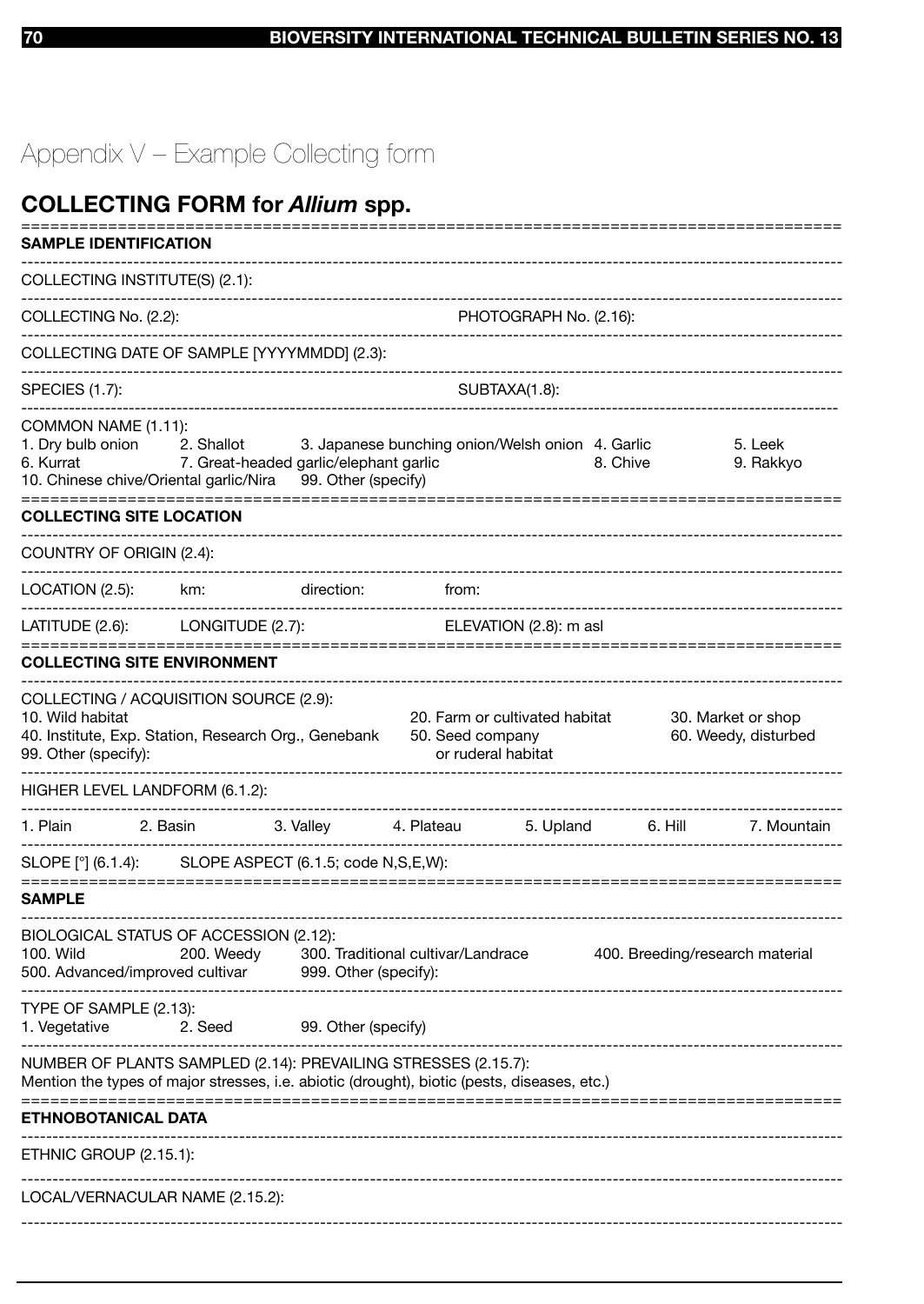| Plant uses (2.15.3)<br>1. Food uses<br>1.4 Freezing<br>3. Ornamental                   | 1.1 Raw salad<br>1.5 Pickling<br>4. Forage                       | 1.2 Fresh cooked<br>1.6 Dehydrated<br>99. Other (specify)   | 1.3 Stored/cooked/bottled/canned<br>2. Medicinal |                                                   |
|----------------------------------------------------------------------------------------|------------------------------------------------------------------|-------------------------------------------------------------|--------------------------------------------------|---------------------------------------------------|
| 1. Seed<br>5. Leaf                                                                     | PARTS OF THE PLANT USED (2.15.4)<br>2. Root/rhizome<br>6. Scape  | 3. Bulb/clove<br>7. Flower/inflorescence                    | 4. Leaf sheath/pseudostem<br>99. Other (specify) |                                                   |
| <b>CHARACTERIZATION</b>                                                                |                                                                  |                                                             |                                                  |                                                   |
| PLANT DESCRIPTORS<br>Foliage colour (7.1.1):<br>1. Light green 2. Yellow green         | 5. Dark green 6. Bluish green                                    | 3. Green<br>7. Purplish-green                               | 4. Grey-green<br>99. Other (specify)             |                                                   |
| LEAF LENGTH [cm] (7.1.2):                                                              |                                                                  |                                                             |                                                  |                                                   |
| FOLIAGE ATTITUDE (7.1.5):<br>3. Prostrate                                              | 5. Intermediate                                                  | 7. Erect                                                    |                                                  |                                                   |
| 1. Circular<br>4. Pentagonal 5. V-shaped                                               | CROSS-SECTION OF LEAF (7.1.7):<br>2. Semi-circular               | 3. Square<br>99. Other (specify)                            |                                                  |                                                   |
| 3. Weak                                                                                | DEGREE OF LEAF WAXINESS (7.1.8)<br>5. Medium                     | 7. Strong                                                   |                                                  |                                                   |
| 1. Flat<br>6. Broad elliptic                                                           | SHAPE OF MATURE DRY BULBS (7.1.11):<br>2. Flat globe<br>7. Ovate | 3. Rhomboid<br>8. Spindle                                   | 4. Broad oval<br>9. High top                     | 5. Globe<br>99. Other (specify)                   |
| BULB SKIN COLOUR (7.1.15):<br>1. White<br>7. Green (chartreuse)<br>99. Other (specify) | 2. Yellow                                                        | 3. Yellow and light brown 4. Light brown<br>8. Light violet | 9. Dark violet                                   | 5. Brown<br>6. Dark brown<br>10. Mixed population |
| 1. Bulb, single large<br>5. Foliage leaf bases                                         | NATURE OF STORAGE ORGAN (7.1.11)                                 | 2. Bulbs, several small<br>99. Other (specify)              | 3. Rhizomes                                      | 4. Cloves                                         |
| <b>INFLORESCENCE/FRUIT</b><br>Ability to flower (7.2.1):<br>0. No                      | 1. Yes                                                           |                                                             |                                                  |                                                   |
| GENERAL FERTILITY (7.2.5):                                                             |                                                                  |                                                             |                                                  |                                                   |
| 1. Sterile                                                                             | 2. Male sterile                                                  | 3. Female sterile                                           | 4. Fertile                                       |                                                   |
| Flower number in umbel (7.2.6):<br>0. Absent                                           | 1. Few (<30)                                                     | 2. Many $( >30)$                                            |                                                  |                                                   |
| Date of 50% flowering [YYYYMMDD] (7.2.8):                                              |                                                                  |                                                             |                                                  |                                                   |
| COLLECTOR'S NOTES:                                                                     |                                                                  |                                                             |                                                  |                                                   |